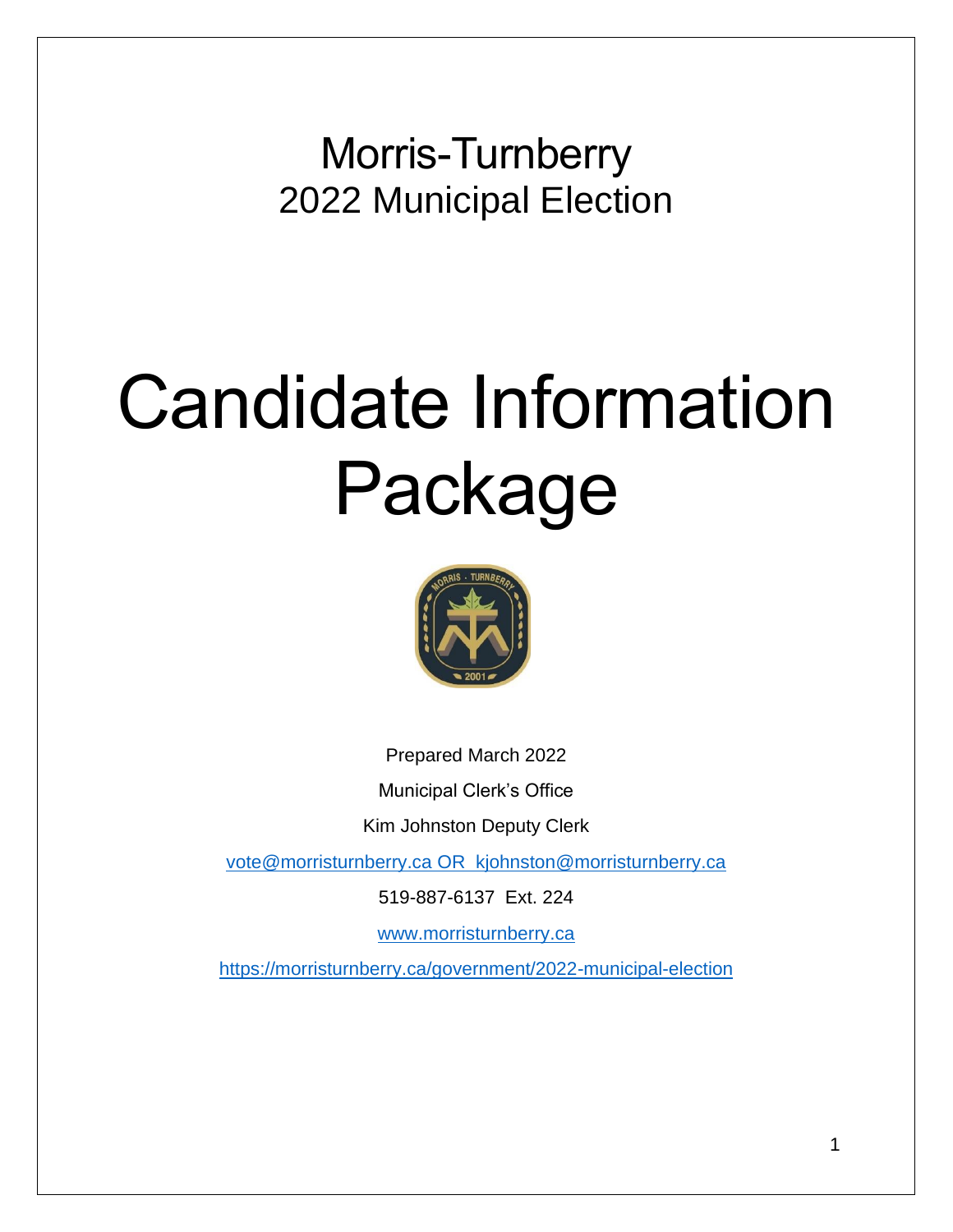# **Table of Contents**

| 1.0 |  |  |  |
|-----|--|--|--|
| 2.0 |  |  |  |
|     |  |  |  |
|     |  |  |  |
|     |  |  |  |
|     |  |  |  |
| 3.0 |  |  |  |
|     |  |  |  |
|     |  |  |  |
| 4.0 |  |  |  |
| 5.0 |  |  |  |
|     |  |  |  |
|     |  |  |  |
|     |  |  |  |
|     |  |  |  |
|     |  |  |  |
|     |  |  |  |
|     |  |  |  |
|     |  |  |  |
|     |  |  |  |
|     |  |  |  |
|     |  |  |  |
|     |  |  |  |
|     |  |  |  |
| 7.0 |  |  |  |
|     |  |  |  |
|     |  |  |  |
| 8.0 |  |  |  |
|     |  |  |  |
|     |  |  |  |
|     |  |  |  |
|     |  |  |  |
|     |  |  |  |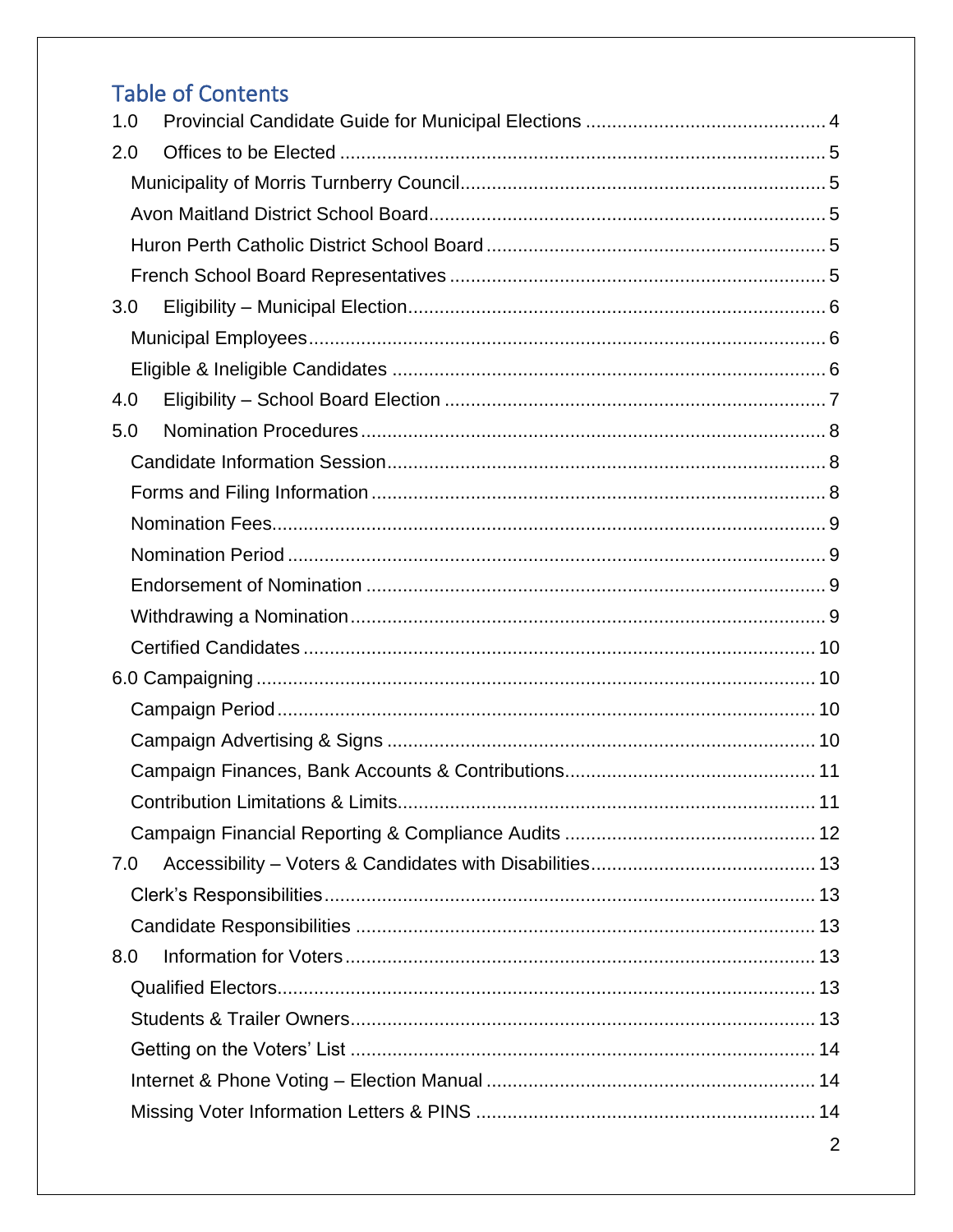# **Disclaimer**

The information in this package is general in nature and candidates should refer to the Municipal Elections Act, 1996 for specific provisions and additional information. A copy of the Act can be obtained from Publications Ontario (telephone 1-800-668-9938), or online at www.e-laws.gov.on.ca.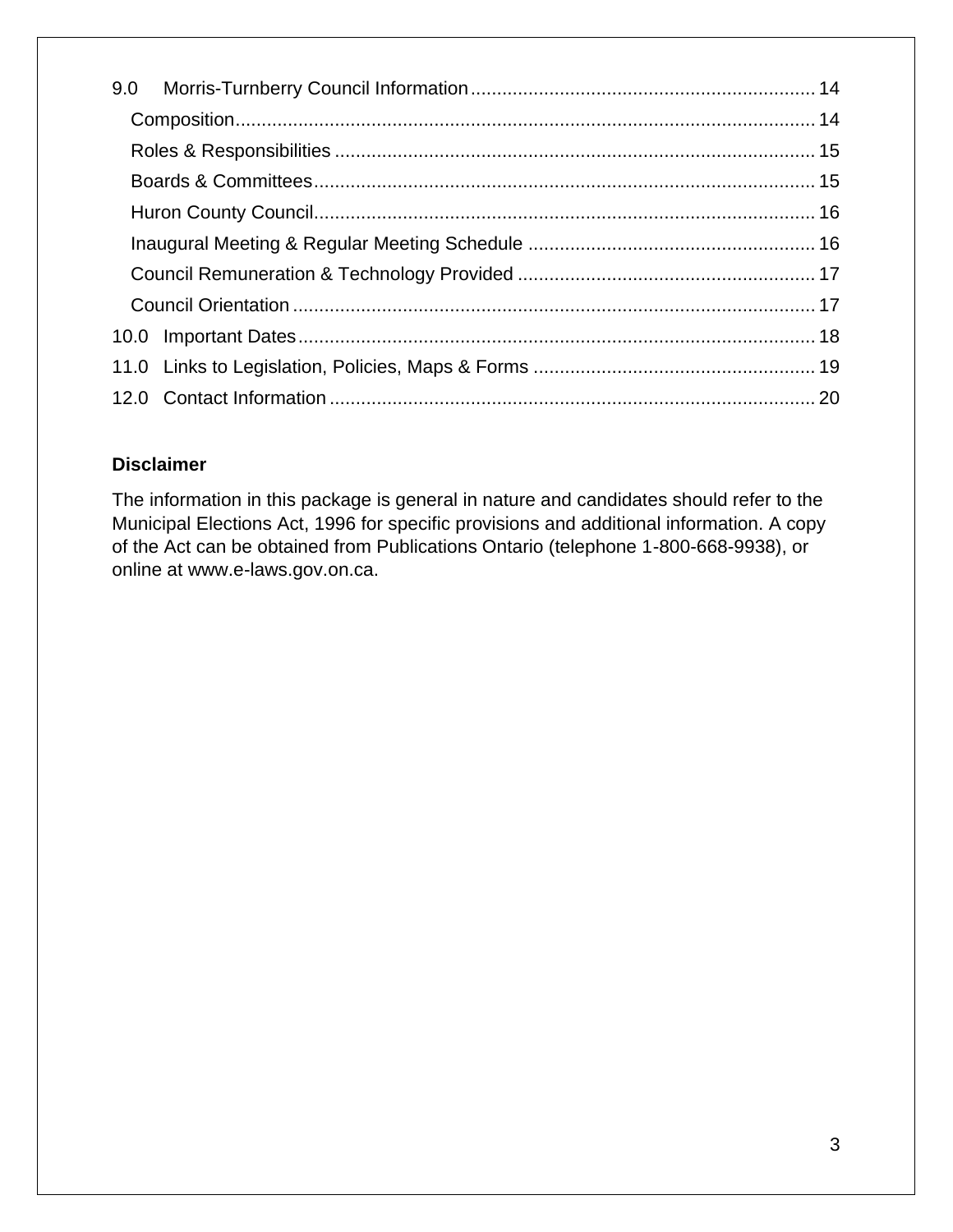# <span id="page-3-0"></span>**1.0 Provincial Candidate Guide for Municipal Elections**

The Municipality of Morris-Turnberry Clerk's Office has prepared this information package for those seeking election or re-election for Municipal Council or School Board Trustee on October 24, 2022. It is general in nature. Candidates should refer to the Municipal Act, 2001 or Municipal Elections Act, 1996 for specific provisions.

The Ontario Ministry of Municipal Affairs and Housing publishes a **[Candidates'](https://www.ontario.ca/document/2018-candidates-guide-ontario-municipal-council-and-school-board-elections) Guide [for Municipal & School Board Elections](https://www.ontario.ca/document/2018-candidates-guide-ontario-municipal-council-and-school-board-elections)**. This guide provides more detail and it is recommended that you consider this, and the applicable legislation, as your first source of information. The Guide covers the following areas:

- Eligibility
- Nominations
- Campaigning
- Third Party Advertising
- On Voting Day
- After Voting day
- Campaign Finances
- Compliance & Enforcement
- Completing the Financial Statement
- Forms

A copy of the provincial Guide will be provided to each candidate.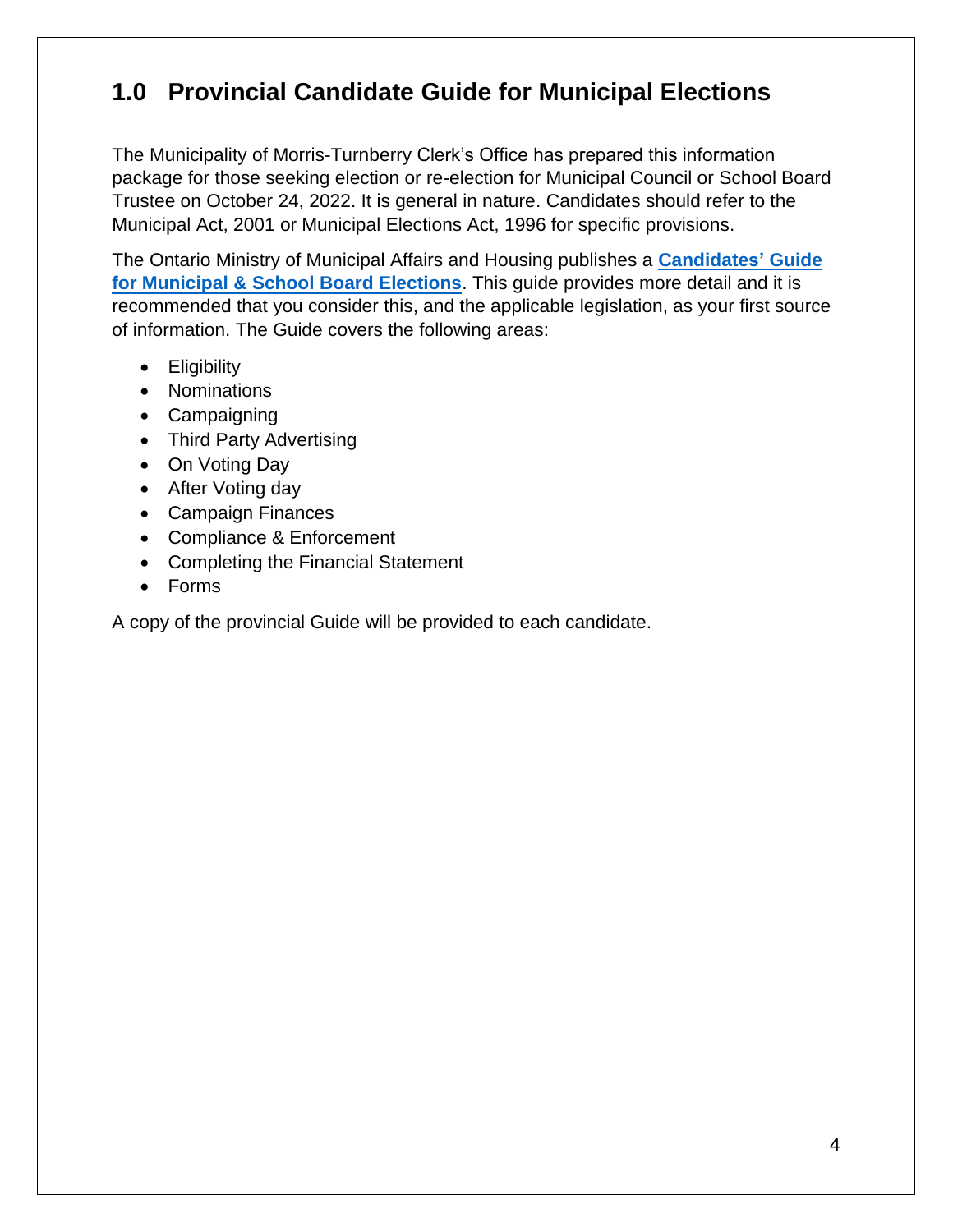# <span id="page-4-0"></span>**2.0 Offices to be Elected**

# <span id="page-4-1"></span>**Municipality of Morris-Turnberry Council**

- Mayor one  $(1)$  to be elected
- Councillors four (4) to be elected

<span id="page-4-2"></span>Nominations for the following School Board offices must be filed with the appropriate municipal office:

- **English Public- Avon Maitland District School Board** number to be elected to be determined by the Board;
- **English Separate- Huron-Perth Catholic District School Board** number to be elected to be determined by the Board;
- **French Public- Conseil scolaire de district du Centre-Sud-Quest** for the Regional Municipality of Waterloo, County of Wellington, County of Middlesex, County of Perth (including Stratford) and County of Huron – number to be elected to be determined by the Board;
- **French Separate- Conseil scolaire de district des ecoles catholique Providence** for the County of Lambton, County of Huron and the County of Bruce- number to be elected to be determined by the Board;

The filing fee of \$100 for Councillor or School Board Member and \$200 for Mayor, is payable by cash, certified cheque, money order or debit machine. A nomination form must be signed by the candidate and filed in person or by agent during regular business hours between May 2, 2022 to August 18, 2022 from 9:00 a.m. and 4:30 p.m. and **Nomination Day** – August 19, 2022 from 9:00 a.m. to 2:00 p.m.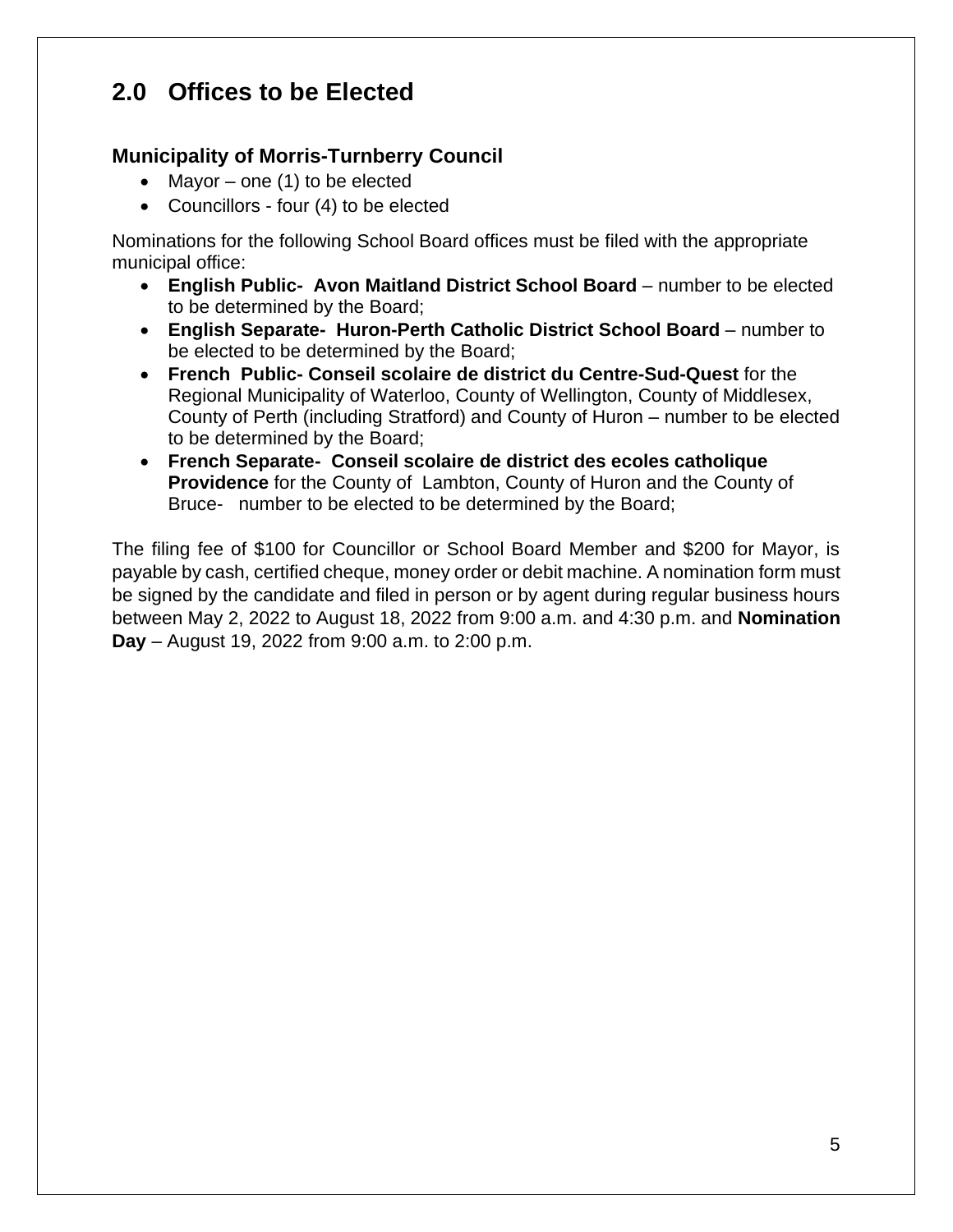# <span id="page-5-0"></span>**3.0 Eligibility – Municipal Election**

Refer to Section 256-258 of the Municipal Act, 2001; Section 17 & 29-30 of the Municipal Elections Act, 1996

# <span id="page-5-1"></span>**Municipal Employees**

- A municipal employee must take an unpaid leave of absence before they file their Nomination Form.
- If they are elected, they must resign from their job. They cannot work for a municipality and be on its council at the same time.
- A volunteer firefighter as defined in the Fire Protection and Prevention Act, 1997 is not considered an employee.

# <span id="page-5-2"></span>**Eligible & Ineligible Candidates**

Eligible Candidate

- A person must be eligible to hold office on the day they file their Nomination Form.
- Every person qualified **to be an elector** is qualified to hold office as long as they are not disqualified by the Municipal Act or any other Act.
- Canadian citizen, resident, owner, tenant (or spouse of) of land in the municipality.

Ineligible Candidate

- An employee, a judge of a court, MP, MPP, Senator or an inmate serving a sentence in a penal or correctional institution.
- Any person not qualified **to be an elector**.

# Qualified Elector

- On Voting Day, resides in or is the owner or tenant (or spouse of) of land in Morris-Turnberry
- Is a Canadian Citizen,
- Is at least 18 years old,
- Despite the definition of "owner or tenant" and "tenant" in Section 17 of the Municipal Elections Act, the province may make Regulations that specify the circumstances in which a person is, and is not, considered to be a tenant for the purposes of the Act.
- See Section 8 for additional information about qualified voters.

At the time of filing of Nomination Papers, candidates must complete the Declaration of Qualification.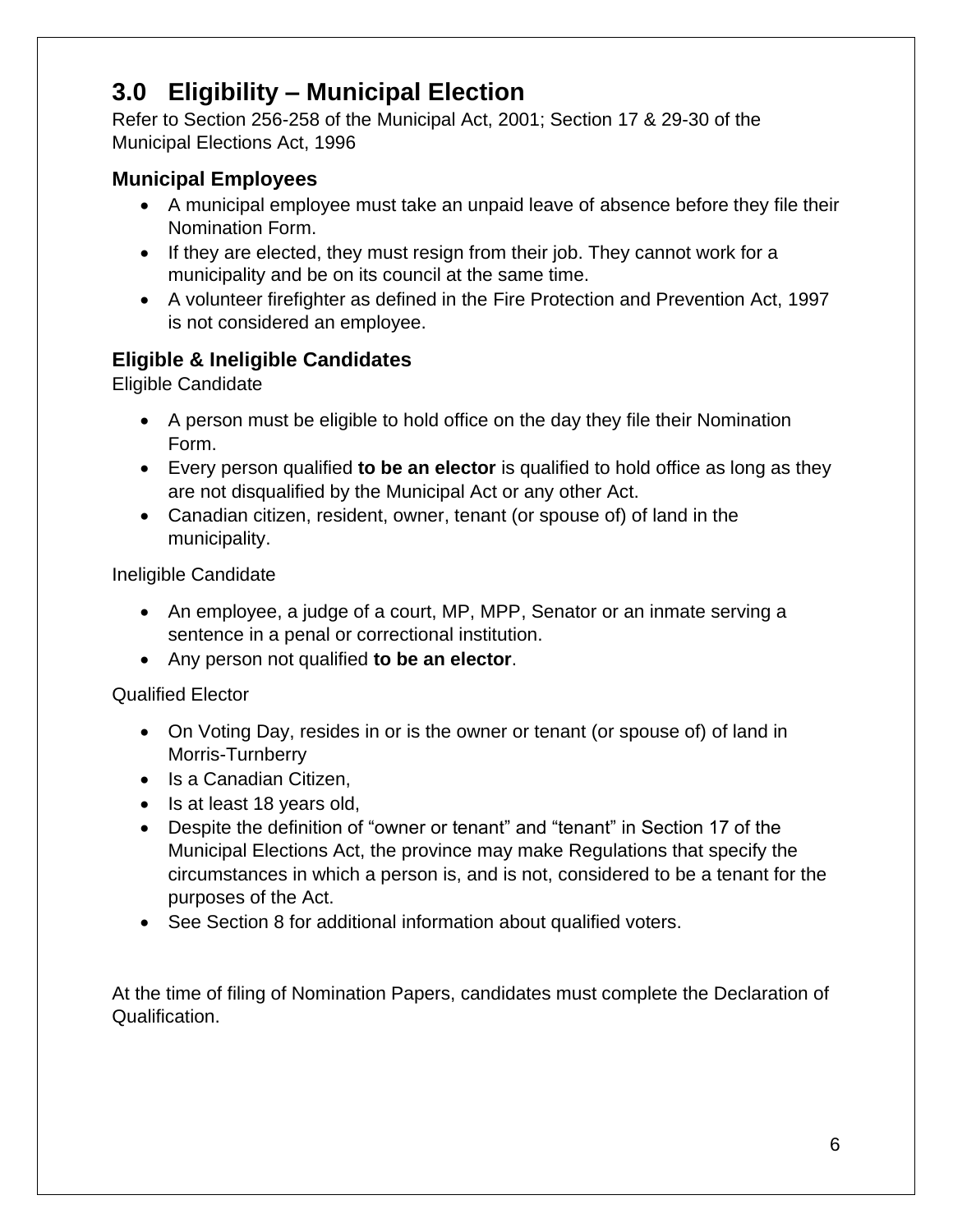# <span id="page-6-0"></span>**4.0 Eligibility – School Board Election**

Refer to section 219 of the Education Act; Section 30 of Municipal Elections Act, 1996

In order to run for a trustee position on a school board, a person must be a resident within the jurisdiction of the Board, and eligible to vote in a school board election. On the day they file their Nomination Paper, they must be a Canadian Citizen aged 18 years or older. They must also meet any other qualifications to vote for the school board (i.e. being a Roman Catholic, or hold French language rights).

If a person is an employee of any Ontario school board and they wish to run for a trustee position, they must take an unpaid leave of absence before they file their Nomination Paper. If they are elected, they must resign from their job. They cannot work for a school board and be a trustee in Ontario at the same time.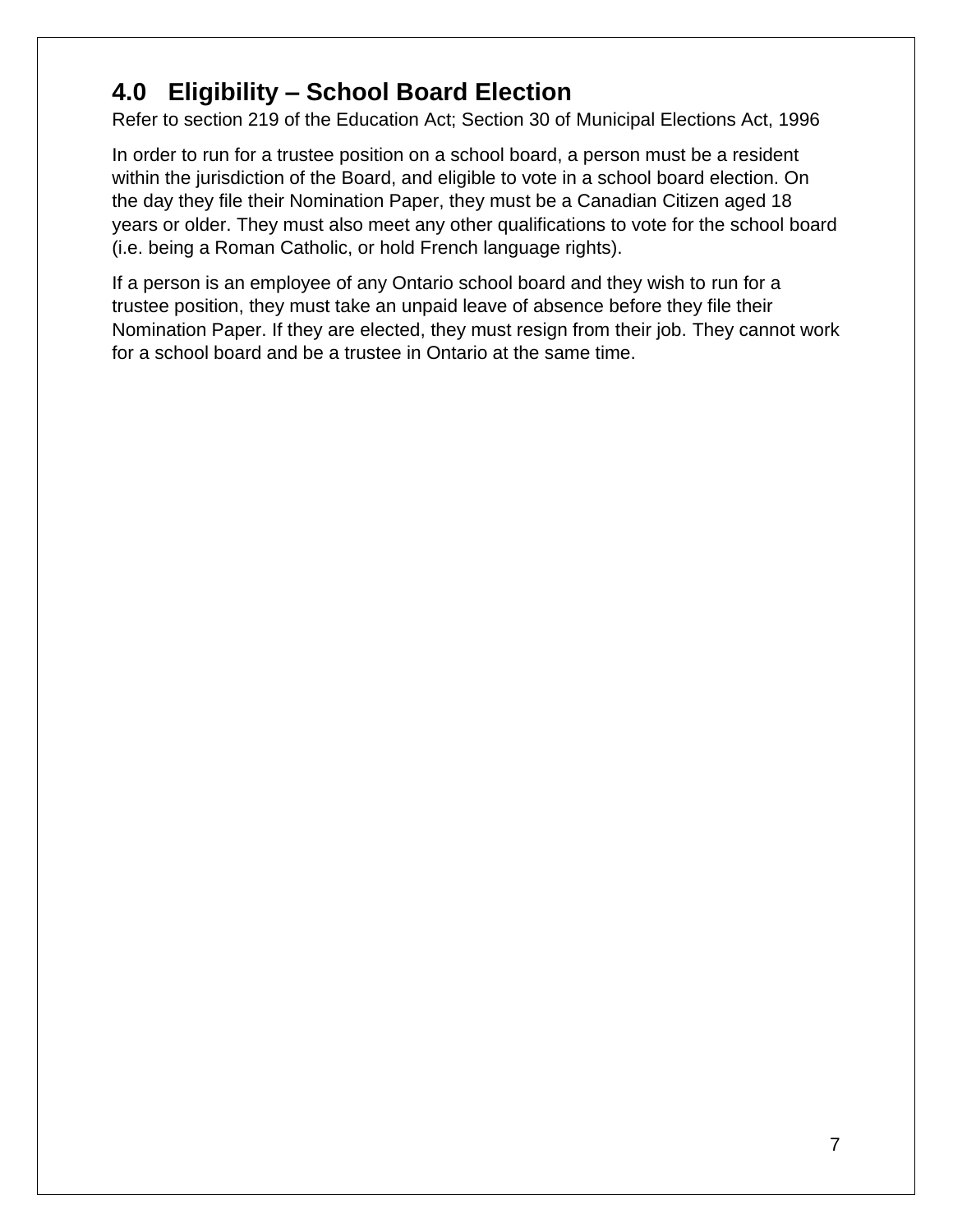# <span id="page-7-0"></span>**5.0 Nomination Procedures**

Refer to Section 33 of the Municipal Elections Act, 1996

See the **Candidates' [Guide for Municipal & School Board Elections](https://www.ontario.ca/document/2018-candidates-guide-ontario-municipal-council-and-school-board-elections)** for specific information about filing your nomination, the nomination fee, endorsement signatures, deadlines, withdrawing or changing the nomination, acclamations and what happens if not enough nominations are filed with the Clerk.

# <span id="page-7-1"></span>**Candidate Information Session**

A joint Huron County Candidate Information Session is scheduled for

# **Wednesday June 22, 2022 at 7PM**

## **Libro Hall, Clinton**

More information will be available closer to the date.

# <span id="page-7-2"></span>**Forms and Filing Information**

Every person who proposes to be a candidate must file Nomination Papers prior to receiving any campaign contributions and prior to expending any funds on a campaign.

Nomination Papers (Form 1) are established by the Province of Ontario and available at the Clerk's Office or online.

The Nomination Paper must have original signatures. It may **not** be faxed, mailed or emailed.

The Nomination Paper must be filed with the Morris Turnberry Deputy Clerk (or designate).

It is strongly recommended that you make an appointment in advance.

- It is the responsibility of each candidate to ensure they meet all the qualifications and file proper Nomination Papers. Since the Clerk may examine the Nomination Papers after the nomination period ends and may reject them, without a meeting with the Clerk a candidate may find that their papers have been rejected and are too late to file additional information.
- The Nomination Papers require the candidate to take a declaration which must be made in front of a Commissioner of Oaths. The Clerk's Office can administer this declaration. Fee for this service is waived. By making an appointment, you are assured that a Commissioner of Oaths is available when you arrive.

The candidate must bring the following with them to their appointment with the Clerk:

- Identification suitable to the Clerk
- Nomination Paper Form 1
- Declaration of Qualification
- Filing Fee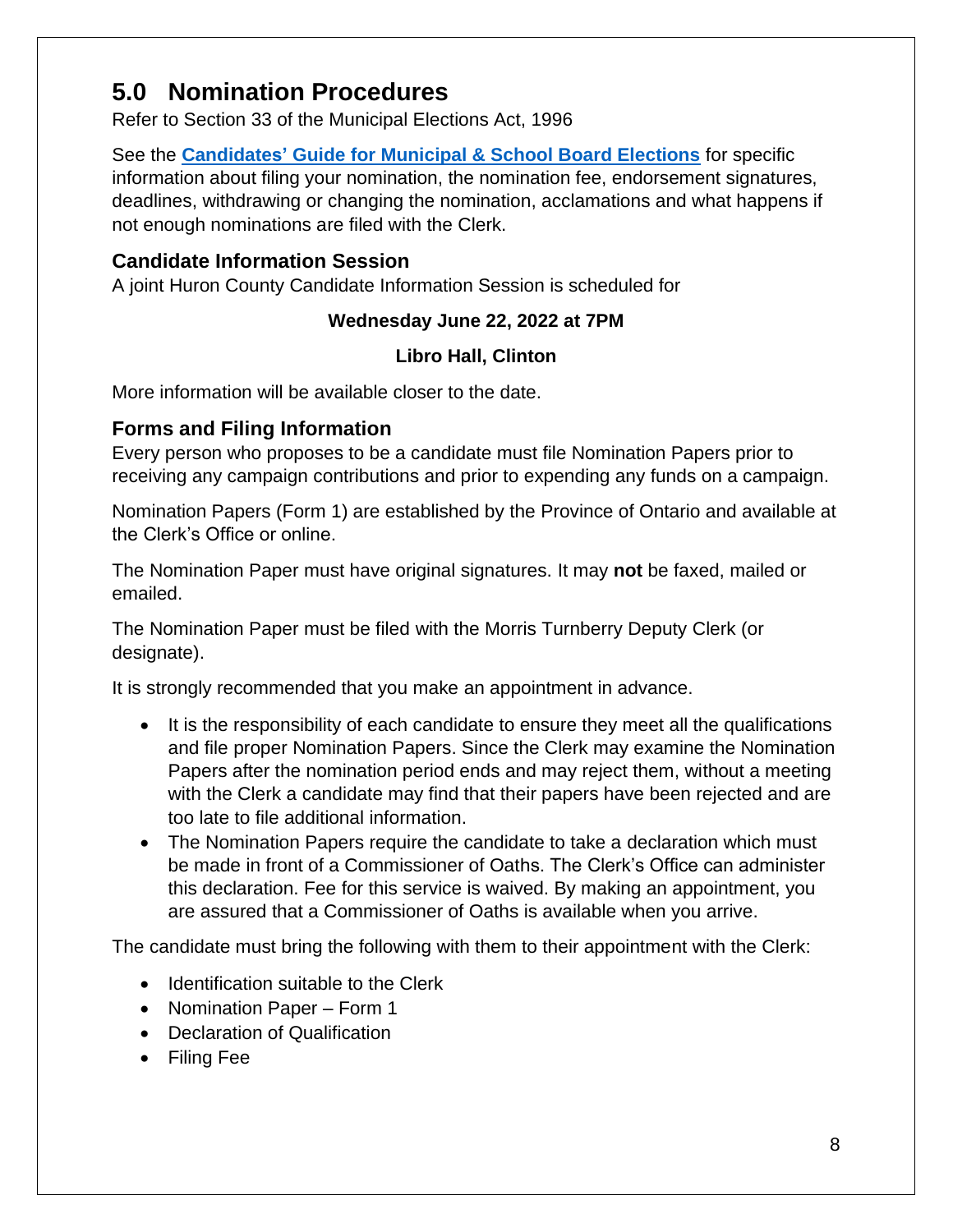At the appointment with the Clerk a candidate will also be asked to complete the following:

- Declaration of Proper Use of Voters' List
- Consent to Release Personal Information

Candidates do not have to provide all names under "Given Name(s)" on the Nomination Paper (Form 1) Candidates should only provide the name(s) as they wish to have it appear on the ballot. If they normally go by a different name than their legal name, they may use that name provided the Clerk agrees.

## <span id="page-8-0"></span>**Nomination Fees**

- Office of Mayor \$200
- All other positions \$100
- Paid to the Clerk at the time of submitting Nomination Forms
- Refunded if Campaign Financial statement is filed by the deadline
- **Fee is payable by cash, debit, money order or certified cheque only. Payment will not be accepted by credit card or personal cheque. E-transfer is not permitted.**

## <span id="page-8-1"></span>**Nomination Period**

- File nominations beginning **May 2, 2022**, 8:30AM.
- Last day & time to file nominations is Nomination Day, **Friday August 19, 2022** (9:00AM-2:00PM)

#### <span id="page-8-2"></span>**Endorsement of Nomination**

Refer to Section 33 of the Municipal Elections Act, 1996

In accordance to O. Reg. 101/97 provides for an exemption to the 25 signature requirement for candidates in municipalities with less than 4,000 electors. **Therefore, no signatures are required in the Municipality of Morris-Turnberry.** 

#### <span id="page-8-3"></span>**Withdrawing a Nomination**

Refer to Section 36 of the Municipal Elections Act, 1996

If a candidate decides to withdraw their nomination, they must notify the Clerk in writing by the close of nominations. It is highly recommended that the candidate use the Withdrawal of Nomination Form provided by the Clerk and posted on the municipal website. They must still file a campaign Financial Statement even if they do not incur any expenses. The nomination fee will be refunded by the Clerk if a Financial Statement is filed by the deadline.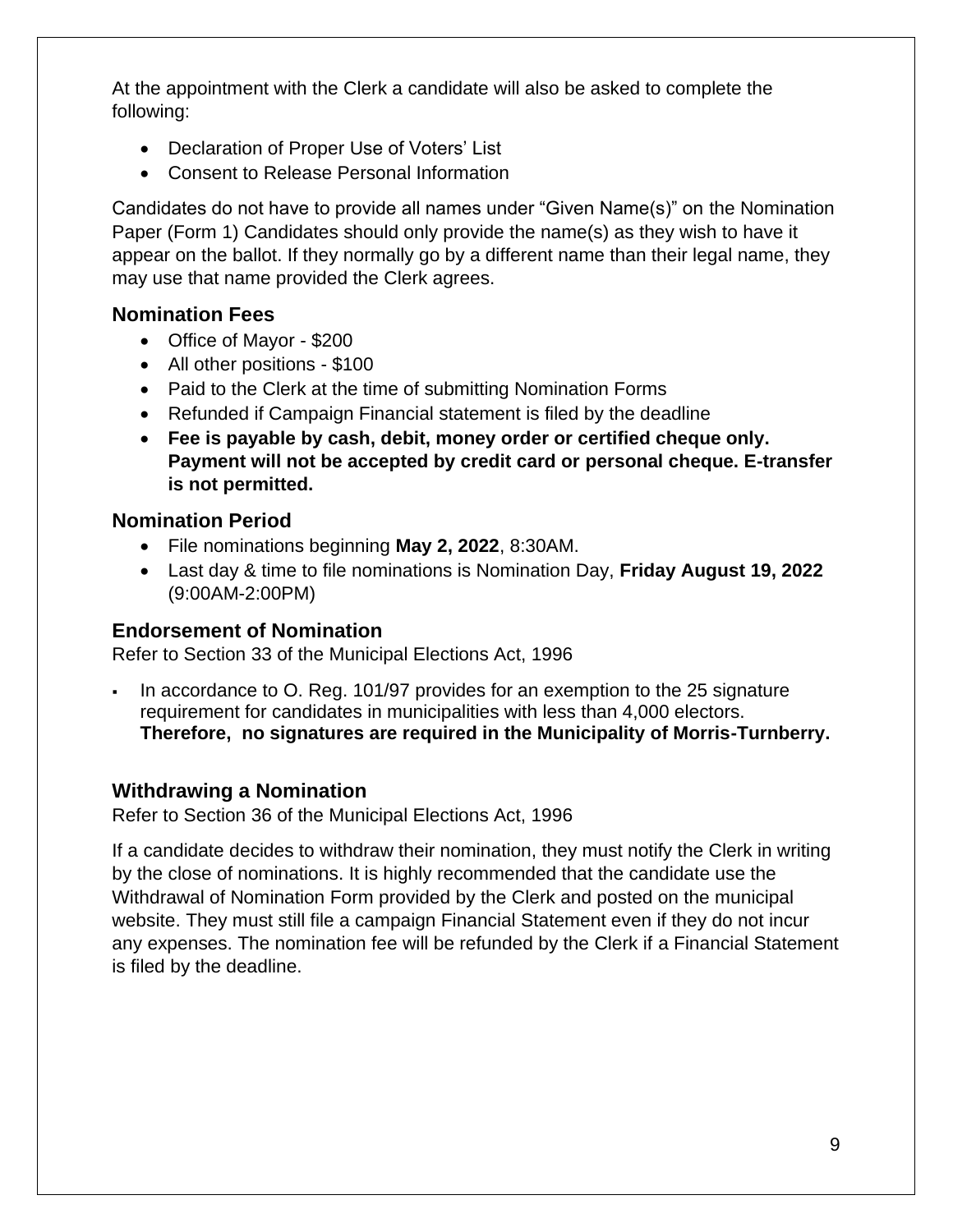# <span id="page-9-0"></span>**Certified Candidates**

Refer to Section 35 and 37 of the Municipal Elections Act, 1996

After **Nomination Day (August 19, 2022),** if satisfied that the candidate is qualified to be nominated, the Clerk shall certify the Nomination by signing the Nomination Paper.

The Clerk must examine and certify (or reject) all nominations by **4PM on Monday August 22, 2022**. The Clerk must declare any candidates elected by acclamation at the same time.

A list of Certified Candidates will be posted on the Morris-Turnberry website and in the foyer of the Municipal Office.

# <span id="page-9-1"></span>**6.0 Campaigning**

See the **Candidates' [Guide for Municipal & School Board Elections](https://www.ontario.ca/document/2018-candidates-guide-ontario-municipal-council-and-school-board-elections)** for specific information campaigning and campaign finances. The provincial Guide provides information regarding record keeping, bank accounts, contributions, fundraising, expenses, inventory, the Financial Statement and surplus/deficits.

# <span id="page-9-2"></span>**Campaign Period**

•

Refer to Section 88.24 of the Municipal Elections Act, 1996

- Campaign Period begins on the date that Nomination Papers are filed
- Campaign Period ends on **January 3, 2023** unless nomination with withdrawn, candidate was not certified or the campaign is extended to pay down a deficit
- Candidates can start campaigning after the Nomination Paper is filed

# <span id="page-9-3"></span>**Campaign Advertising & Signs**

Refer to Section 88.3 of the Municipal Elections Act, 1996

• See **Candidates' Guide for Municipal & School Board Elections** and the Act for the definition of a "campaign advertisement".

# **Huron County Election Sign Policy**

The County of Huron By-law 53-1989 references Elections Signs as follows:

- (e) Election Signs: Election signs may be erected on the right of way or adjacent to a County Road, providing:
	- (i) They are not placed closer to the traveled portion of the highway than the outer extremity of the shoulder and do not interfere with the official signs, traffic signals, or other safety devices. Should the extremity of the shoulder be difficult to determine, it shall be the responsibility of the County Engineer to specify its location on any particular County Road.
	- (ii) Election signs are not to be affixed to any permanent or official County sign or support, guide rails or other County structure or facility.
	- (iii) Election signs shall be removed within 24 hours after the election date.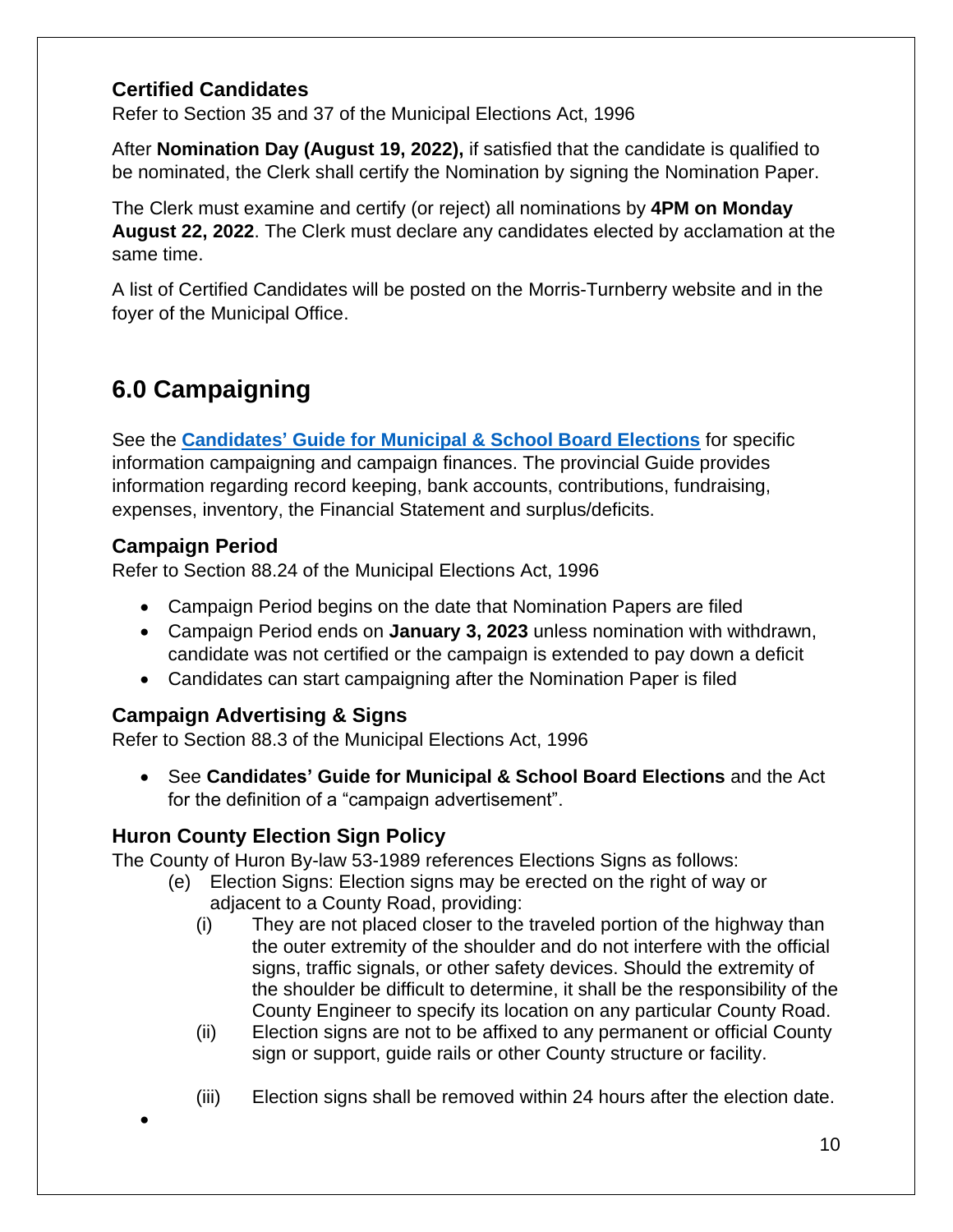# <span id="page-10-0"></span>**Campaign Finances, Bank Accounts & Contributions**

Refer to Section 88 of the Municipal Elections Act, 1996

- Candidates must open a bank account if they accept any contributions (including money from themselves) or incur any expenses.
- The Nomination Fee is considered to be a personal expense.
- All contributions must be deposited into the campaign account. All expenses must be paid out of the campaign account.
- Inventory from previous campaigns (i.e. signs) used in the 2022 campaign must be reported using the current market value as a contribution to their campaign.
- Likewise, reusable campaign materials must be valued and reported as closing inventory.
- If a candidate uses their credit card for purchases, they should make sure they keep clear, defendable records showing that the expense was reimbursed from the campaign account.
- A "contribution" means money, goods & services. A discount is considered a contribution.
- Volunteer labour, donations under \$25, free advertising available to all candidates are not considered a "contribution".
- Contributions must only be accepted from Ontario residents, the candidate and their spouse.
- Contributions are not permitted from corporations, trade unions, federal/provincial parties.

# <span id="page-10-1"></span>**Contribution Limitations & Limits**

Refer to Municipal Elections Act, 1996 and Ontario Regulation 101/97

- Contributions over \$25 shall not be made in cash.
- No contributor may contribute more than \$1200 to any one candidate in an election and no more than \$5000 to two or more candidates for the office on the same Council.
- An interim maximum campaign spending limit is provided to each candidate upon filing Nomination Papers.
- Tip: Unincorporated groups (i.e. law partnership) can contribute to a campaign but the candidate should request a list of individual contributors and amounts contributed, issue receipts to individual contributors, report the contributions on the candidate's financial disclosure as individual contributions.
- For additional information about expenses related to the holding of parties and other expressions of appreciation after the close of voting, please refer to the provincial Candidate Guide.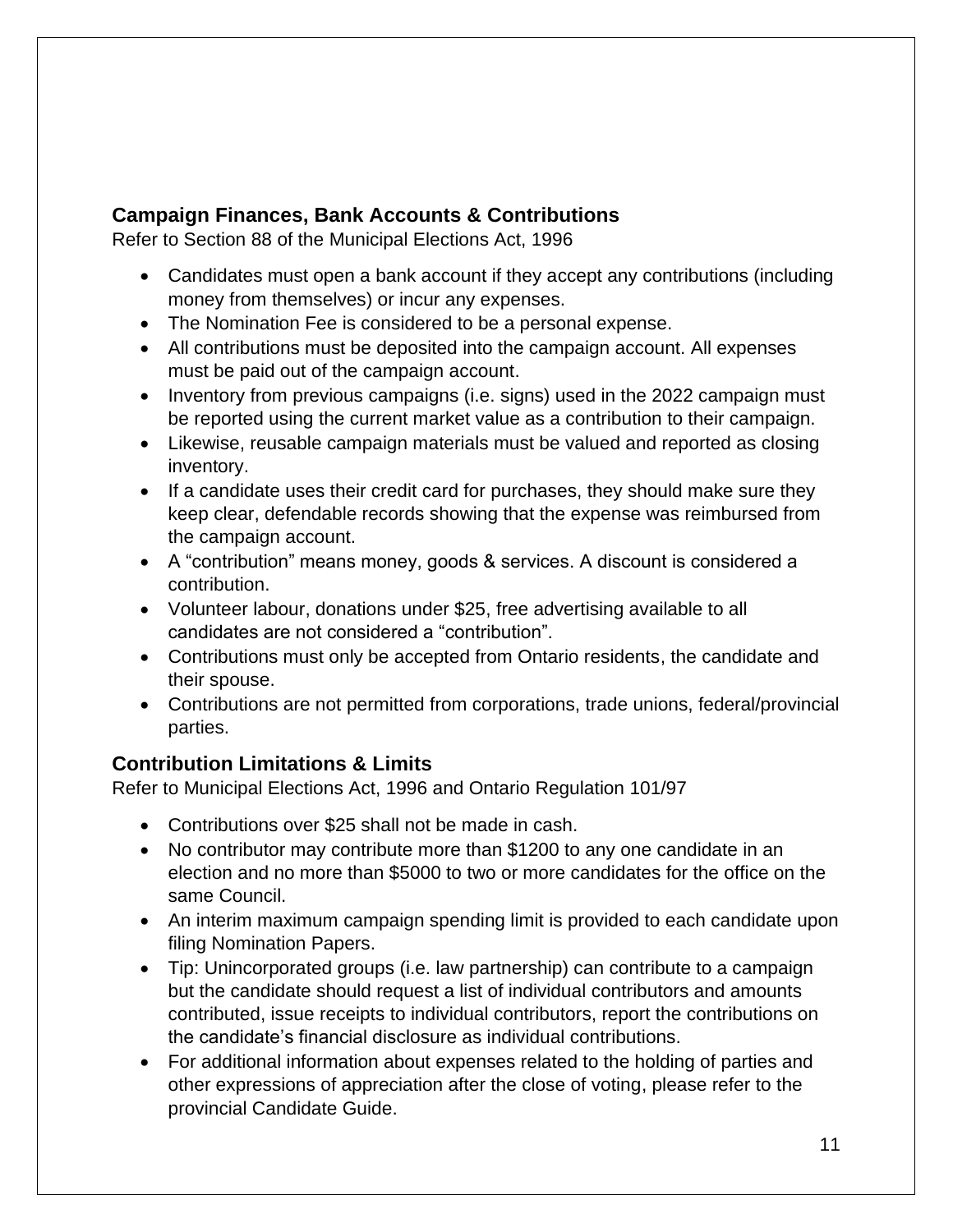# <span id="page-11-0"></span>**Campaign Financial Reporting & Compliance Audits**

Refer to Section 88.22 of the Municipal Elections Act, 1996

- Candidates must issue a receipt for every contribution over \$25
- Candidates must list the name and address of every contributor of more than \$100 in the Financial Statement
- If a Nomination Paper was filed, a Financial Statement must be filed.
- Candidates must retain financial records until the successor Council of the next regular election is organized.
- Financial Statements (Financial Statement Auditors Report, Candidate Form 4) must be filed on or before **March 21, 2023**.
- Campaign surplus (after refund contribution made by themselves or spouse) must be paid to the Clerk at the time of filing Financial Statement.
- Campaign deficits can be carried forward to the next election (same Council) or the campaign can be extended to permit additional fundraising.
- Any eligible voter who believes a candidate has contravened the election finance rules may apply for a compliance audit of their campaign finances. Application must be in writing, set out reasons and submitted to the Clerk within 90 days of the deadline to file the Financial Statement.
- See Section 88.33 of the Municipal Elections Act to read about the powers of the Compliance Audit Committee (appointed jointly by all Huron County municipalities).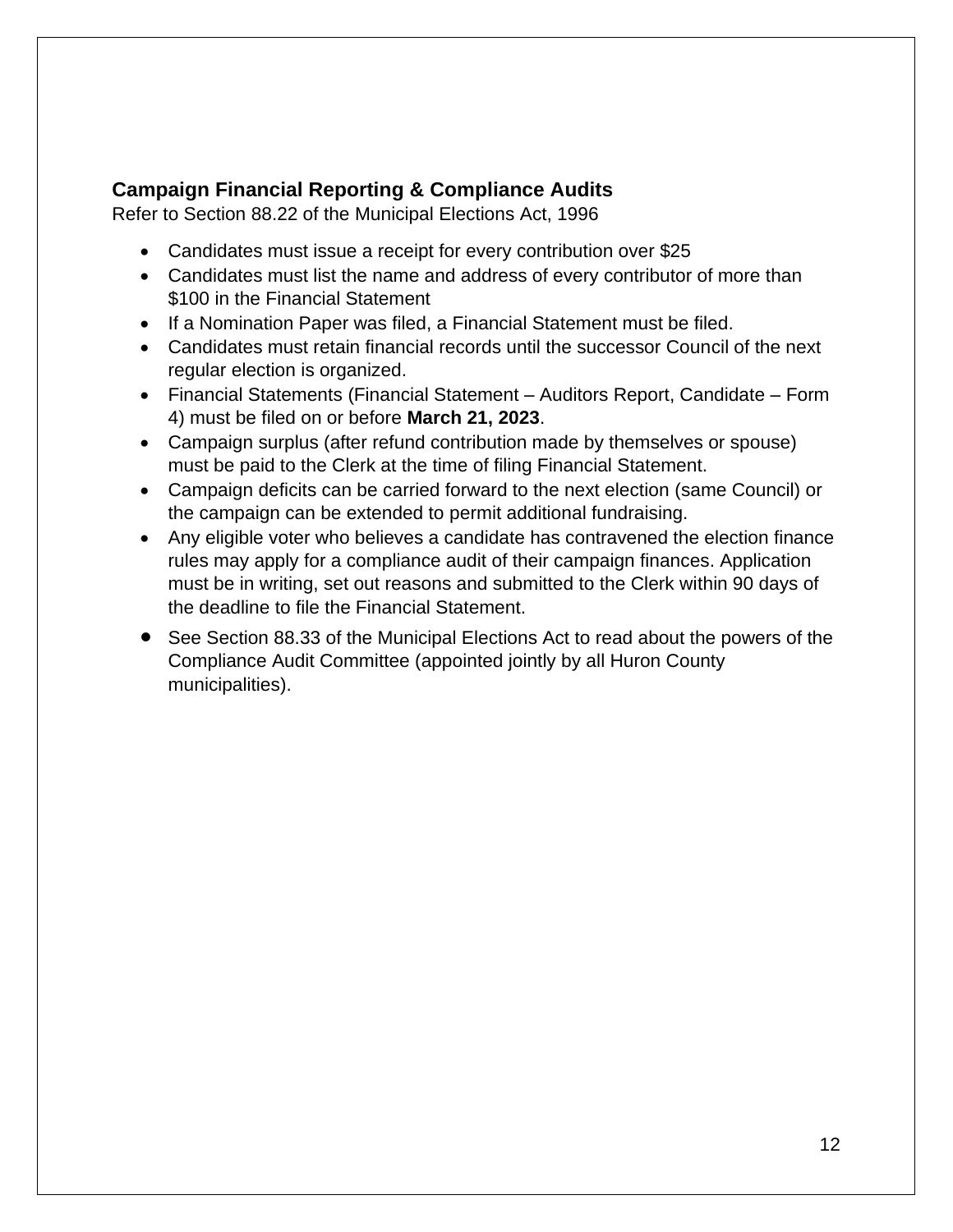# <span id="page-12-0"></span>**7.0 Accessibility – Voters & Candidates with Disabilities**

Refer to Section 12.1, 88.19(3) and 88.20(4) of the Municipal Elections Act, 1996

# <span id="page-12-1"></span>**Clerk's Responsibilities**

The Clerk shall make every effort to accommodate the needs of voters and candidates with disabilities. When requested, all documents are available in alternative formats.

Expenses that are incurred by a candidate with a disability that are directly related to the disability, and would not have been incurred but for the election, are excluded from the permitted spending limit for the candidate.

The Clerk shall prepare an Election Accessibility Plan and make it available to the public before Voting Date. The Plan will be posted on the municipal website and available from the Clerk's Office. The Clerk will also prepare a report outlining how the municipality identified, removed and prevented barriers that affect voters and candidates with disabilities.

# <span id="page-12-2"></span>**Candidate Responsibilities**

Candidates are encouraged to make their campaign as accessible as possible to voters with disabilities. The AMCTO has published the "AMCTO's Quick Reference Guide to Accessible Campaign Information".

# <span id="page-12-3"></span>**8.0 Information for Voters**

Candidates play a key role in communication with voters. The following information is general in nature. We encourage all candidates and voters to refer to the municipal website or contact the Clerk's Office for the most current information.

# <span id="page-12-4"></span>**Qualified Electors**

Refer to Section 17 of the Municipal Elections Act, 1996

In order to vote in any municipal election in Ontario, a voter must be aged 18 or older and be a Canadian citizen. Specifically, they must be qualified to vote in Morris-Turnberry. They are serval ways to do that:

- Resident Voters person's place of residence
- Non-Resident Voters person lives in another municipality but owns or rents property in Morris-Turnberry.
- Spouse of a Non-Resident Voter spouse of a qualified non-resident voter

# <span id="page-12-5"></span>**Students & Trailer Owners**

A person may have residence in two location at the same time if the person lives in one municipality in order to attend school, but not with the intention of changing their permanent lodging place. A student can vote in the municipality where they attend school and they can also vote where they live.

Trailer owners in campgrounds are tenants of the campground, therefore, they are potential eligible electors. Under a timeshare contract, to be eligible, the person must be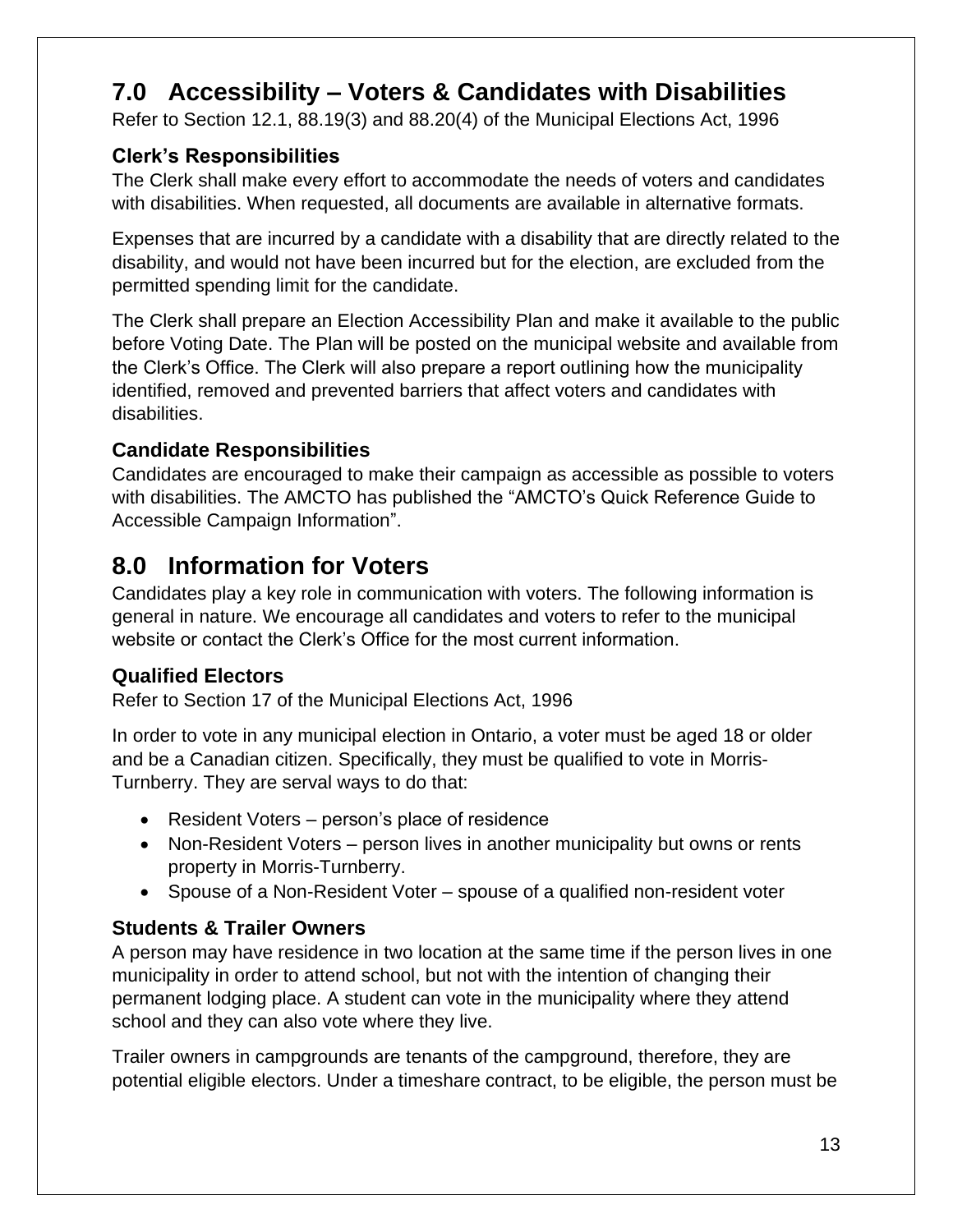entitled to use the land on Voting day or for a period of six weeks or more during the calendar year in which the election is held.

# <span id="page-13-0"></span>**Getting on the Voters' List**

Prior to **July 31, 2022,** a voter can visit [www.VoterLookup.ca.](http://www.voterlookup.ca/) This site is site managed by MPAC. On this site an eligible voter can:

- Confirm or update their electoral information
- Add an elector name to an address
- Change school support for the purpose of voting in a school board election

MPAC provides the Clerk with the Preliminary List of Electors and the Clerk has until **Thursday September 1, 2022** to make any obvious corrections and reproduce a Voters' List. Starting on this date, eligible voters may fill out an Application and file it with the Clerk before Voting Day. The Application can be filed in person, by the applicant or an agent. The Application can also be mailed to the Clerk's Office.

# <span id="page-13-1"></span>**Internet & Phone Voting – Election Manual**

In 2021 the Municipality of Morris-Turnberry chose to utilize Internet & Telephone voting. This will be the third election that this voting method has been used. All municipalities in Huron County are utilizing the same method of voting.

The Clerk must establish and publish election procedures and forms used for Internet & Phone voting by **June 1, 2022**. A copy of the Election Manual will be provided to each candidate and published on the municipal website. The is a great reference guide as it provides copies of all forms and explains all processes.

# <span id="page-13-2"></span>**Missing Voter Information Letters & PINS**

The Voters' List is the database used to create the Voter Information Letters (VILs). The VILs will be mailed to electors during the first two weeks of October. The VIL will contain a Personal Identification Number (PIN) plus an additional security element to gain access to the internet or phone voting system.

If an eligible elector is not on the Voters' List or has not received a VIL, please direct them to contact the Clerk's Office immediately. The Clerk's Office will assist them.

# <span id="page-13-3"></span>**9.0 Morris Turnberry Council Information**

# <span id="page-13-4"></span>**Composition**

The Morris-Turnberry Council is composed of the Mayor, four (4) Councillors (elected at large),. There is a total of five (5) members of Council.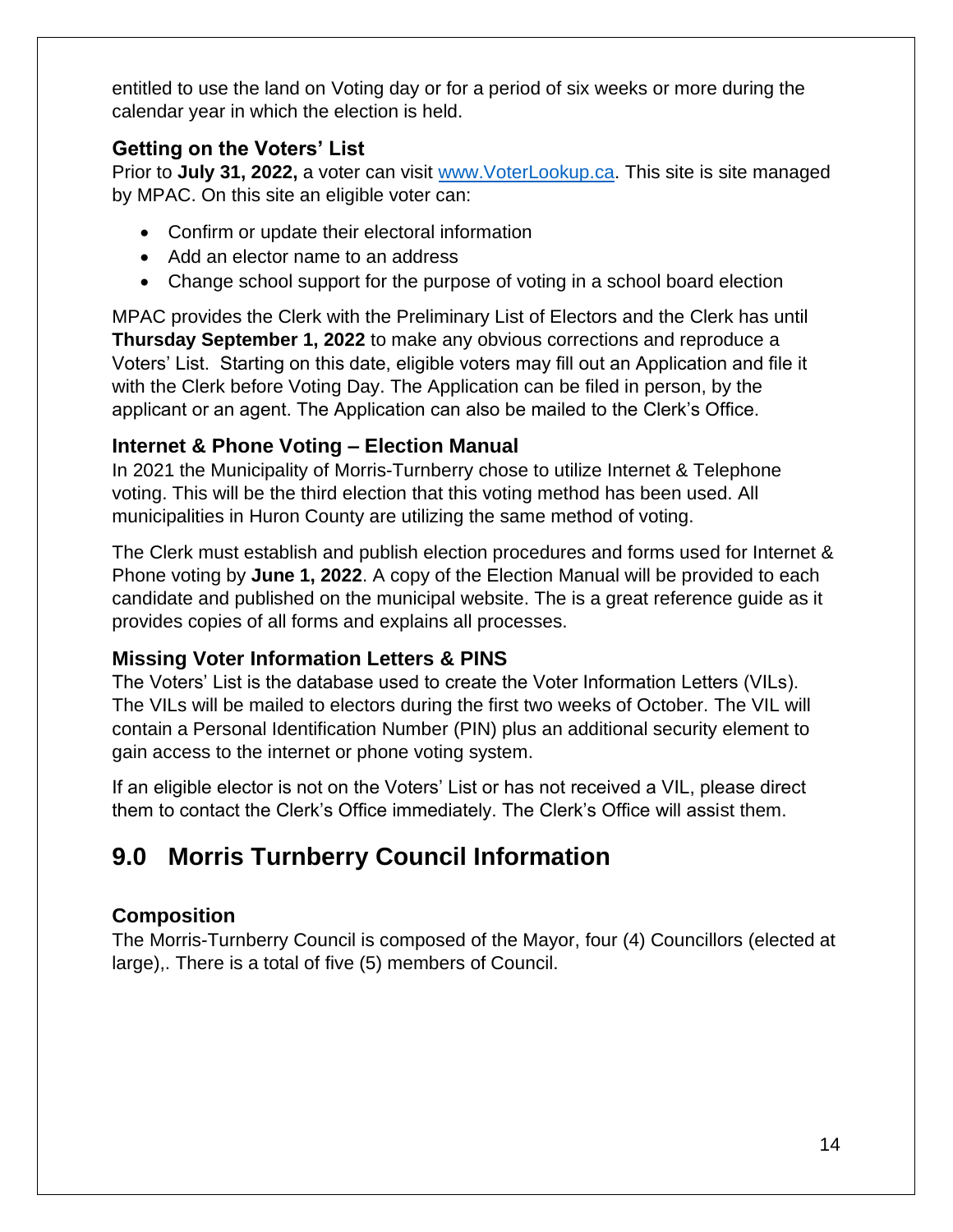## <span id="page-14-0"></span>**Roles & Responsibilities**

Refer to Sections 224-226.1 of the Municipal Act, 2001

The Ontario Municipal Act, 2001 sets out the roles and responsibilities of Council and staff. The Ministry of Municipal Affairs and Housing has published ["The Ontario](https://www.ontario.ca/document/ontario-municipal-councillors-guide/1-role-council-councillor-and-staff)  [Municipal Councillor Guide"](https://www.ontario.ca/document/ontario-municipal-councillors-guide/1-role-council-councillor-and-staff).

The Guide is excellent. It reviews topics such as Accountability & Transparency measures, definition of a meeting (including Closed meetings), the role of Council, municipal powers, fiscal responsibilities, land use planning, building regulations, emergency management, etc.

One of the first, and most important acts as a member of a municipal Council is to make the Declaration of Office. The Declaration includes the following four promises:

- I will truly, faithfully and impartially exercise this office to the best of my knowledge and ability.
- I have not received and will not receive any payment or reward, or promise thereof, for the exercise of this office in a biased, corrupt or any improper manner.
- I will disclose any pecuniary interest, direct or indirect, in accordance with the Municipal Conflict of Interest Act.
- I will be faithful and bear true allegiance to Her Majesty Queen Elizabeth the Second.

#### <span id="page-14-1"></span>**Boards & Committees**

Immediately following the Inaugural Meeting of Council, members will be polled to determine their interest in Morris Turnberry Committees & Boards. The Mayor reviews the interest expressed and puts forward a roster of members, which is adopted by bylaw. Some of the Committees & Boards meet on a very regular basis (i.e. monthly) while others meet more infrequently.

Morris-Turnberry Council also holds meetings specifically focused on the Budget and Strategic Planning.

#### **Morris-Turnberry Committees of Council:**

- Committee of Adjustment (Planning Act) All Council members
- Property Standards Committee All Council members
- Emergency Management Planning Committee Mayor
- Human Resources Committee Mayor and Deputy Mayor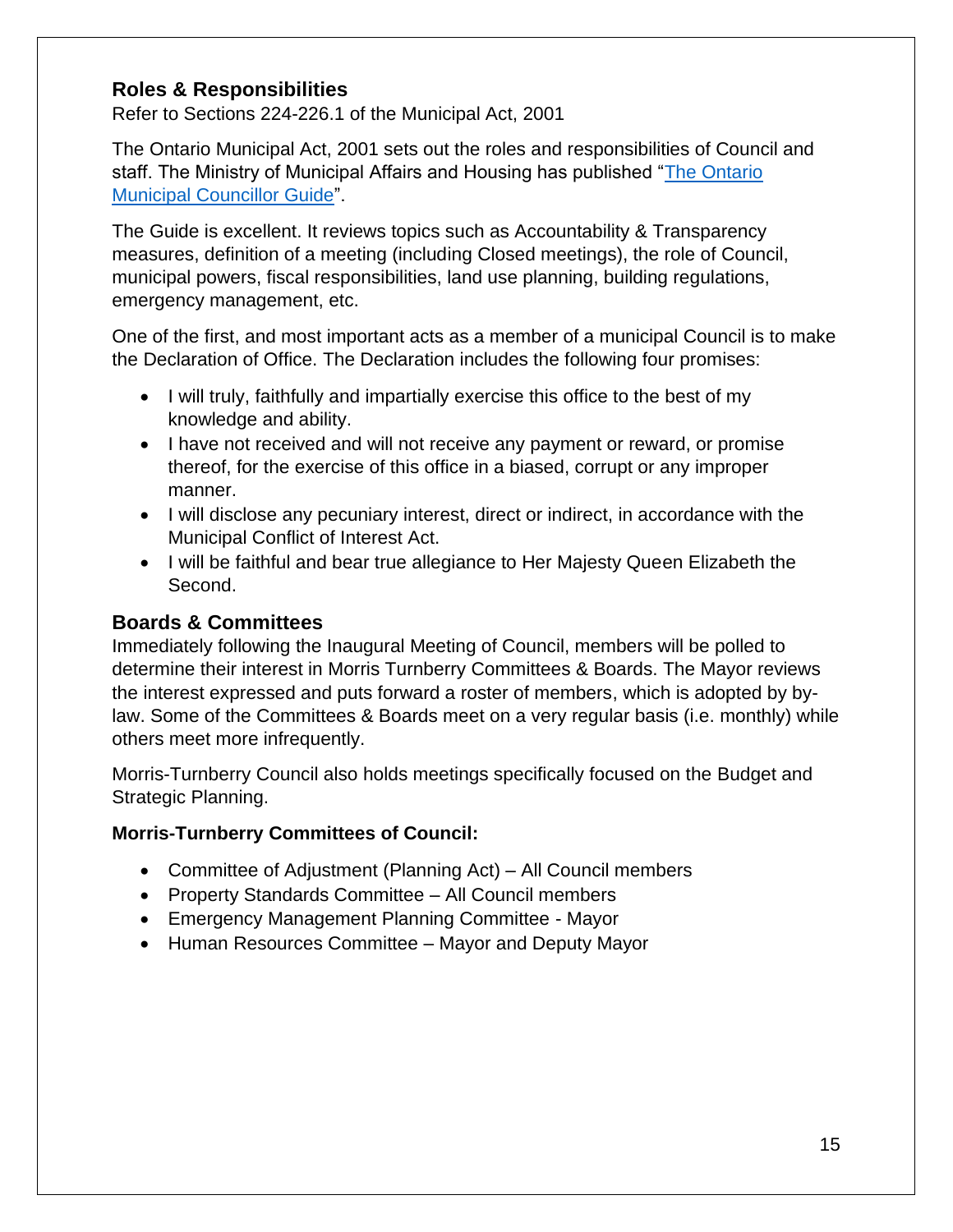#### **Committees to which Morris-Turnberry appoints a Member:**

- Ausauble Bayfield Source Protection Committee
- Bluevale Community Committee
- Belmore Arena Board
- Brussels, Morris & Grey Community Centre Board
- Brussels Medical Dental Centre Board
- Brussels Fire Area Fire Protection Sub Committee
- CHIP Coalition of Huron Injury Prevention
- Maitland Valley Conservation Authority
- Maitland Source Protection Authority Board
- Physician Recruitment Committee
- Saugeen Valley Conservation Authority (Shared with Howick and South Bruce)
- Sustainable Huron Steering Committee
- North Perth North Huron Family Health Team

# <span id="page-15-0"></span>**Huron County Council**

The Mayor automatically hold membership on Huron County Council and have the opportunity to participate in a number of their Boards and Committees.

The Municipal Act permits a municipality to appoint an alternate member to act in the place of the Mayor if they are not able to attend a meeting (except in the case of a member on parental leave).

Huron County Council meets twice monthly (first and third Thursday of each month).

A copy of the regular [Council and Committee meeting schedule](https://www.huroncounty.ca/minutes-and-agendas/county-council/) is available on the Huron County website.

# <span id="page-15-1"></span>**Inaugural Meeting & Regular Meeting Schedule**

The Municipal Act states that a candidate shall not take a seat on Council until the person takes the Declaration of Office. The Inaugural Meeting of Council is scheduled for **Tuesday November 15, 2022 at 5PM**. Details of this event will be available closer to the date.

The Inaugural Meeting of Huron County Council is scheduled for **Wednesday November 30, 2022 at 9AM**. Details available closer to the date.

The regular meeting of Council schedules is established in accordance with the Morris-Turnberry Procedure By-law. Regular meetings are held the first and third Tuesdays of the month. Agendas are published not later than forty-eight (48) hours prior to the meeting. Items for the agenda and delegation appointments must be submitted to the Clerk no later than noon on the Thursday prior to the meeting.

The 2023 meeting schedule will be established in mid-2022 but can be revisited by the new Council if necessary.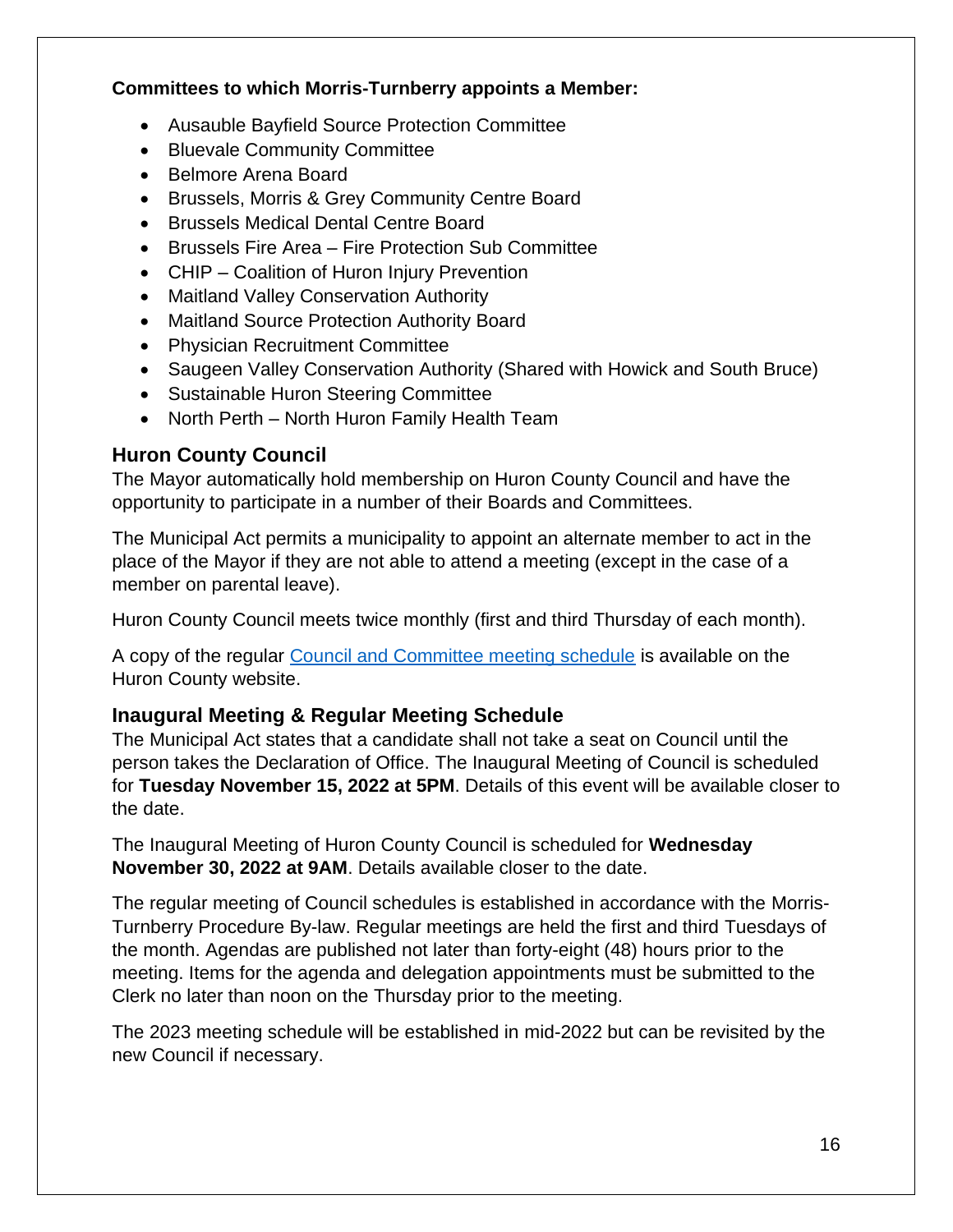## <span id="page-16-0"></span>**Council Remuneration & Technology Provided Council Remuneration:**

Council must, at least one time during a term, review their own Remuneration. It is recommended that this review is undertaken within the first year of the new term.

The current Remuneration By-law was adopted in 2021 and adjusted by the annual Consumer Price Index (CPI).

All members earn an Honourarium.. Members are paid a per-meeting rate (including Council, Committees, conferences & seminars) and mileage to travel to meetings outside of the municipality.

Elected members are paid monthly (12 times annually).

A copy of the 2022 Council Remuneration & Expenses Rates is posted on the municipal website.

Candidates should consider the impact of the remuneration earned on their personal income tax circumstances.

#### **Technology Provided:**

Council Members shall be issued the following devices and/or electronic tools at the beginning of their term of office:

- one (1) corporate standard electronic device (corporate standard to be determined by the Treasurer in consultation with the Clerk.
- one (1) corporate email address.
- Corporate standard software identified (i.e. electronic agenda software) as essential to the business of the Municipality, to be determined by the Treasurer in consultation with the Clerk.

# <span id="page-16-1"></span>**Council Orientation**

Morris-Turnberry staff, experts and other representatives will provide the newly formed Council with the training & information necessary to fill their roles and responsibilities. Attendance at Council Orientation should be considered a priority.

Joint Huron County Council Orientation: **Thursday November 10, 2022 (full day)**

Morris-Turnberry Orientation: **Date to be determined.**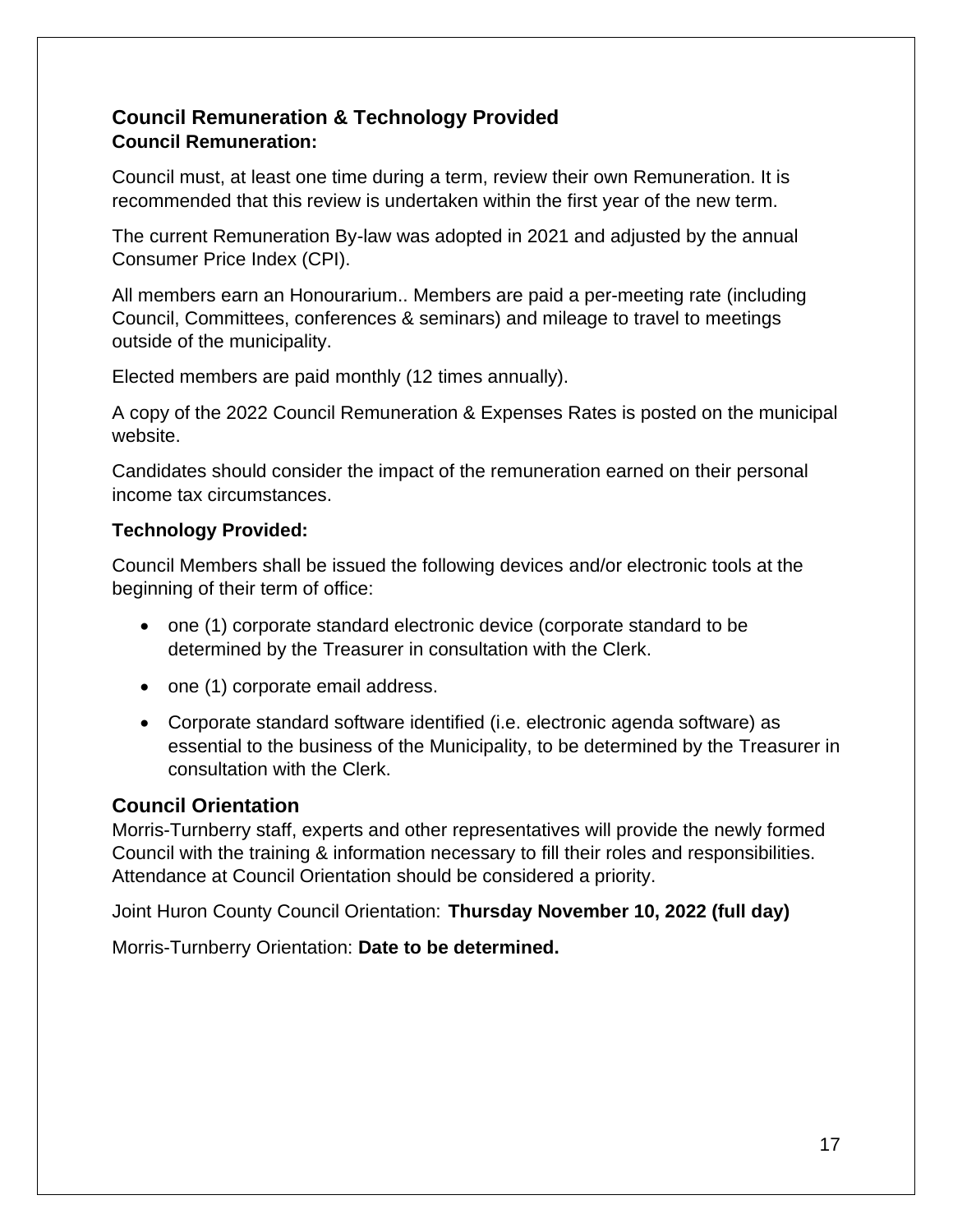# <span id="page-17-0"></span>**10.0 Important Dates**

The following list of dates is subject to change. Please see municipal website or contact the Clerk for clarification.

May 2, 2022 (8:30AM) – Nomination Period starts – First day to file Nomination Papers

June 1, 2022 – Election Manual published by the Clerk

June 22, 2022 (7:00PM) – Libro Hall, Clinton – Joint Huron County Candidate Information Session

August 19, 2022 (9:00AM-2:00PM) – Nomination Period – Last day to file, change or withdraw Nomination Papers

August 22, 2022 (by 4:00PM) – Announcement of Acclamations & Certified Candidates

September 1, 2022 – Voters' List Published

September 26, 2022 – Final expense limits provided to candidates and registered third parties.

October 11, 2022 at 9:00am – Telephone and online voting opens (Continuous voting period 24/7 until Monday October 24<sup>th</sup> at 8pm

October 21, 2022 – Last day for an individual or entity to file a notice of registration as a third party advertiser

October 24, 2022 (until 8:00PM) – Voting Day

October 24, 2022 (8:00PM-9:00PM) – Announcement of Results at Morris-Turnberry Council Chambers

October 25, 2022 – Declaration of Election Results by the Clerk

November 1, 2022 – Final meeting of the outgoing Council

November 10, 2022 – Joint Council Orientation Session (full day)

November 15, 2022 (5:00PM) – Inaugural Meeting of Council for 2022-2066 Term

November 30, 2022 (9:00AM) – Inaugural Meeting of Huron County Council

December 6 & 20, 2022 (7:30PM) – Regular Council Meetings

December 31, 2022 – End of campaign period

January 3, 2023 – End of Election Campaign Period

March 31, 2023 – Deadline to file Financial Statement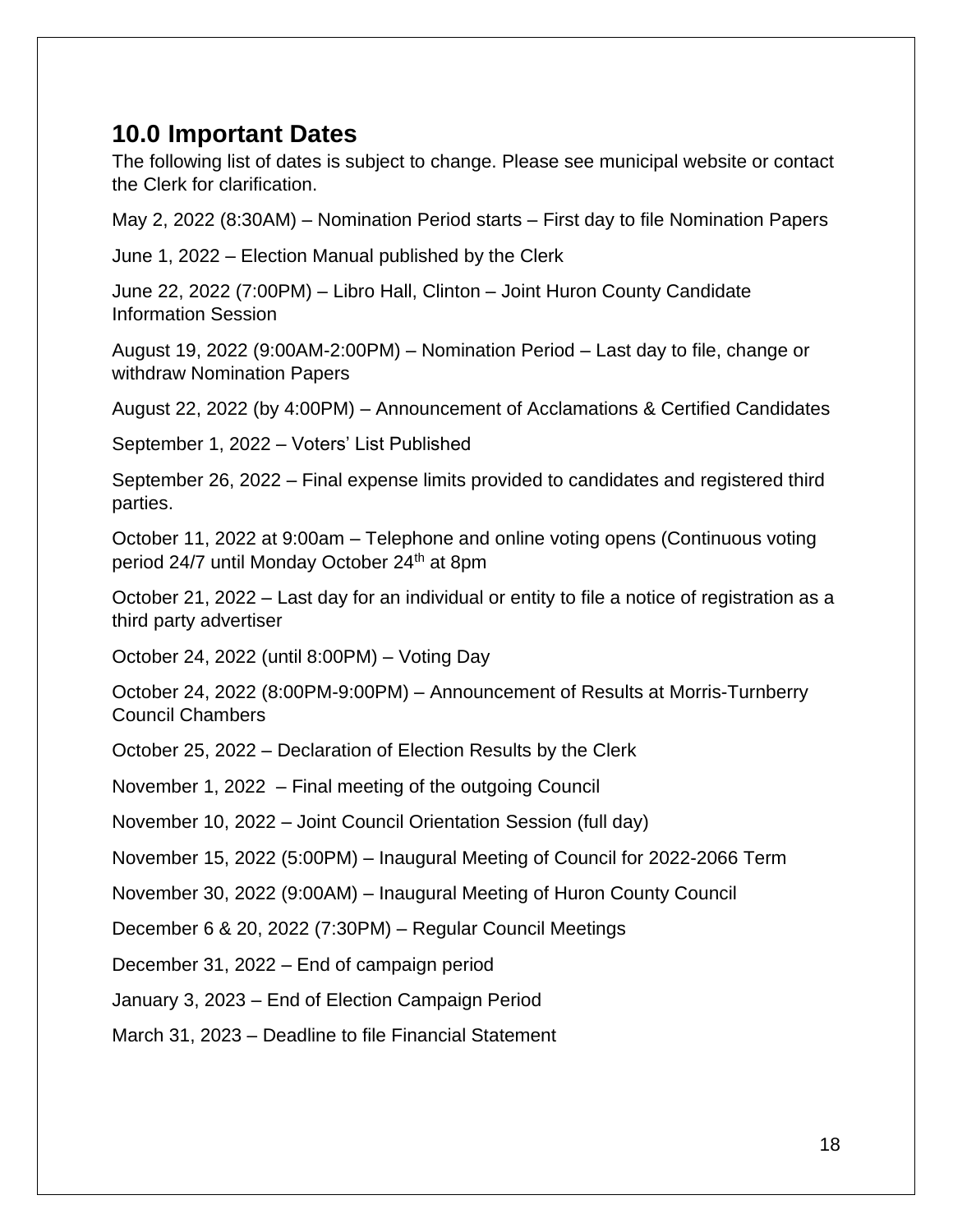# <span id="page-18-0"></span>**11.0 Links to Legislation, Policies, Maps & Forms**

#### **Provincial Legislation & Guides:**

[Municipal Act, 2001](https://www.ontario.ca/laws/statute/s01025)

[Municipal Elections Act, 1996](https://www.ontario.ca/laws/statute/96m32)

[Municipal Conflict of Interest Act, 1990](https://www.ontario.ca/laws/statute/90m50)

[Candidates' Guide for Municipal & School Board Elections](https://www.ontario.ca/document/2018-candidates-guide-ontario-municipal-council-and-school-board-elections)

[Ontario Municipal Councillor's Guide](https://www.ontario.ca/document/ontario-municipal-councillors-guide)

[Association of Ontario Municipalities –](https://www.amo.on.ca/about-us/municipal-101/how-local-government-works) How Local Governments Work

[MPAC VoterLookup.ca](https://www.voterlookup.ca/home.aspx)

#### **Required Forms:**

Nomination Paper - Form 1

Endorsement of Nomination - Form 2

Declaration of Qualification

Declaration of Proper Use of Voters List

Consent to Release Personal Information

Withdrawal of Nomination Form

Financial Statement – Auditors Report, Candidate – Form 4

#### **Morris-Turnberry Policies:**

Council Remuneration Rates 2022

Use of Corporate Resources During an Election

Council Code of Conduct

#### **Links to Maps**

[Morris-Turnberry](file://///mt-dc/munisoft/Trevor/C00%20-%20Council,%20Boards%20and%20By-Laws/C07%20-%20Elections/C07-%20Election%202022/Candidates/MorrisTurnberry_Location_Map.pdf) Map

Ward Maps - [County of Huron](https://www.huroncounty.ca/wp-content/uploads/2021/09/24x36_HC_Wards.pdf)

[Huron County GIS Mapping](https://www.huroncounty.ca/gis-services/interactive-mapping/)

[Huron County Map Library](https://www.huroncounty.ca/gis-services/map-library/)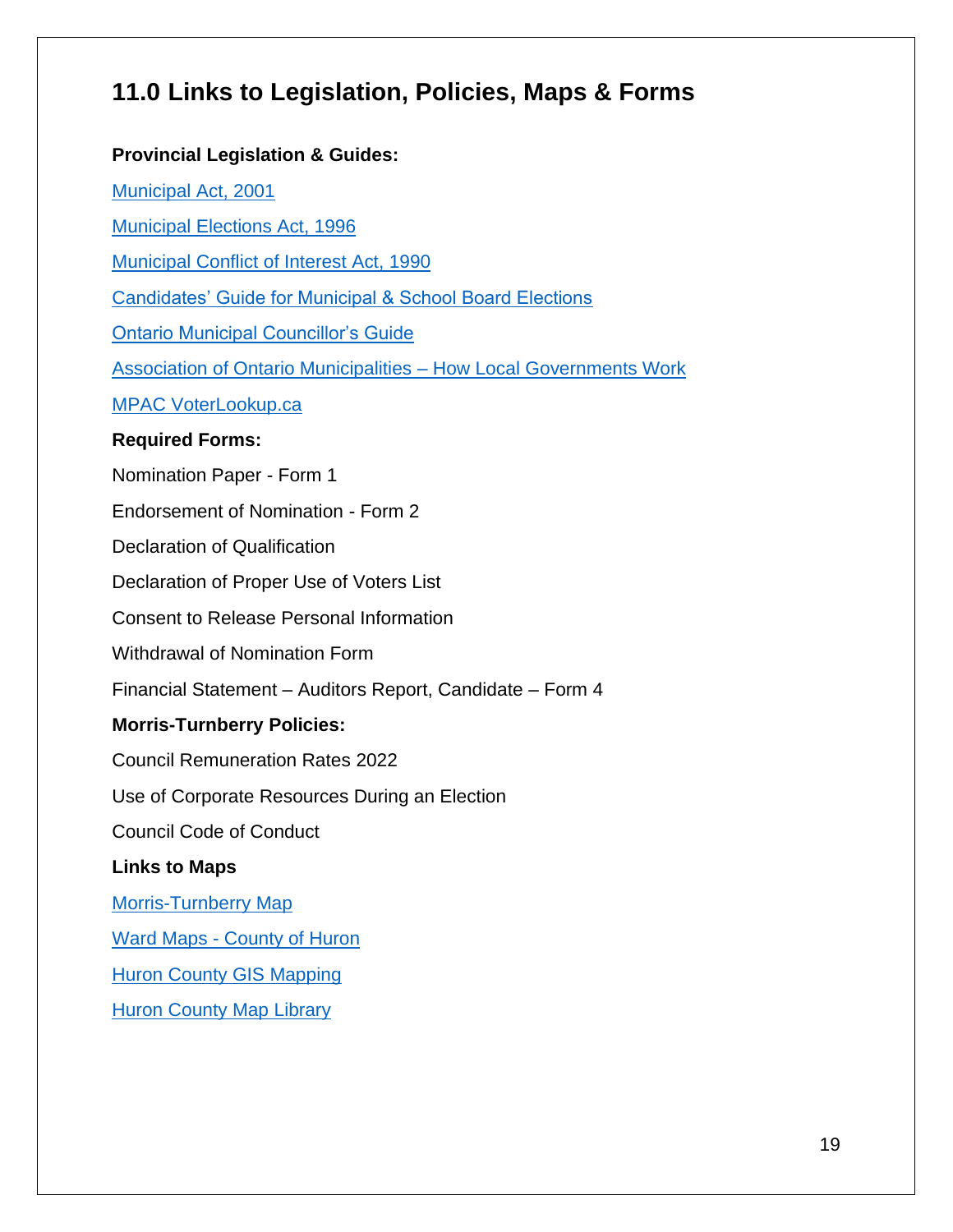# <span id="page-19-0"></span>**12.0 Contact Information**

# **Kim Johnston, Deputy Clerk/Returning Officer**

41342 Morris Road, PO Box 310, Brussels, ON N0G 1H0 519-887-6137 ext. 224 [kjohnston@morristurnberry.ca](mailto:kjohnston@morristurnberry.ca)

# **Trevor Hallam, Clerk**

41342 Morris Road, PO Box 310, Brussels, ON N0G 1H0 519-887-6137 ext. 221 [thallam@morristurnberry.ca](mailto:thallam@morristurnberry.ca)

[www.morristurnberry.ca](http://www.centralhuron.ca/)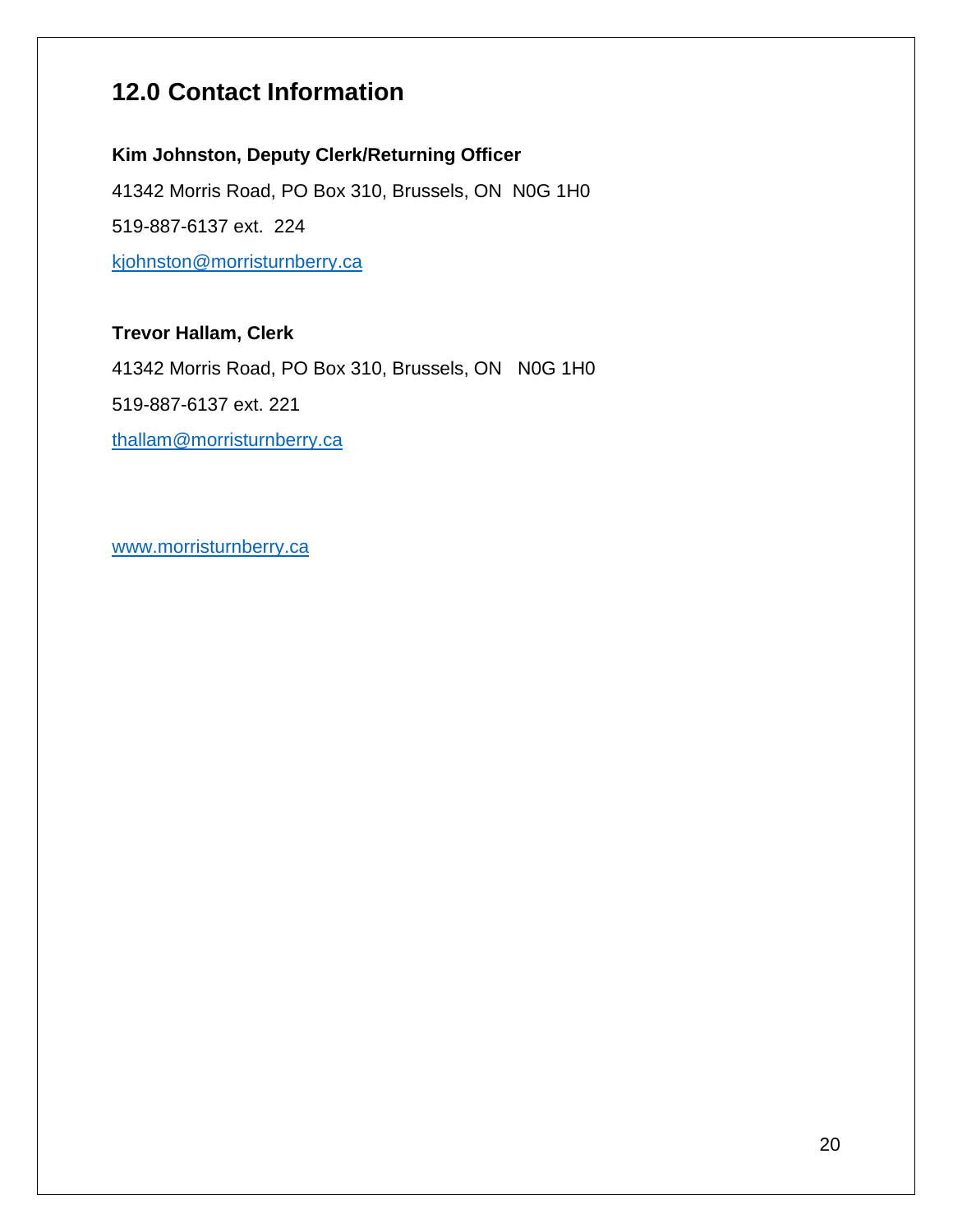

# INTERNET AND TELEPHONE VOTING ELECTION PROCEDURES FOR THE 2022 MUNICIPAL ELECTION

Approved by the Deputy Clerk of the Municipality of Morris-Turnberry

As Returning Officer of the Municipality of Morris-Turnberry for the municipal elections, I do hereby certify that the following procedures for conducting the 2022 municipal elections and also certify the forms attached (or similar versions, either paper or electronic) as being those permitted to be used during the election process.

This policy may be amended as required, for the purposes of the 2022 municipal election, and any amendments will be underlined and will state the date of the amendment.

\_\_\_\_\_\_\_\_\_\_\_\_\_\_\_\_\_\_\_\_\_\_\_\_\_\_\_\_\_\_\_ \_\_\_\_\_\_\_\_\_\_\_\_\_\_\_\_\_\_\_\_\_\_\_\_\_\_ Date **Date** Deputy Clerk Kim Johnston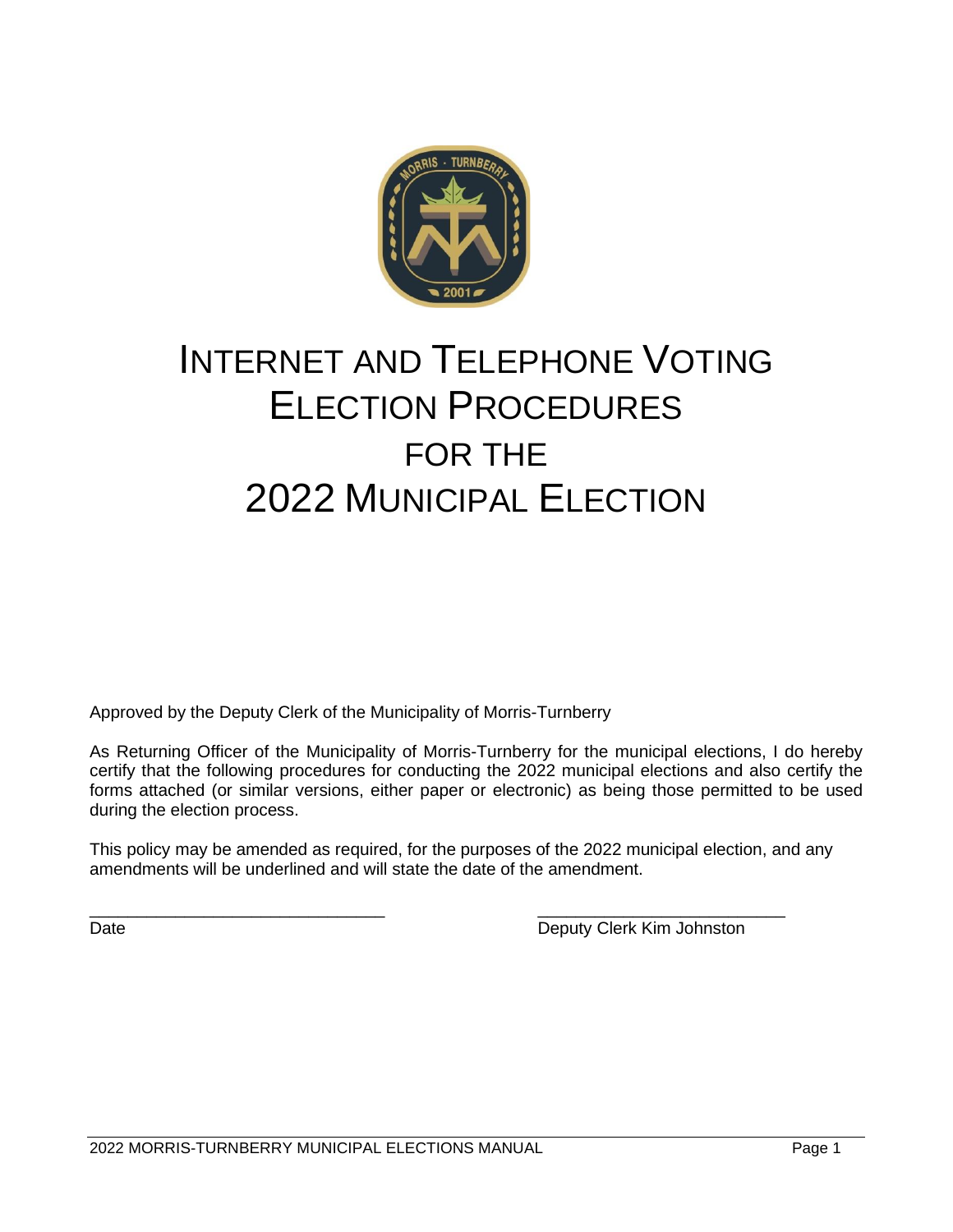# **TABLE OF CONTENTS**

| <b>DEFINITIONS</b>                                                                                                 | 5        |
|--------------------------------------------------------------------------------------------------------------------|----------|
| <b>AUTHORITY</b>                                                                                                   | 12       |
| <b>APPLICATION</b>                                                                                                 | 16       |
| <b>LANGUAGE</b>                                                                                                    | 18       |
| PRINCIPLES OF THE ACT                                                                                              | 20       |
| <b>NOMINATIONS</b>                                                                                                 | 22       |
| <b>VOTERS' LIST</b>                                                                                                | 31       |
| <b>CANDIDATES</b><br>CANDIDATE CAMPAIGNING & CAMPAIGN ADVERTISING<br>CANDIDATE CAMPAIGN CONTRIBUTIONS AND EXPENSES | 37<br>41 |
| <b>THIRD PARTY ADVERTISER</b><br>THIRD PARTY ADVERTISING<br>CONTRIBUTIONS AND EXPENSES TO THIRD PARTY              | 48<br>53 |
| <b>SCRUTINEERS</b>                                                                                                 | 59       |
| <b>PERSONNEL</b>                                                                                                   | 61       |
| <b>PROXY VOTING</b>                                                                                                | 64       |
| <b>VOTING PROCEDURE - INTERNET TELEPHONE</b>                                                                       | 66       |
| <b>COUNT PROCEDURES</b>                                                                                            | 79       |
| <b>NOTICE OF RESULTS</b>                                                                                           | 81       |
| <b>RECOUNT</b>                                                                                                     | 83       |
| <b>CANDIDATES FINANCIAL STATEMENTS</b>                                                                             | 88       |
| THIRD PARTY FINANCIAL STATEMENTS                                                                                   | 90       |
| <b>COMPLIANCE AUDIT COMMITTEE</b>                                                                                  | 92       |
| <b>ELECTION RECORDS</b>                                                                                            | 95       |
| <b>ACCESSIBILITY</b>                                                                                               | 98       |
| <b>EMERGENCIES</b>                                                                                                 | 100      |
|                                                                                                                    |          |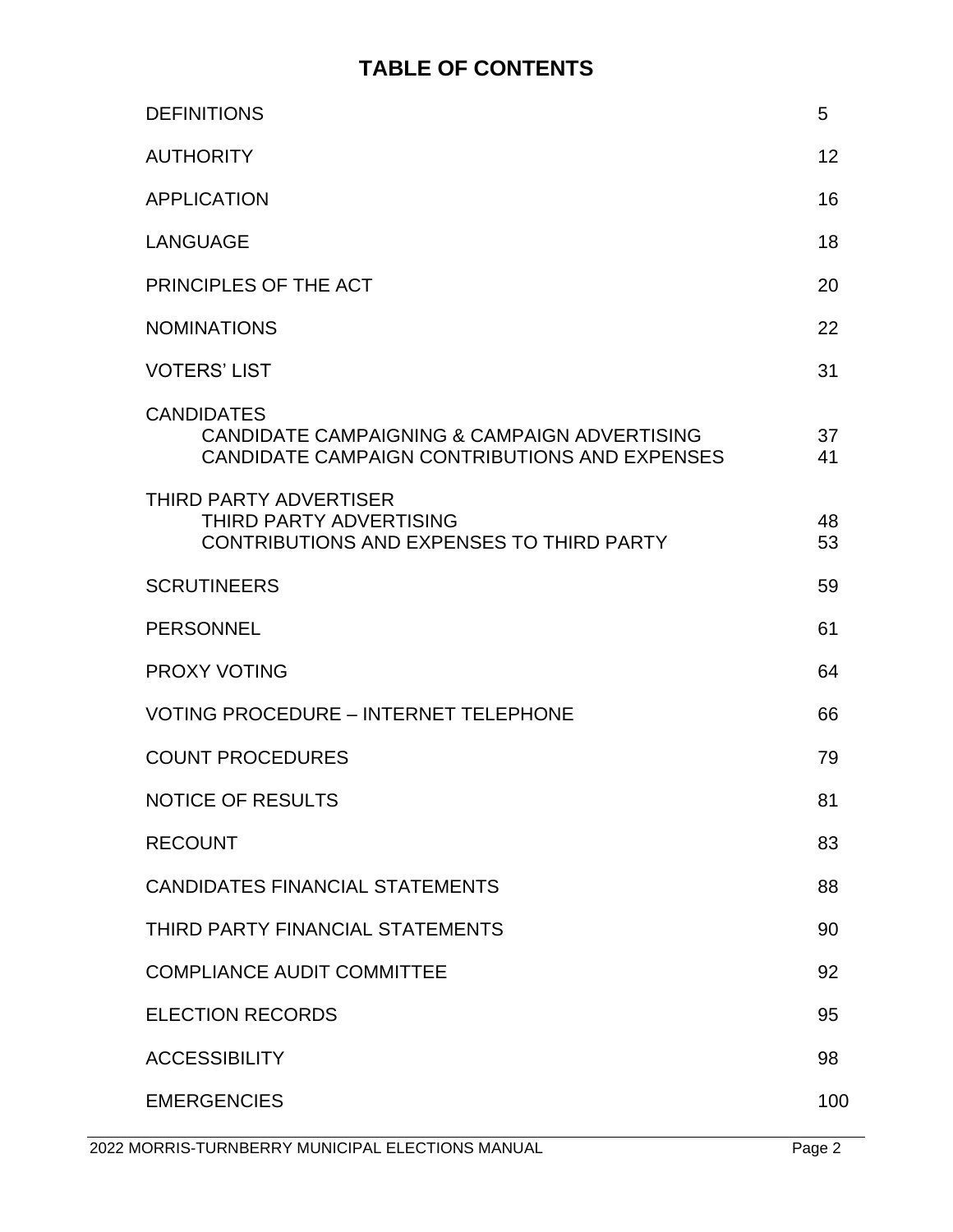| <b>INDEX OF FORMS</b>                                                                                                                                                                                                   | 114 |
|-------------------------------------------------------------------------------------------------------------------------------------------------------------------------------------------------------------------------|-----|
| Note: The forms and notices in this document will be provided in English only as required by Legislation unless<br>the Council of a municipality has passed a by-law under Section 9(2) of the Municipal Elections Act. |     |

| Legend                                  |
|-----------------------------------------|
| $PR$ FORM = Prescribed Form             |
| Form MT = Morris-Turnberry Clerk's Form |
| Form EL = AMCTO Election Form           |

CORRUPT PRACTICES 102

DISCRETIONARY POWERS OF THE CLERK 107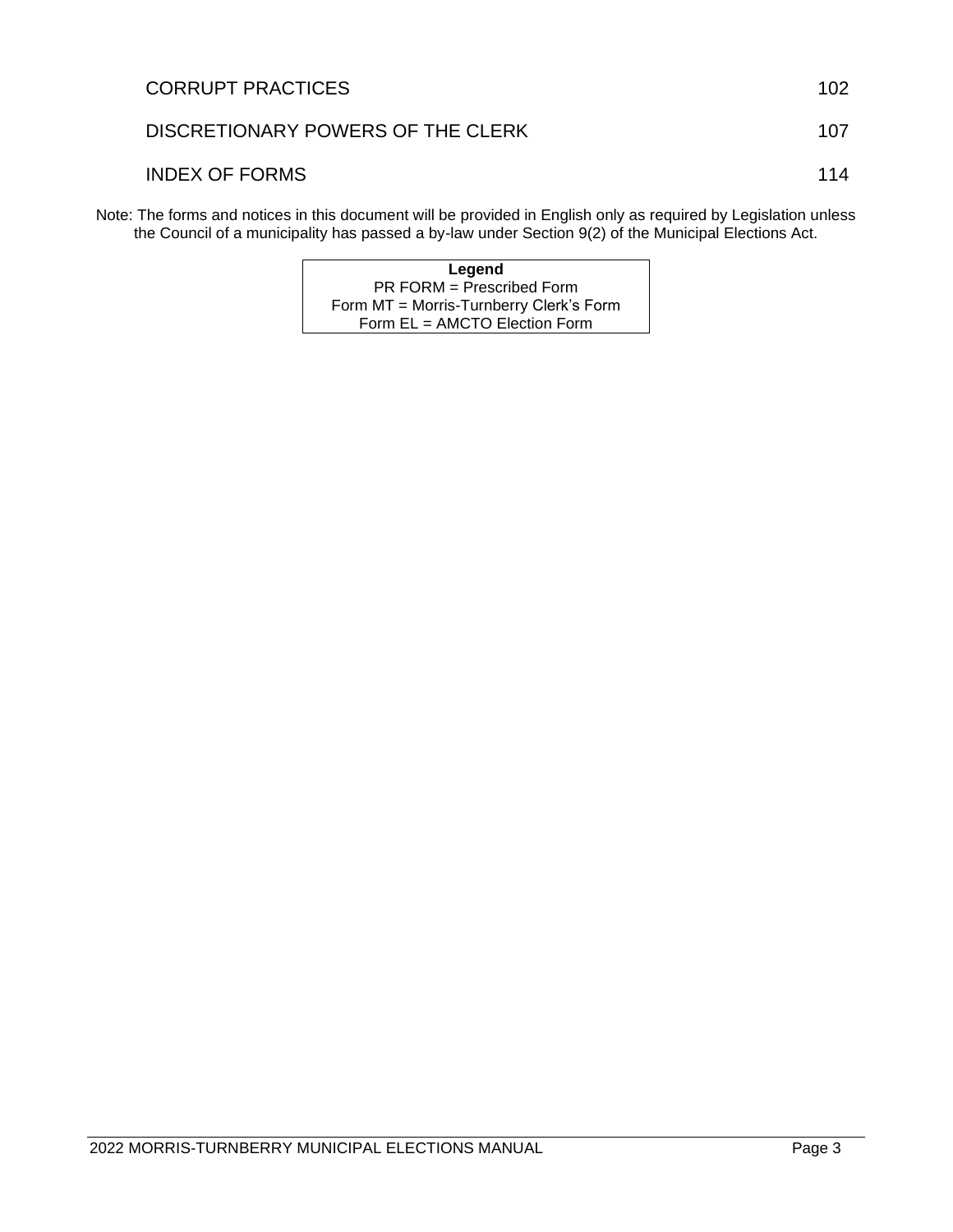# **DEFINITIONS**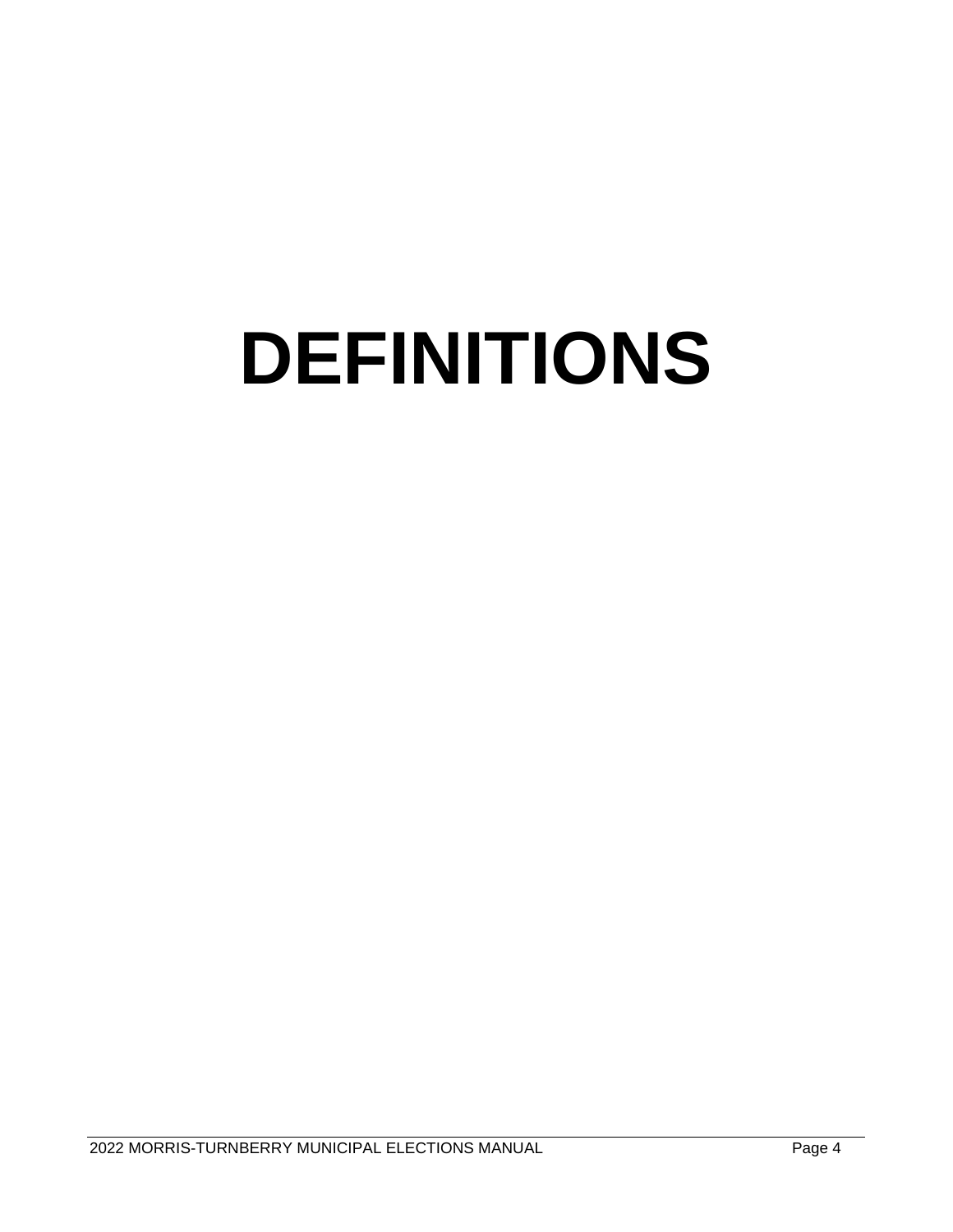# **DEFINITIONS AND ABBREVIATIONS**

| <b>Term</b>                                  | <b>Definition</b>                                                                                                                                                                                                                                                                                                                                                                                                                                       |
|----------------------------------------------|---------------------------------------------------------------------------------------------------------------------------------------------------------------------------------------------------------------------------------------------------------------------------------------------------------------------------------------------------------------------------------------------------------------------------------------------------------|
| Act or "Municipal<br>Elections Act, 1996"    | means the Municipal Elections Act, S.O. 1996 c. 32, as<br>amended.                                                                                                                                                                                                                                                                                                                                                                                      |
| <b>Advance Voting</b><br>Period              | means the time during the Voting Period in which eligible<br>electors may cast ballots before Voting Day in an election.                                                                                                                                                                                                                                                                                                                                |
| Auditor                                      | means the person appointed by the Clerk to validate the logic<br>and accuracy of a Voting System used in an election.                                                                                                                                                                                                                                                                                                                                   |
| <b>Ballot</b>                                | means an image on an internet-enabled device of a ballot for<br>an election to be voted for, including all choices available to<br>the electors and containing spaces in which the electors<br>mark their votes, or when voting using a telephone or<br>wireless phone, an audio set of instructions which describe<br>all choices available to the electors and instruction to mark<br>their selection by depressing the numbered touchtone<br>keypad. |
| Candidate                                    | means a person who has submitted their nomination form<br>under Section 33 of the Municipal Elections Act, 1996.                                                                                                                                                                                                                                                                                                                                        |
| <b>Certified Candidate</b>                   | means a Candidate whose nomination has been certified by<br>the Clerk under Section 35 of the Municipal Elections Act,<br>1996.                                                                                                                                                                                                                                                                                                                         |
| <b>Clerk</b>                                 | means the Clerk of the Municipality who is responsible for<br>conducting this election under the authority of the Municipal<br>Elections Act, 1996.                                                                                                                                                                                                                                                                                                     |
|                                              | All references to the Clerk for the purposes of this manual<br>shall mean the Deputy Clerk for the Municipality of Morris-<br>Turnberry and shall also be the Returning Officer (R.O.) for<br>the 2022 Municipal Election.                                                                                                                                                                                                                              |
|                                              | All references to Clerk's designate shall mean the delegated<br>duties of the R.O.                                                                                                                                                                                                                                                                                                                                                                      |
| Corporate<br>Resources or<br><b>Services</b> | means computers, cell phones, telephones, tablets, printers,<br>scanners, copiers, file storage, or any other equipment or<br>technology owned by the Municipality, will not be used for<br>any election related purposes                                                                                                                                                                                                                               |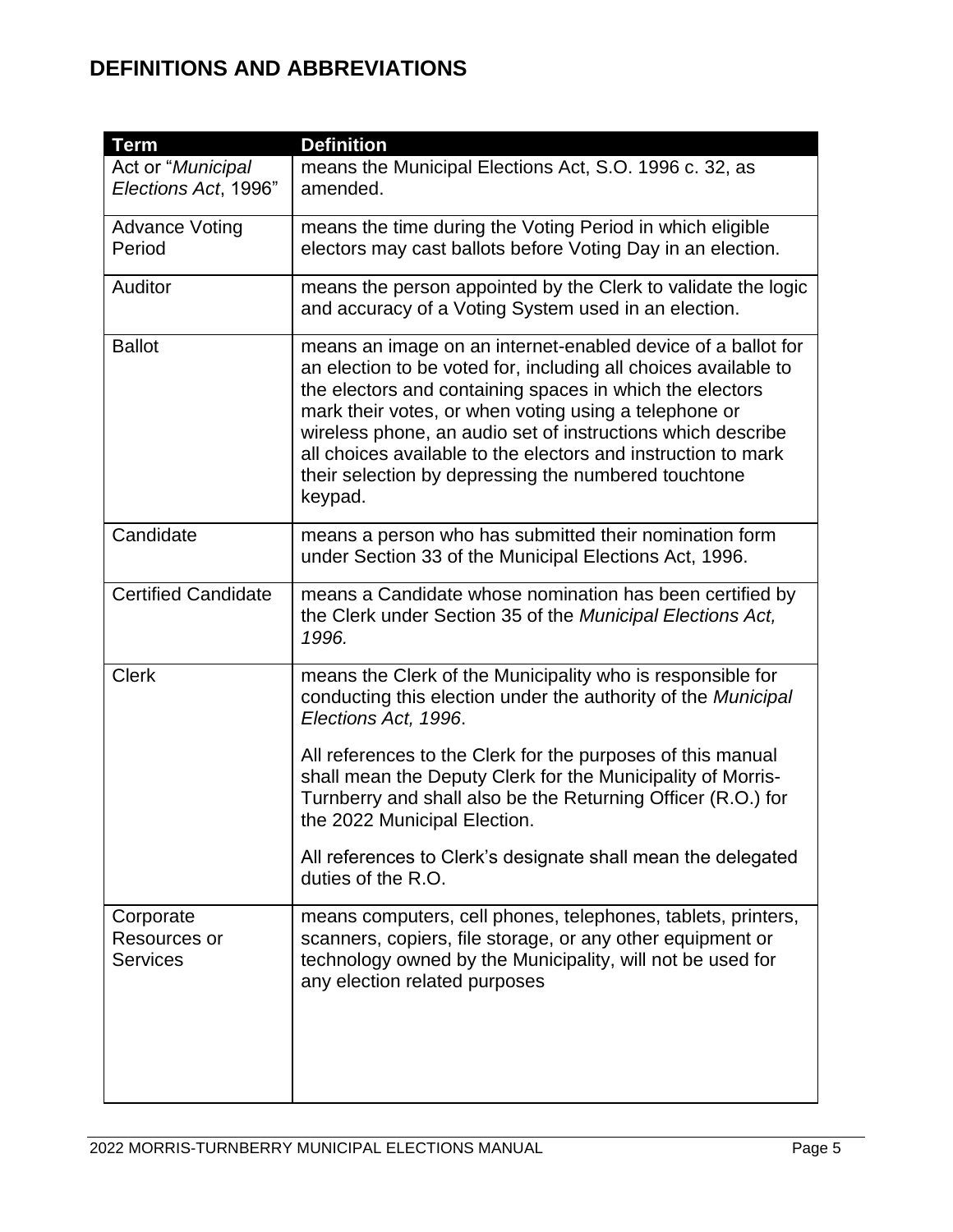| <b>Term</b>                               | <b>Definition</b>                                                                                                                                                                                                                                                                                                                                                                                                                                                                                                                                                        |
|-------------------------------------------|--------------------------------------------------------------------------------------------------------------------------------------------------------------------------------------------------------------------------------------------------------------------------------------------------------------------------------------------------------------------------------------------------------------------------------------------------------------------------------------------------------------------------------------------------------------------------|
| Corporation                               | means a firm that meets certain legal requirements to be<br>recognized as having a legal existence, as an entity separate<br>and distinct from its owners. Corporations are owned by their<br>stockholders (shareholders) who share in profits and losses<br>generated through the firm's operations. A legal entity has<br>legal capacity to enter into agreements or contracts, assume<br>obligations, incur and pay debts, sue and be sued in its own<br>right, and to be held responsible for its actions.<br>A Corporation may include a numbered company, a co-op, |
|                                           | an incorporated company, an association, a partnership, a<br>proprietorship (excludes sole-proprietorship as it's not a legal<br>entity), trust, etc. A legal entity cannot vote, only an<br>individual (a person) can vote.                                                                                                                                                                                                                                                                                                                                             |
|                                           | Test – if someone tripped and fell on your property who<br>would they sue? You as the person or your company?                                                                                                                                                                                                                                                                                                                                                                                                                                                            |
|                                           | What is a Sole Proprietorship?<br>Income and losses are taxed on the individual's personal<br>income tax return. The sole proprietorship is the simplest<br>business form under which one can operate a business. The<br>sole proprietorship is not a legal entity. It simply refers to a<br>person who owns the business and is personally responsible<br>for its debts.                                                                                                                                                                                                |
|                                           | What is a Co-op?<br>A business or organization that is owned and operated by the<br>people who work there or the people who use its services.                                                                                                                                                                                                                                                                                                                                                                                                                            |
| <b>Election Campaign</b><br>Advertisement | means an advertisement in any broadcast, print, electronic or<br>other medium that has the purpose of promoting or<br>supporting the election of a Candidate.                                                                                                                                                                                                                                                                                                                                                                                                            |
|                                           | The Municipality's logo, crest, etc. may not be printed or<br>distributed on any election campaign-related materials,<br>except in the case of a link to the Municipality's website to<br>obtain information about the Municipal election                                                                                                                                                                                                                                                                                                                                |
| <b>Election Official</b>                  | means any Election Staff bearing the authority to make a<br>decision on a matter based on their assigned role as<br>authorized by the Clerk in respect to an election.                                                                                                                                                                                                                                                                                                                                                                                                   |
| <b>Election Staff</b>                     | means any individual that is assigned a role and/or<br>responsibilities by the Clerk in respect to an election.                                                                                                                                                                                                                                                                                                                                                                                                                                                          |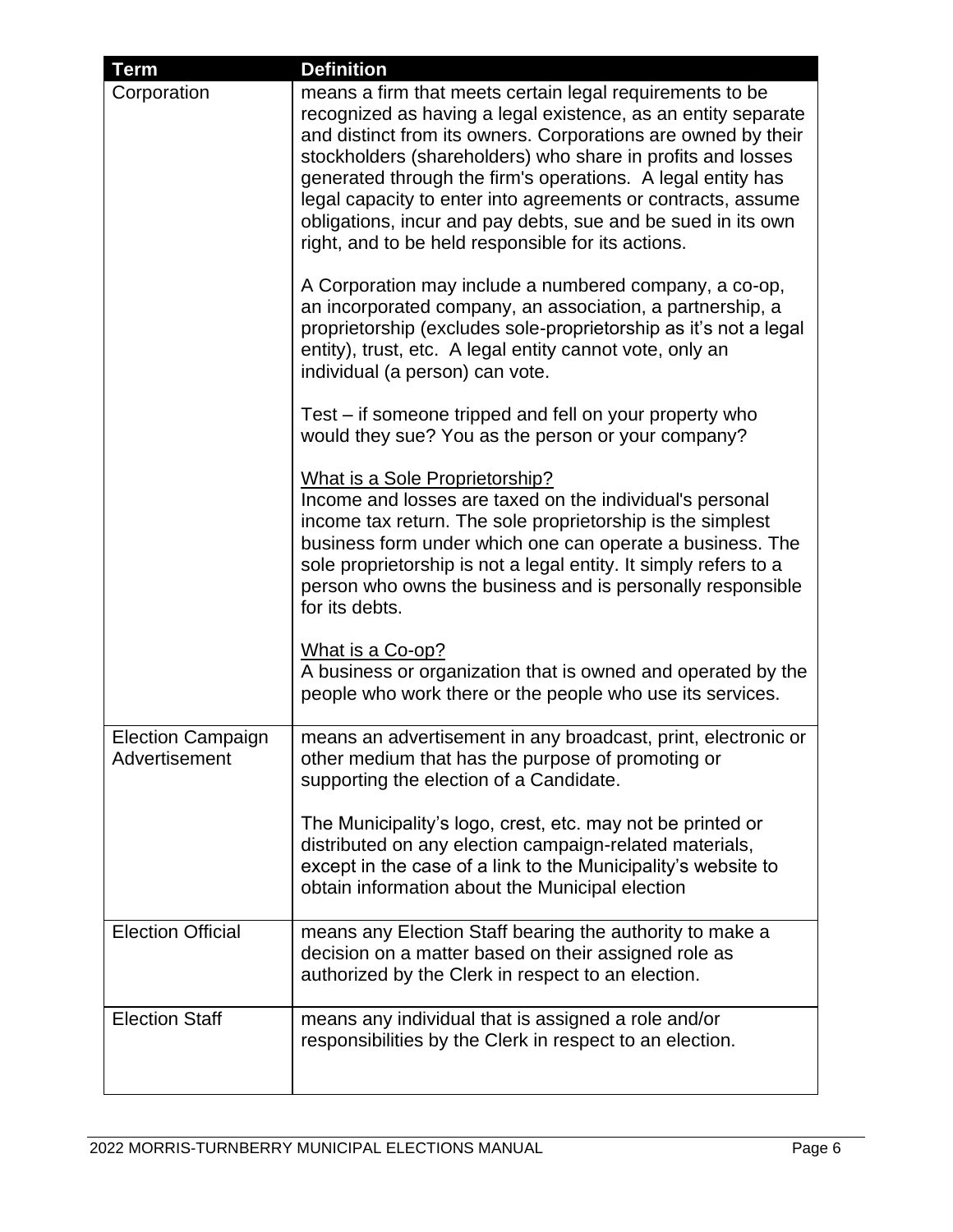| <b>Term</b>                            | <b>Definition</b>                                                                                                                                                                                                                                                                                                                                                                  |
|----------------------------------------|------------------------------------------------------------------------------------------------------------------------------------------------------------------------------------------------------------------------------------------------------------------------------------------------------------------------------------------------------------------------------------|
| Elector                                | means an individual eligible to vote in an election for The<br>Municipality.                                                                                                                                                                                                                                                                                                       |
| Friend                                 | means a person who has been requested by an Elector to<br>assist them in the voting process in accordance with the<br>Municipal Elections Act, 1996.                                                                                                                                                                                                                               |
| <b>Help Centre</b>                     | means a location designated by the Clerk supplied with a<br>telephone and internet connection to accommodate voting<br>during the voting period.<br>The ability to vote at the Help Centre will be limited to regular<br>office hours Monday to Friday during the voting period, save<br>and except on Voting Day when the offices will remain open<br>until 8:00pm                |
| Interim List of<br>Changes             | means, for a regular election, the list of changes made to the<br>Voters' List between the time that the Voters' List was<br>originally published and September 15th in the year of the<br>election.                                                                                                                                                                               |
| Lame Duck                              | means there are restrictions on Council's powers in<br>accordance with Section 275 of the Municipal Act, 2001.                                                                                                                                                                                                                                                                     |
|                                        | A Council is considered to be a Lame Duck Council when:<br>before election day it is determined the new Council will<br>include less than 34 of the members of the outgoing Council<br>before election day; it is determined on election day after the<br>results are known that the new Council is composed of less<br>than $\frac{3}{4}$ of the members of the outgoing Council. |
| <b>Municipal Office</b>                | means the municipal administration building located at 41342<br>Morris Road, Brussels, Ontario N0G 1H0                                                                                                                                                                                                                                                                             |
| Municipality, The                      | means the Corporation of the Municipality of Morris-<br>Turnberry, Brussels, Ontario.                                                                                                                                                                                                                                                                                              |
| <b>Normally Resident</b><br>in Ontario | means the place in which an individual regularly returns if his<br>or her presence is not continuous (sleep)                                                                                                                                                                                                                                                                       |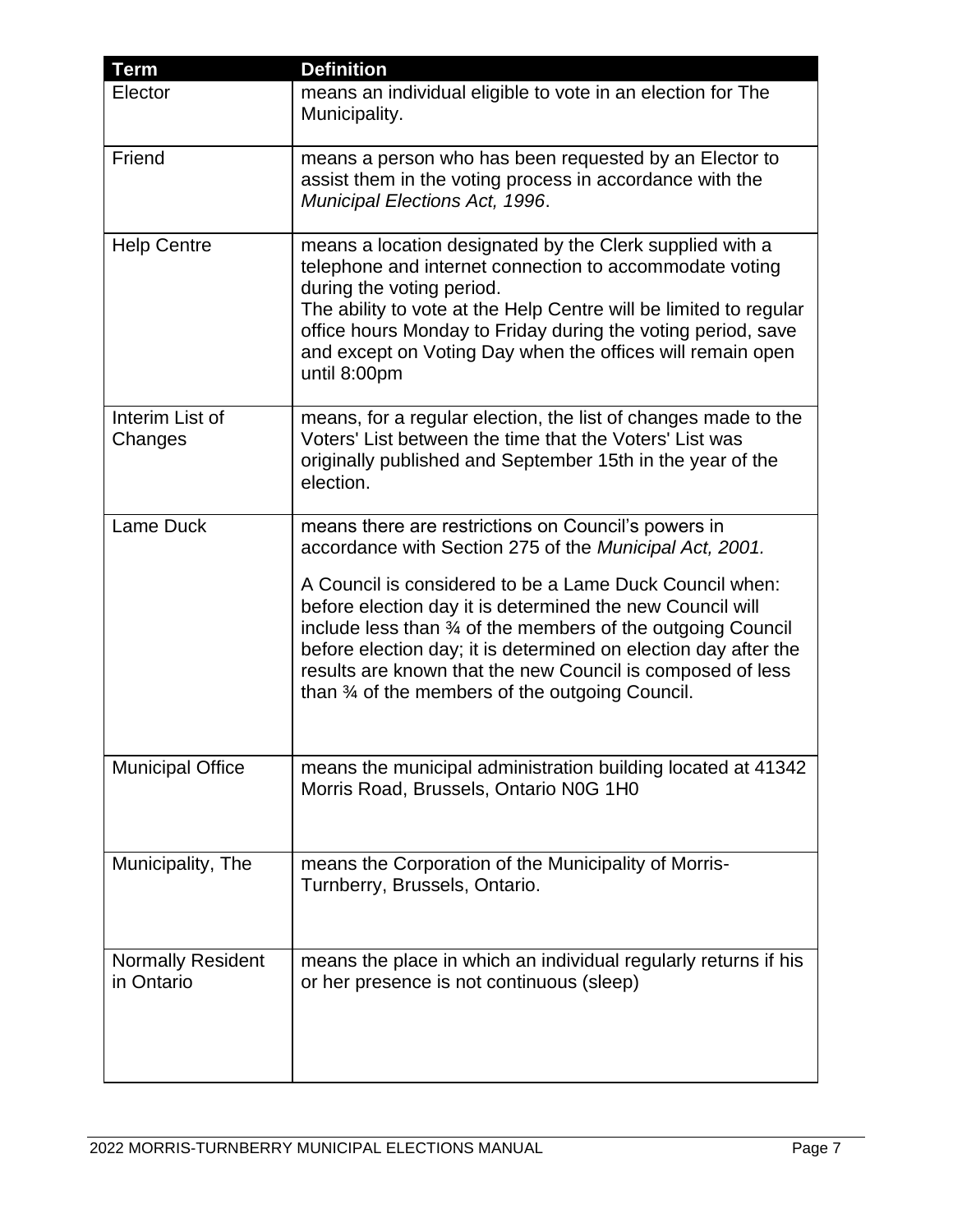| <b>Term</b>                                                                 | <b>Definition</b>                                                                                                                                                                                                                                                                                                                                                                                                                                         |
|-----------------------------------------------------------------------------|-----------------------------------------------------------------------------------------------------------------------------------------------------------------------------------------------------------------------------------------------------------------------------------------------------------------------------------------------------------------------------------------------------------------------------------------------------------|
| <b>Owner or Tenant</b>                                                      | means a person who is the owner or tenant shown on the<br>assessment roll of land assessed under the Assessment Act<br>and a non-residential tenant of land assessed under the<br>Assessment Act, whether or not the tenant is shown on the<br>assessment roll, but does not include an owner or tenant of<br>land who is entitled to use the land under a time share<br>contract unless the person is entitled to use the land,<br>(a) on voting day, or |
|                                                                             | (b) for a period of six weeks or more during the calendar year<br>in which voting day of the election is held                                                                                                                                                                                                                                                                                                                                             |
|                                                                             | <b>Tenant</b> – includes an occupant and a person in possession<br>other than the owner or the spouse of such owner or tenant.                                                                                                                                                                                                                                                                                                                            |
| Password                                                                    | means an additional access control word assigned to each<br>authorized user in order to provide additional security for<br>access to the Voting system.                                                                                                                                                                                                                                                                                                   |
| Personal<br>Identification<br>Number (PIN)                                  | means a unique multiple digit number assigned to each<br>elector to provide security for access to the Voting System.                                                                                                                                                                                                                                                                                                                                     |
| Preliminary List of<br><b>Electors</b>                                      | means a list of eligible electors compiled by the Municipal<br>Property Assessment Corporation for an election in the<br>Municipality.                                                                                                                                                                                                                                                                                                                    |
| Proof of<br>Identification                                                  | means proof of identity and residence as prescribed in O.<br>Reg. 304/13 of the Act.                                                                                                                                                                                                                                                                                                                                                                      |
| <b>Receiving Location</b>                                                   | means the location where the Voting System is activated and<br>where election results are reported, which shall be the<br>Council Chambers located at the Municipal Office.                                                                                                                                                                                                                                                                               |
| <b>Registered Third</b><br><b>Party Advertiser</b>                          | means an individual, corporation or trade union that is<br>registered under section 88.6 of the Municipal Elections Act,<br>1996.                                                                                                                                                                                                                                                                                                                         |
| <b>Restricted Period for</b><br><b>Third Party</b><br><b>Advertisements</b> | means the earliest day that an individual, corporation or trade<br>union is permitted to file a notice of registration as a<br>registered third party and ends at the close of voting on<br>Voting Day.                                                                                                                                                                                                                                                   |
| <b>Revision Centre</b>                                                      | means the locations and times designated by the Clerk<br>where members of the public can apply to make additions,<br>deletions and corrections to the list of electors.                                                                                                                                                                                                                                                                                   |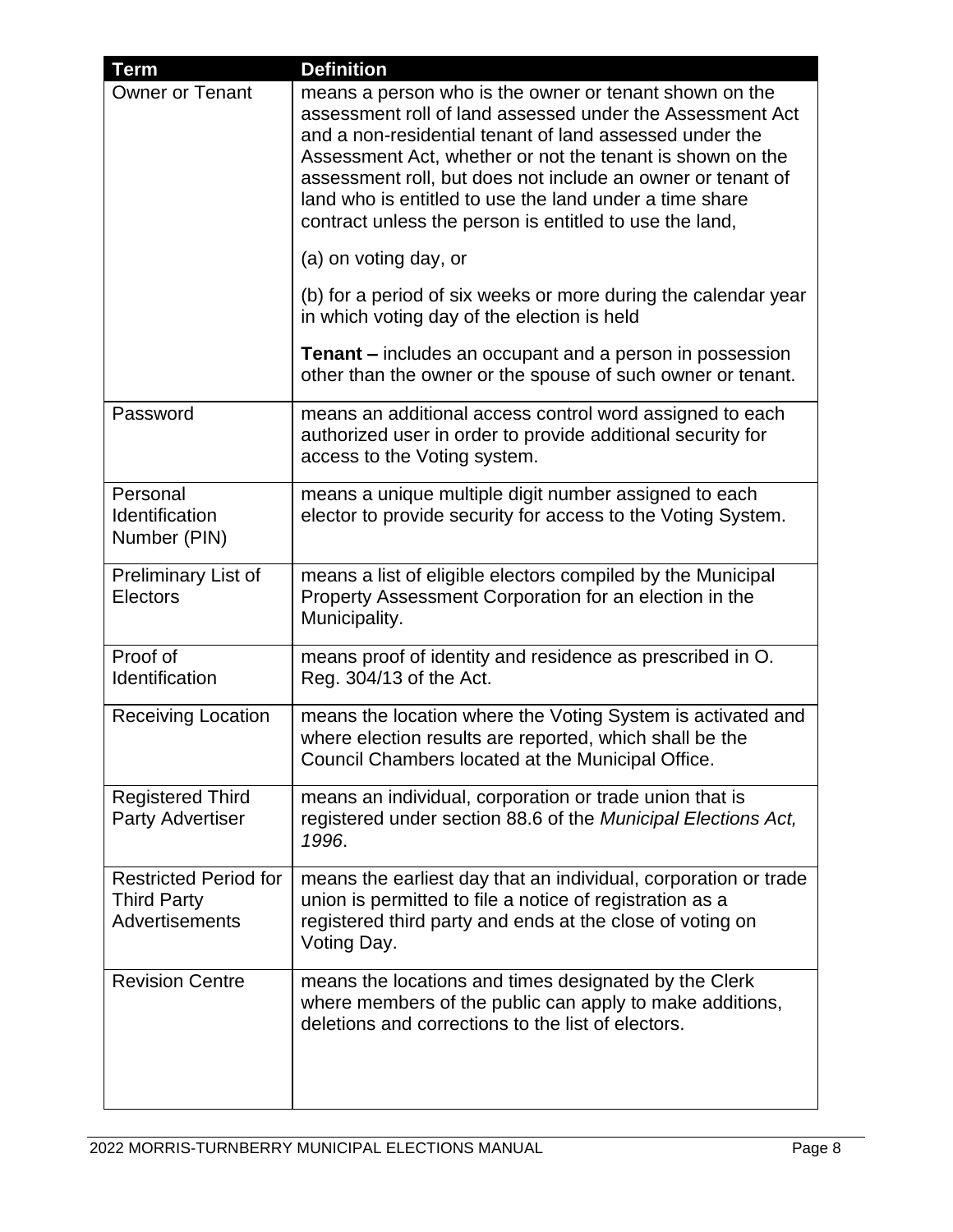| <b>Term</b>                         | <b>Definition</b>                                                                                                                                                                                                                                                                                                                                                                                                                                                                                          |
|-------------------------------------|------------------------------------------------------------------------------------------------------------------------------------------------------------------------------------------------------------------------------------------------------------------------------------------------------------------------------------------------------------------------------------------------------------------------------------------------------------------------------------------------------------|
| Satisfactory<br>Identification      | means any piece of identification or personal information<br>which would verify the identity of an individual to the<br>satisfaction of an Election Official in accordance with the<br>Ministry of Municipal Affairs and Housing (MMAH) list of<br>"Acceptable Documents for Voter Identification", Ontario<br>Regulation. 304/13 (Voter Identification), or any other<br>identification criteria established by the Clerk.                                                                                |
| Scrutineer                          | means an individual appointed in writing by a Certified<br>Candidate to represent him or her during the voting process.                                                                                                                                                                                                                                                                                                                                                                                    |
| <b>Third Party</b><br>Advertisement | means an advertisement in any broadcast, print, electronic or<br>other medium that has the purpose of promoting, supporting<br>or opposing a candidate, or a "yes" or "no" answer to a<br>question on the ballot, but does not include an advertisement<br>by or under the direction of a candidate, or an advertisement<br>that incurs no expenses in relation to the advertisement, or<br>an advertisement that is transmitted to employees,<br>shareholders, or directors of the registered third party |
| <b>Trade Union</b>                  | means a trade union as defined in the Labour Relations Act,<br>1995 or the Canada Labour Code (Canada) and includes a<br>central, regional or district labour council in Ontario.                                                                                                                                                                                                                                                                                                                          |
| <b>Time/Clock</b>                   | means the time as indicated on the clock located in the<br>Clerk's Department.                                                                                                                                                                                                                                                                                                                                                                                                                             |
| <b>Voter Assistance</b><br>Centre   | means physical location, property, structure or space on a<br>property where eligible electors may attend in person to cast<br>their ballot in a given election, operated by the Municipality.                                                                                                                                                                                                                                                                                                             |
| <b>Voter Help Desk</b>              | means an email address and a telephone help line provided<br>by The Municipality to assist electors with the voting process<br>or other general election inquiries.                                                                                                                                                                                                                                                                                                                                        |
| Voter Information<br>Letter         | means a letter containing a PIN, a telephone access number<br>and an internet address for voting, a Help Centre telephone<br>number for assistance and a list of candidates for office.<br>These letters shall be mailed individually to every person on<br>the Voters' List or provided by Election Officials to persons<br>who have completed an application for inclusion on the<br>Voters' List.                                                                                                       |
| Voters' List                        | means the list of eligible Electors in an election in the<br>Municipality.                                                                                                                                                                                                                                                                                                                                                                                                                                 |
| Voting Day                          | means the final day on which ballots may be cast in an<br>election in the Municipality.                                                                                                                                                                                                                                                                                                                                                                                                                    |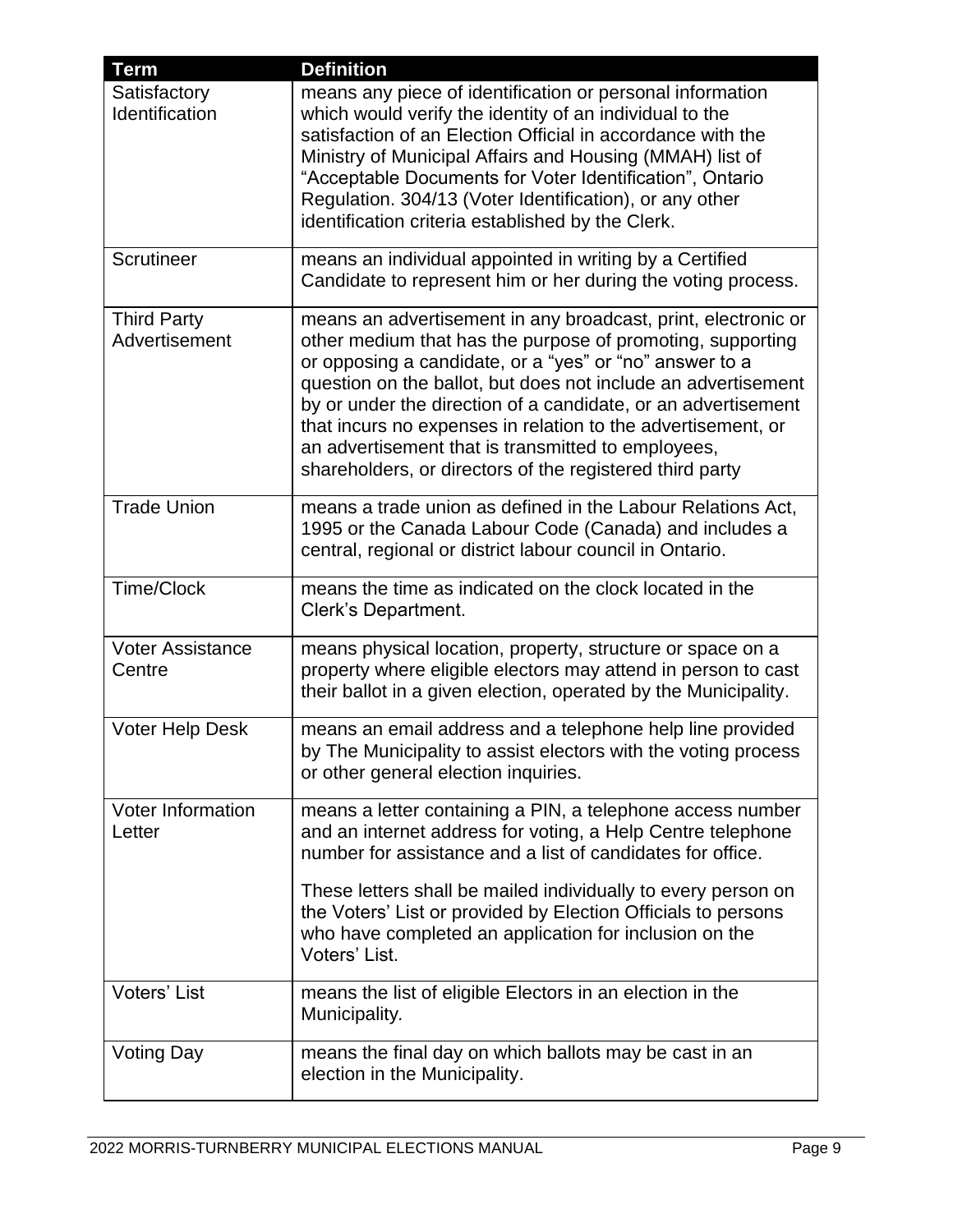| <b>Term</b>          | <b>Definition</b>                                                                                                                                                                            |
|----------------------|----------------------------------------------------------------------------------------------------------------------------------------------------------------------------------------------|
| <b>Voting Kiosk</b>  | means a physical internet-enabled device at a Voter<br>Assistance Centre which is specifically configured to permit<br>electors to cast a ballot on the Voting System during an<br>election. |
| <b>Voting Period</b> | means the time during which Electors may cast ballots using<br>the Voting System provided in an election, and includes both<br>the Advanced Voting Period and Voting Day.                    |
| <b>Voting System</b> | means the platform(s) chosen by The Municipality to provide<br>electors with a means of casting their ballot in an election.                                                                 |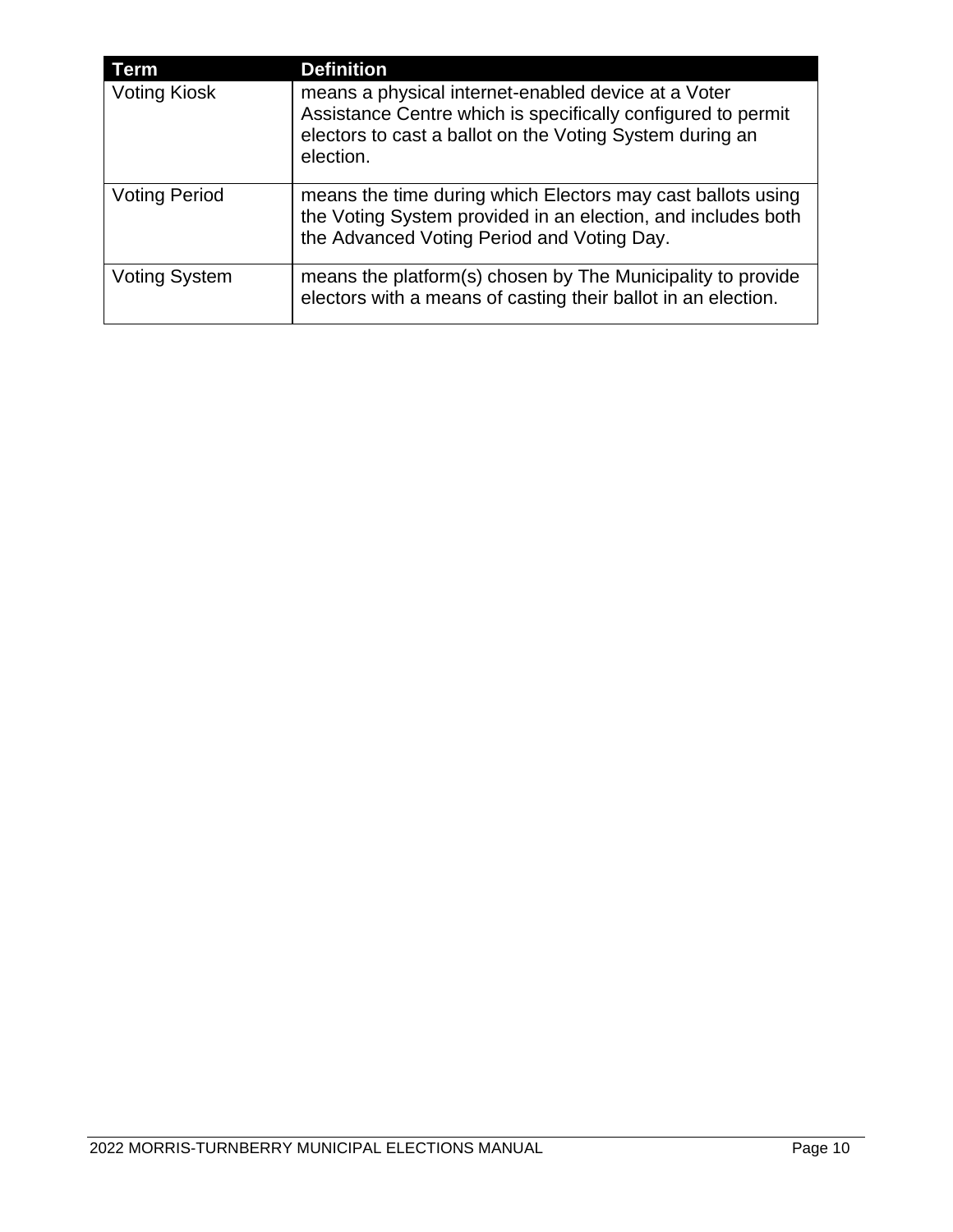# **AUTHORITY**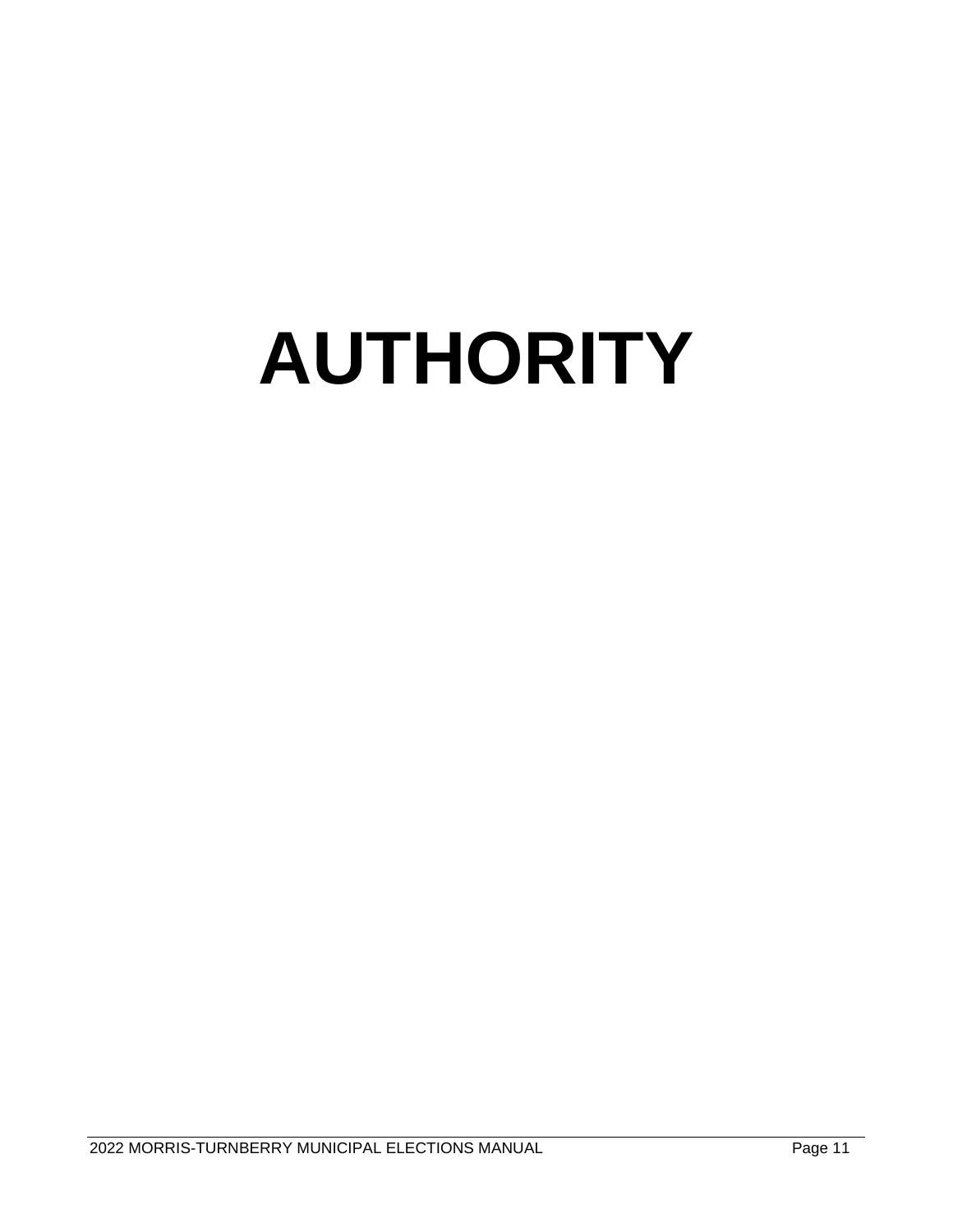# **AUTHORITY** *Municipal Elections Act, 1996*

#### **Authority**

On April 6, 2021, the Council of Corporation of the Municipality of Morris-Turnberry adopted By-law Number 17-2021 authorizing the use of alternative voting methods, that being internet and telephone-based voting.

Section 42 (3) of the *Municipal Elections Act, 1996,* states as follows:

- *[\(3\)](http://www.e-laws.gov.on.ca/html/statutes/french/elaws_statutes_96m32_f.htm#s42s3) The clerk shall,*
- *(a) establish procedures and forms for the use of,*
	- *(i) any voting and vote-counting equipment authorized by by-law, and* 
		- *(ii) any alternative voting method authorized by by-law; and*
- *(b) provide a copy of the procedures and forms to each candidate.*

In addition, the Corporation of the Municipality of Morris-Turnberry has entered into an agreement with Simply Voting Inc. for the provision of internet and telephone voting services for the 2022 Municipal and School Board elections.

Section 11 (2) of the *Municipal Elections Act, 1996,* states that the clerk of a local municipality is responsible for conducting elections within that municipality, which includes responsibility for:

*(a) preparing for the election;*

*(b) preparing for and conducting a recount in the election;*

*(c) maintaining peace and order in connection with the election; and*

*(d) in a regular election, preparing and submitting the report described in subsection 12.1 (2).*

With respect to the duties and authority of a municipal clerk, Section 12 (1) of the *Municipal Elections Act, 1996,* further states as follows:

*[12.](http://www.e-laws.gov.on.ca/html/statutes/french/elaws_statutes_96m32_f.htm#s12s1) [\(1\)](http://www.e-laws.gov.on.ca/html/statutes/french/elaws_statutes_96m32_f.htm#s12s1) A clerk who is responsible for conducting an election may provide for any matter or procedure that,*

*(a) is not otherwise provided for in an Act or regulation; and*

*(b) in the clerk's opinion, is necessary or desirable for conducting the election.*

The power conferred by Section 12 (1) includes the power to establish forms, including forms of oaths and statutory declarations, and the power to require their use. It also includes the power to require a person, as a condition of doing anything or having an election official do anything under the Act, to furnish proof that is satisfactory to the election official of the person's identity or qualifications or of any other matter.

Section 13 of the *Municipal Elections Act, 1996,* further states as follows:

*[\(1\)](http://www.e-laws.gov.on.ca/html/statutes/french/elaws_statutes_96m32_f.htm#s13s1) Any notice or other information that this Act requires the clerk to give shall be given in a form and manner and at a time that the clerk considers adequate to give reasonable notice or to convey the information, as the case may be. 1996, c. 32, Sched., s. 13 (1). [\(2\)](http://www.e-laws.gov.on.ca/html/statutes/french/elaws_statutes_96m32_f.htm#s13s2) The clerk shall provide electors, candidates and persons who are eligible to be electors with information to enable them to exercise their rights under this Act.*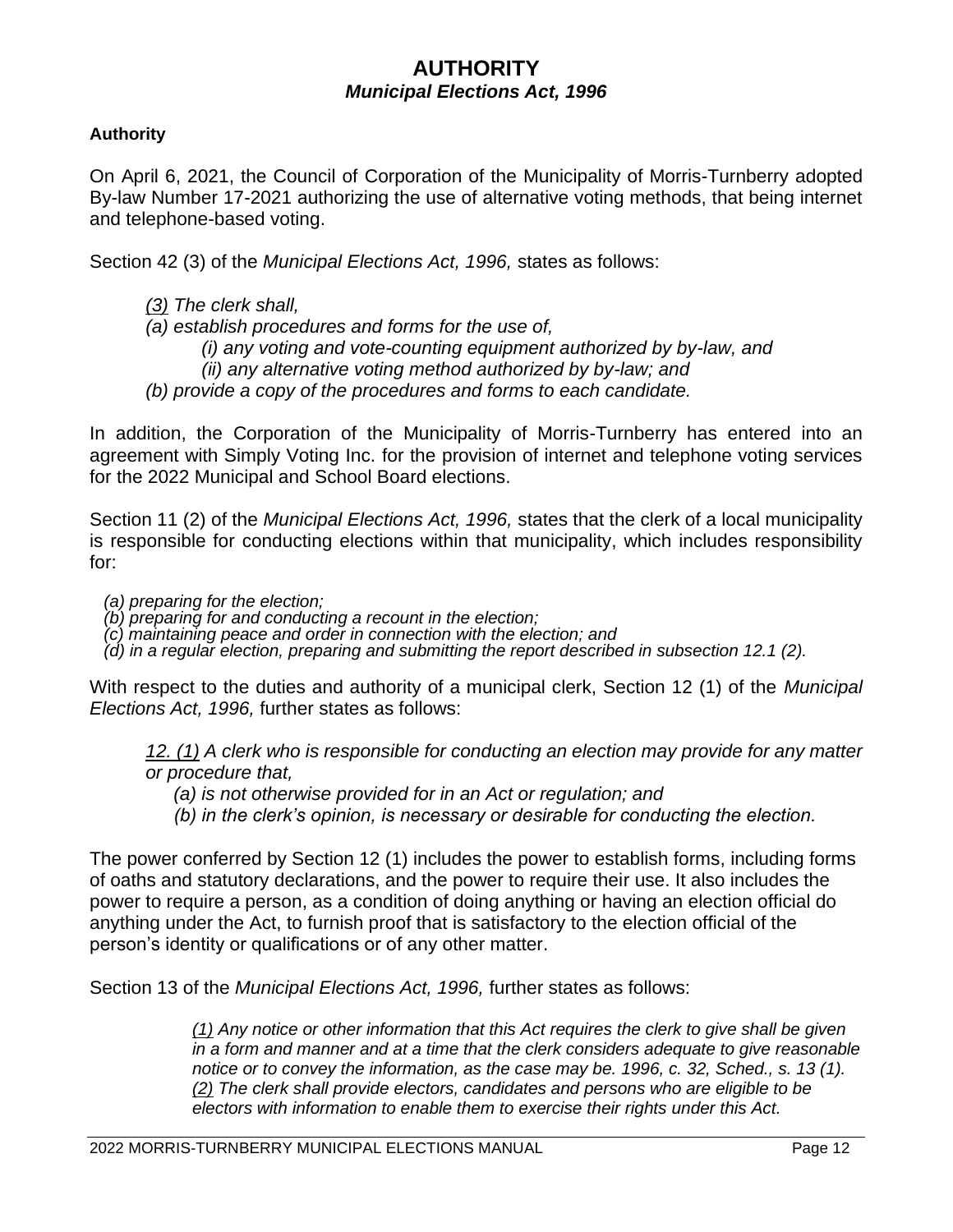Section 42 (4) also states that:

1. The procedures and forms, if they are consistent with the principles of this Act, prevail *over anything in this Act and the regulations made under it.*

*The Municipal Elections Act, 1996,* Section 53, also provides that the clerk may declare an emergency if they are of the opinion that circumstances have arisen that are likely to prevent the election being conducted in accordance with the Act and provides the authority to the clerk to make arrangements for the proper conduct of the election. Any arrangements made by the clerk, if they are consistent with the principles of the *Municipal Elections Act, 1996*, prevail over anything in the Act and the regulations and all such arrangements, if made in good faith, shall not be reviewed or set aside on account of unreasonableness or supposed unreasonableness.

Therefore, as Deputy Clerk and Returning Officer for the municipal elections of the Corporation of the Municipality of Morris-Turnberry, I do hereby certify and approve the following procedures for conducting the 2022 Municipal and School Board Elections and also establish that the forms listed in section 18 below are permitted to be used during this election process.

\_\_\_\_\_\_\_\_\_\_\_\_\_\_\_\_\_\_\_\_\_\_\_\_\_\_\_\_\_\_\_\_\_\_\_\_\_\_\_\_\_ Kim Johnston, Deputy Clerk/Returning Officer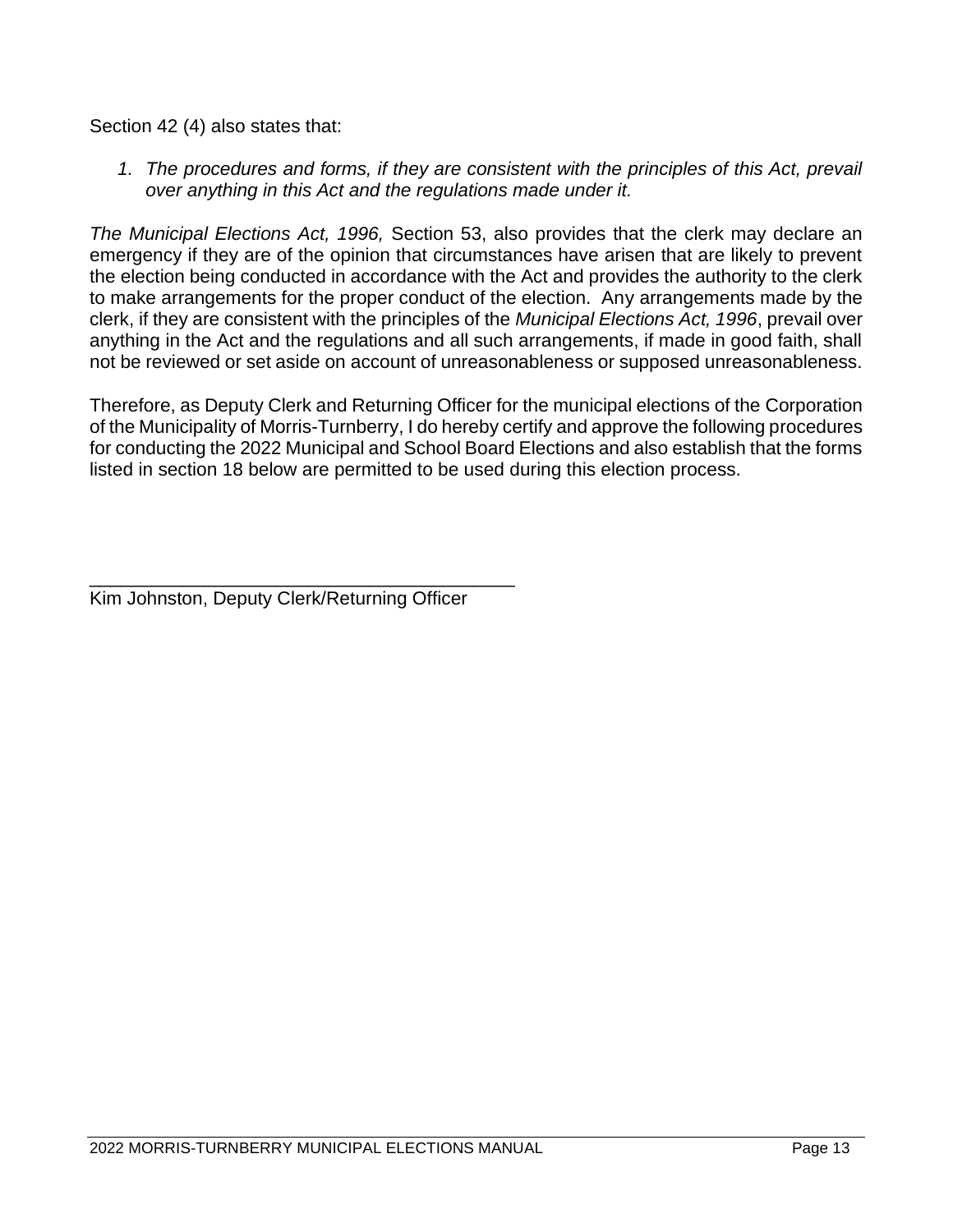#### **Duties of Clerk**

- **[11.](http://www.e-laws.gov.on.ca/html/statutes/french/elaws_statutes_96m32_f.htm#s11s1)** [\(1\)](http://www.e-laws.gov.on.ca/html/statutes/french/elaws_statutes_96m32_f.htm#s11s1) The clerk of a local municipality is responsible for conducting elections within that municipality, subject to the following exceptions:
	- 1. The clerks specified in the regulations made under the *Education Act* are responsible for certain aspects of the elections of members of school boards, as set out in those regulations.
	- 2. The clerks specified in section 11.1 are responsible for certain aspects of the election of members of the council of an upper-tier municipality, as provided for in that section.
	- 3. Repealed: 2002, c. 17, Sched. F, Table.
	- 4. The clerks specified in subsection (5) are responsible for certain aspects of the election with respect to a question an upper-tier municipality submits to its electors under clause 8 (1) (b) or (c).
	- [\(2\)](http://www.e-laws.gov.on.ca/html/statutes/french/elaws_statutes_96m32_f.htm#s11s2) Responsibility for conducting an election includes responsibility for,
		- (a) preparing for the election;
		- (b) preparing for and conducting a recount in the election;
		- (c) maintaining peace and order in connection with the election; and
		- (d) in a regular election, preparing and submitting the report described in subsection 12.1 (2).

#### **Powers of Clerk**

**[12.](http://www.e-laws.gov.on.ca/html/statutes/french/elaws_statutes_96m32_f.htm#s12s1)** [\(1\)](http://www.e-laws.gov.on.ca/html/statutes/french/elaws_statutes_96m32_f.htm#s12s1) A clerk who is responsible for conducting an election may provide for any matter or procedure that,

- (a) is not otherwise provided for in an Act or regulation; and
- (b) in the clerk's opinion, is necessary or desirable for conducting the election.

#### **Forms**

(2) The power conferred by subsection (1) includes power to establish forms, including forms of oaths and statutory declarations, and power to require their use.

Also see the section on DISCRETIONARY POWERS OF THE CLERK later in the manual.

#### **Procedures and Forms**

Section 42(4) states that the procedures and forms established by the Clerk, if they are consistent with the principles of this Act, prevail over anything in this Act and the regulations made under it.

Any unforeseen cases not dealt with in these procedures will be recorded, action taken, and reflected in an addendum signed by the Clerk, to these procedures and circulated to all candidates and third party advertisers, as applicable, and will be posted on the Municipal website.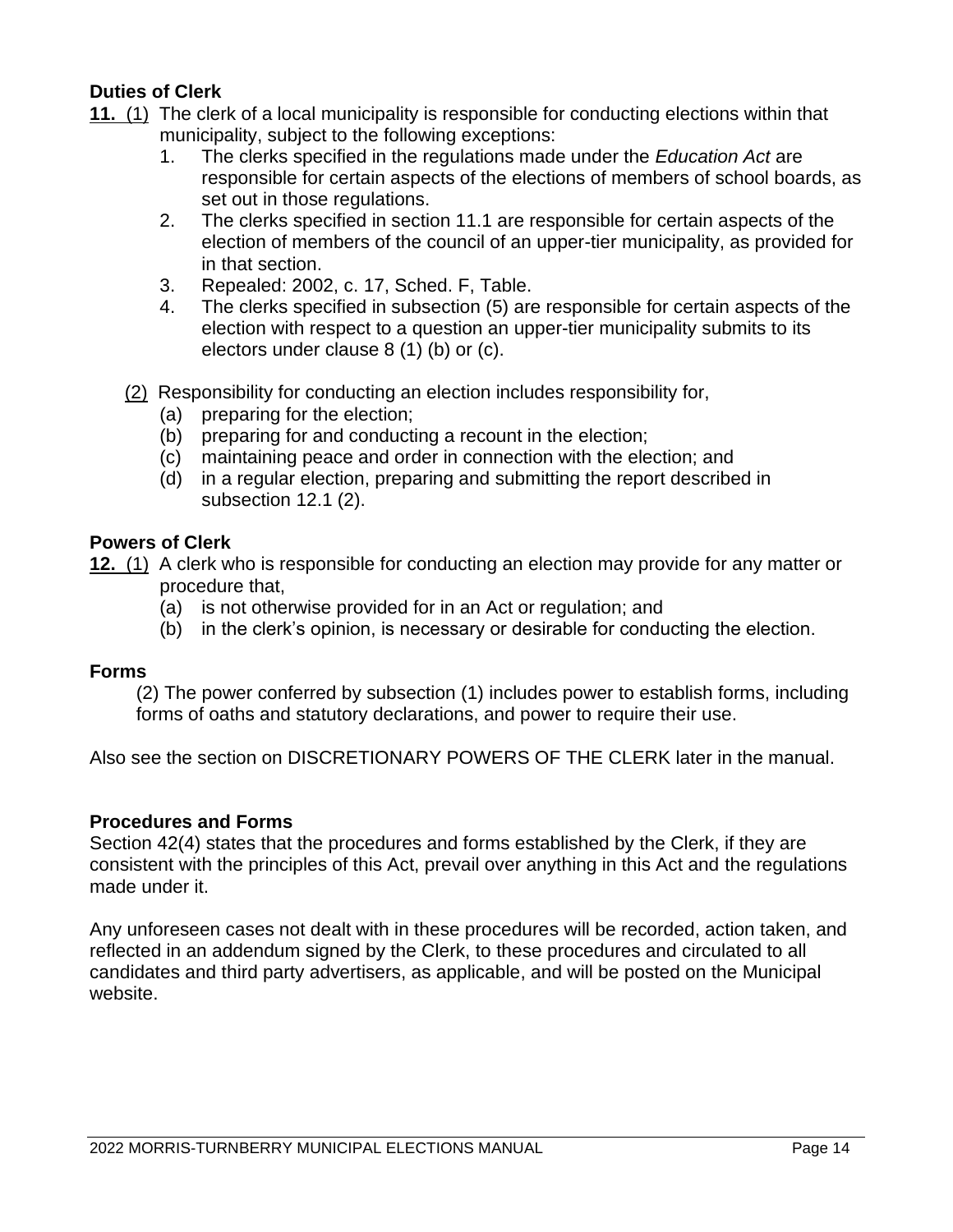# **APPLICATION**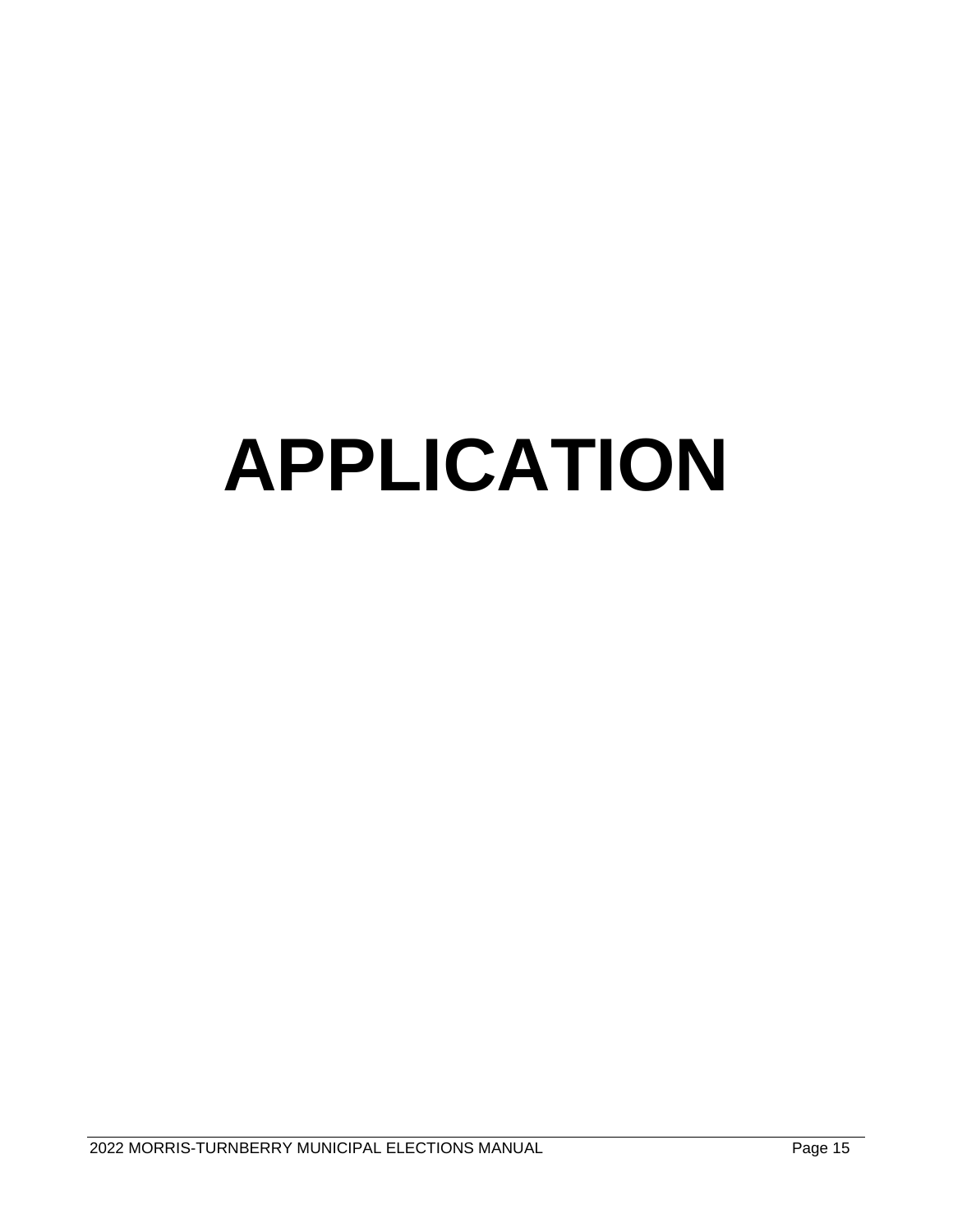# **Application**

This procedure applies to the 2022 Municipal and School Board Elections in The Municipality including any contests for which The Municipality collects a vote on behalf of another Returning Officer for which the election spans municipal boundaries (e.g. French School Board contest).

The procedures and forms established by this document prevail over anything in the *Act* and its regulations, provided that they are consistent with the principles of the *Act* as per Subsection 42(4) 2. of the *Municipal Elections Act, 1996.*

Where these procedures do not provide for any matter, the election shall be conducted in a manner that is both practicable and consistent with the principles of the *Municipal Elections Act, 1996,* with the same being determined and established by the Clerk.

These procedures may be amended, as necessary and deemed appropriate, by the Clerk. Any amendment to these procedures shall be signed by the Clerk and a copy of the amendment(s) shall be provided forthwith to all candidates and registered third party advertisers.

The Clerk will provide access to these procedures to the Returning Officer of any contests for which The Municipality collects a vote on behalf of, and request that the procedures are distributed to candidates who register to run for those offices.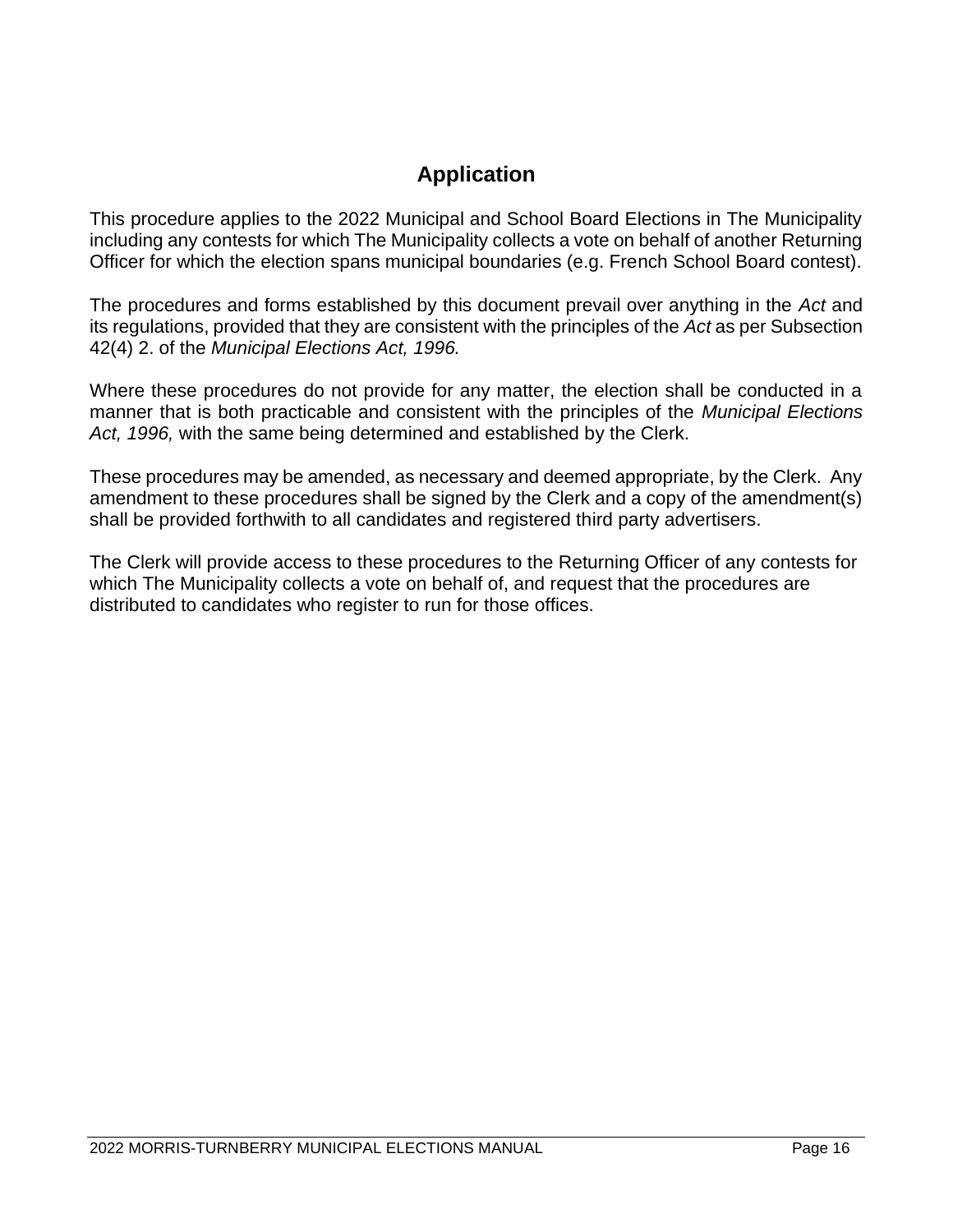# **LANGUAGE**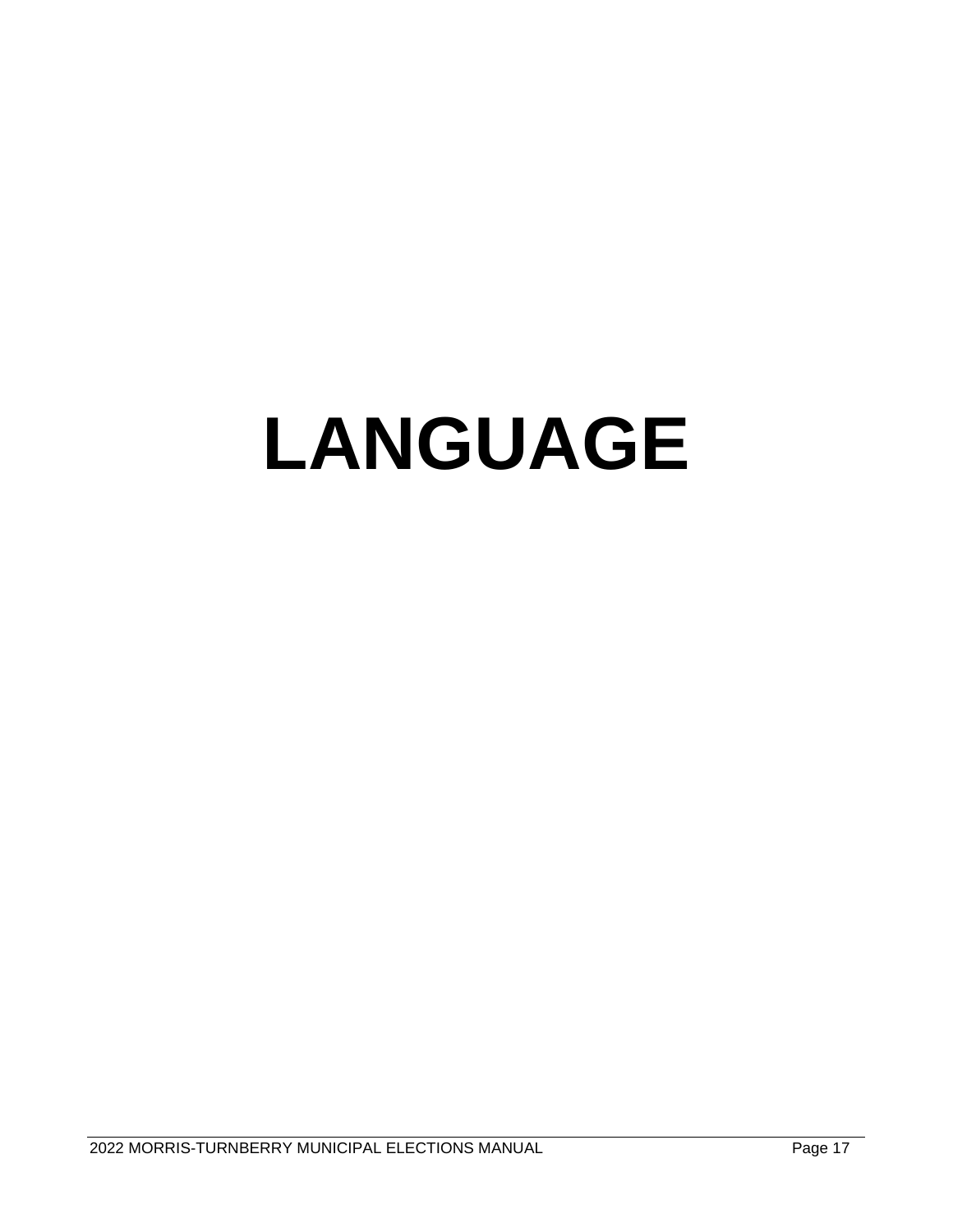#### **English**

With respect to an election held for offices of a municipal council and an English public or separate school board, notices, forms and other information provided under this Act shall be made available in English only, unless the council of the municipality passes a by-law to authorize the use of:

- a) French, in addition to English, in the prescribed forms; and
- b) French, other languages other than English, or both, in notices, forms (other than prescribed forms) and other information provided under this Act.

#### **English and French**

Section 9.1 of the Act requires notices, forms and other information provided under the Act to be made available in **both** English and French for the election of:

- a) Members of a French-language district school board; or
- b) Members of a school authority that,
	- i. has established, operated or maintained a French-language instructional unit within the year before Voting Day, or
	- ii. is subject to an agreement, resolution or order under Part XII of the *Education Act* that requires the school authority to establish, operate or maintain a Frenchlanguage instructional unit.

#### **Other Languages**

A municipal council may pass a by-law to authorize the use of other languages other than English and French in notices, forms (other than the prescribed forms) and other information provided under the Act with respect to the election of the aforementioned members.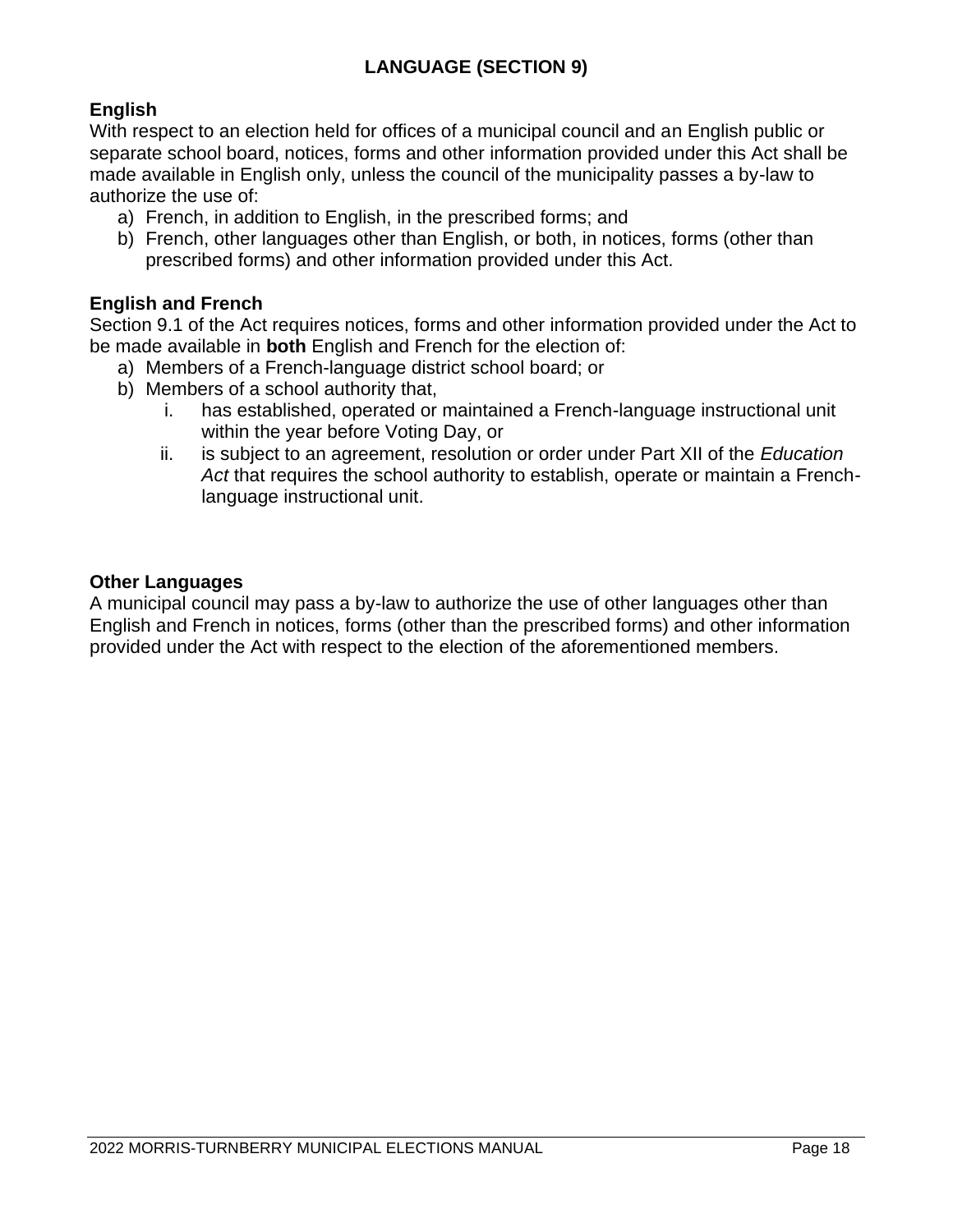# **PRINCIPLES OF THE ACT**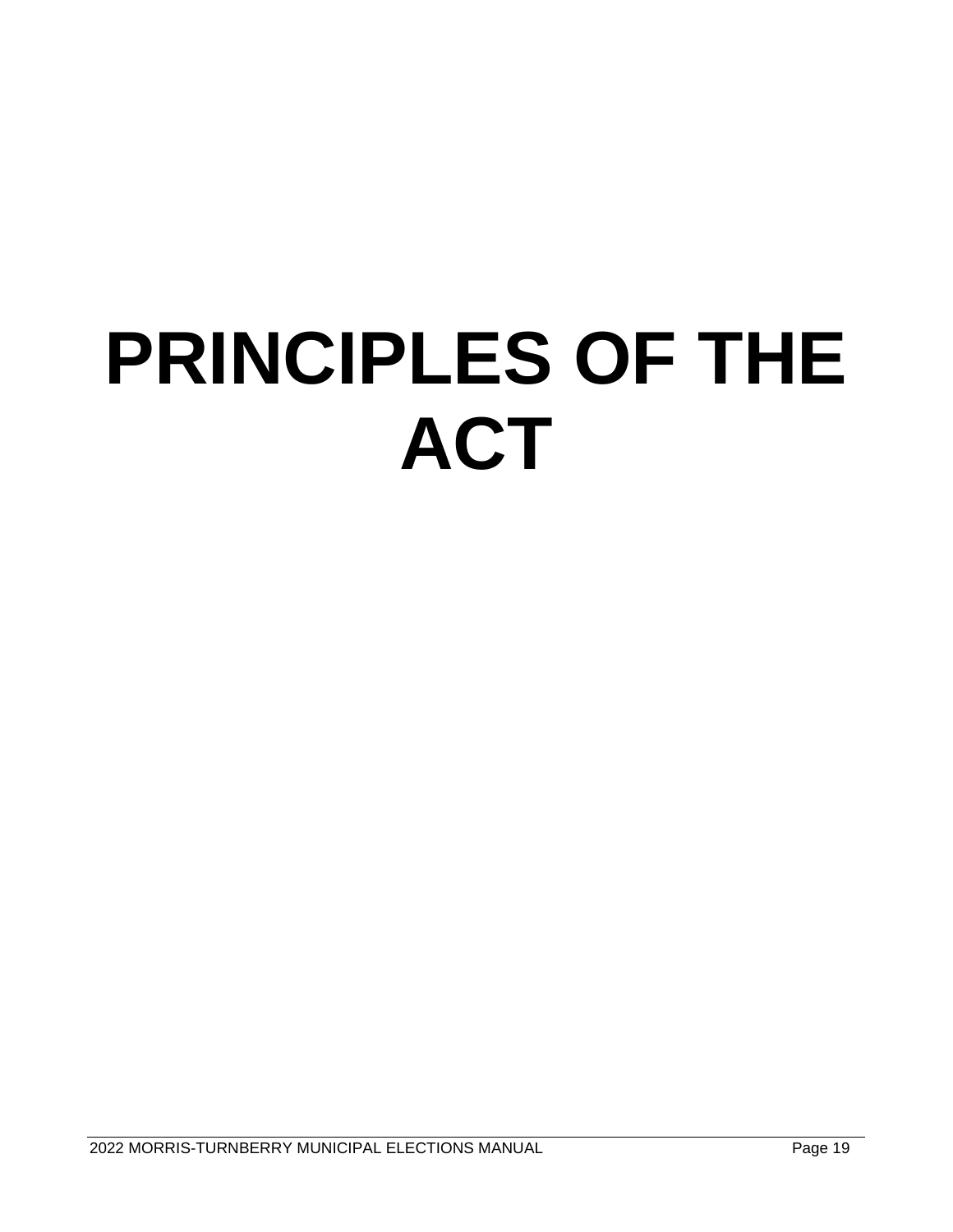#### **PRINCIPLES OF THE ACT**

Some of the principles that were considered during the development of the legislation were that:

- the secrecy and confidentiality of the individual votes is paramount;
- the election should be fair and non-biased;
- the election should be accessible to the voters;
- the integrity of the process should be maintained throughout the election;
- there be certainty that the results of the election reflect the votes cast; and
- voters and candidates should be treated fairly and consistently within a municipality.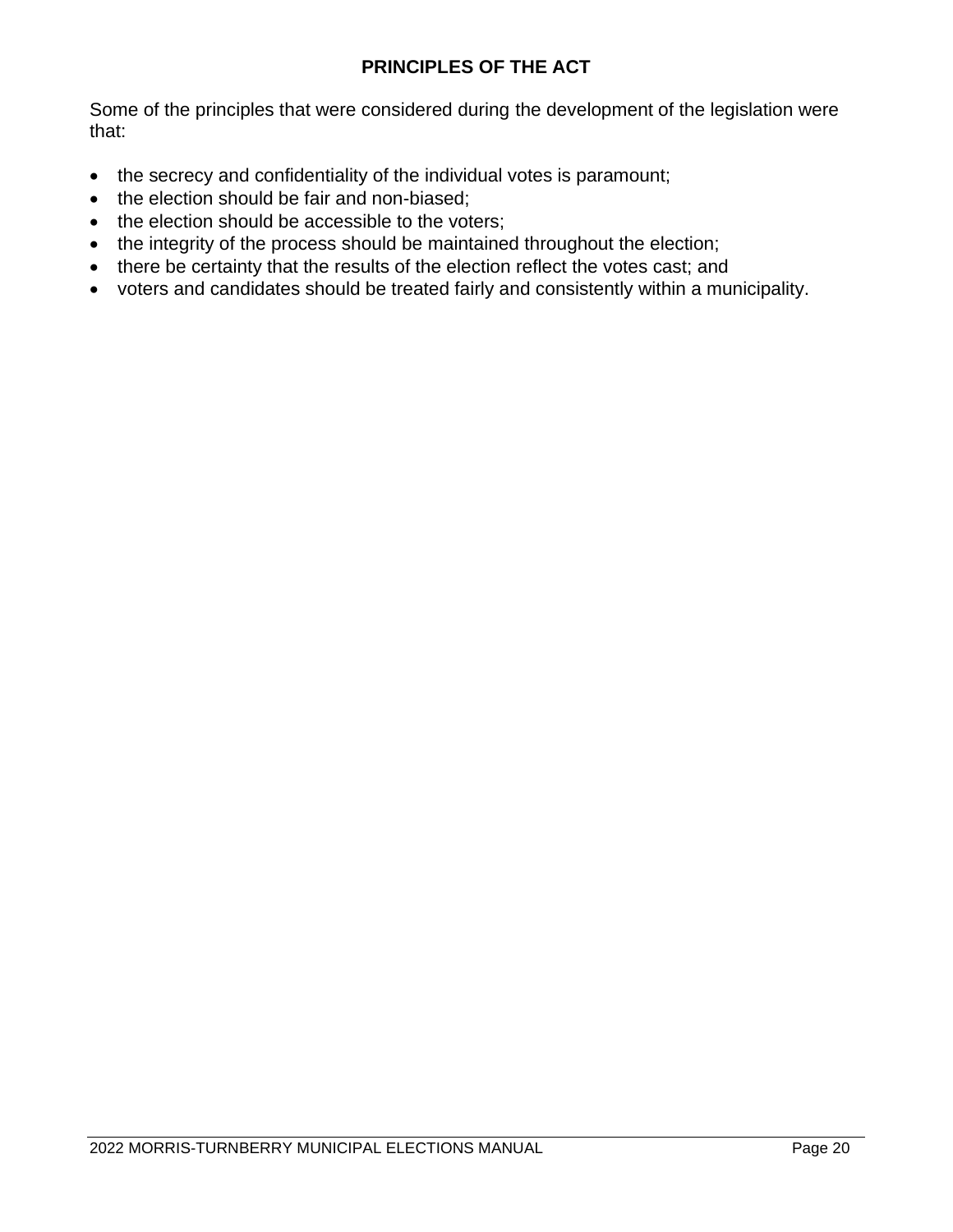# **NOMINATIONS**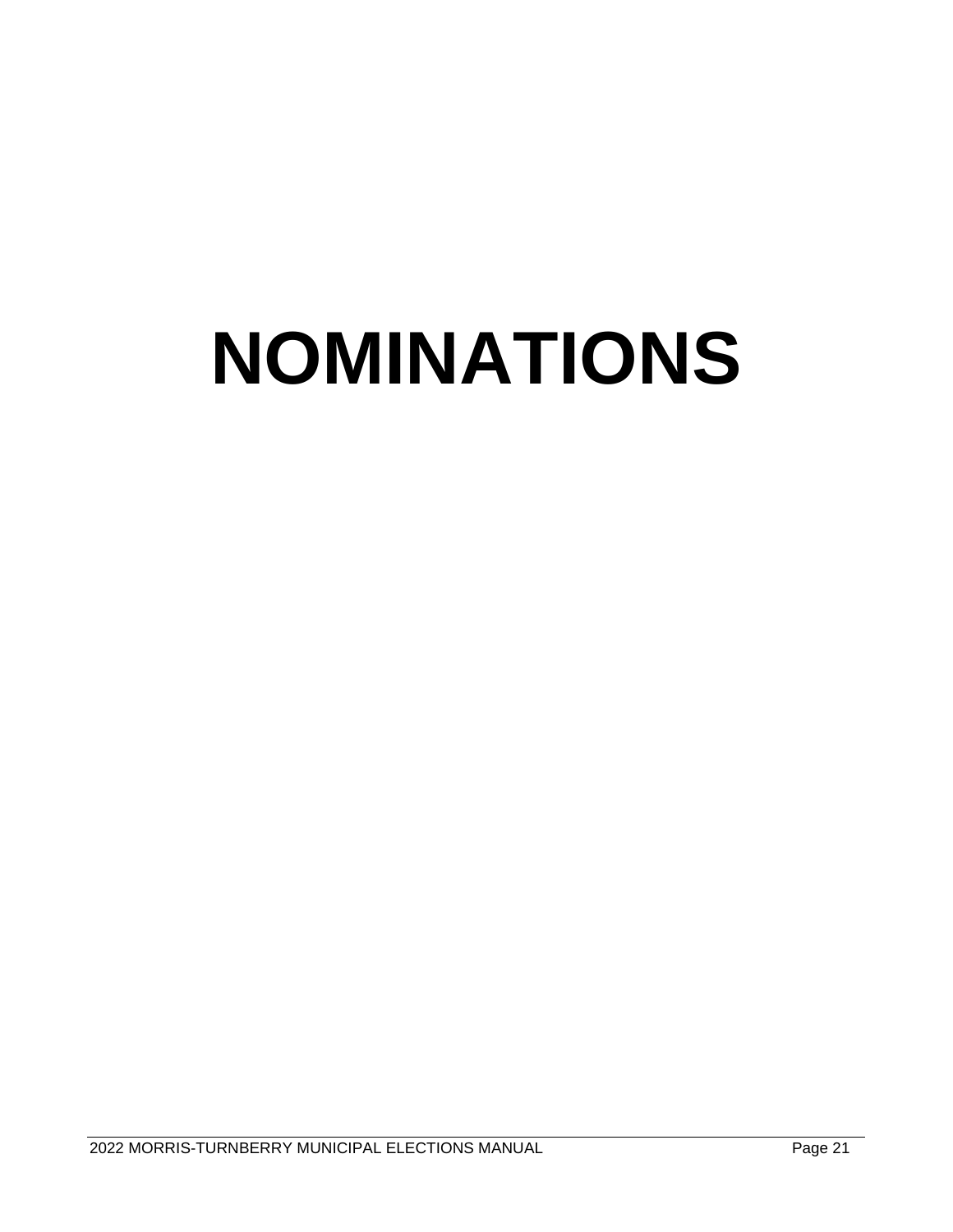#### **2022 NOMINATION PROCEDURE**

#### **NOMINATION PAPERS (SECTION 33)**

The giving of notice (Section 32) for nominations shall be issued on a form entitled "Notice of Nomination for Office" *Form MT01* and shall be placed, as a minimum, in a local newspaper(s) prior to **May 1, 2022** and prior to August 19th, 2022, in one (1) conspicuous place in the municipality and on the municipal website.

"Nomination Paper" *PR Form 1* for the following offices will be available at the Clerk's Office from the first business day of May in 2022 to Thursday, August 18th, 2022 during regular office hours, and between 9:00 a.m. and 2:00 p.m. on Friday, August 19th, 2022 (Nomination Day) and on the municipal website for the following offices:

- **Mayor** 1 to be elected **at large**;
- **Councillor**  4 to be elected **at large;**

Nominations for the following School Board offices must be filed with the appropriate municipal office:

- **English Public- Avon Maitland District School Board** number to be elected to be determined by the Board;
- **English Separate- Huron-Perth Catholic District School Board** number to be elected to be determined by the Board;
- **French Public- Conseil scolaire de district du Centre-Sud-Quest** for the Regional Municipality of Waterloo, County of Wellington, County of Middlesex, County of Perth (including Stratford) and County of Huron – number to be elected to be determined by the Board;
- **French Separate- Conseil scolaire de district des ecoles catholique Providence** for the County of Lambton, County of Huron and the County of Bruce- number to be elected to be determined by the Board;

The filing fee of \$100 for Councillor or School Board Member and \$200 for Mayor, is payable by cash, certified cheque, money order or debit machine. A nomination form must be signed by the candidate and filed in person or by agent during regular business hours between May 2, 2022 to August 18, 2022 from 9:00 a.m. and 4:30 p.m. and **Nomination Day** – August 19, 2022 from 9:00 a.m. to 2:00 p.m.

Nomination forms may be picked up from the Clerk's Office at 41342 Morris Road, Brussels, ON, during business hours beginning May 2, 2022 or from the Municipal website [www.morristurnberry.ca](http://www.morristurnberry.ca/) for the offices of Mayor and Councillor.

Nomination papers for school boards must be obtained and filed at the appropriate Municipal Office for the following offices:

- (1) School Board Trustee English Public
- (1) School Board Trustee English Separate
- (1) School Board Trustee French Public
- (1) School Board Trustee French Separate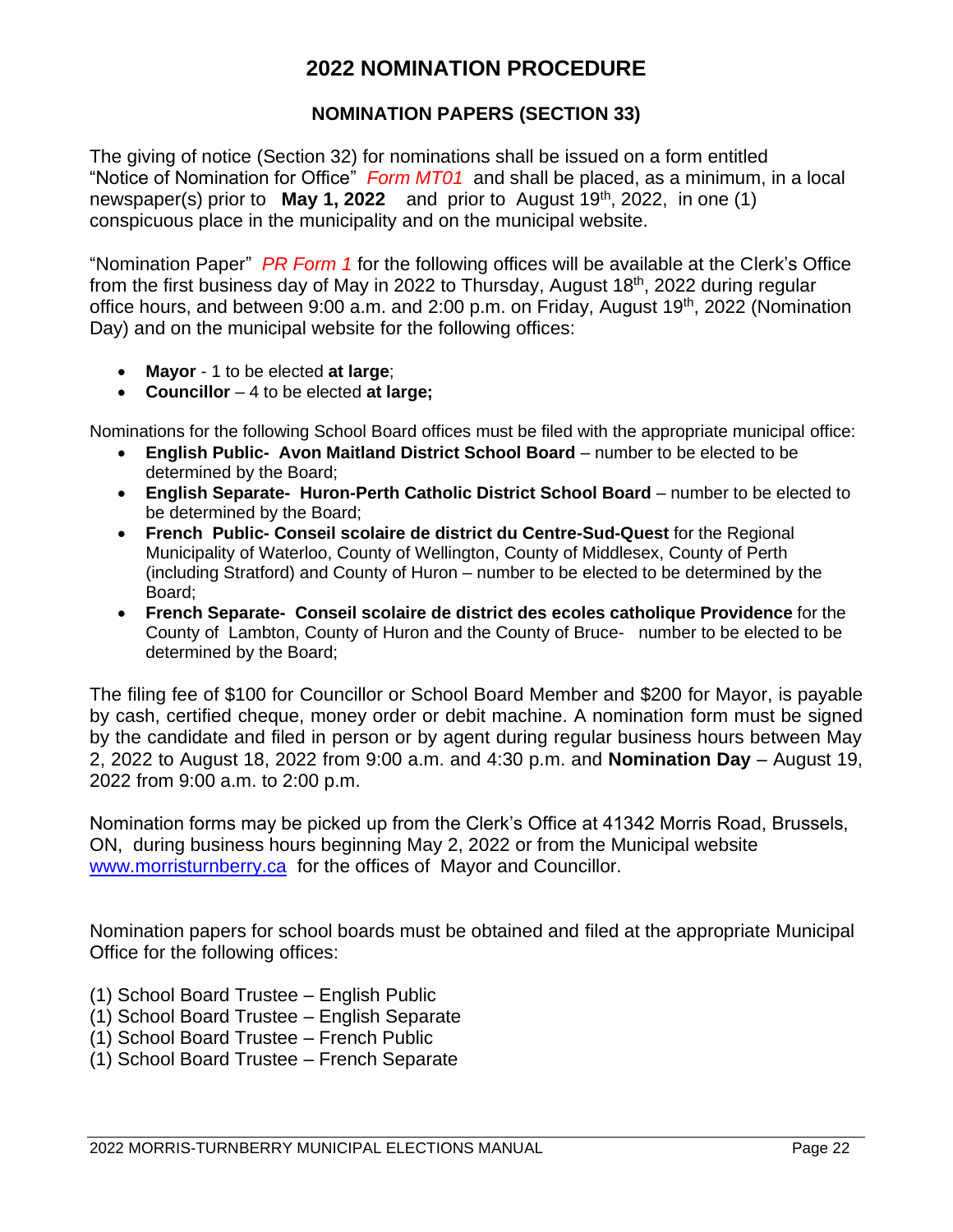Nominations must be on the prescribed form and are to be filed with the Clerk at the Municipal Office, 41342 Morris Road, Brussels, Ontario, in the following manner:

- in person or through an agent
- during regular office hours at the Clerk's Office from the first business day in May of 2022 to Thursday, August 18, 2022 and between 9:00 a.m. and 2:00 p.m. on Friday, August 19, 2022 (Nomination Day)
- with the prescribed declaration by at least 25 persons endorsing the nomination who are eligible to vote in an election for an office within the municipality.
- In accordance to O. Reg. 101/97 provides for an exemption to the 25 signature requirement for candidates in municipalities with less than 4,000 electors. **Therefore, no signatures are required in the Municipality of Morris-Turnberry.**
- with the prescribed statement of qualifications, signed by the person being nominated
- with the prescribed nomination filing fee of \$200.00 for Head of Council and \$100 for all other offices - the filing fee shall be paid by cash, debit card, bank draft, certified cheque or money order payable to the municipality
- with proof of identity and residence as prescribed in *O. Reg. 304/13*, as amended
- no faxed or other electronically transmitted nomination paper will be accepted original signatures are required

If a person is present at the Clerk's Office on Nomination Day at 2:00 p.m. and has not yet filed a nomination, he or she may file the nomination as soon as possible after 2:00 p.m.

The Clerk shall administer the Declaration of Qualifications on the Nomination Paper *PR Form 1* and the "Declaration of Qualifications – Municipal Candidates" *Form EL18(A)* (or for the Clerk responsible for the School Board Elections, the "Declaration of Qualifications – School Board Candidates" *Form EL 18(B),* oath to the Candidate. The date and time of filing are to be filled in by the Clerk and initialled by the candidate or his/her agent. The Clerk will then sign the Nomination Paper and Declaration of Qualifications.

The certified cheque, cash, debit card, money order will be deposited with the Municipality of Morris-Turnberry.

#### **ESTIMATED MAXIMUM CAMPAIGN EXPENSES [SECTION 88.20(6)]**

The Clerk shall calculate the estimated maximum campaign expenses for each office on the "Estimated Maximum Campaign Expenses" *Form MT23* and provide a copy to the candidate or his/her agent the day that the Nomination Paper is filed in accordance with Section 33.0.1 (1). The certificate must be delivered to each candidate within 10 days of Nomination Day, before August 29, 2022. The Clerk's calculation is final.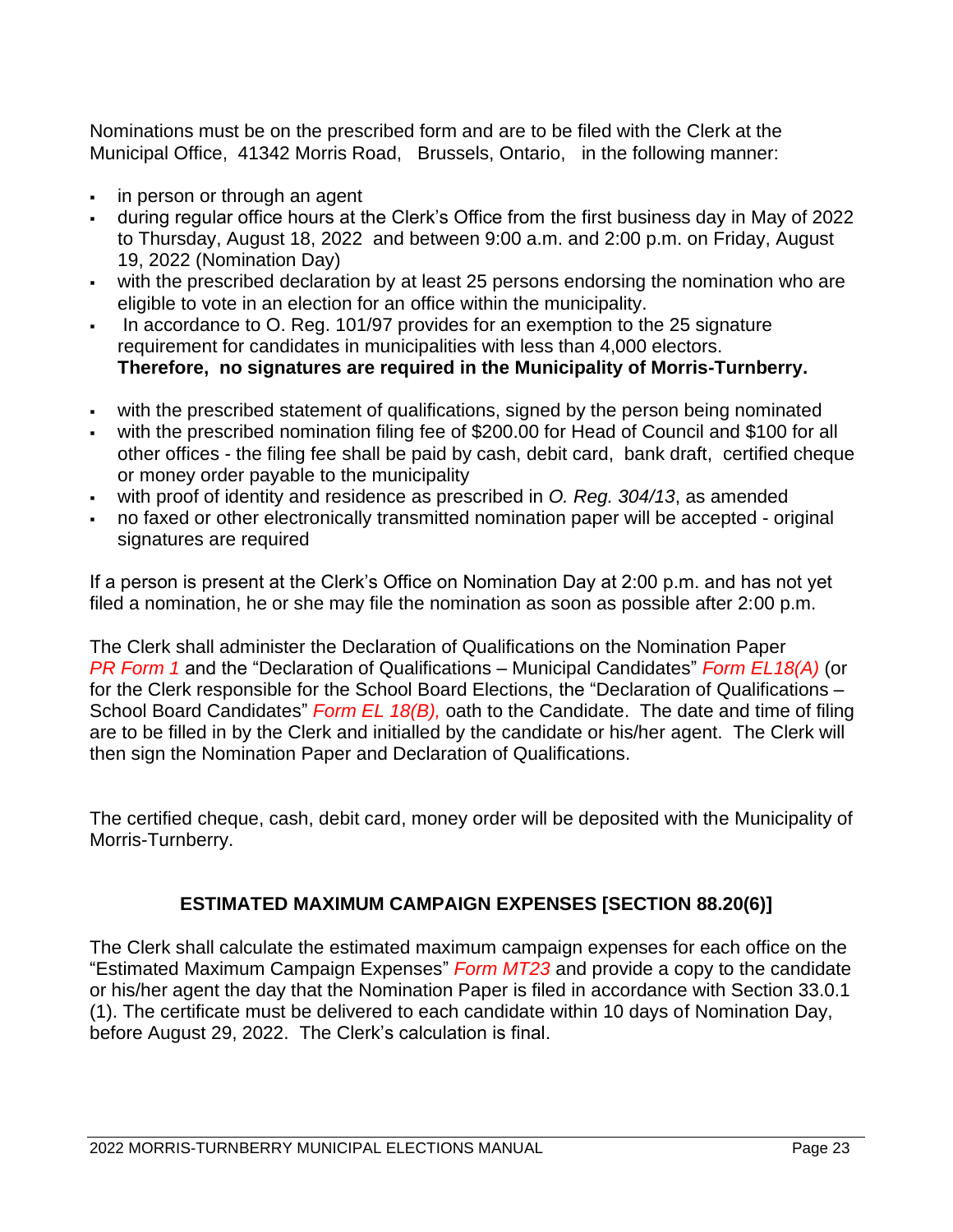#### **NOTICE OF PENALTIES (SECTION 33.1)**

The Clerk shall, before voting day, provide a notice of penalties on the "Notice of Penalties" *Form MT31* to the candidate or their agent.

#### **MUNICIPAL FREEDOM OF INFORMATION & PROTECTION OF PRIVACY ACT**

The candidate may sign the consent to release personal information *Form MT02* authorizing the Clerk to release personal information to the public and media.

#### **UNOFFICIAL LIST OF CANDIDATES**

The Clerk shall provide notice of the unofficial list of candidates by preparing and, at a minimum, posting in the Municipal Office and on the website an "Unofficial List of Candidates" *Form MT03* which is to be updated as each Nomination Paper is filed. The list should be clearly marked "UNOFFICIAL".

#### **NOMINATION DAY – August 19, 2022 (SECTION 31)**

Nomination Papers will be received at the Municipal Office between 9:00 a.m. and 2:00 p.m. on Nomination Day.

Procedure for the handling of Nomination Papers on Nomination Day will be the same as above.

#### **CERTIFICATION OF NOMINATION PAPERS (SECTION 35)**

On or before Monday, August 22, 2022, at 4:00 p.m., the Clerk will do a review of each nomination received to determine qualification and if the nomination complies with the *Municipal Elections Act, 1996*. Once satisfied the candidate is qualified, complete the "Certification by Clerk" section on "Nomination Paper" *PR Form 1*.

#### **REJECTION OF NOMINATION PAPER [SECTION 35(3), (4)]**

If the Candidate is not qualified to be nominated, or the nomination does not comply with the *Municipal Elections Act, 1996*, the Clerk will reject the Nomination. A telephone call or email shall be made to the candidate informing him/her of the rejection, and a "Notice of Rejection of Nominations" *Form MT04* shall be sent, by Registered Mail, as soon as possible, to:

- the person who sought to be nominated, and
- by regular mail to all candidates for the office.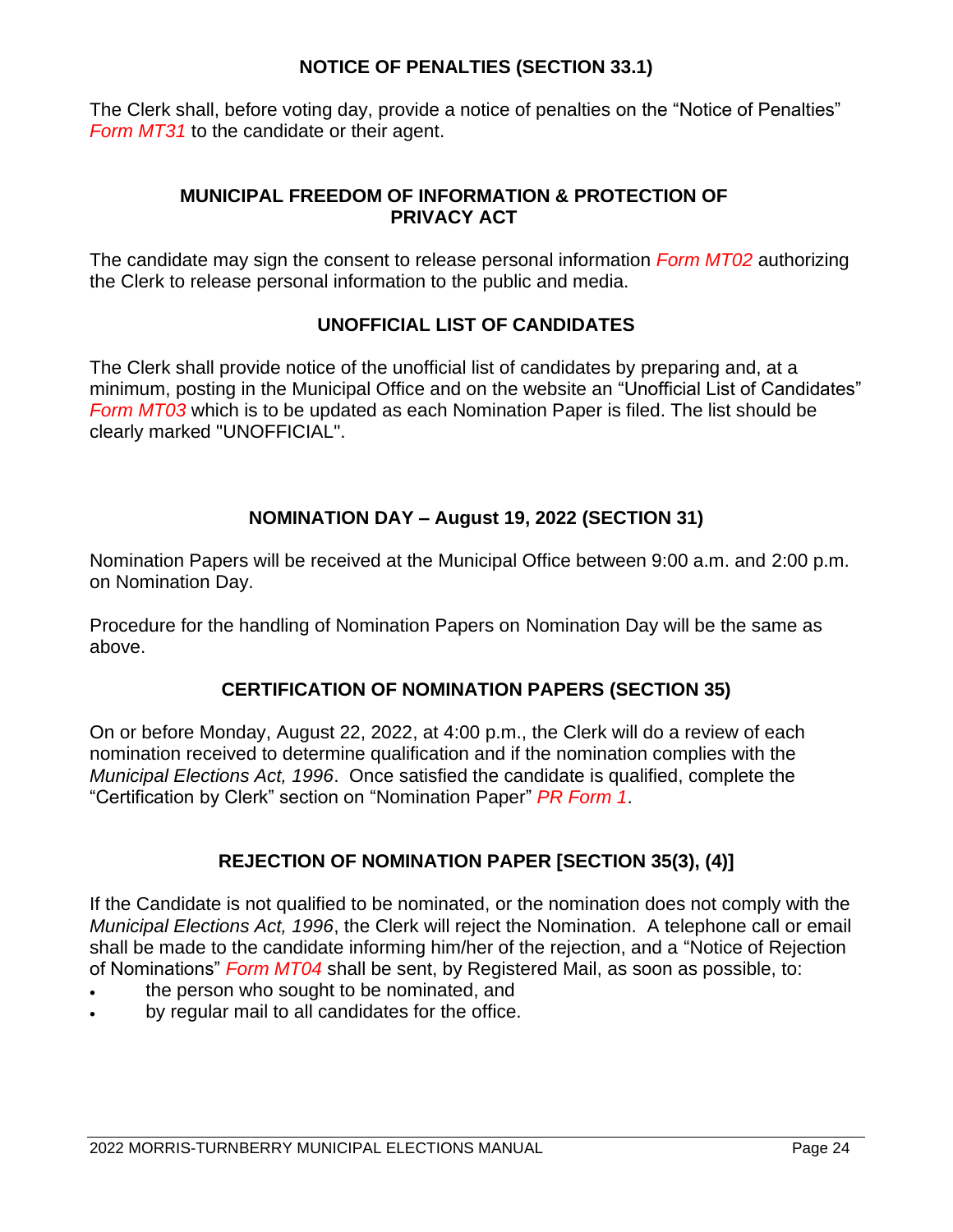#### **WITHDRAWAL OF NOMINATION PAPERS (SECTION 36)**

Candidates may withdraw their Nomination by filing in person a withdrawal in writing on "Withdrawal of Nomination" *Form EL19* with the Clerk before 2:00 p.m. on Nomination Day, Friday, August 19, 2022, if the person was nominated on or before Nomination Day; and before 2:00 p.m. on the Wednesday following Nomination Day, (August 24, 2022), if the person was nominated under Section 33(5) - Additional Nominations.

The withdrawal shall be noted on the "Unofficial List of Candidates" *Form MT03.*

#### **OFFICIAL LIST OF CANDIDATES**

The final list of certified candidates will be posted at the Municipal Office and, as a minimum, on the website on or before, Thursday , August 25, 2022 using the "Official List of Certified Candidates" *Form MT05.*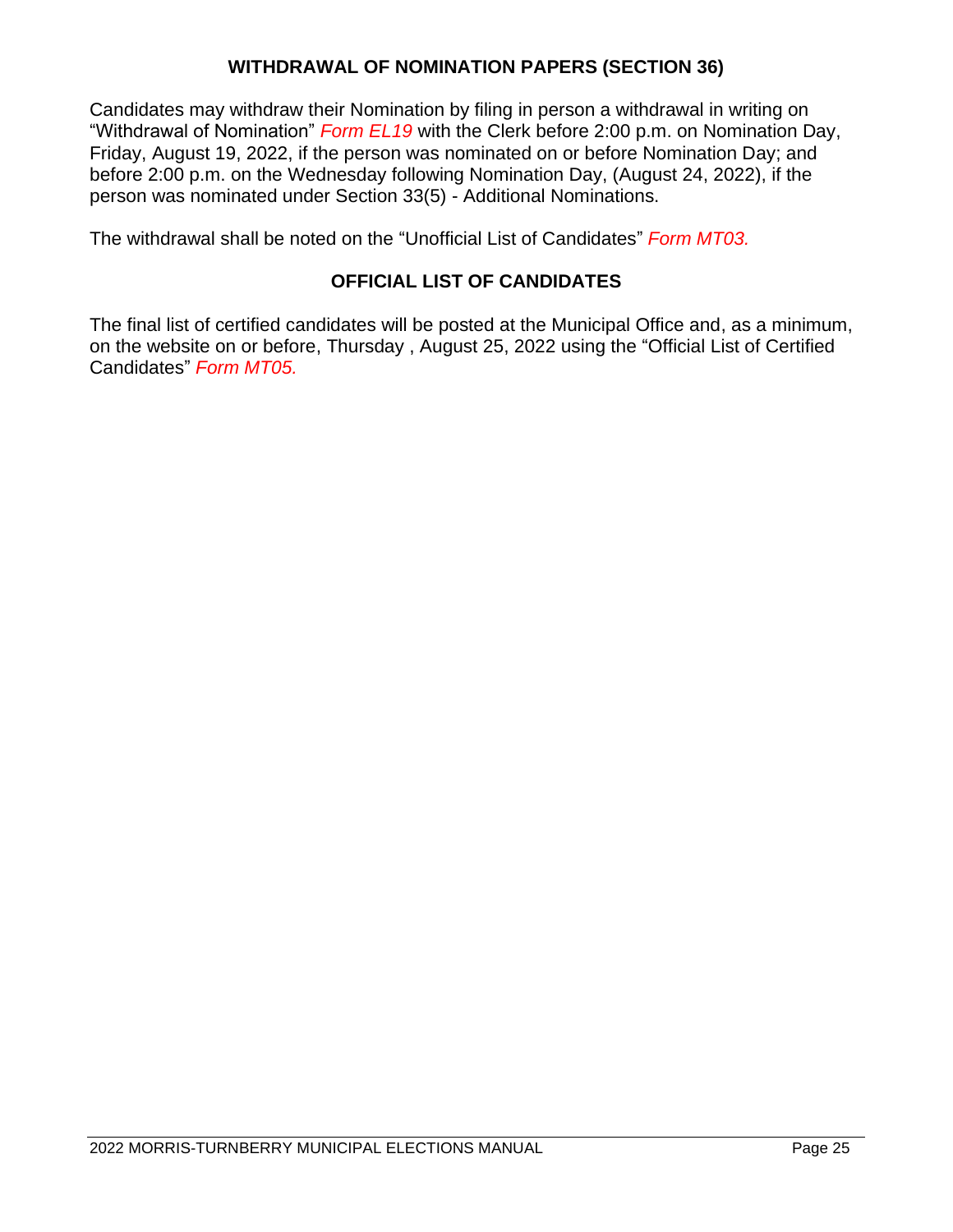#### **DECLARATION OF ELECTION (SECTION 40)**

If after 4:00 p.m. on Monday, August 22, 2022 the number of certified nominations filed for an office is more than the number of persons to be elected to the office, the Clerk shall declare an election to be conducted.

#### **Internet/Telephone:**

The Clerk shall give the electors notice of the following, as a minimum, through the use of newspaper advertisements and the municipal website:

- a) under clause 42(1)(b), (alternative voting methods), the manner in which electors may use the Internet/Telephone voting method;
- b) the dates and times of the voting period;
- c) the location and hours of operation for the Help Centre and Revision Centre.

The form and manner of such notice of election shall be as shown in "Sample Voter Information Letter" *Form MT41* and "Notice of Election Information" *Form MT13*.

#### **ACCLAMATIONS [SECTION 37(1)]**

If after 4:00 p.m. on Monday, August 22, 2022, the number of certified candidates for an office is the same as or less than the number to be elected, the Clerk shall immediately declare the candidate(s) elected by acclamation. The Clerk shall post a "Declaration of Acclamation to Office" on Form EL20. In this situation there shall be no election conducted for this position(s).

#### **FEWER NUMBER OF NOMINATION PAPERS THAN OFFICES [SECTION 33(5)]**

If at 4:00 p.m. on Monday, August 22, 2022, the number of certified nominations filed for an office is less than the number of persons to be elected to the office, additional nominations may be filed between 9:00 a.m. and 2:00 p.m. on Wednesday, August 24, 2022. The Clerk shall post a "Notice of Additional Nominations" *Form MT06* advising that additional Nomination Papers may be filed for that office during the specified time. If at 2:00 p.m. on Wednesday, August 24, 2022, additional Nomination Papers have been filed, the procedure to certify or reject Nomination Papers shall be followed.

#### **ADDITIONAL NOMINATIONS MORE THAN NUMBER OF OFFICES REMAINING [SECTION 33(5)]**

If between 9:00 a.m. and 2:00 p.m. on Wednesday, August 24, 2022, there are more than a sufficient number of certified Nominations to fill the office(s), an election shall be conducted with the names of the persons who have filed certified Nomination Papers.

#### **WITHDRAWAL OF ADDITIONAL NOMINATIONS (SECTION 36)**

Withdrawal of additional nominations must take place prior to 2:00 p.m. on Wednesday, August 24, 2022. Follow the procedure in the Withdrawal of Nomination Paper section above.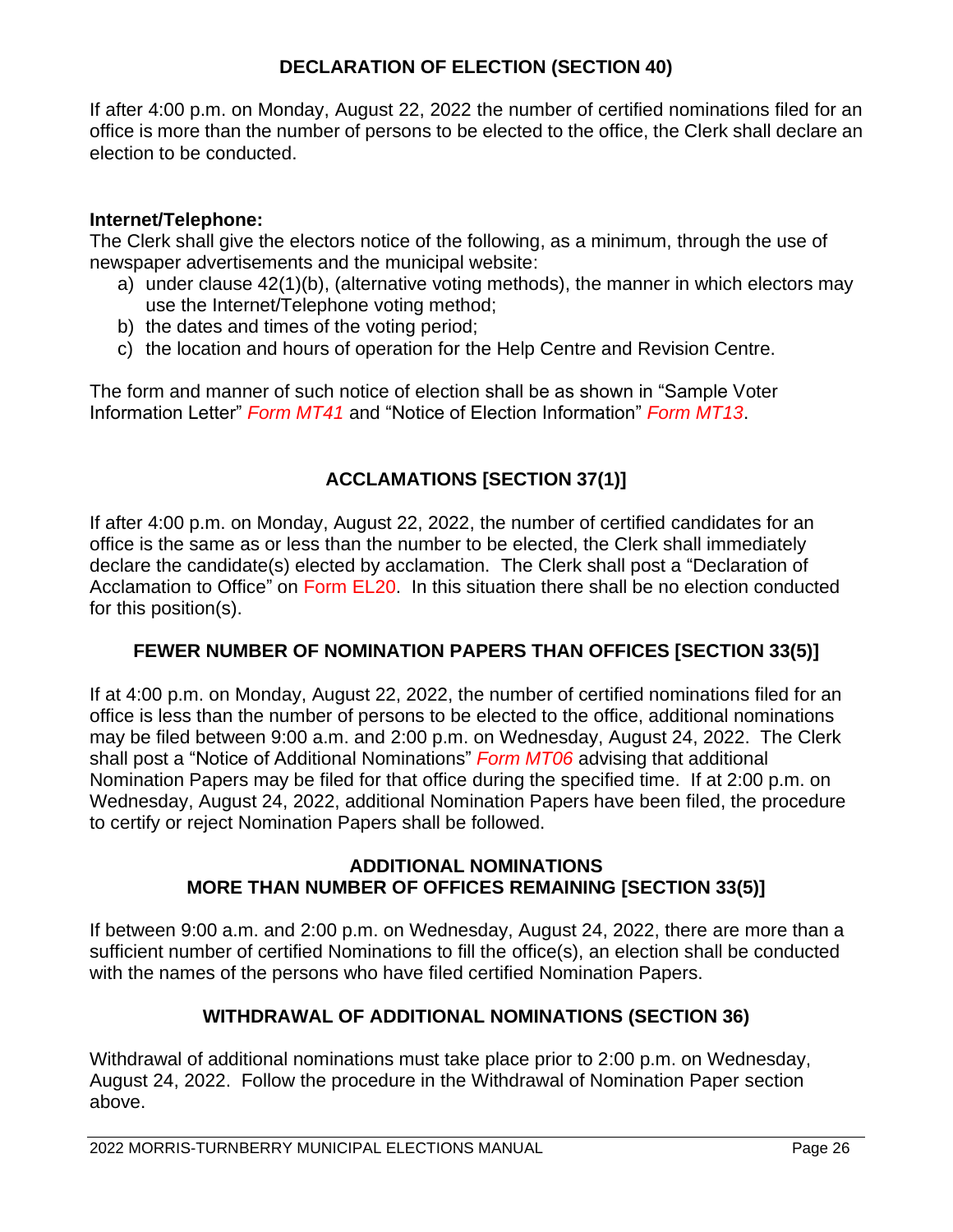#### **ADDITIONAL NOMINATIONS EQUIVALENT TO NUMBER OF OFFICES [SECTION 35(2) and 37(2)]**

If at 4:00 p.m. on Thursday, August 25, 2022 there is a sufficient number of certified Nomination Papers filed to fill the office(s), the Clerk shall cause to be posted a "Declaration of Acclamation To Office - Additional Nominations" on *Form MT07*.

#### **FILLING VACANCIES [SECTION 37(4)]**

If an office remains vacant after the declaration of candidates by acclamation under section 37 and the declaration of the election of candidates following the conduct of the election for offices on the Municipal Council, the following rules apply:

- **Insufficient Number to Form a Quorum – Municipal Council**  If the number of candidates declared elected is insufficient to form a quorum of the Municipal Council, a by-election shall be held.
- **Sufficient Number to Form a Quorum – Municipal Council**  If the number of candidates declared elected is less than the number of positions for an office of the Municipal Council, but does form a quorum, Section 263 (1) (a) of the *Municipal Act, 2001* shall apply.

#### **DEATH OR INELIGIBILITY OF A CANDIDATE (SECTION 39)**

If a certified candidate dies or becomes ineligible before the close of voting and

- if the result would be one less candidate only and no acclamation, the candidate's name shall be omitted from the ballot. If the ballots are already printed, the Clerk shall at a minimum, post the notice of the death or ineligibility in a conspicuous place in every Voting Place, Ballot Return Station or Help Centre and the election shall proceed as if the deceased or ineligible candidate has not been nominated.
- if the result would be an acclamation for an office, the election to such office is void and a by-election for such office shall be held (Section 65(4)(1.)(v.)) provided that the sixty day (60) period starts as of the date of death or ineligibility).

No votes are to be counted for the candidate who has died or become ineligible.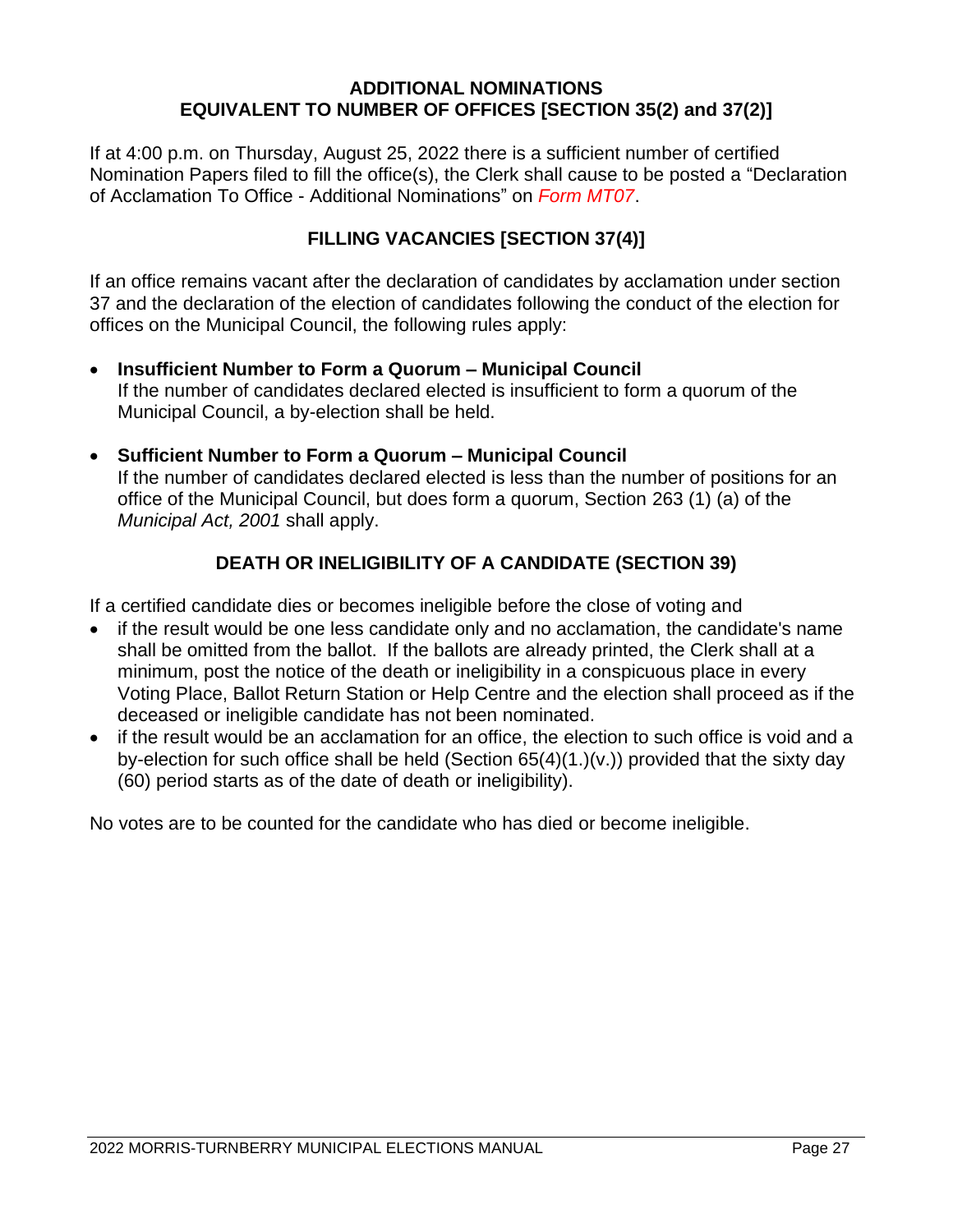#### **FINAL CALCULATION OF CAMPAIGN EXPENSES [SECTION 88.20 (13), (14) and (15)]**

The Clerk shall, after determining from the number of eligible electors from the Voters' List for each office, calculate the maximum amount of campaign expenses that each candidate may incur for that office and prepare a "Certificate of Maximum Campaign Expenses" *Form EL37*. The certificate shall be given to each candidate in the case of a regular election, on or before September 26, 2022; and in the case of a by-election, within 10 days after the Clerk makes the corrections under subparagraph 4 iii of subsection 65 (4).

The number of electors to be used in this final calculation is to be the greater of the following:

- the number determined from the Voters' List from the previous regular election, as it existed on September 15 in the year of the previous election, adjusted for changes under Section 24 and 25 that were approved as of that day;
- the number determined from the Voters' List for the current election as it exists on September 15 in the year of the current election, adjusted for changes under Section 24 and 25 that were approved as of that day. [Section 88.20 (11)]

The Clerk's calculation is final and shall be made in accordance with the prescribed formula in *Ontario Regulation 101/97*.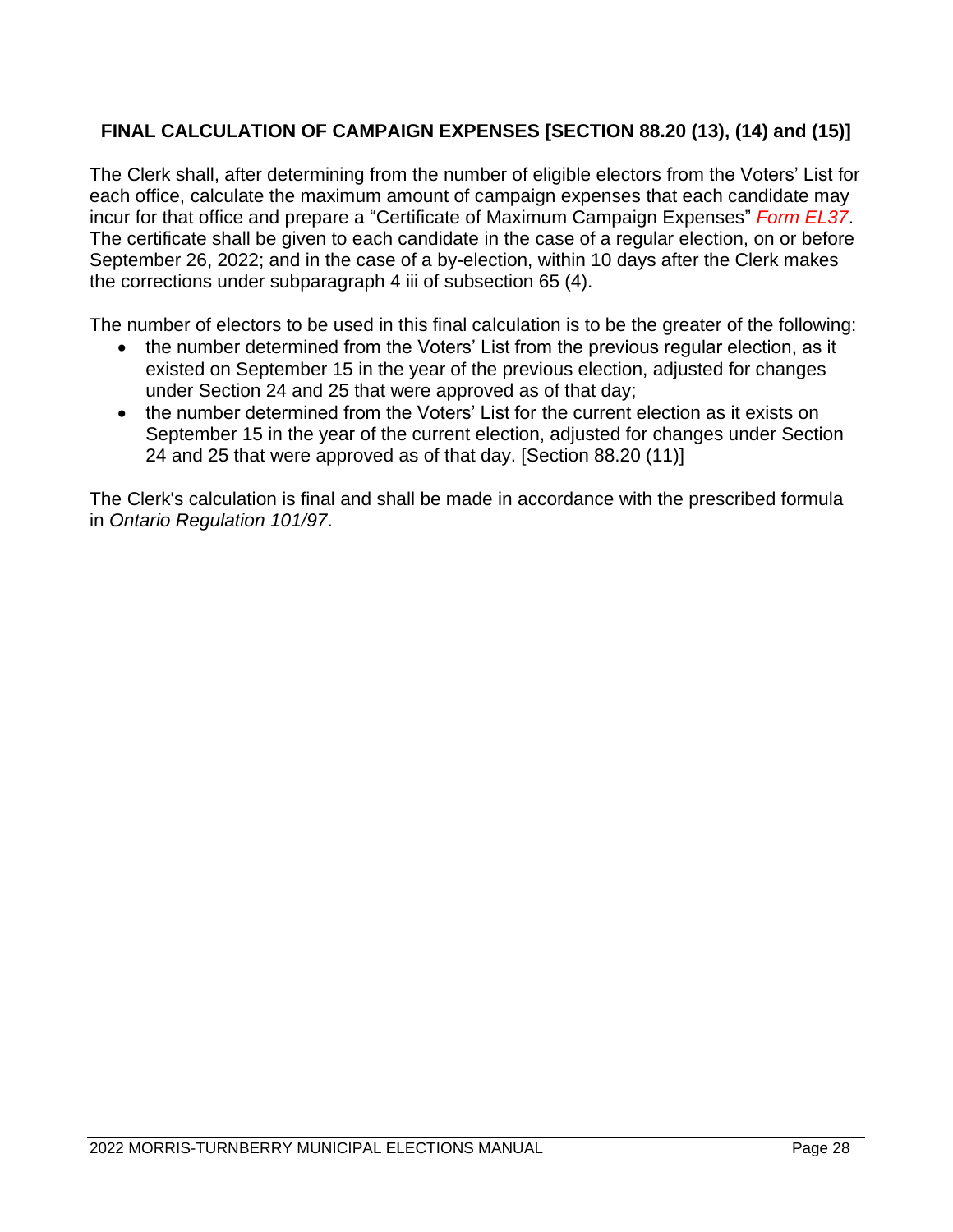#### **CANDIDATE NAME PRONUNCIATION**

All certified candidates are to provide to the Clerk the proper pronunciation of their name prior to August 26, 2022.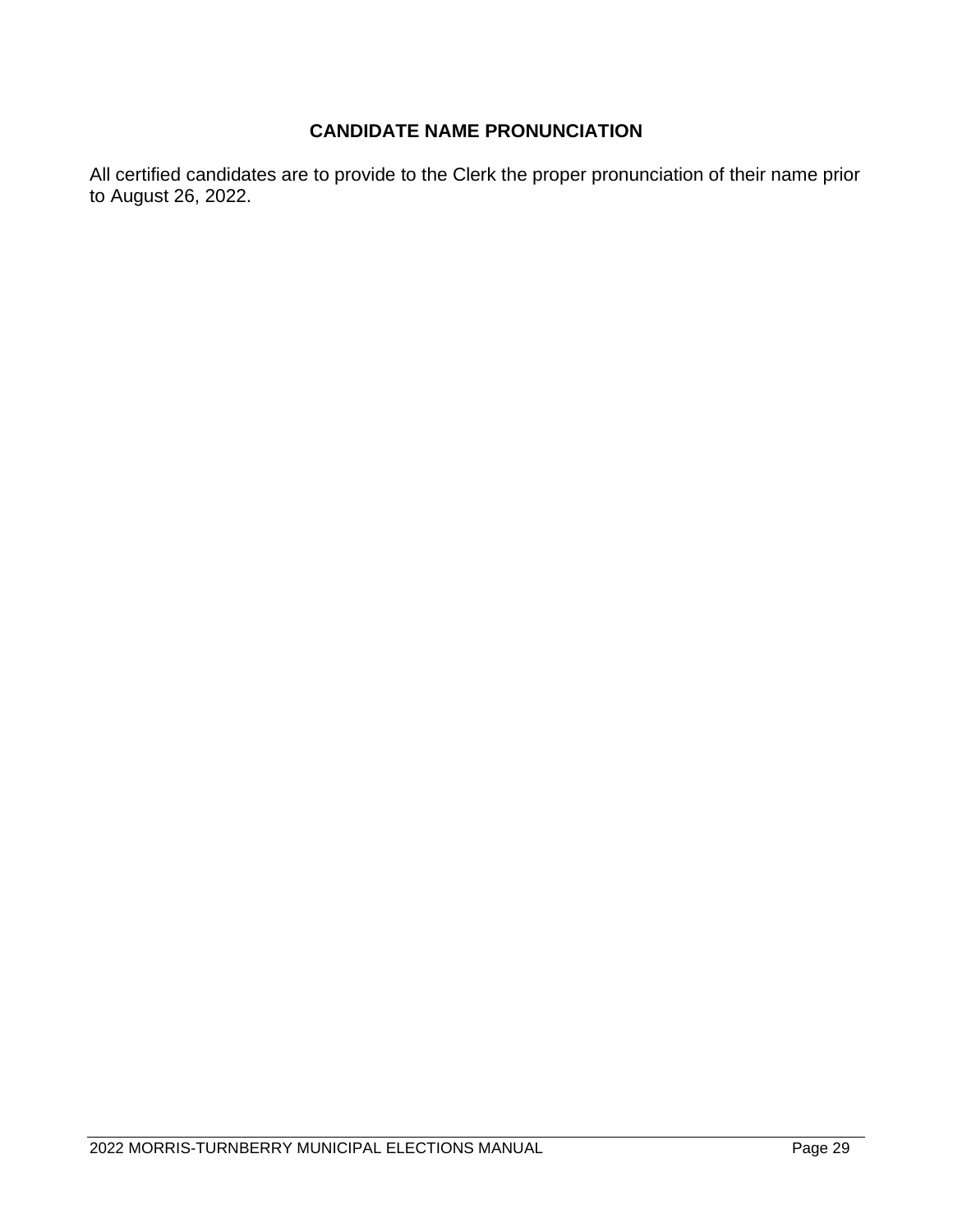# **VOTERS' LIST**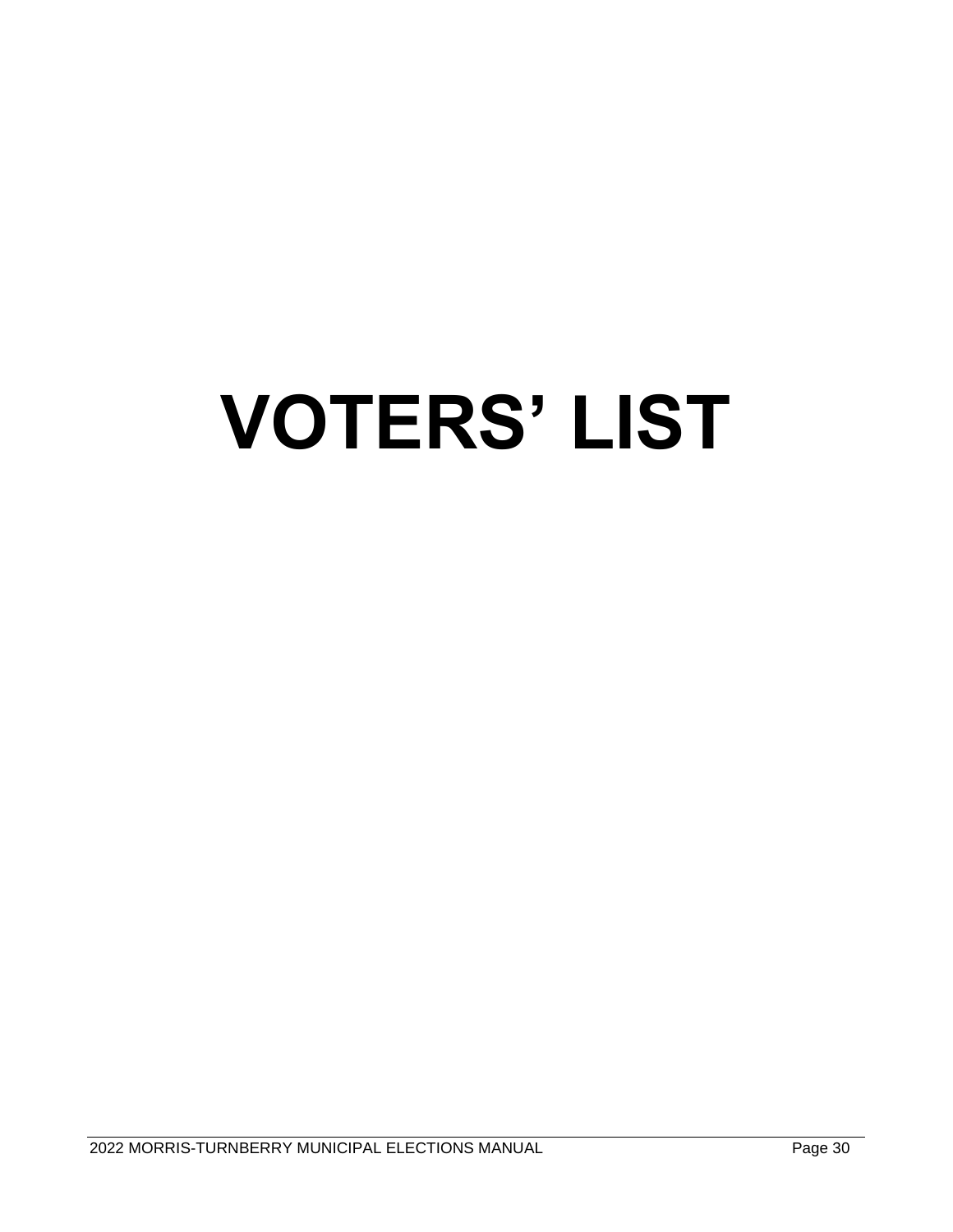#### **VOTER QUALIFICATIONS [SECTION 17 (2)]**

A person is entitled to be an elector at an election held in a local municipality if, on Voting Day (October 24, 2022) he/she:

- (i) resides in the local municipality or is the owner or tenant of land in the local municipality, or the spouse of such owner or tenant;
- (ii) is a Canadian citizen,
- (ii) is at least 18 years old; and
- (iv) is not prohibited from voting under subsection 17(3) of the *Municipal Elections Act*, *1996* or otherwise, by law.

#### **PERSONS PROHIBITED FROM VOTING [SECTION 17 (3)]**

The following are prohibited from voting:

- (i) a person who is serving a sentence of imprisonment in a penal or correctional institution.
- (ii) a corporation.
- (iii) a person acting as executor or trustee or in any other representative capacity, except as a voting proxy in accordance with section 44.
- (iv) a person who was convicted of the corrupt practice described in subsection 90 (3), if voting day in the current election is less than five years after voting day in the election in respect of which he or she was convicted.

#### **PRELIMINARY LIST OF ELECTORS (PLE) (SECTION 19)**

The Preliminary List of Electors (PLE) supplied by the Municipal Property Assessment Corporation (MPAC) shall be delivered to the Clerk by July 31, 2022 if no date is agreed upon with MPAC or prescribed by the Minister [Section 19 (1.1)].

The PLE shall contain the name and address of each person who is entitled to be an elector and any additional information the Clerk needs to determine for which offices each elector is entitled to vote, such as school support [Section 17 (4)].

In addition, if the local municipality is divided into voting subdivisions, the name of each resident elector shall be entered on the PLE for the voting subdivision in which he or she resides and the name of each non-resident elector shall be entered on the PLE for the voting subdivision in which the elector or his or her spouse is an owner or tenant of land [Section 17  $(5)$ ].

The Clerk shall, to the best of his/her ability and legislative authority, ensure that an elector's name appears on the PLE for a local municipality only once [Section 17 (6)].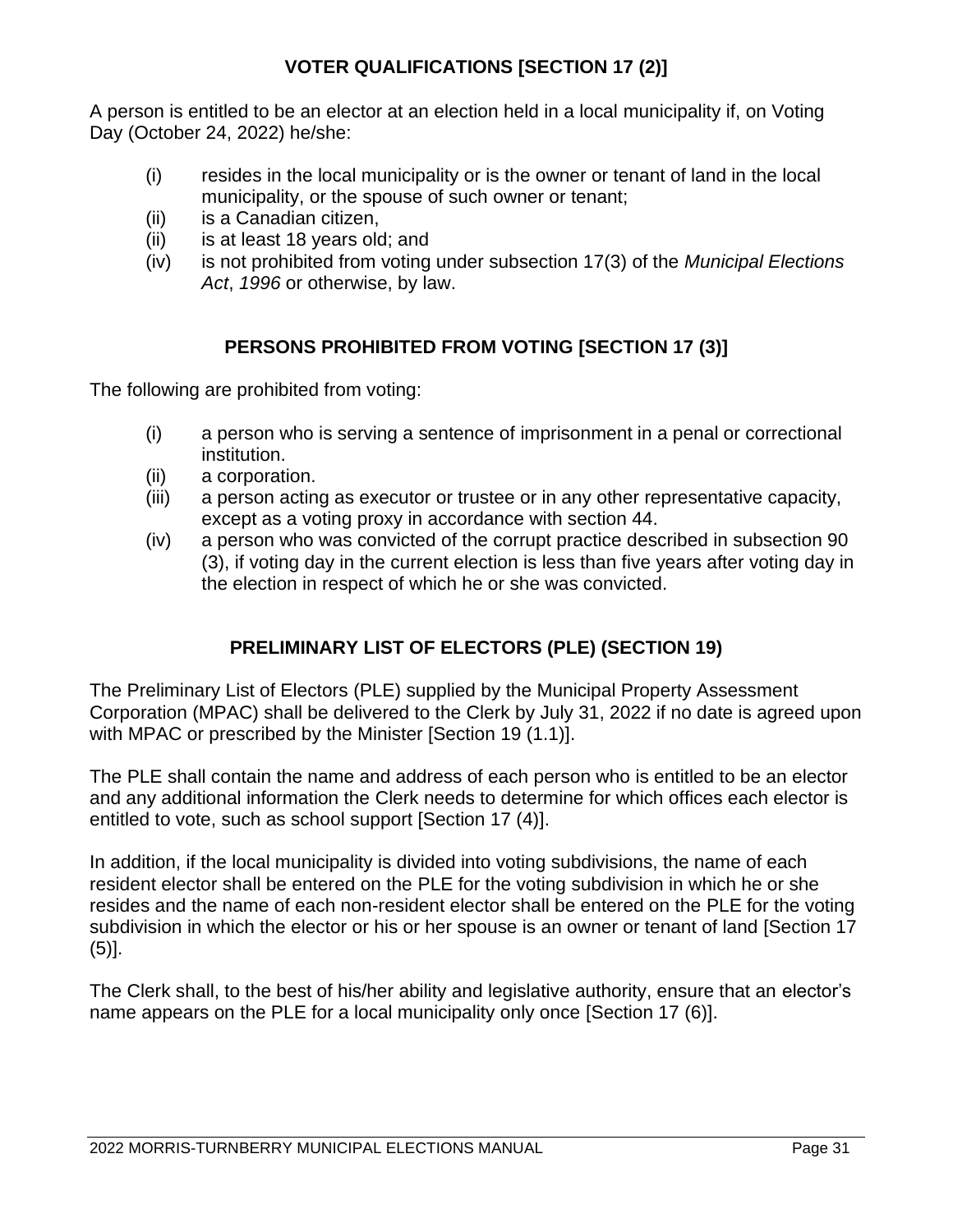Where a voter qualifies at more than one location in the municipality, the voter may vote only **once** for each office and the qualifying address to determine eligibility for voting shall be the elector's place of residence [Section 17 (7)].

It is possible for an elector's name to appear on the Voters' List of more than one municipality. That elector may be eligible to vote in both municipalities. For example, a person listed as a resident elector in one municipality and a non-resident elector in another municipality is entitled to vote in each, provided they are not voting for the same office more than once. For example, School Board votes must be cast in the municipality where the elector resides.

#### **CORRECTION OF ERRORS (SECTION 22)**

The Clerk shall correct any obvious errors in the PLE prior to September 1, 2022 and notify the Municipal Property Assessment Corporation (MPAC). This notification can occur when the "Final List of Changes" to the Voters' List is sent to MPAC after the election (see the Final List of Changes section below). However, those changes affecting a ward and voting place designation, missing streets, buildings or subdivisions, should be forwarded to MPAC in time for inclusion in the September Exceptions files that MPAC provides. Notification to MPAC should be sent in an email to the municipality's Municipal Relations Rep.

The Clerk may use any information that is in the municipality's custody or control when correcting the PLE for obvious errors [Section 22 (2) and (3)].

#### **CERTIFICATION OF VOTERS' LIST (SECTION 23)**

The corrected PLE becomes the Voters' List once it is reproduced and identified with a "Voters' List Cover Sheet" *Form MT08* on or before September 1, 2022.

The Clerk, may place in a local newspaper(s) on or before September 1, 2022 a "Notice of the Voters' List" Municipality of Morris-Turnberry *Form MT09A* as attached and the Clerk of the Municipality of Morris-Turnberry may place in a newspaper having general circulation within the Municipality, a "Notice of the Voters' List" *Form MT09B*.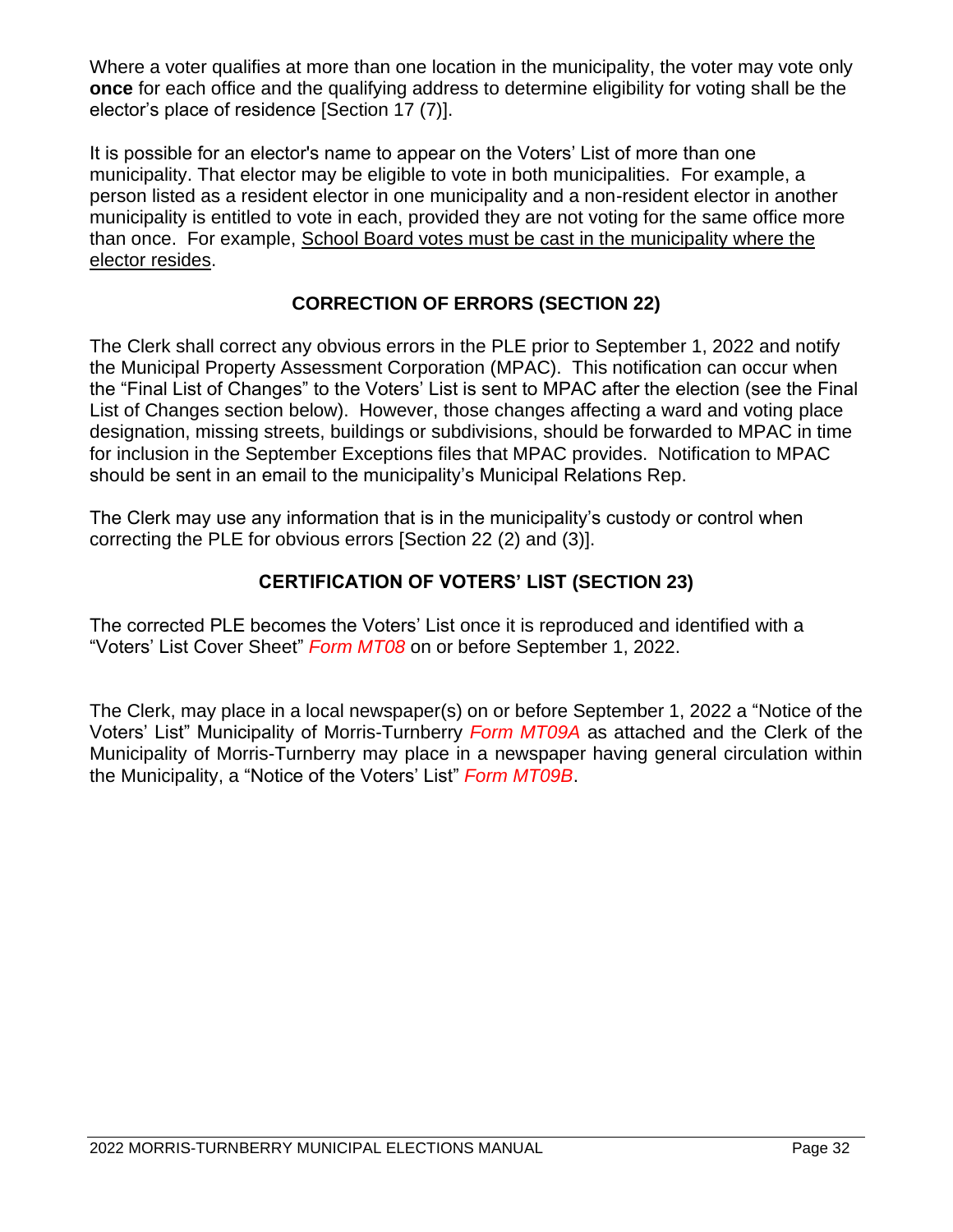#### **REQUESTS FOR COPIES OF VOTERS' LIST [SECTION 23 (3), (4) and (5)]**

Upon written request, but not until September 1<sup>st</sup>, 2022, the Clerk shall give every candidate a copy of the part of the Voters' List that contains the names of the electors who are entitled to vote for that office

The use of the Voters' List shall be in accordance with the "Policy for Use of the Voters' List" *Form MT11*.

#### **ACCESS TO THE VOTERS' LIST [SECTION 88 (10) and (11)]**

The legislation states that the Voters' List cannot be posted in a public place and can be used only for election purposes.

The list shall be distributed in electronic format to those who are entitled to copies under the Act. All certified candidates shall be entitled to one encrypted USB stick containing the part of the Voters' List that contains the electors who are entitled to vote for that office, at no cost. Candidates may produce paper copies at their own effort and cost, should they choose to do so. Each certified candidate shall sign the Candidate's Declaration - Proper Use of the Voters' List *Form EL14* stating that the Voters' List shall not be used for any purposes other than the 2022 Municipal and School Board elections, in accordance with Section 88(10) of the Municipal Elections Act, 1996. The Clerk, at their sole discretion, may determine which data fields shall be included in the copy of the Voters' List provided to Candidates for each electoral category.

The list shall be accessible by authorized Election Officials, who will use the DataFix VoterView system to facilitate additions and changes during the revision period and perform other functions as required, subject to the security permissions assigned to each Official.

The Voters' List shall be provided by DataFix to Simply Voting Inc. in computer format at a time to be determined by the Clerk, to allow for activation of the Voting System. Once the Voters' List has been loaded into the Voting System it will remain synchronized; any additions, deletions or changes to elector information in VoterView will automatically and instantly be reflected in the Voting System.

The Voters' List shall be provided by Simply Voting Inc. to Taylor Demers Mail Processing Inc. in computer format at a time to be determined by the Clerk, to allow for printing of the Voter Information Letters in time for delivery. Voter Information Letters shall be sent via Canada Post Lettermail to all eligible Electors no later than October 4, 2022 to enable them to use the Telephone/Internet Voting service.

All certified candidates shall receive usernames and passwords allowing them to access the Voters' List in the Voting System or VoterView, whichever the case may be, for the purposes of viewing which electors have voted during the Voting Period. The Municipality will not produce a physical or electronic excerpt of the Voters' List indicating Electors that have voted; it is expected that Candidates will use this access. This access does not provide information on how an elector has voted, only whether or not they have participated in the election. Candidates may access this information anytime from the start of the Voting Period, until October 24, 2022, at 8:00 p.m.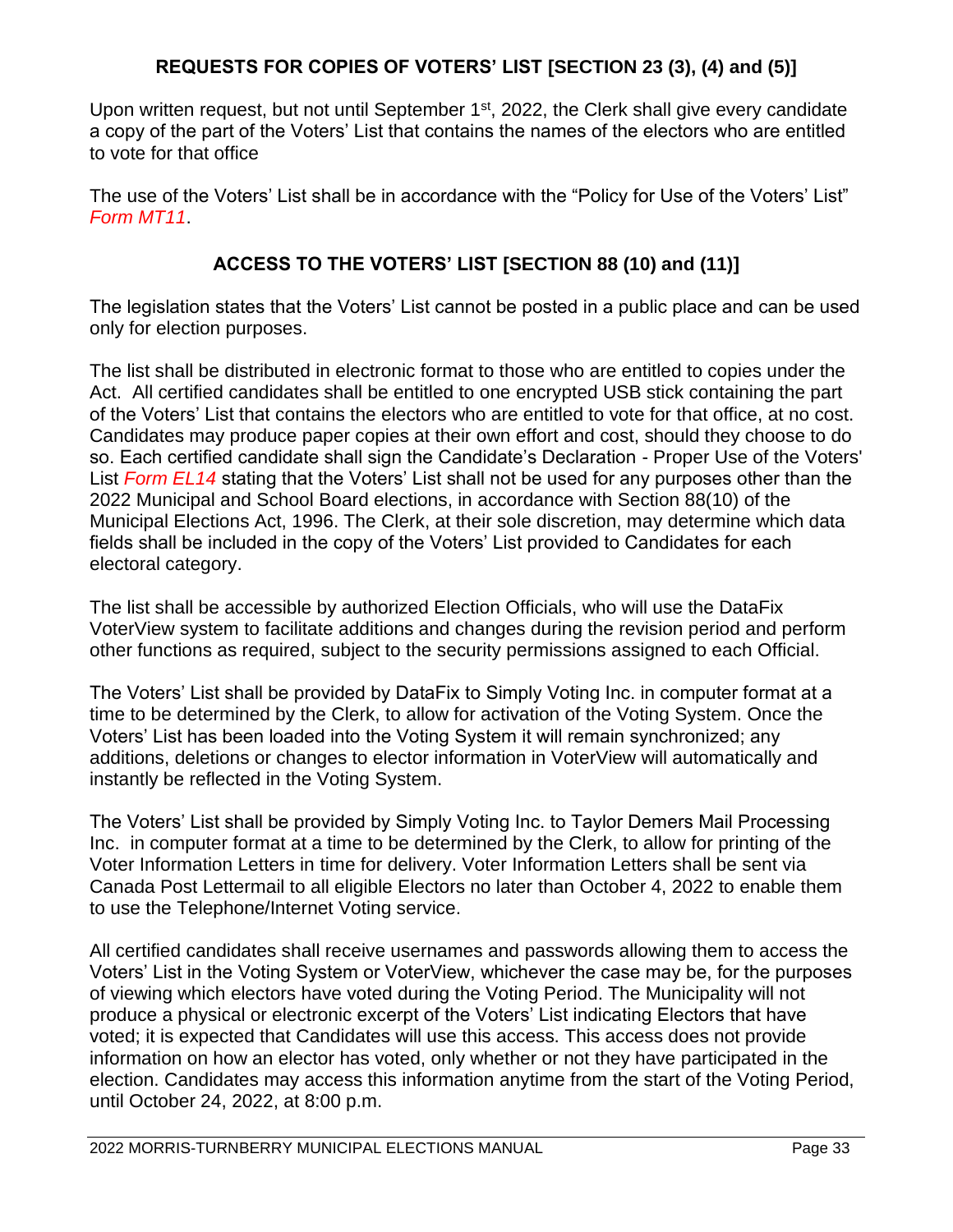Due to MFIPPA, details about another person, other than the person an Election Official is speaking with, should not be provided, including whether or not the individual is on the Voters' List. The procedure, "Voters' List – Are you on the Voters' List?" *Form MT51* shall be used by Municipal Staff and Election Officials.

#### **AMENDMENTS TO THE VOTERS' LIST (SECTION 24 & 25)**

#### **Application for Change of Own Name (Section 24)**

An elector may make an application to amend their information on the Voters' List using the prescribed form "Application to Amend Voters' List" *Form EL15* and providing proof of identity and residence as prescribed in O. Reg. 304/13, between the 1<sup>st</sup> day of September, 2022 until the 24 th day of October until 8:00 p.m.

The "Voter – ID Requirements" *Form MT40* may be posted at the Municipal Office or any other location where Amendments to the Voters; List are made. In addition, it may be included in information packages, posted on the municipal website, etc.

#### **AMENDMENTS TO THE VOTERS' LIST – Remote Verification Process**

- 1. Determine whether the remote verification meeting will be recorded. If the remote meeting will be recorded, ensure that all that are attending are informed that the meeting is recorded.
- 2. If the person is unable to attend the office and requires remote verification
	- a. To be added to the voter's list advise them that they will need to submit an *EL15*  form (available online or at Revision Centre), and deliver it by mail or email to the Election Official to arrange for a remote meeting to review the *EL15* form and identification. **This meeting is not acceptable by telephone.**
	- b. The remote verification takes place by an electronic method of communication in which the Election Official and the voter can see, hear, and communicate with each other in real time throughout the entire transaction.
	- c. Request that the voter show the front and back of their identification. Reasonably satisfy yourself that the identification belongs to the person making the request.
	- d. The Election Official will approve or refuse the Certificate of Approval located on the *EL15* and note on the form that the meeting was held remotely.
		- i. Should the person not have identification in accordance with the Municipal Elections act, 1996 and O. Reg 304/13, a *PR Form 9*, Declaration of Identity must be completed.
		- ii. The *PR Form 9*, Declaration of Identity shall be signed virtually and witnessed by the Election Official, and then submitted via mail or email for commissioning.
			- 1. The Election Official shall not certify the Certificate of Approval until the *PR Form 9*, Declaration of Identity is commissioned.
	- e. To be issued a replacement PIN advise them that they will need to submit a completed Application for the Reissue of a Voter Information Letter (Lost and Unused) *Form MT42*, and deliver it by mail or email to the Election Official to arrange for a remote meeting to review the Application form and identification.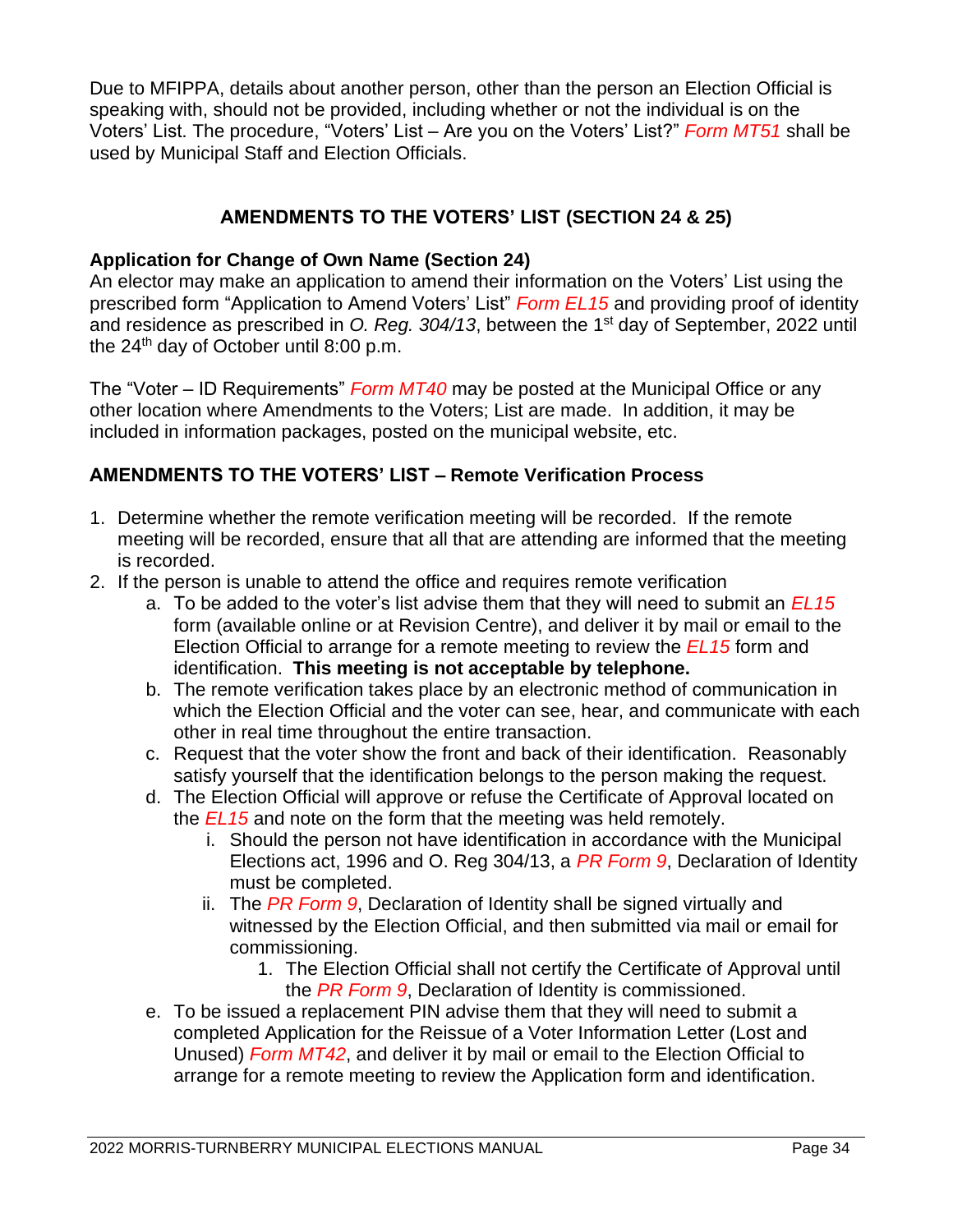- i. See steps above for remote viewing process.
- ii. Should the person not have identification in accordance with the Municipal Elections act, 1996 and O. Reg 304/13, the Election Official shall ask the elector security questions such as, their date of birth and address, or if there are any other eligible electors in their household, and the birth dates of those electors.

An elector can no longer remove a family member's name from the Voters' List, except in the case of a deceased person. See Removal of Another's Name *Form EL16* below.

If the elector does not appear in person, a certified copy showing proof of ID and proof of residence/occupancy is required.

#### **Removal of Deceased Person's Name (Section 25)**

The Clerk may remove a person's name from the Voters' List up to 8:00 p.m. on October 24th, 2022 if the Clerk is satisfied the person has died.

A person may make an application requesting that a deceased person's name be removed from the Voters' List by using the form "Application for Removal of Deceased Person's Name from the Voters List" *Form EL16* and providing proof of identity and residence as prescribed in O. Reg. 304/13, between the 1<sup>st</sup> day of September, 2022 to the 23<sup>rd</sup> day of October, 2022 during normal hours and on the 24<sup>th</sup> day of October until 8:00 p.m.

#### **Number of Electors to Determine Candidates' Expenses**

On, September 15<sup>th</sup>, 2022, determine the total number of electors on the Voters' List. This number will be necessary to calculate the "Estimated Maximum Campaign Expenses*" Form MT23* and the "Certificate of Maximum Campaign Expenses" *Form EL37* for the 2022 Municipal Election.

#### **INTERIM LIST OF CHANGES [SECTION 27(1)]**

The Clerk shall, during the period beginning on September 15<sup>th</sup> and ending on September 26<sup>th</sup> in the year of a regular election, prepare an "Interim List of Changes" *Form MT12* to the Voters' List. The Interim List of Changes shall be given to each person who received a copy of the Voters' List and to each certified candidate.

#### **Internet/Telephone:**

For the purpose of producing the Voter Information Letter by the supplier, the Interim List of Changes shall be prepared between September 15-26, 2022 (date provided by election supplier).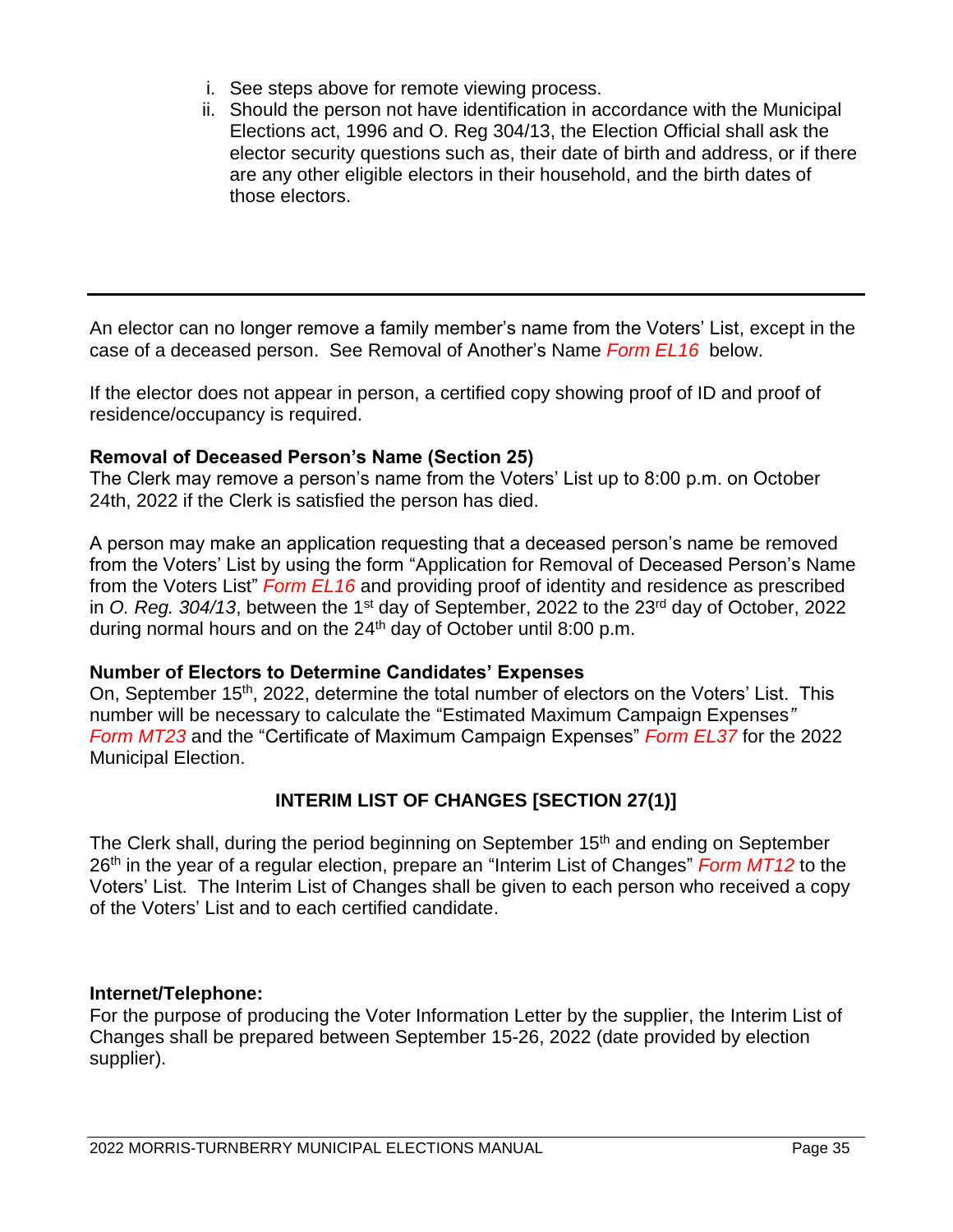#### **CERTIFICATION OF THE VOTERS' LIST [SECTION 28(1)]**

The Clerk shall compile any changes to the Voters' List on the "Certificate of the Voters' List" *Form MT16* and certify the Voters' List for use in each voting place.

#### **FINAL LIST OF CHANGES [SECTION 27(2)]**

The Clerk shall prepare the "Final List of Changes" *Form MT14* to the Voters' List by November 23, 2022. A certified copy of the Final List of Changes shall be sent to the MPAC together with a copy of the approved applications *Form EL15* and *Form EL16*.

For those who use a supplier to manage their Voters' List (ie. DataFix), the Final List of Changes shall be provided to MPAC by November 23, 2022 by the supplier upon the Clerk's authorization.

#### **Proper Use of the Voter's List**

Declaration *Form MT10*

The Voter's list may only be used for election purposes, only.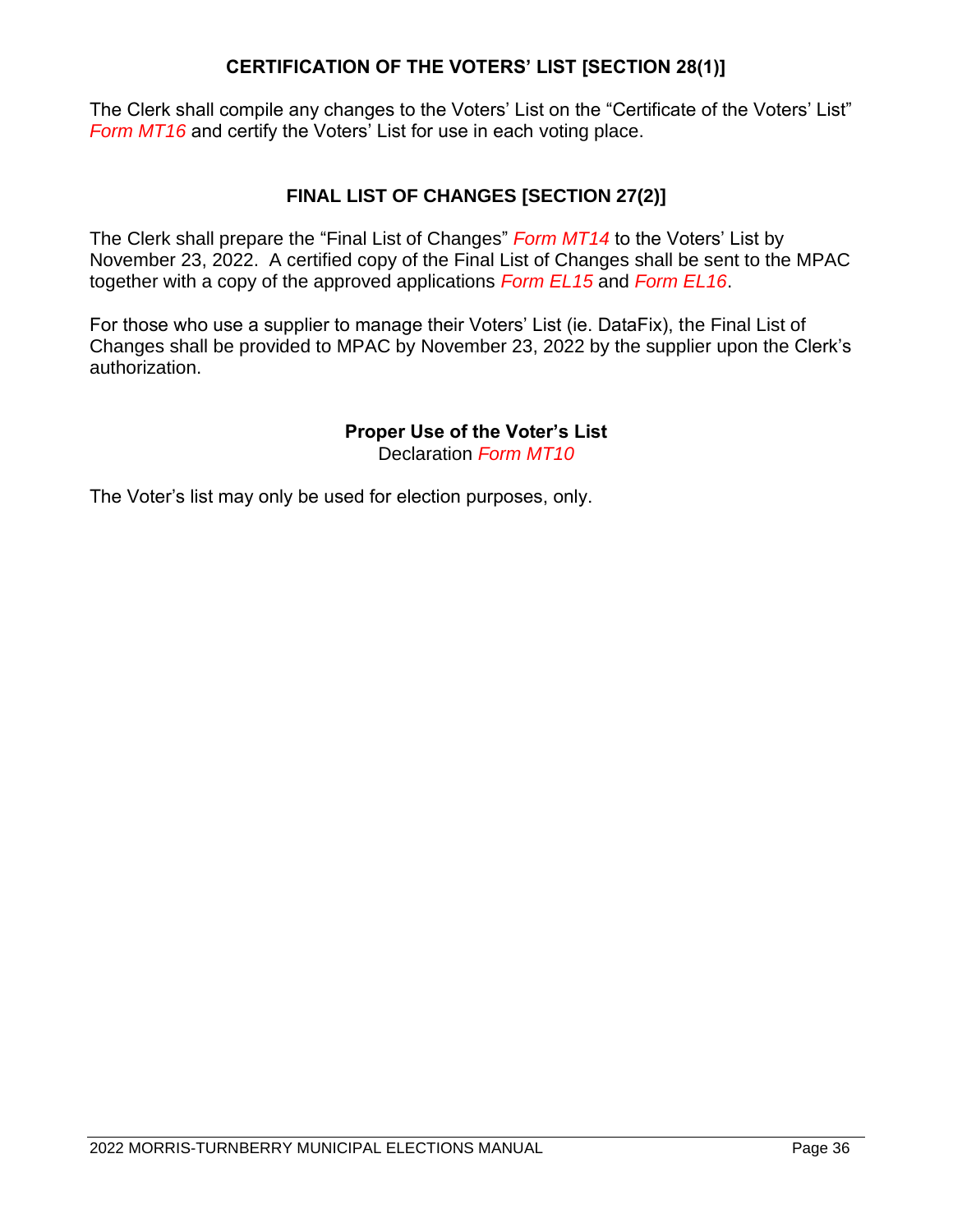### **CANDIDATE CAMPAIGNING AND CAMPAIGN ADVERTISING**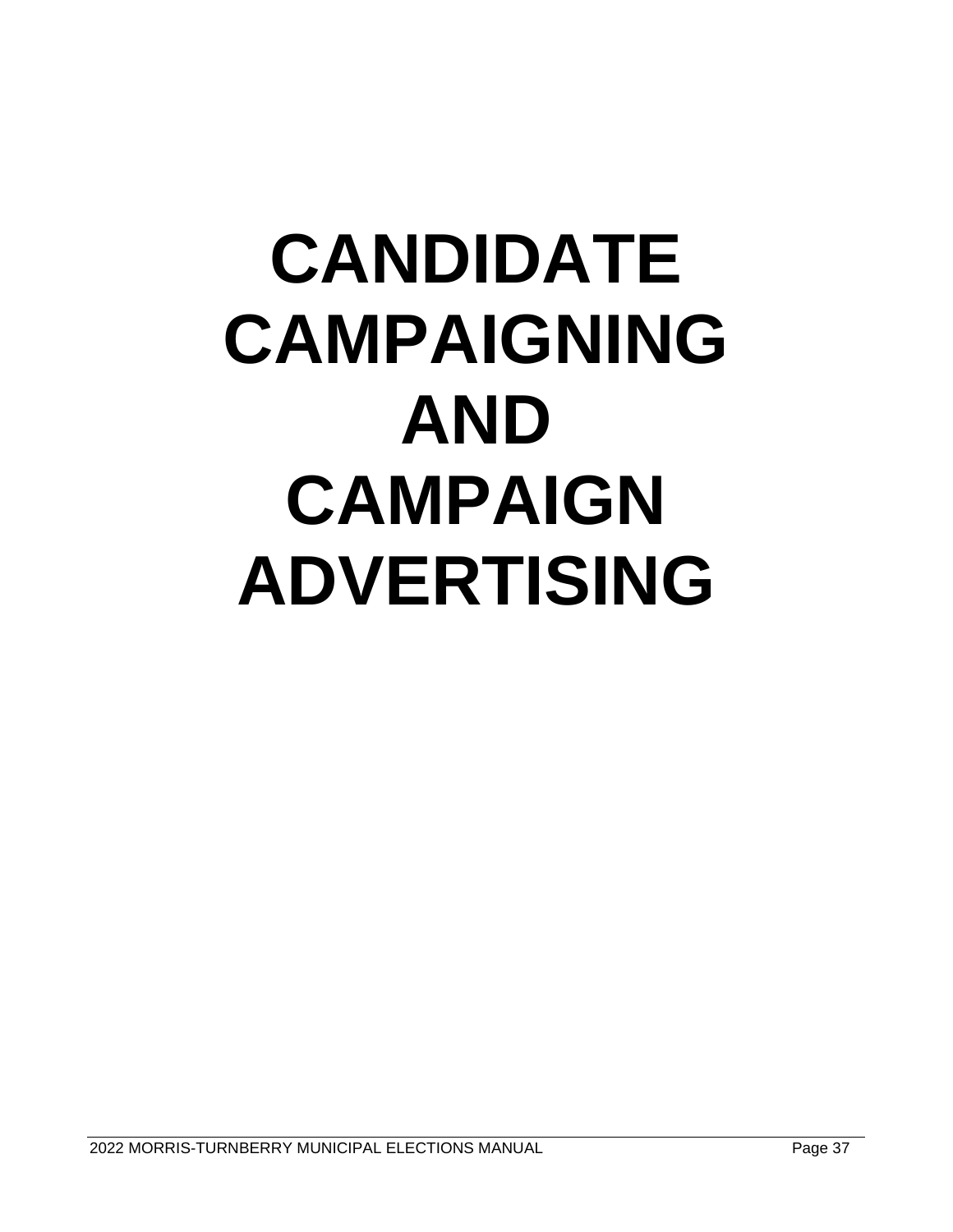#### **CANDIDATE CAMPAIGNING AND CAMPAIGN ADVERTISING (SECTION 88.3)**

Campaigning, including campaign advertising, are permitted no earlier than the filing of Nomination Papers by the Candidate unless otherwise stated in the local municipal by-law.

Candidate campaign advertising means an advertisement in any broadcast, print, electronic or other medium that has the purpose of promoting or supporting the election of a Candidate. Examples include, lawn signs, brochures, posters, print, radio and electronic ads, etc.)

All candidate campaign advertising shall identify the Candidate by name, as it appears on the Nomination Form.

All Candidates shall provide the following information to a broadcaster or publisher in writing:

- the name of the Candidate.
- the name, business address and telephone number of the individual who deals with the broadcaster or publisher under the direction of the Candidate.

Information contained in/on all campaign material is the responsibility of the Candidate and any questions or concerns should be directed to the Candidate.

#### **CAMPAIGNING AND CAMPAIGN ADVERTISING MUNICIPAL EMPLOYEE COMMUNICATION**

The Clerk's primary method of communication with Candidates will be by email.

#### **CAMPAIGNING AND CAMPAIGN ADVERTISING MUNICIPALLY OWNED/LEASED FACILITIES**

Election campaigning or the distribution/posting of election campaign advertising at municipally-owned or leased facilities is not permitted.

The use of corporate resources is not permitted by Candidates for election purposes (ie. staff, electronic devices, supplies, candidate photos taken in/on municipal property, etc.).

Candidates are prohibited from offering electronic equipment to electors to vote (ex. cell phone, laptop).

Candidates are prohibited from verifying whether an elector appears on the Voters' List or not, to the elector or any other person. Questions should be directed to the Clerk.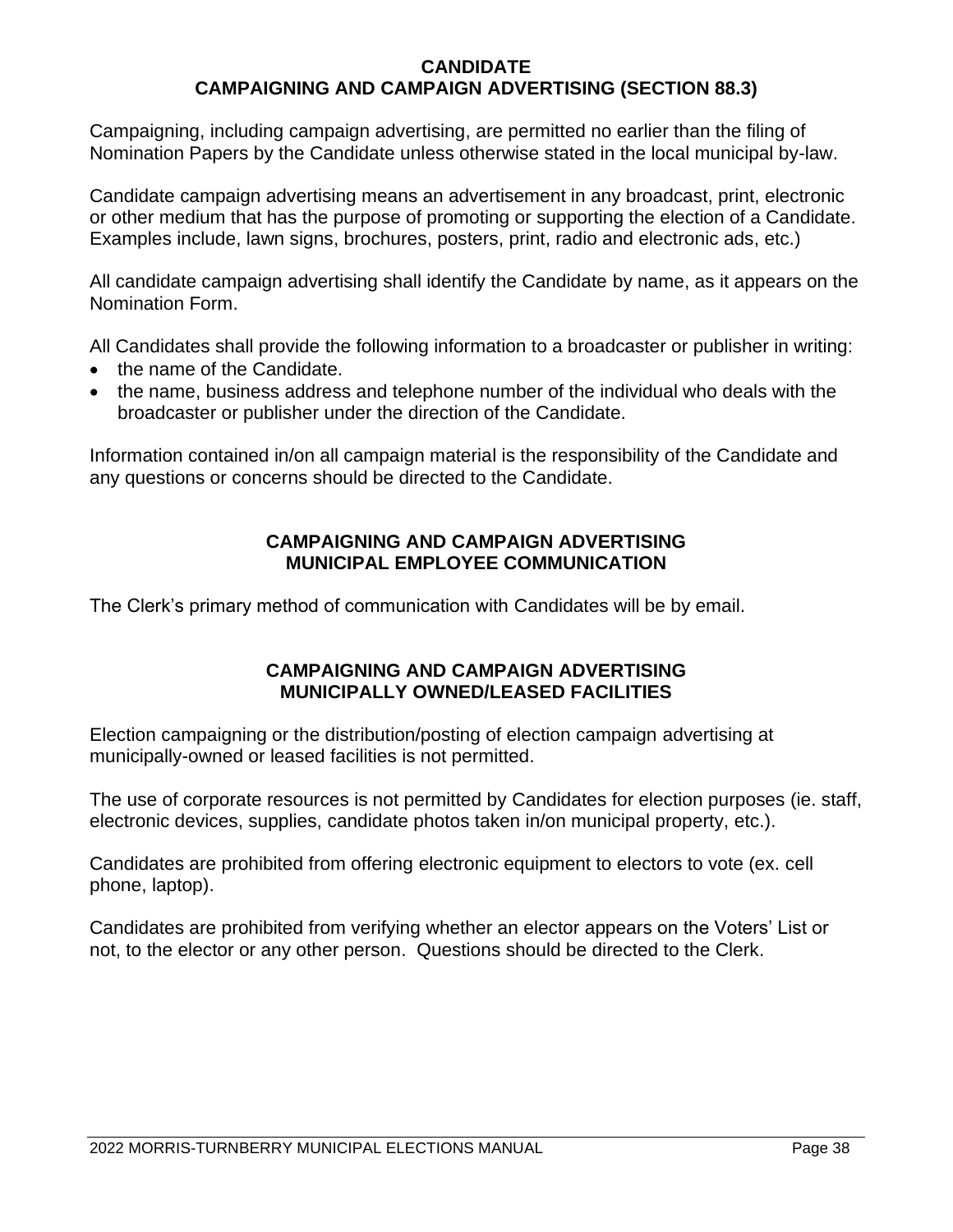#### **ELECTION SIGNS**

#### *Huron County Election Sign Policy*

The County of Huron By-law 53-1989 references Elections Signs as follows:

- (e) Election Signs: Election signs may be erected on the right of way or adjacent to a County Road, providing:
	- (i) They are not placed closer to the traveled portion of the highway than the outer extremity of the shoulder and do not interfere with the official signs, traffic signals, or other safety devices. Should the extremity of the shoulder be difficult to determine, it shall be the responsibility of the County Engineer to specify its location on any particular County Road.
	- (ii) Election signs are not to be affixed to any permanent or official County sign or support, guide rails or other County structure or facility.
	- (iii) Election signs shall be removed within 24 hours after the election date.

#### *Other Policies Related to Signage*

Posters and similar campaign material that will be installed or affixed to poles belonging to public utility companies will require the permission of the respective approval authority. The Municipality or any of its municipal servants, employees or agents will not be responsible for investigating or prosecuting for any acts of vandalism to the posters or campaign material of the candidates.

The Municipality of Morris-Turnberry allows campaign signs on Municipal road allowances as long as sight lines are not affected and the signs are removed immediately after the election.

The provincial policy with respect to the posting of campaign advertising on provincial road allowances follows on the next few pages.

Posters or similar campaign advertising that will be installed or affixed to poles belonging to Hydro One Network, Bell Canada or other public utilities will require the permission of these respective approving authorities.

The investigation or prosecution for any acts of vandalism to campaign advertising of the candidates should be referred to the local police force by the complainant. The municipality or any of its municipal servants, employees or agents will not be responsible.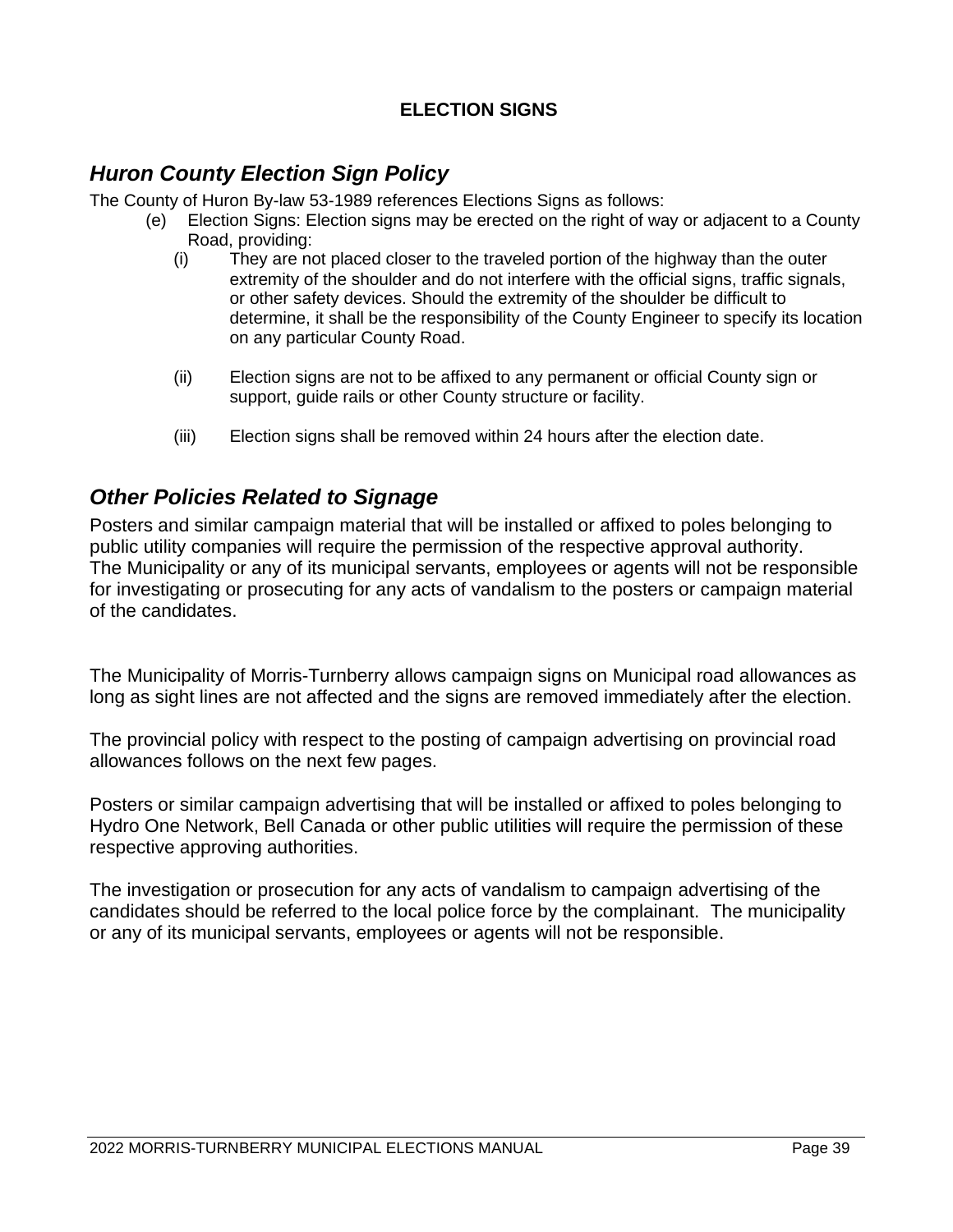#### **MUNICIPAL AUTHORITY TO REMOVE ADVERTISEMENTS (SECTION 88.7)**

If a municipality is satisfied that there has been a contravention of section 88.3 (candidates' election campaign advertisements), 88.4 (third party advertisements) or 88.5 (mandatory information in third party advertisements), the municipality may require a person who the municipality reasonably believes contravened the section or caused or permitted the contravention, or the owner or occupier of the land on which the contravention occurred, to remove the advertisement or discontinue the advertising.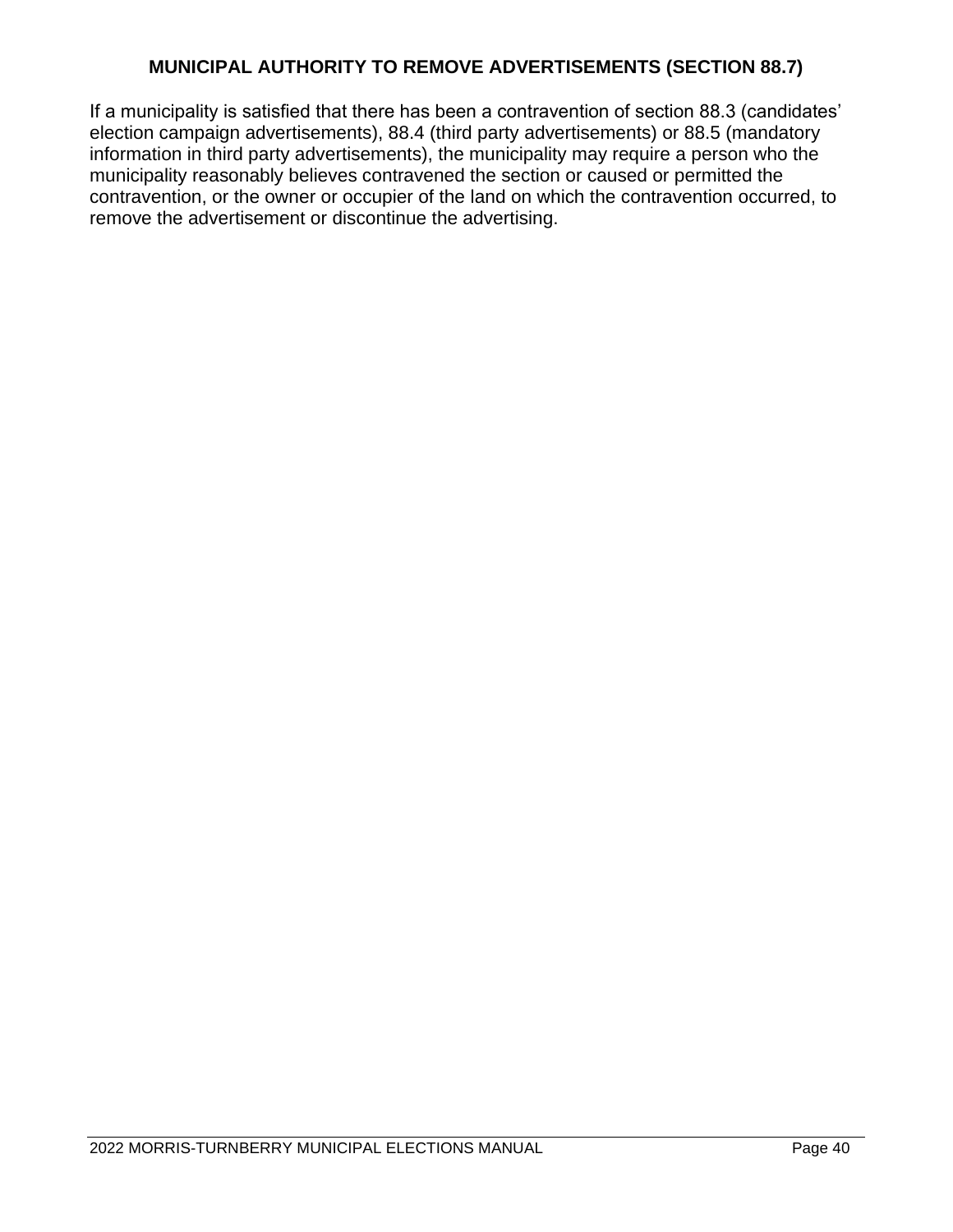## **CANDIDATE CAMPAIGN CONTRIBUTIONS AND EXPENSES**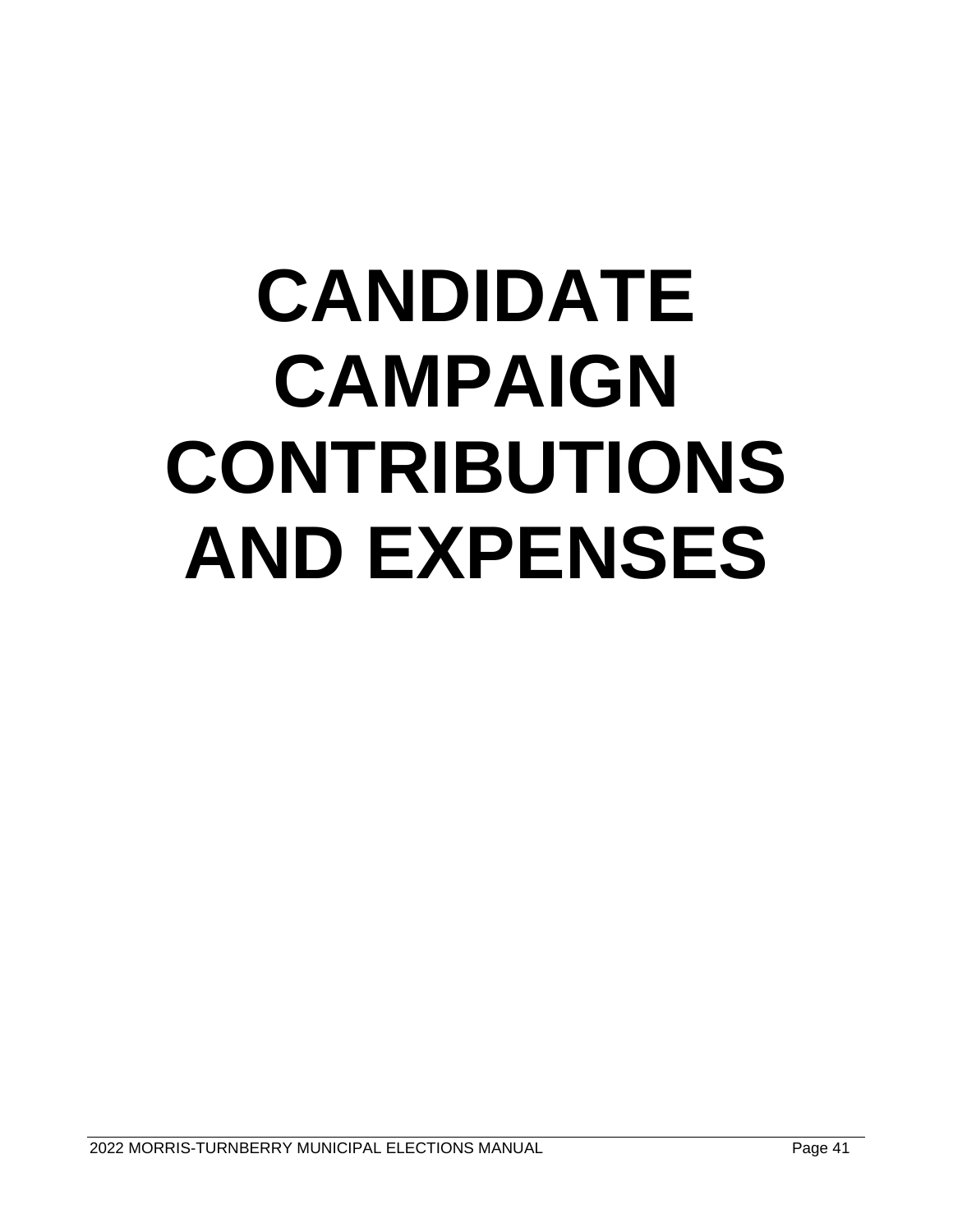#### **CONTRIBUTIONS**

#### **CONTRIBUTIONS TO REGISTERED CANDIDATES [SECTION 88.8 (1) – (5)]**

A contribution shall not be made to or accepted by a person or an individual acting under the person's direction unless the person is a candidate.

A contribution made to or accepted by a candidate, or to an individual acting under the candidate's direction, shall only be made during the candidate's election campaign period.

Contributions shall only be made by the following:

- An individual who is normally resident in Ontario;
- The candidate and his or her spouse, subject to if the spouse of a candidate is not normally resident in Ontario, a candidate and his or her spouse may make contributions only to the candidate's election campaign.

The following shall not make a contribution:

- A federal political party registered under the *Canada Elections Act* or any federal constituency association or registered candidate at a federal election endorsed by that party.
- A provincial political party, constituency association, registered candidate or leadership contestant registered under the *Election Finances Act*.
- A corporation that carries on business in Ontario;
- A trade union that holds bargaining rights for employees in Ontario;
- The Crown in right of Canada or Ontario, a municipality or local board.

#### **ACCEPTANCE OF CONTRIBUTIONS [SECTION 88.8 (6) – (10)]**

A contribution may be accepted only by a candidate or an individual acting under the direction of the candidate.

A contribution may be accepted only from a person or entity that is entitled to make a contribution.

A contribution of money that exceeds \$25 shall not be contributed in the form of cash and shall be contributed in a manner that associates the contributor's name and account with the payment or by money order signed by the contributor.

The listing of the phone number and email address and/or hyperlink to the candidate's website by the municipality or local board does not constitute a contribution to a candidate.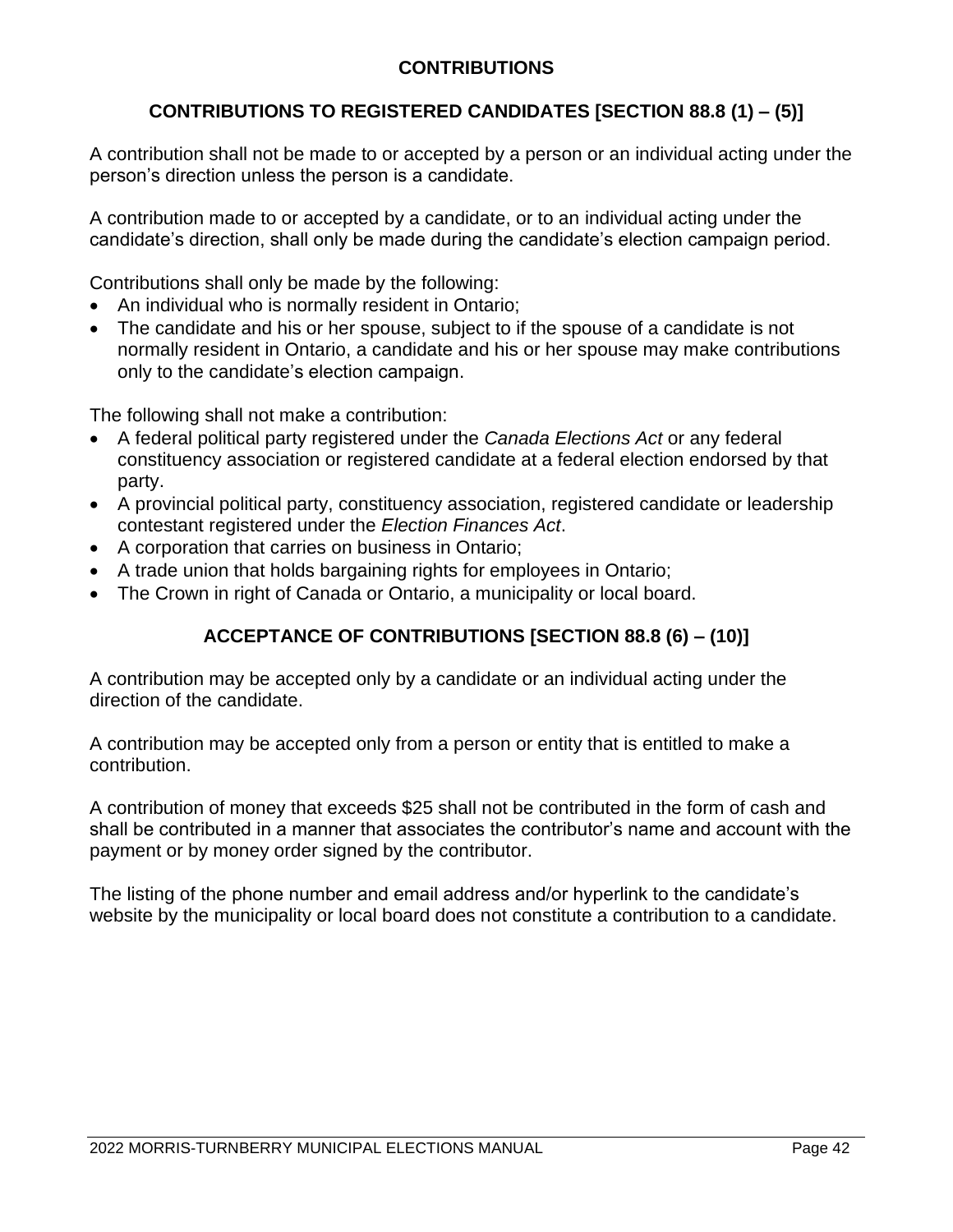#### **MAXIMUM CONTRIBUTIONS TO CANDIDATES (SECTION 88.9)**

A contributor shall not make contributions exceeding a total of:

- \$1,200 to any one candidate in an election:
- Except if a person is a candidate for more than one office a contributor's total contributions to that candidate in respect of all the offices shall not exceed \$1,200;
- \$5,000 to two or more candidates for office on the same council or local board;
- Except if the candidate is contributing to the candidates own election campaign, then the maximum contributions do not apply;
- Except if the contributor is the spouse of the candidate, then the maximum contributions do not apply.

The Clerk shall provide the "Contributions to Registered Candidates *Form MT55* at the time of filing.

#### **FUNDRAISING FOR CANDIDATES (SECTION 88.10)**

A fundraising function shall not be held for a person who is not a candidate.

Fundraising functions may only be held during the campaign period.

#### **WHAT CONSTITUTES A CONTRIBUTION (SECTION 88.15)**

For the purposes of this Act, money, goods and services given to and accepted by a person for his or her election campaign, or given to and accepted by another person who is acting under the person's direction, are contributions.

#### Contributions:

In addition to the statement above [88.15 (1)]:

- An amount charged for admission to a fund-raising function.
- If goods and services are sold for more than their market value at a fund-raising function, the difference between the amount paid and the market value. However, if the amount received for the goods or services is \$25 or less, the amount is not a contribution.
- If goods and services used in the person's election campaign or in relation to third party advertisements are purchased for less than their market value, the difference between the market value and the amount paid.
- Any unpaid but guaranteed balance in respect of a loan under section 88.17 (Campaign Account Loans).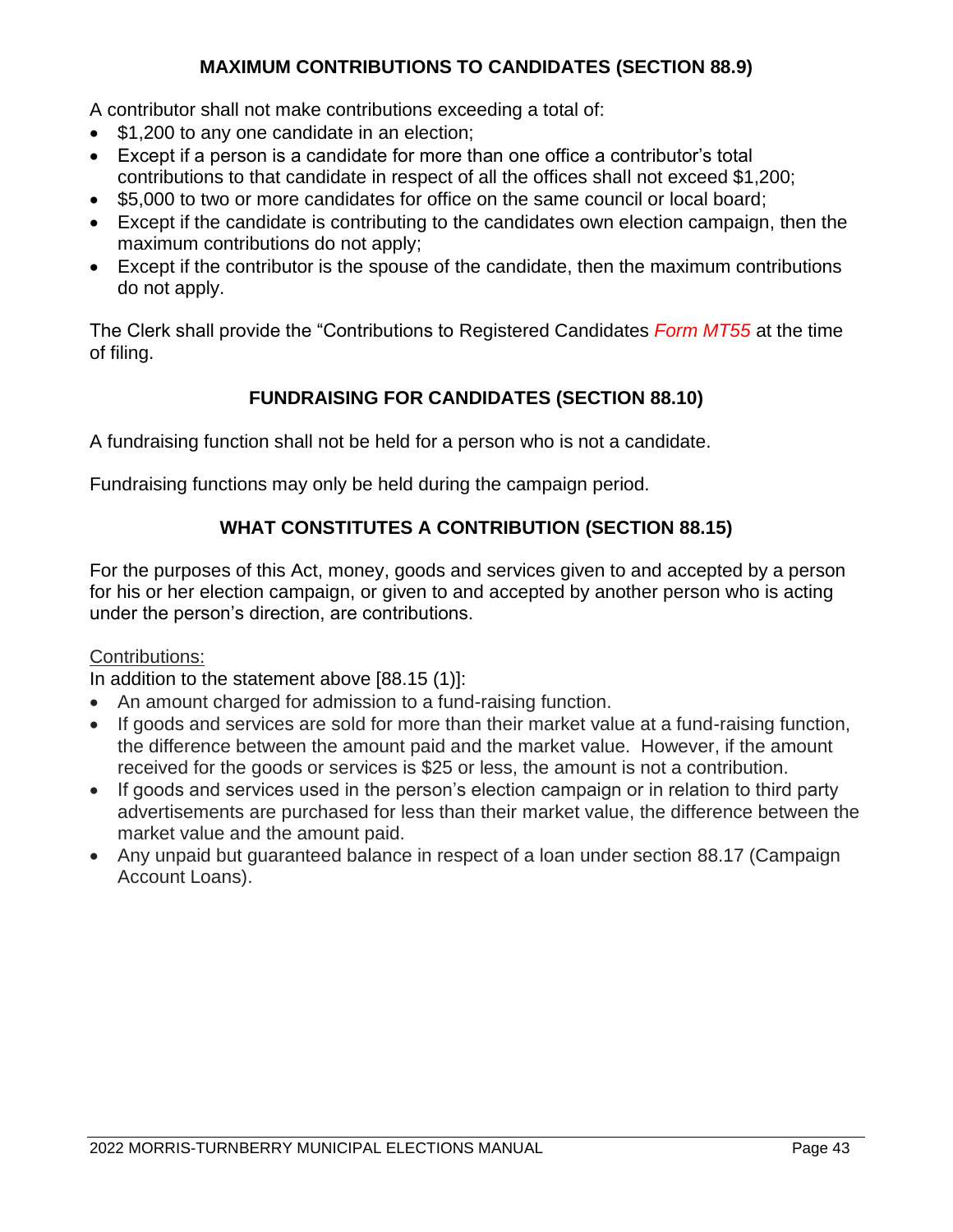#### Not Contributions:

In addition to the statement above [88.15 (4)]:

- The value of services provided by voluntary unpaid labour.
- The value of services provided voluntarily, under the direction of the person or the individual, corporation or trade union, by an employee whose compensation from all sources for providing the services does not exceed the compensation the employee would normally receive for the period the services are provided.
- An amount of \$25 or less that is donated at a fund-raising function.
- The amount received for goods and services sold at a fund-raising function, if the amount is \$25 or less.
- The amount of a loan under section 88.17 (Campaign Account Loans).
- For a person referred to in 88.15 (1), the value of political advertising provided without charge on a broadcasting undertaking as defined in section 2 of the *Broadcasting Act* (Canada), if,
	- $\circ$  it is provided in accordance with that Act and the regulations and guidelines made under it, and
	- o it is provided equally to all candidates for office on the particular council or local board.

#### Value of Goods and Services

The value of goods and services provided as a contribution is,

- (a) if the contributor is in the business of supplying these goods and services, the lowest amount the contributor charges the general public in the same market area for similar goods and services provided at or about the same time;
- (b) if the contributor is not in the business of supplying these goods and services, the lowest amount a business providing similar goods or services charges the general public for them in the same market area at or about the same time.

#### **RESTRICTION: USE OF OWN MONEY (SECTION 88.16)**

A contributor shall not make a contribution of money that does not belong to the contributor.

However, this does not apply to the personal representative of a deceased person whose will directs that a contribution be made to a named candidate or a registered third party, as the case may be, out of the funds of the estate.

#### **CAMPAIGN ACCOUNT LOANS (SECTION 88.17)**

A candidate and his or her spouse may obtain a loan only from a bank or other recognized lending institution in Ontario, to be paid directly into the candidate's campaign account. Only the candidate and his or her spouse may guarantee a loan.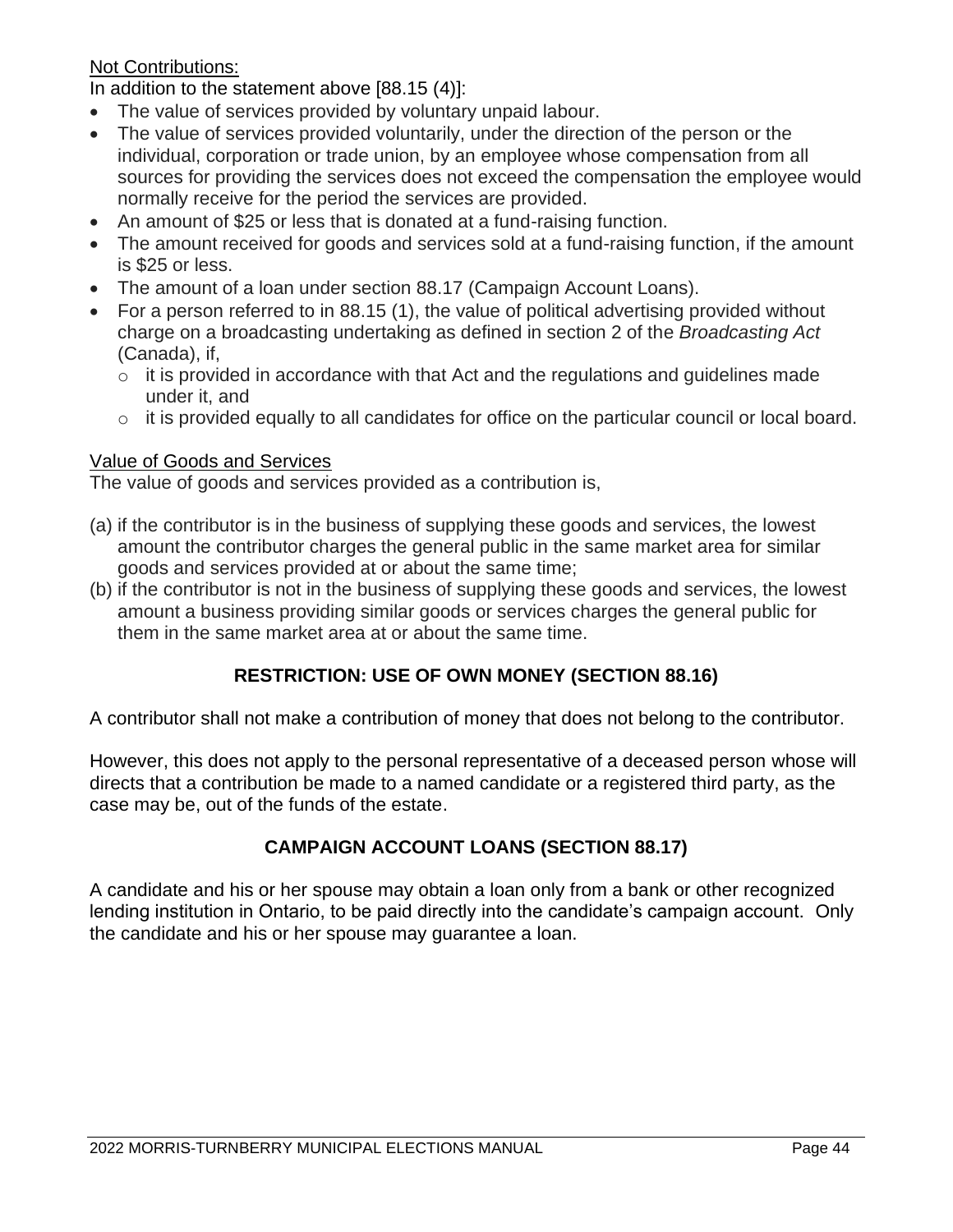#### **EXPENSES**

#### **WHAT CONSTITUTES AN EXPENSE (SECTION 88.19)**

Costs incurred for goods or services by or under the direction of a person wholly or partly for use in his or her election campaign are expenses.

Without restricting the generality of 88.19 (1), the following amounts are expenses:

- The replacement value of goods retained by the person from any previous election in the municipality and used in the current election.
- The value of contributions of goods and services.
- Audit and accounting fees.
- Interest on loans under section 88.17 (Campaign Account Loans).
- The cost of holding fund-raising functions.
- The cost of holding parties and making other expressions of appreciation after the close of voting.
- For a candidate, expenses relating to a recount or a proceeding under section 83 (Controverted Elections).
- Expenses relating to a compliance audit.
- Expenses that are incurred by a candidate with a disability, are directly related to the disability, and would not have been incurred but for the election to which the expenses relate.
- The cost of election campaign advertisements (within the meaning of section 88.3).

For greater certainty, the cost of holding fund-raising functions does not include costs related to,

- events or activities that are organized for such purposes as promoting public awareness of a candidate and at which the soliciting of contributions is incidental; or
- promotional materials in which the soliciting of contributions is incidental.

In the following circumstances, a candidate's expenses for the 2022 regular election that are described in 88.19 (3) paragraphs 7 and 8 may include his or her expenses as a candidate in the 2018 regular election for an office on the same council or local board:

1. The circumstances described in paragraph 4 of subsection 88.24 (1) (deficit).

2. The circumstances described in paragraph 5 of subsection 88.24 (1) (expenses relating to a recount, etc.).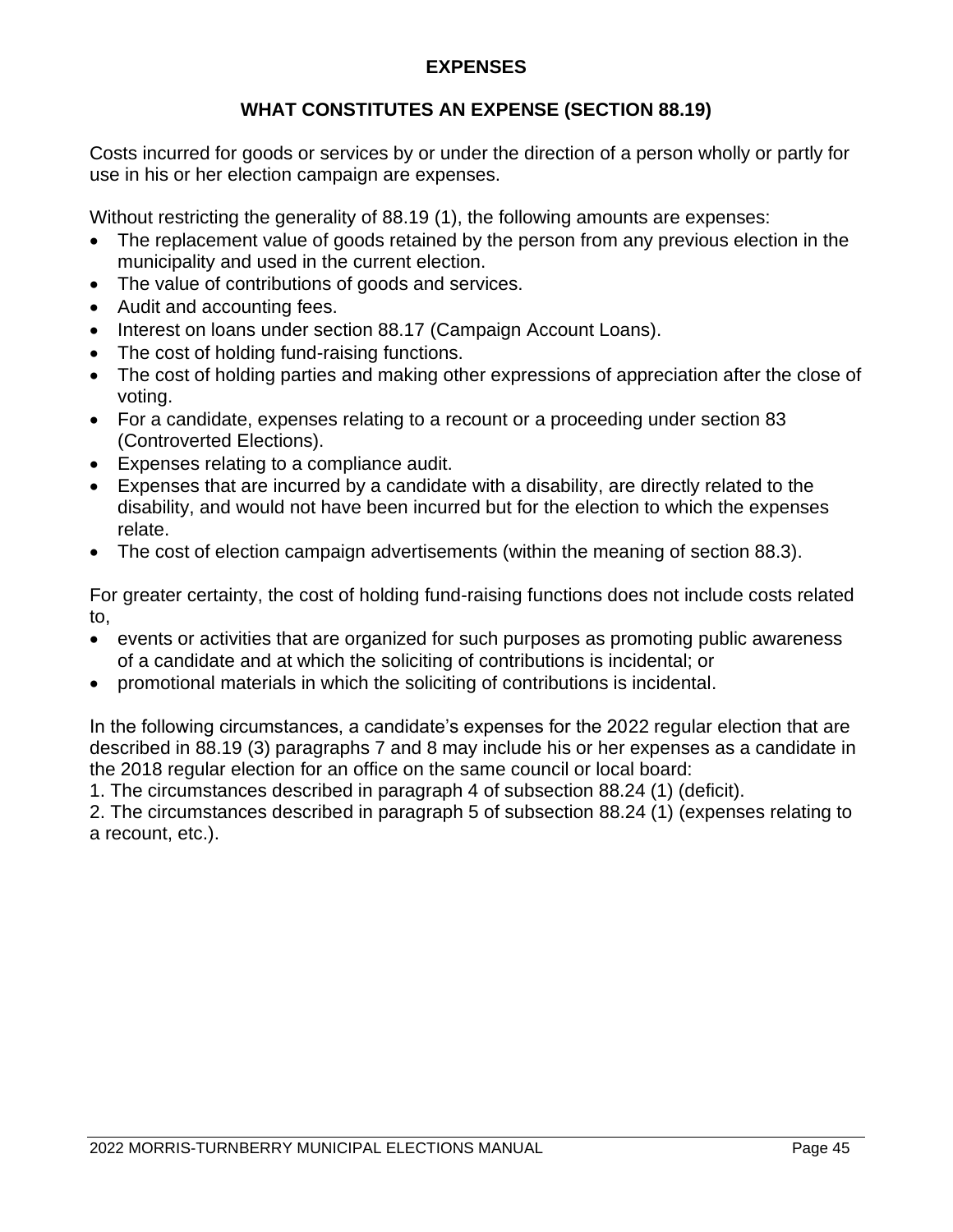#### **CANDIDATES' EXPENSES (88.20)**

An expense shall not be incurred by or under the direction of a person unless he or she is a candidate.

#### **Only during campaign period**

An expense shall not be incurred by or under the direction of a candidate outside his or her election campaign period.

#### **Exception, auditor's report**

Despite 88.20 (2) (Only During Campaign Period), a candidate whose election campaign period ends as described in paragraph 2, 3 or 4 of subsection 88.24 (1) (Election Campaign Period for Candidates) may incur expenses related to the preparation of an auditor's report under section 88.25 (Candidates' Financial Statements, etc.) after the campaign period has ended.

For greater certainty, expenses, including audit and accounting fees, related to the preparation of an auditor's report after the campaign period has ended constitute campaign expenses.

#### **Who may incur expense**

An expense may only be incurred by a candidate or an individual acting under the candidate's direction.

#### **Maximum amount**

During the period that begins on the day a Candidate is nominated and ends on Voting Day, his or her expenses shall not exceed an amount calculated in accordance with the prescribed formula.

A Candidate shall be provided with the maximum campaign expenses amount upon filing of his or her Nomination Papers (see Nominations section of this manual).

#### **Maximum amount for parties, etc., after voting day**

The expenses of a candidate that are for the holding of parties and making other expressions of appreciation after the close of voting shall not exceed an amount calculated in accordance with the prescribed formula.

The formula that is prescribed, must be written so that the amount calculated under it varies based on the maximum amount determined under 88.20 (6) (Maximum Amount) for the office for which the candidate is nominated.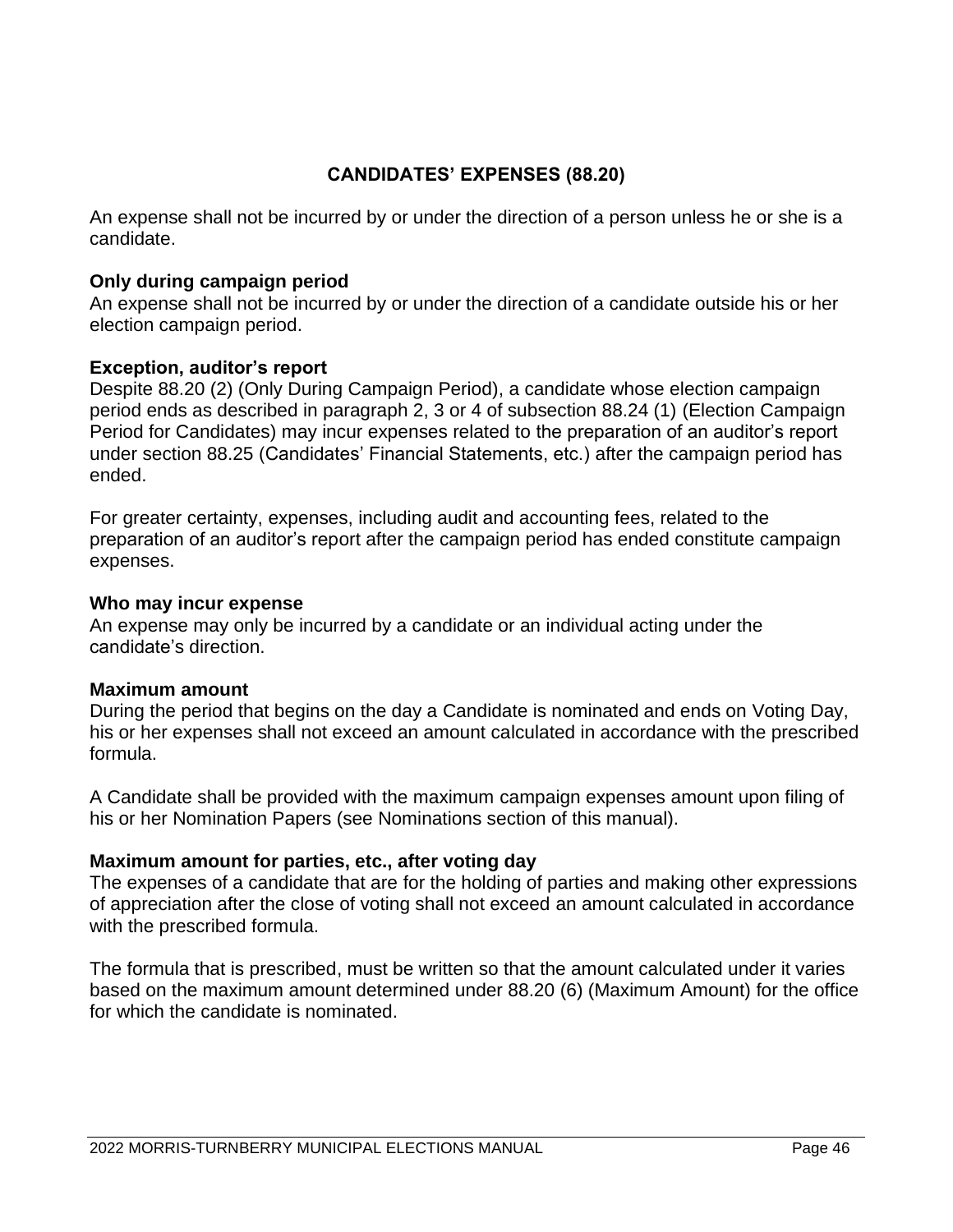#### **DUTIES OF CANDIDATES (SECTION 88.22)**

The Clerk shall provide the "Duties of Candidates" *Form MT60* at the time of filing.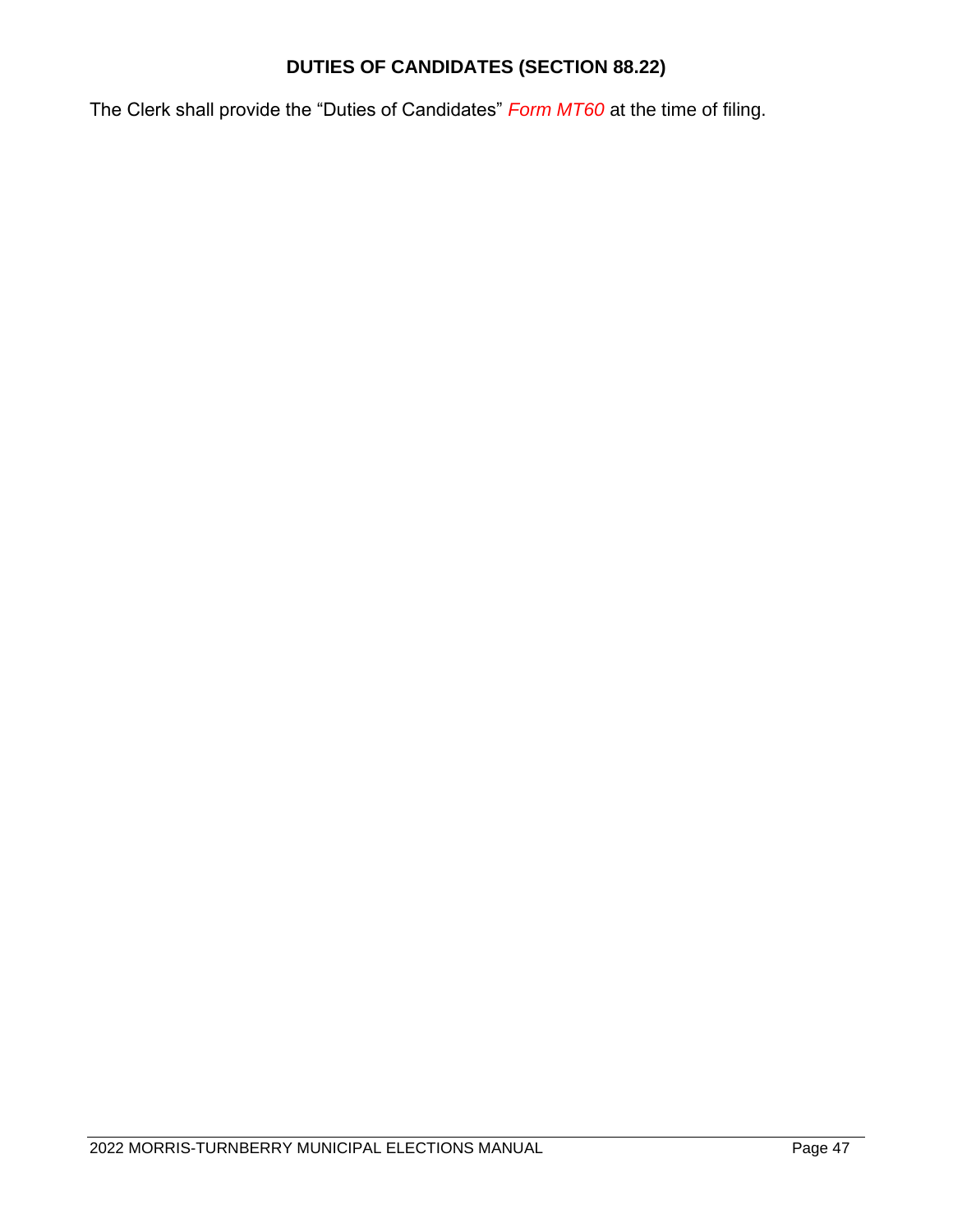# **THIRD PARTY ADVERTISING**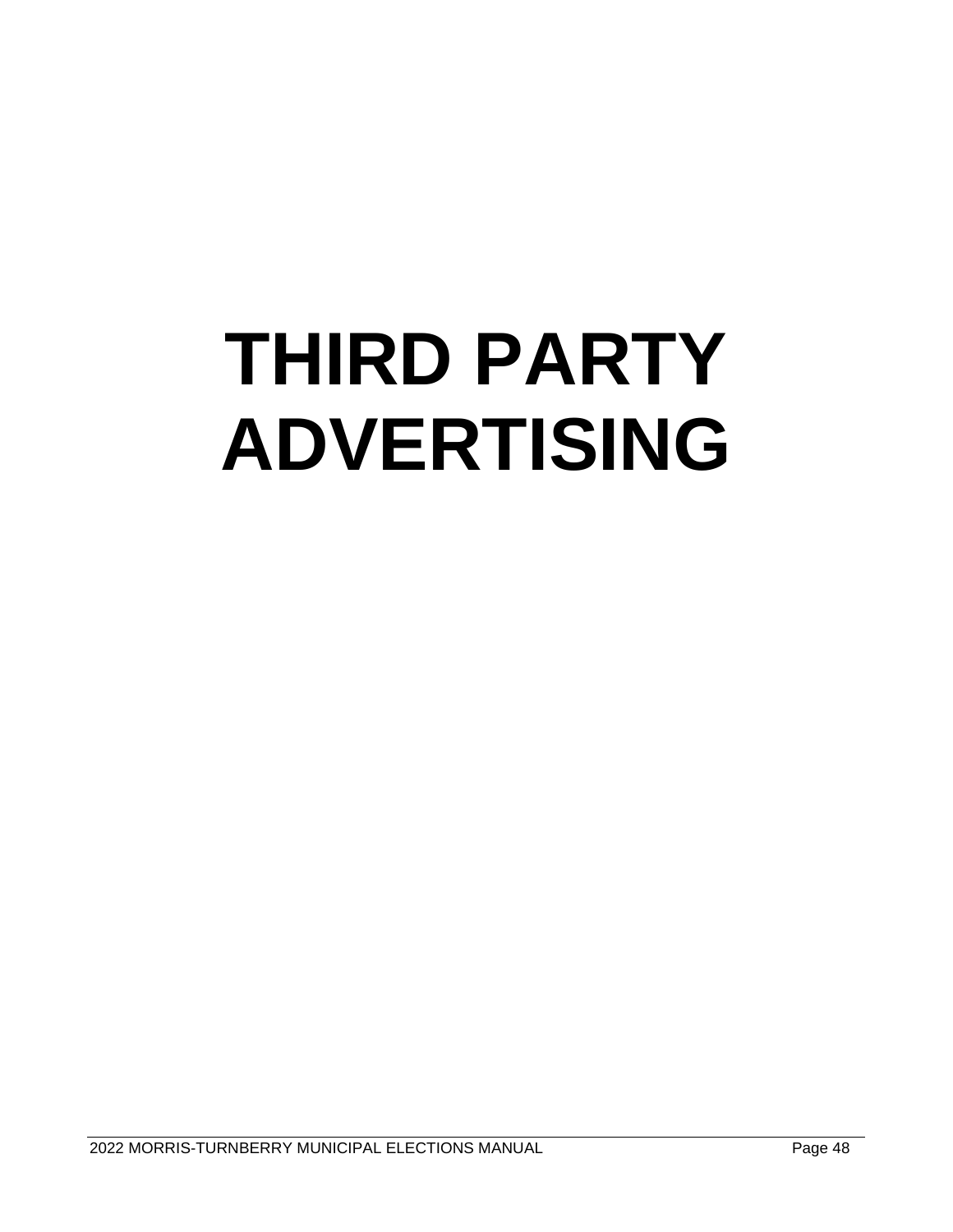#### **THIRD PARTY ADVERTISER**

A Third Party Advertiser means an individual who is normally resident in Ontario, a corporation that carries on business in Ontario or a trade union that holds bargaining rights for employees in Ontario, and who's Notice of Registration for Third Party Advertiser has been certified by the Clerk.

#### **ELIGIBILITY FOR REGISTRATION [SECTION 88.6 (4), (5) AND (6)]**

Registration shall be restricted to the following persons and entities:

- An individual who is normally resident in Ontario.
- A corporation that carries on business in Ontario.
- A trade union that holds bargaining rights for employees in Ontario.

The following persons and entities are deemed ineligible to register:

- A candidate whose nomination has been filed.
- A federal political party registered under the *Canada Elections Act* or any federal constituency association or registered candidate at a federal election endorsed by that party.
- A provincial political party, constituency association, registered candidate or leadership contestant registered under the *Election Finances Act.*
- The Crown in right of Canada or Ontario, a municipality or local board.

A Candidate whose nomination has been filed shall not direct any third party advertisements.

#### **FILING THE NOTICE OF REGISTRATION [SECTION 88.6 (2), (7) AND (13)]**

"Notice for Registration" *PR Form 5* shall be filed with the Clerk from the first business day of May in 2022 (first day for filing Nominations) to Friday, October 21, 2022 (the Friday before voting day) during regular office hours in the following manner:

- in person or by an agent
- no faxed or other electronically transmitted registration notices will be accepted – original signatures required
- with proof of identity as prescribed in *O. Reg. 304/13*, as amended
- with the declaration of qualification, signed by the individual or by a representative of the corporation or trade union
- a resolution from the corporation or trade union that authorizes the person or agent to register on their behalf, if applicable

The Clerk shall administer the Declaration of Qualifications on the "Notice for Registration" *PR Form 5* and the "Declaration of Qualifications – Third Party Advertiser" *Form MT52* oaths to the individual or to the representative of the corporation or trade union. The date and time of filing are to be filled in by the Clerk and initialled by the individual or by a representative of the corporation or trade union. The Clerk will then sign the Notice for Registration and Declaration of Qualifications.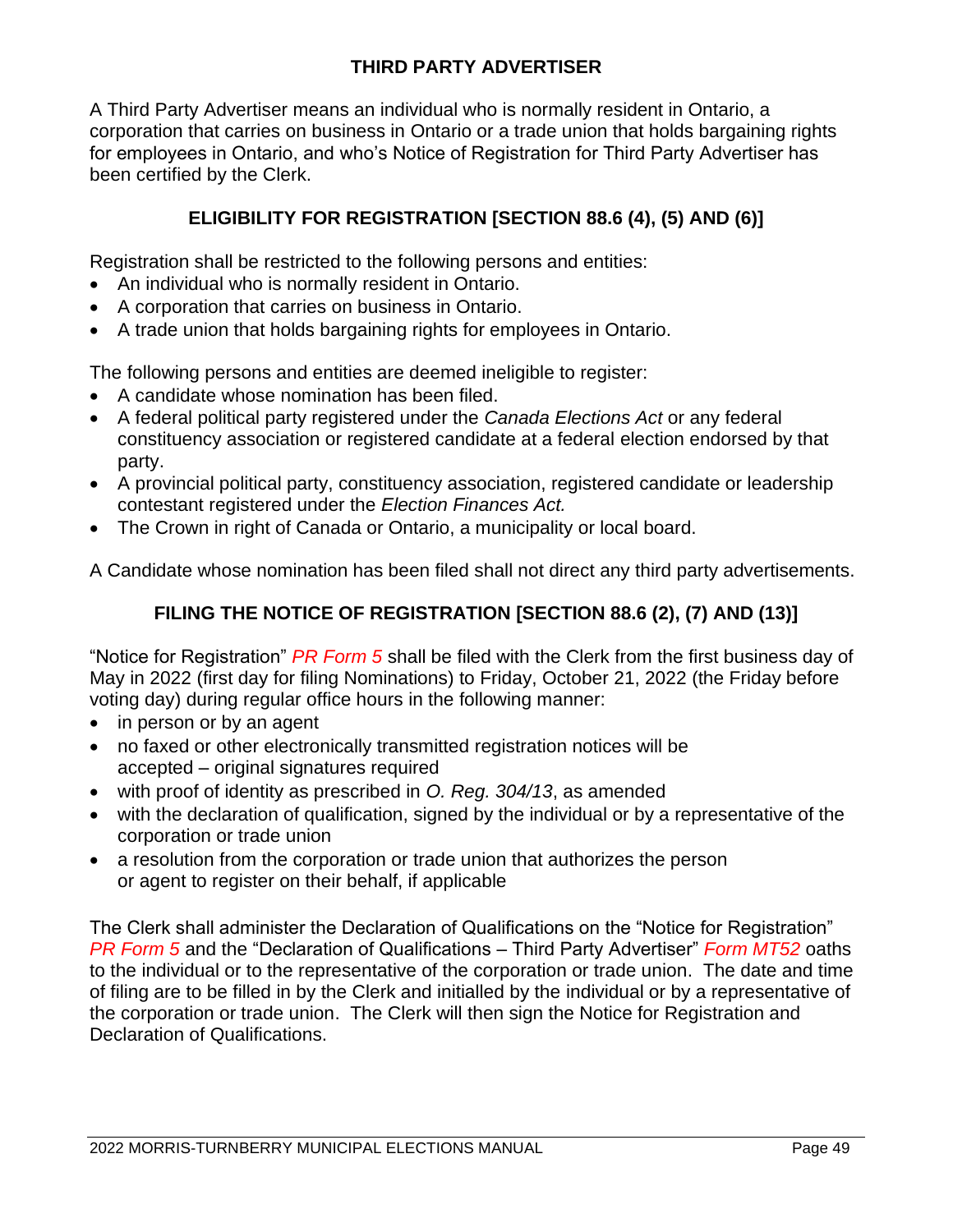For registrations for a By-Election, refer to Section 88.6 (8) to (12).

#### **ESTIMATED MAXIMUM THIRD PARTY EXPENSES [SECTION 88.21 (15)]**

The Clerk shall calculate the estimated maximum third party expenses for registered third parties on the "Estimated Maximum Third Party Expenses" *Form MT58* and provide a copy to the individual filing the registration. The Clerk's calculation is final.

#### **NOTICE OF PENALTIES [SECTION 88.29 (7)]**

The Clerk shall, at least 30 days before the filing date, provide a notice of the penalties on the "Notice of Penalties – Registered Third Parties" *Form MT64* to every Registered Third Party that registered in the municipality.

#### **FINAL CALCULATION OF THIRD PARTY EXPENSES [SECTION 88.21 (11) to (17)]**

The Clerk shall, after determining from the number of eligible electors from the Voters' List, calculate the maximum amount of third party expenses that each registered third party may incur and prepare a "Certificate of Maximum Third Party Expenses" *Form MT59*. The certificate shall be given to each individual that filed a Notice of Registration for Third Party Advertising in the case of a regular election, on or before September 25, 2018; and in the case of a by-election, within 10 days after the Clerk makes the corrections under subparagraph 4 iii of subsection 65 (4) or subparagraph 3 ii of subsection 65 (5).

The number of electors to be used in this final calculation is to be the greater of the following:

- the number determined from the Voters' List from the previous regular election, as it existed on Nomination Day for the 2018 election, adjusted for changes under Section 24 and 25 that were approved as of that day;
- the number determined from the Voters' List for the current election as it exists on September 15 in the year of the current election, adjusted for changes under Section 24 and 25 that were approved as of that day. [Section 88.21 (11)]

The Clerk's calculation is final and shall be made in accordance with the prescribed formula in *Ontario Regulation 101/97*.

#### **CERTIFICATION OF NOTICE OF REGISTRATION [SECTION 88.6 (13) and (14)]**

The Clerk will do a review of each notice received to determine qualification and if the notice complies with the *Municipal Elections Act, 1996*. Once satisfied the third party is qualified, the Clerk will complete the "Certification by Clerk" section on the "Notice for Registration" **PR Form 5** If not satisfied the Clerk shall reject the notice. The Clerk's decision is final.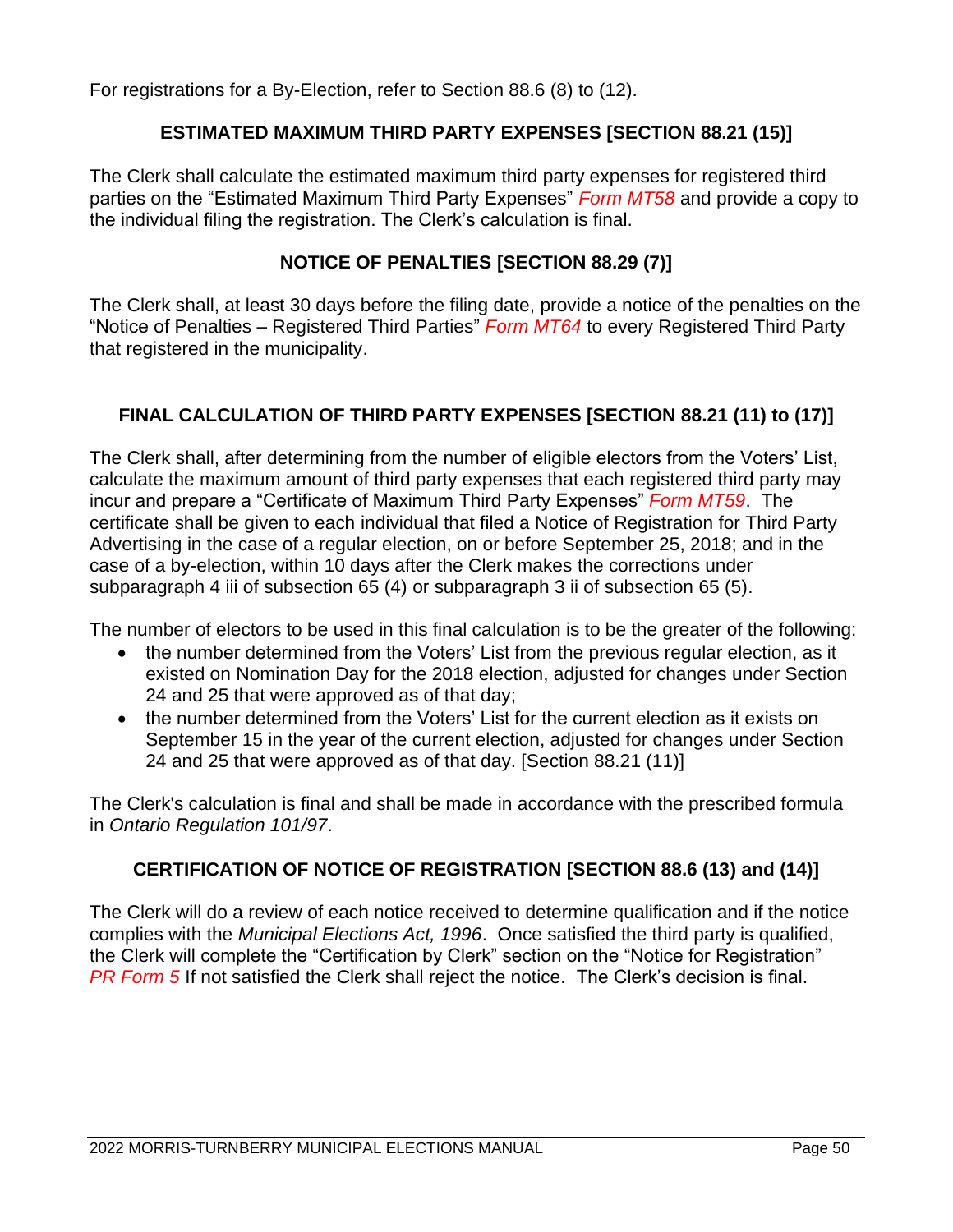#### **ADVERTISEMENTS (SECTION 88.4, 88.5)**

#### **Restricted Period and Expenses**

The Restricted Period for Third Party Advertisements begins on the earliest day that an individual, corporation or trade union is permitted to file a notice of registration as a registered third party (first business day in May) and ends at the close of voting on Voting Day.

Third Parties must do the following during the Restricted Period:

- file notice of registration and have it certified by the Clerk:
- once registered, advertise; and
- once registered, incur expenses related to the advertisement.

The expenses for these advertisements cannot exceed the amount calculated under Section 88.21 (registered third parties' expenses).

#### **Mandatory Information in Advertisements**

All Third Party Advertisements shall contain the following information:

- the name of the registered third party
- the municipality where the registered third party is registered;
- a telephone number, mailing address or email address at which the registered third party may be contacted regarding the advertisement.

#### **Mandatory Information for Broadcaster, etc.**

All Registered Third Parties shall provide the following information to a broadcaster or publisher in writing:

- the name of the registered third party;
- the name, business address and telephone number of the individual who deals with the broadcaster or publisher under the direction of the registered third party;
- the municipality where the registered third party is registered.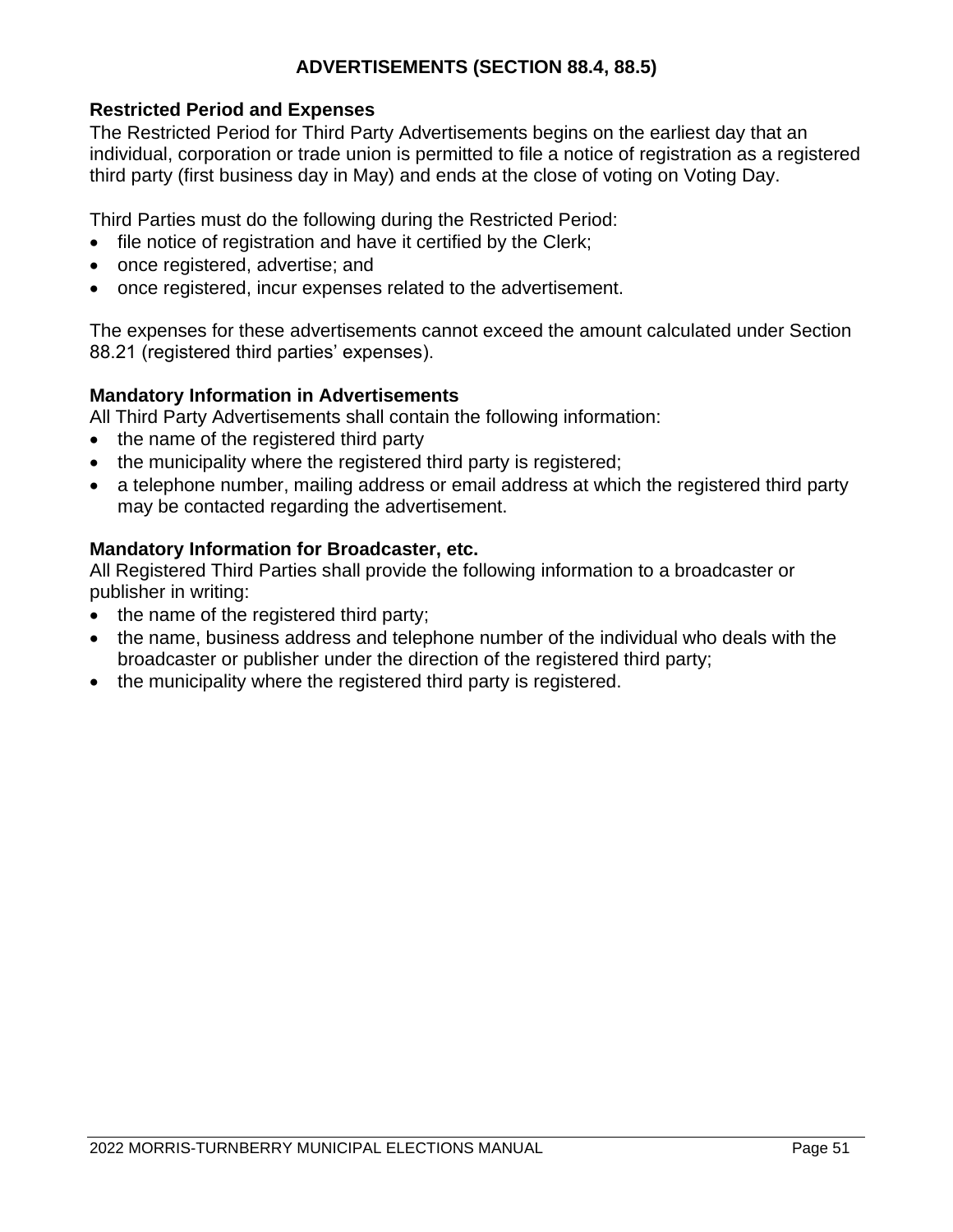#### **MUNICIPAL AUTHORITY TO REMOVE ADVERTISEMENTS (SECTION 88.7)**

If a municipality is satisfied that there has been a contravention of section 88.3 (candidates' election campaign advertisements), 88.4 (third party advertisements) or 88.5 (mandatory information in third party advertisements), the municipality may require a person who the municipality reasonably believes contravened the section or caused or permitted the contravention, or the owner or occupier of the land on which the contravention occurred, to remove the advertisement or discontinue the advertising.

#### **LIST OF REGISTERED THIRD PARTIES [SECTION 88.12 (9) and (10)]**

A list of registered third parties shall be posted using the "Official List of Registered Third Parties" *Form MT54*, as a minimum, on the website and may also include the phone number and email address provided by the registered third party in the notice of registration filed and, if applicable, a hyperlink to the website of the registered third party.

#### **DUTIES OF REGISTERED THIRD PARTIES (SECTION 88.26)**

The Clerk shall provide the "Duties of Registered Third Parties" *Form MT61* at the time of filing.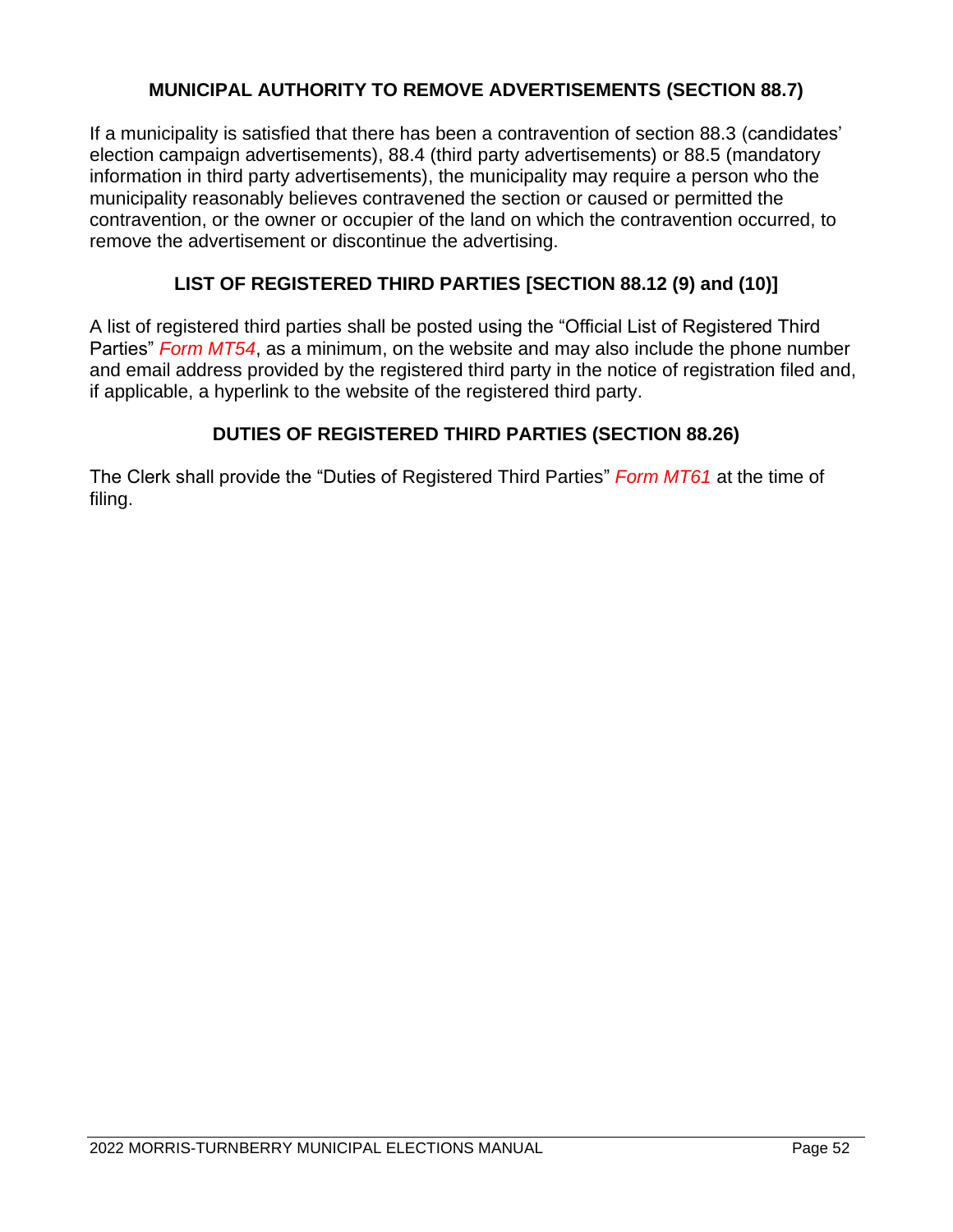# **CONTRIBUTIONS TO AND EXPENSES OF REGISTERED THIRD PARTY**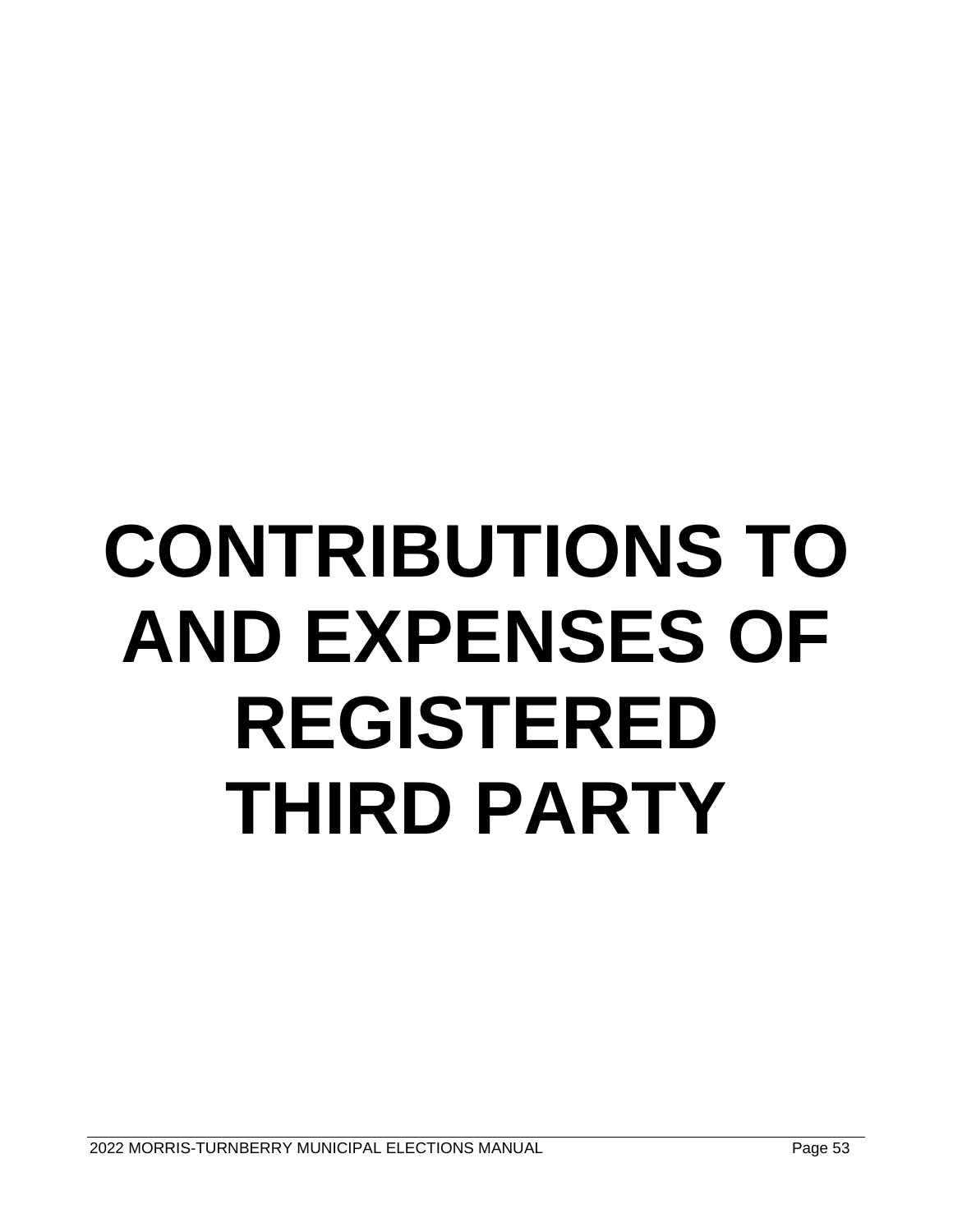## **CONTRIBUTIONS**

## **CONTRIBUTIONS TO REGISTERED THIRD PARTIES [SECTION 88.12 (1) to (5)]**

A contribution shall not be made in relation to third party advertisements that appear during an election in a municipality unless they are a registered third party.

A contribution to a registered third party, or to an individual acting under his, her or its direction, shall only be made during the restriction period.

Contributions shall only be made by the following:

- An individual who is normally resident in Ontario.
- A corporation that carries on business in Ontario.
- A trade union that holds bargaining rights for employees in Ontario.
- The registered third party and, in the case of an individual, his or her spouse, subject to if the spouse of a registered third party is not normally registered in Ontario, the spouse may make contributions only to the registered third party.

The following shall not make a contribution:

- A federal political party registered under the *Canada Elections Act* or any federal constituency association or registered candidate at a federal election endorsed by that party.
- A provincial political party, constituency association, registered candidate or leadership contestant registered under the *Election Finances Act*.
- The Crown in right of Canada or Ontario, a municipality or local board.

## **ACCEPTANCE OF CONTRIBUTIONS [SECTION 88.12 (7) to (8)]**

A contribution may be accepted only by a registered third party or an individual acting under the direction of the registered third party.

A contribution may be accepted only from a person or entity that is entitled to make a contribution.

A contribution of money that exceeds \$25 shall not be contributed in the form of cash and shall be contributed in a manner that associates the contributor's name and account with the payment or by money order signed by the contributor.

## **MAXIMUM CONTRIBUTIONS TO REGISTERED THIRD PARTIES (SECTION 88.13)**

A contributor shall not make contributions in relation to third party advertisements exceeding a total of:

- \$750 to a registered third party that appears during an election in a municipality;
- \$5,000 to two or more third parties registered in the same municipality;
- Except if the third party is contributing to itself, then the maximum contributions do not apply;
- Except if the contributor is the spouse of an individual that is a registered third party, then the maximum contributions do not apply.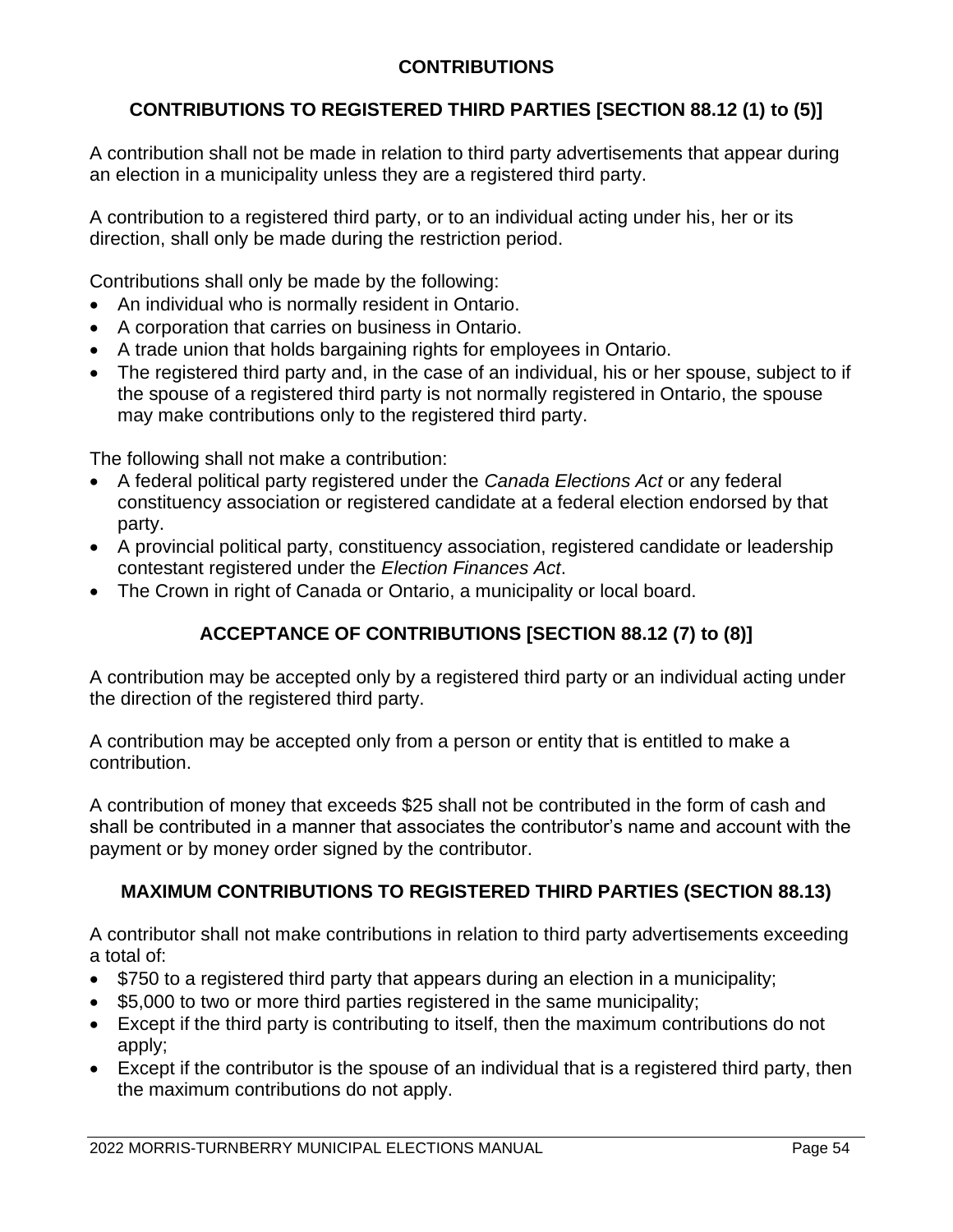The Clerk shall provide the "Contributions to Registered Third Parties *Form MT53* at the time of filing.

## **FUND-RAISING FOR REGISTERED THIRD PARTIES (SECTION 88.14)**

Only registered third parties in the municipality may hold a fund-raising function relating to third party advertisements.

Fund-raising functions may only be held during the campaign period.

## **WHAT CONSTITUTES A CONTRIBUTION (SECTION 88.15)**

Money, goods and services given to and accepted by an individual, corporation or trade union in relation to third party advertisements, or given to and accepted by another person who is acting under the direction of the individual, corporation or trade union, are contributions.

## Contributions:

In addition to the statement above [88.15 (2)]:

- An amount charged for admission to a fund-raising function.
- If goods and services are sold for more than their market value at a fund-raising function, the difference between the amount paid and the market value. However, if the amount received for the goods or services is \$25 or less, the amount is not a contribution.
- If goods and services used in the person's election campaign or in relation to third party advertisements are purchased for less than their market value, the difference between the market value and the amount paid.
- Any unpaid but guaranteed balance in respect of a loan under section 88.17 (Campaign Account Loans).

### Not Contributions:

In addition to the statement above [88.15 (2)]:

- The value of services provided by voluntary unpaid labour.
- The value of services provided voluntarily, under the direction of the person or the individual, corporation or trade union, by an employee whose compensation from all sources for providing the services does not exceed the compensation the employee would normally receive for the period the services are provided.
- An amount of \$25 or less that is donated at a fund-raising function.
- The amount received for goods and services sold at a fund-raising function, if the amount is \$25 or less.
- The amount of a loan under section 88.17 (Campaign Account Loans).
- For a person referred to in 88.15 (1), the value of political advertising provided without charge on a broadcasting undertaking as defined in section 2 of the *Broadcasting Act* (Canada), if,
	- $\circ$  it is provided in accordance with that Act and the regulations and guidelines made under it, and
	- o it is provided equally to all candidates for office on the particular council or local board.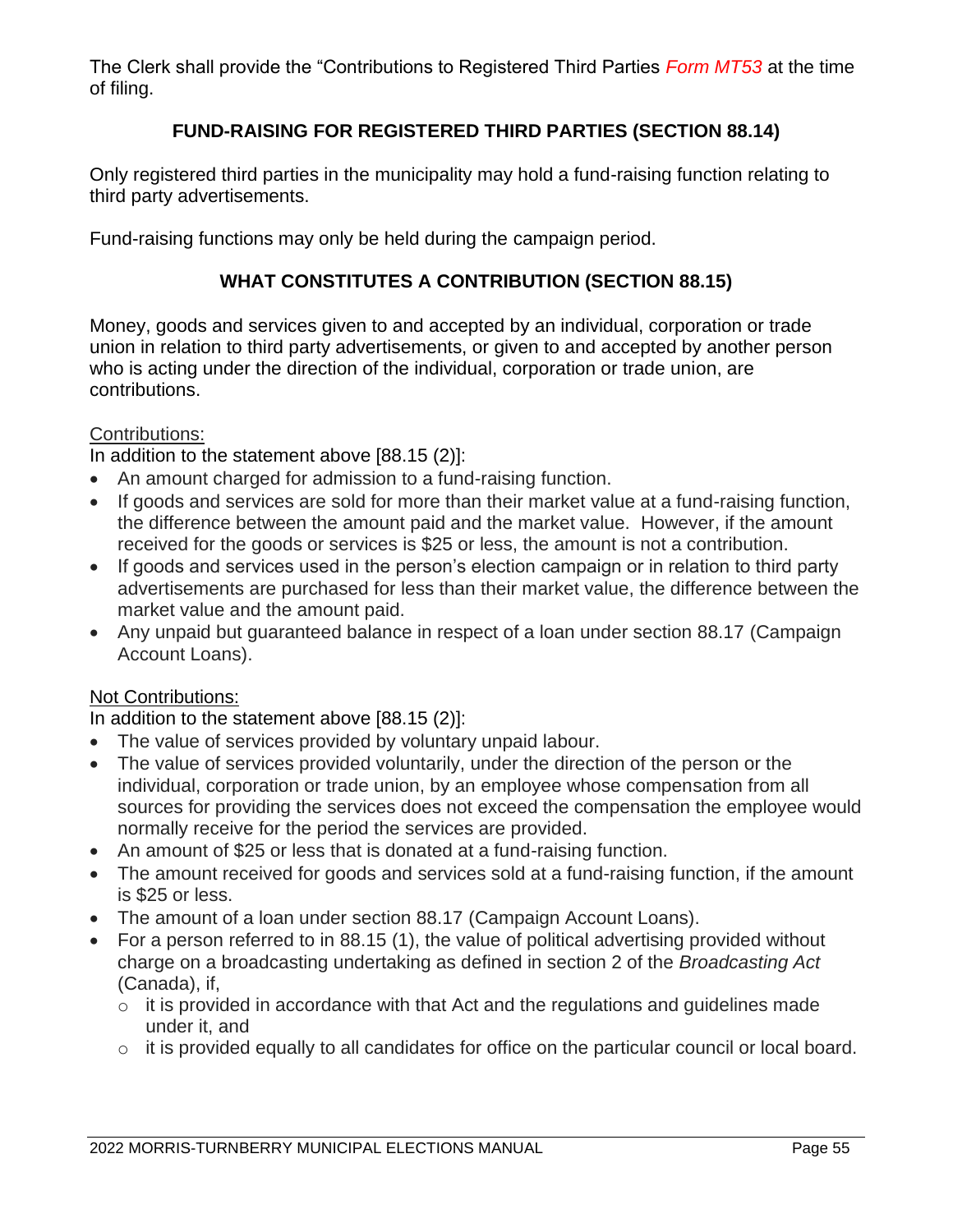## Value of Goods and Services

The value of goods and services provided as a contribution is,

- (a) if the contributor is in the business of supplying these goods and services, the lowest amount the contributor charges the general public in the same market area for similar goods and services provided at or about the same time;
- (b) if the contributor is not in the business of supplying these goods and services, the lowest amount a business providing similar goods or services charges the general public for them in the same market area at or about the same time.

## **RESTRICTION: USE OF OWN MONEY (SECTION 88.16)**

A contributor shall not make a contribution of money that does not belong to the contributor.

However, this does not apply to the personal representative of a deceased person whose will directs that a contribution be made to a named candidate or a registered third party, as the case may be, out of the funds of the estate.

## **CAMPAIGN ACCOUNT LOANS (SECTION 88.17)**

A registered third party and, in the case of an individual, his or her spouse, may obtain a loan in relation to third party advertisements only from a bank or other recognized lending institution in Ontario, to be paid directly into the campaign account. Only the registered third party and, in the case of an individual, his or her spouse may guarantee a loan.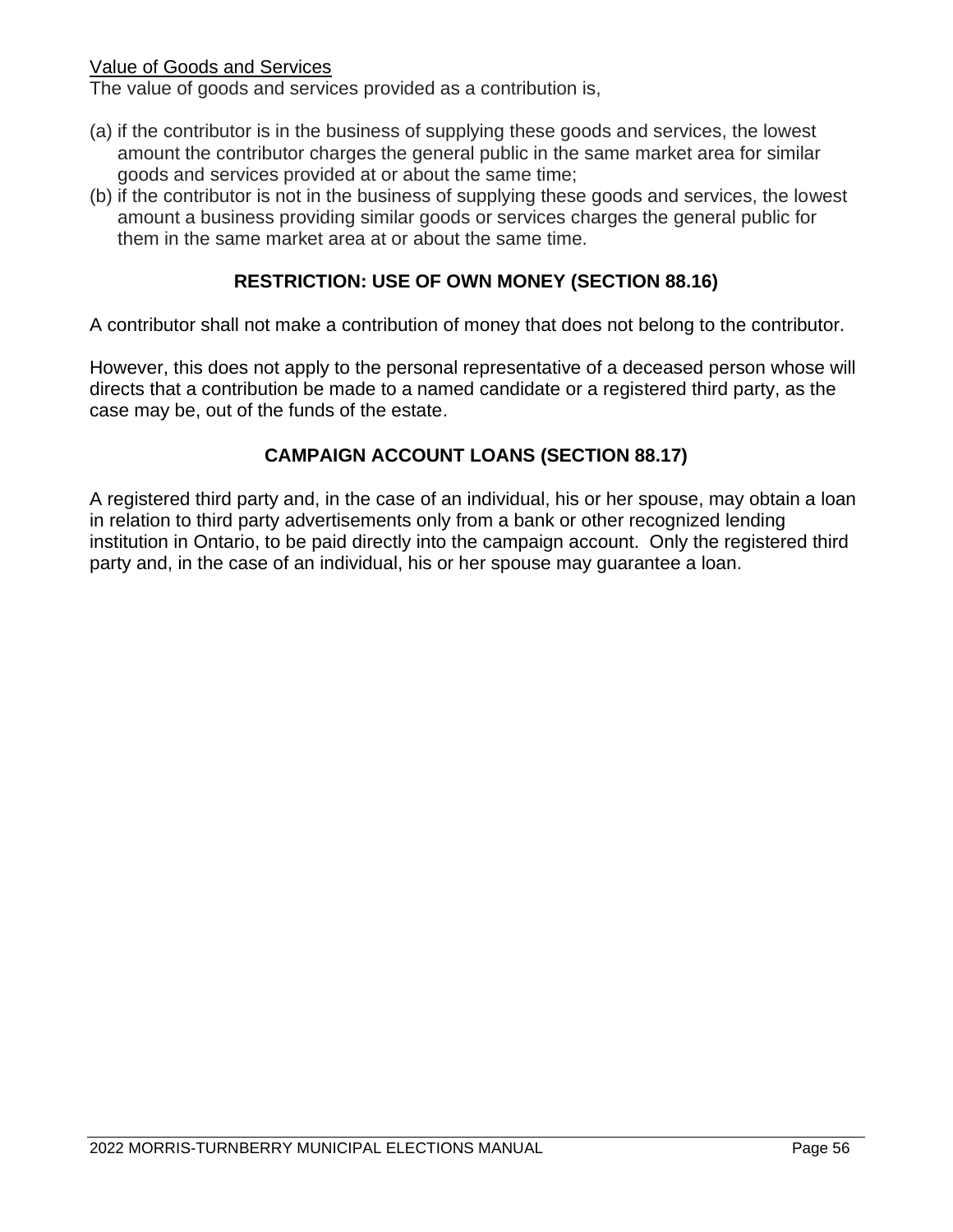## **EXPENSES**

## **WHAT CONSTITUTES AN EXPENSE (SECTION 88.19)**

Costs incurred by or under the direction of an individual, corporation or trade union for goods or services for use wholly or partly in relation to third party advertisements that appear during an election in a municipality are expenses.

Without restricting the generality of 88.19 (2), the following amounts are expenses:

- The replacement value of goods retained by the individual, corporation or trade union from any previous election in the municipality and used in the current election.
- The value of contributions of goods and services.
- Audit and accounting fees.
- Interest on loans under section 88.17 (Campaign Account Loans).
- The cost of holding fund-raising functions.
- The cost of holding parties and making other expressions of appreciation after the close of voting.
- Expenses relating to a compliance audit.
- Expenses that are incurred by a registered third party who is an individual with a disability, are directly related to the disability, and would not have been incurred but for the election to which the expenses relate.
- The cost of third party advertisements (within the meaning of section 88.3).

For greater certainty, the cost of holding fund-raising functions does not include costs related to,

- events or activities that are organized for such purposes as promoting public awareness of a candidate and at which the soliciting of contributions is incidental; or
- promotional materials in which the soliciting of contributions is incidental.

## **REGISTERED THIRD PARTIES' EXPENSES (88.21)**

An expense shall not be incurred by or under the direction of an individual, corporation or trade union in relation to third party advertisements that appear during an election in a municipality unless he, she or it is a registered third party in the municipality.

### **Only during campaign period**

An expense shall not be incurred by or under the direction of a registered third party in relation to third party advertisements outside the campaign period for the registered third party in relation to the election in the municipality.

### **Exception, auditor's report**

Despite subsection 88.21 (2) (Only During Campaign Period), a registered third party whose campaign period in relation to an election in a municipality ends as described in paragraph 2 or 3 of section 88.28 (Campaign Period for Registered Third Parties) may incur expenses related to the preparation of an auditor's report under section 88.29 (Financial Statements, etc., of Registered Third Parties) after the campaign period has ended.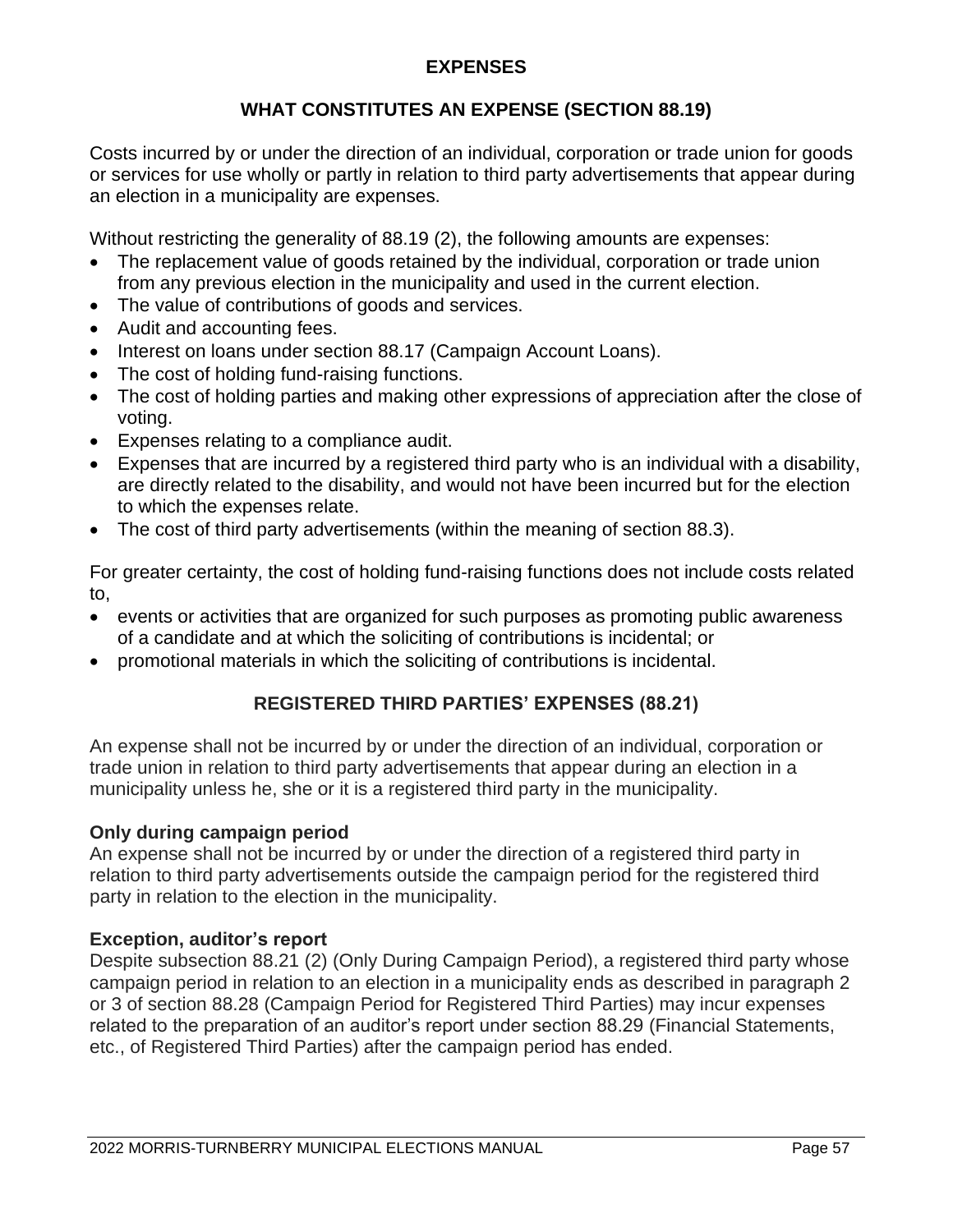For greater certainty, expenses, including audit and accounting fees, described above constitute third party expenses.

## **Who may incur expense**

An expense may only be incurred by a registered third party or an individual acting under the direction of the registered third party.

### **Maximum amount**

During the campaign period for third party advertisements, the expenses of a registered third party in relation to third party advertisements that appear during an election in a municipality shall not exceed an amount calculated in accordance with the prescribed formula.

A Third Party shall be provided with the maximum third party expenses amount upon registering as a Third Party Advertiser (see Third Party Advertising section of this manual)

### **Maximum amount for parties, etc., after voting day**

The expenses of a registered third party are for the holding of parties and making other expressions of appreciation after the close of voting shall not exceed an amount calculated in accordance with the prescribed formula.

The formula that is prescribed must be written so that the amount calculated under it varies based on the maximum amount determined under 88.21 (6) (Maximum Amount).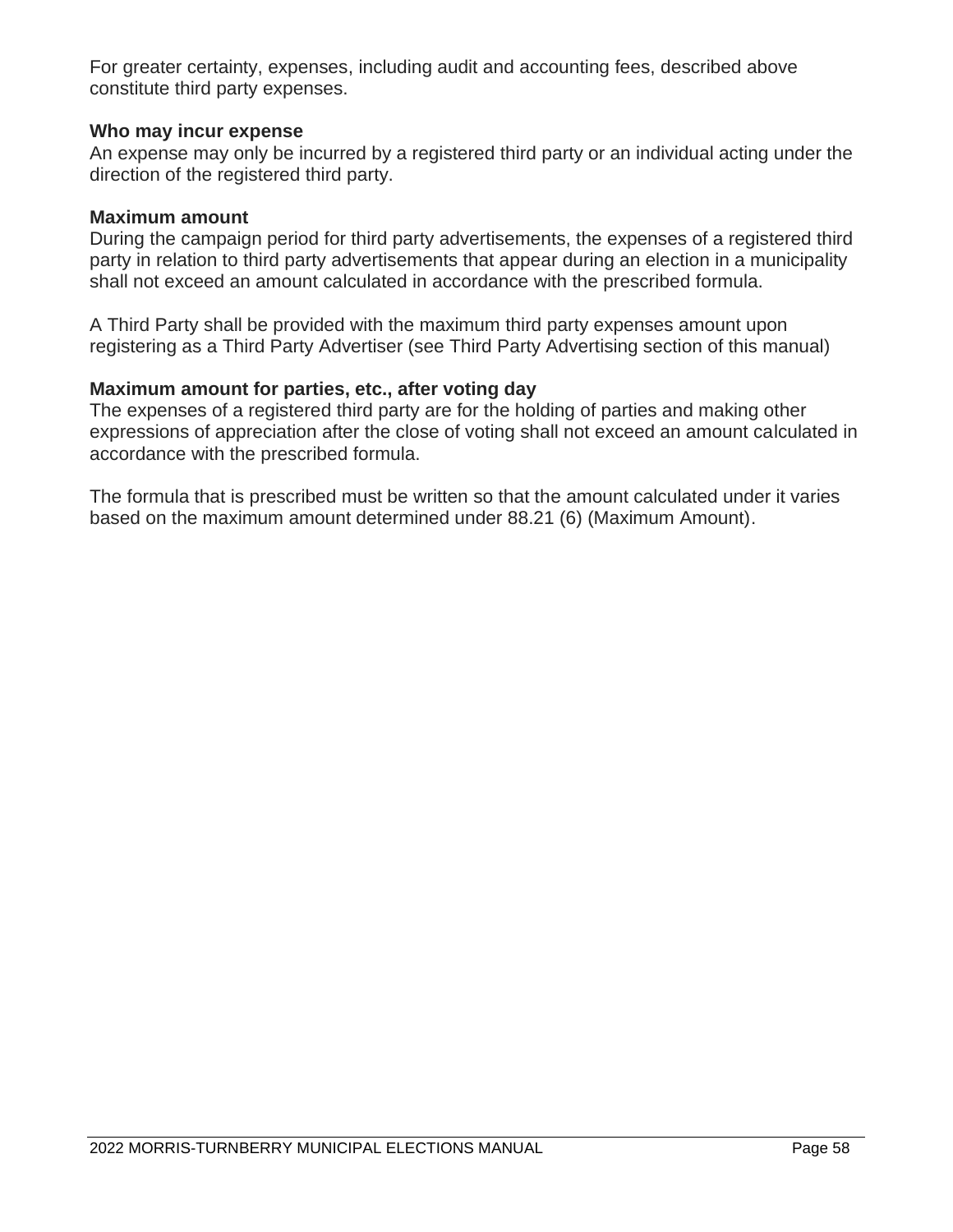## **SCRUTINEERS**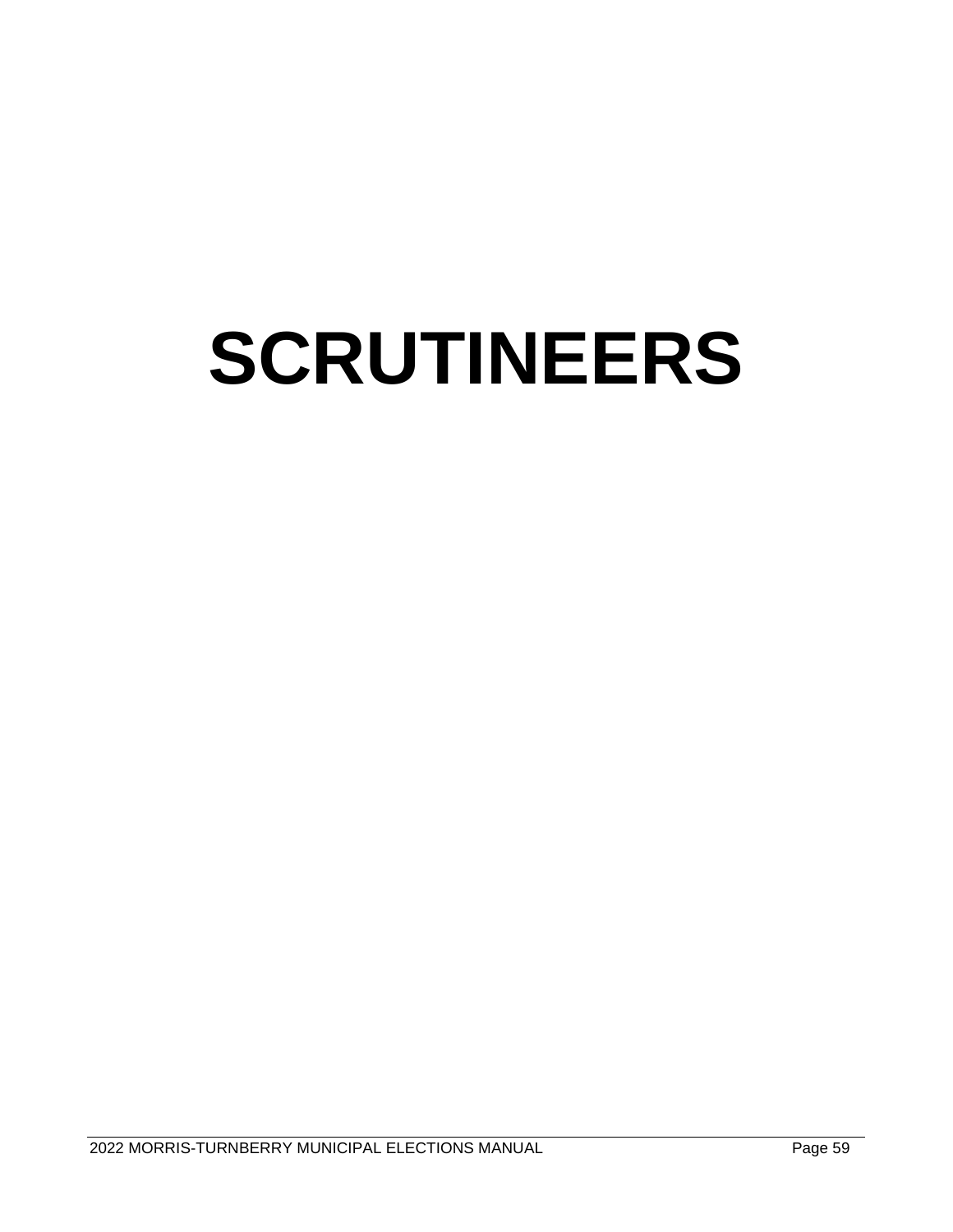## **SCRUTINEERS (SECTION 16 & 47)**

Scrutineers may be appointed, in writing by the candidate, to represent them as allowed for under Section 16 of the Municipal Elections Act, 1996. If appointed, scrutineers will be entitled to the following:

- $\checkmark$  to be present in the Receiving Location, from 9:30 a.m. to 10:00 a.m. on October 12, 2022 prior to the opening of polling to verify and ensure that all candidates' names are listed and the total votes cast are at "0" (Zero), and to sign the Activation of Voting System *Form MT44* to attest to this fact.
- $\checkmark$  to be present at any Voter Assistance Centre during hours of operation to observe the process.
- $\checkmark$  to be present in the Receiving Location, at the time when results are announced.

Before being admitted to a Voter Assistance Centre or the Receiving Location, Scrutineers shall produce satisfactory identification and a properly signed Appointment of Scrutineer by Candidate form, and take the Oral Oath of Secrecy *Form MT22 and Form MT25.*

Only one candidate or their appointed scrutineer may be in attendance at a Voter Assistance Centre or the Receiving Location at one time.

Use of mobile communication devices and cameras shall not be permitted within any Voter Assistance Centre or the Receiving Location by any candidate or scrutineer.

Scrutineers who do not follow the instructions of the Election Official(s) or who attempt to interfere, influence and to determine how an elector is voting will be requested to leave the Voter Assistance Centre immediately, their appointment will be revoked and they will not be permitted to re-attend at a Voter Assistance Centre or during the announcement of results. Scrutineers may also have their appointment revoked if they contravene the rules and guidelines established by the Clerk as provided to the Candidates.

### **Internet/Telephone:**

### **Appointment - by candidate – qualification**

A candidate may appoint scrutineers to represent him or her during the voting and during the receipt of voting results. The appointment shall be made using the "Appointment of Scrutineer" . This form must be signed by the Candidate with an original signature.

The appointment shall be made using the "Appointment of Scrutineer By Candidate" *Form MT22*. The forms to appoint scrutineers, must be signed by the candidate in person at the Municipal Office. The candidate shall be asked for proof of identity. The candidate shall provide the signed form to their scrutineer.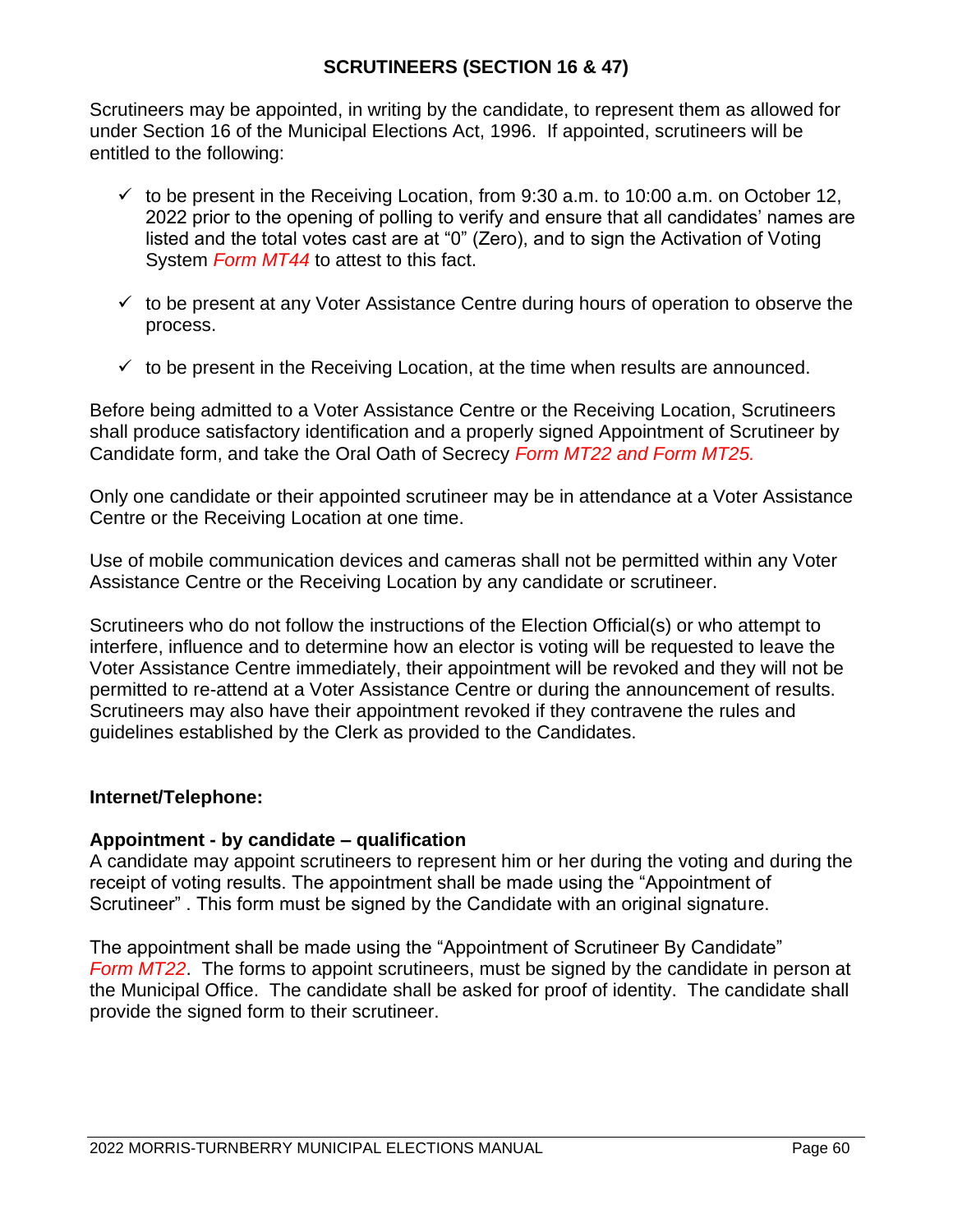### **Number - per candidate - in Help Centre - one only**

Only one certified candidate or his/her appointed scrutineer may be in attendance at a Help Centre or location for receipt of voting results.

The scrutineer/candidate must take an "Oral Oath of Secrecy" *Form MT25* at the Help Centre or location for receipt of voting results.

## **Appointment - by Council - by-law – question**

Council may appoint scrutineers by resolution using "Appointment of Scrutineers Re By-laws or Questions" *Form MT46* in relation to voting on a by-law or question submitted to the electors, to attend at a Help Centre during the "0" count audit and receipt of voting results, including during a recount.

Equal number of scrutineers shall be appointed to represent supporters and opponents of the by-law and one scrutineer representing supporters and one representing opponents may be present at the Help Centre during the receipt of voting results.

Equal numbers of scrutineers shall be appointed for each possible answer to the question and one scrutineer for each of the possible answers may be present at the Help Centre during the receipt of voting results.

## **Appointment - by local board or Minister - question**

Scrutineers appointed by a local board or the Minister in relation to a question may also remain in the Help Centre.

## **Appointment - by elector - recount [Section 61 (1)]**

In the case of a recount ordered under Section 58, the elector may appoint one scrutineer for the receipt of voting results.

The "Appointment of Scrutineer by Elector" *Form MT45* must be signed by the Applicant. Forms are available at the Municipal Office. The scrutineer/candidate must take an "Oral Oath of Secrecy" *Form MT25* at the receipt of voting results.

### **Appointment - Proof of**

A person appointed as a scrutineer, before being admitted to a Help Centre or receipt of votes shall show proof of his/her applicable appointment to the Election Official for the Help Centre or receipt of votes and shall provide proof of identity and residence as prescribed in *O. Reg. 304/13*.

## **Scrutineers Rights and Prohibitions**

Each scrutineer shall be responsible for his/her conduct, rights and prohibitions as set out on the applicable appointment form.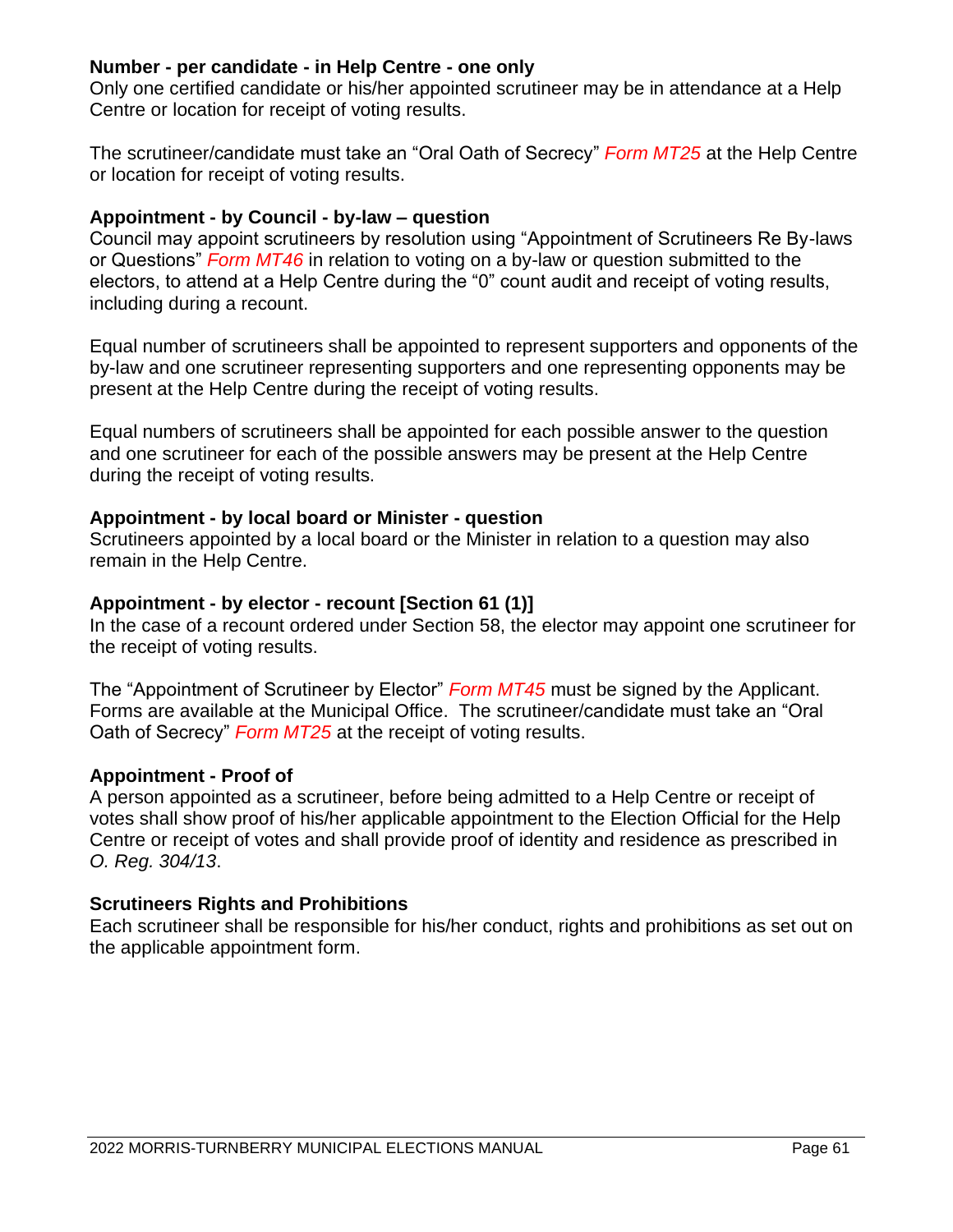## **PERSONNEL**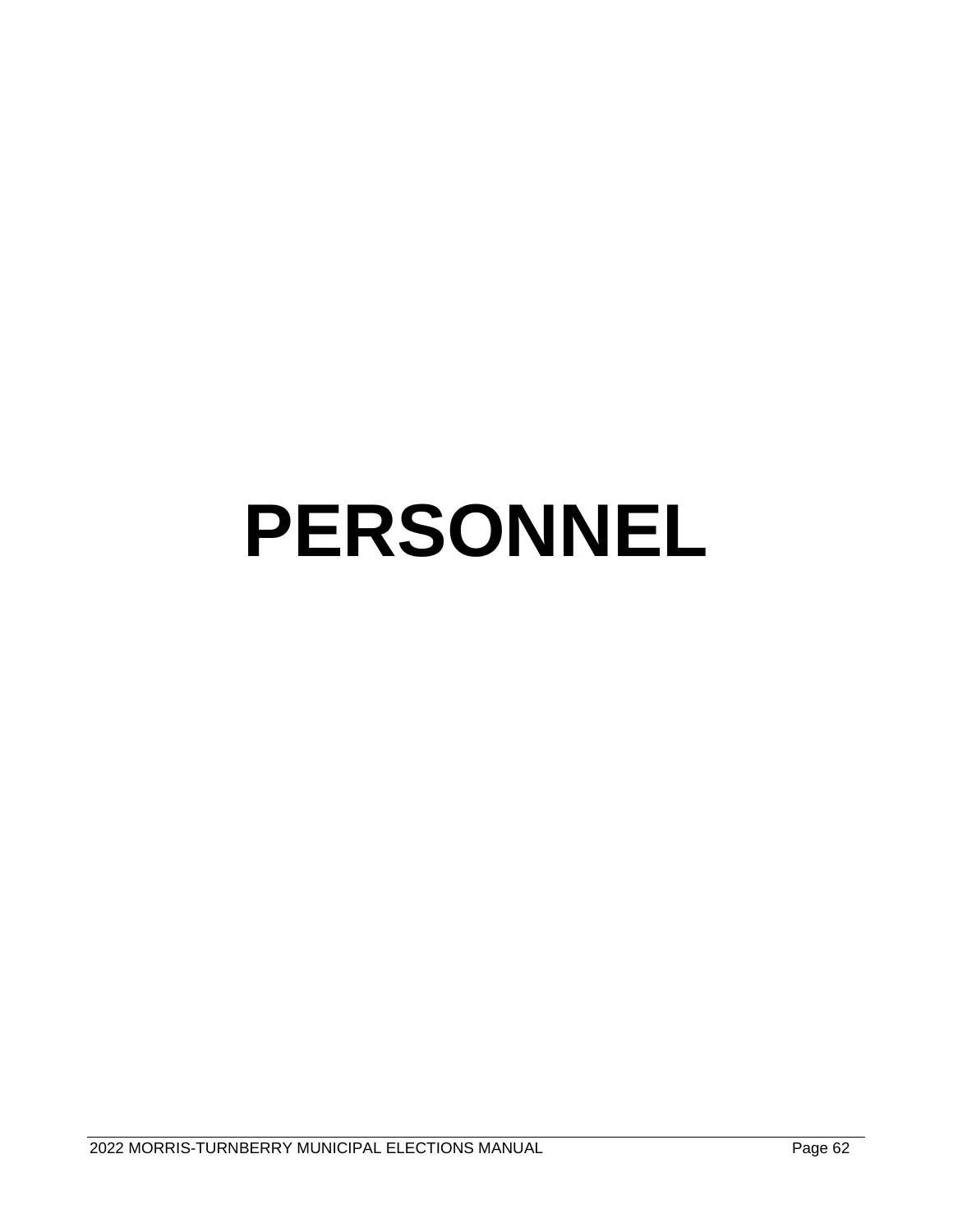A Clerk who is responsible for conducting an election may provide for any matter or procedure that,

- a) is not otherwise provided for in an Act or regulation; and
- b) in the Clerk's opinion, is necessary or desirable for conducting the election.

## **DRO's AND OTHER ELECTION OFFICIALS (SECTION 15)**

The Clerk may delegate to a Deputy Returning Officer or other election official any of the Clerk's power or duties in relation to the election as he or she considers necessary. The Clerk may continue to exercise the delegated powers and duties despite the delegation. The delegation shall be in writing, "Delegation of Powers and Duties of Clerk" *Form MT19.*

There shall be a substitute qualified person appointed to attend to the election details in the event the Clerk is unable to be present to conduct procedures on Voting Day.

The Returning Officer is required to complete and sign the "Oath of Returning Officer" *Form MT17* prior to January 1 of an election year.

All other election staff are required to complete and sign the "Appointment and Preliminary Oath or Affirmation for Election Officials" *Form MT18.*

An application form, detailed job descriptions and appointment letters for election personnel are below *Form MT47*.

Duties and Responsibilities of the Election Assistant *Form MT37.*

Confirmation letters for Election Officials *Form MT38* and *Form MT39*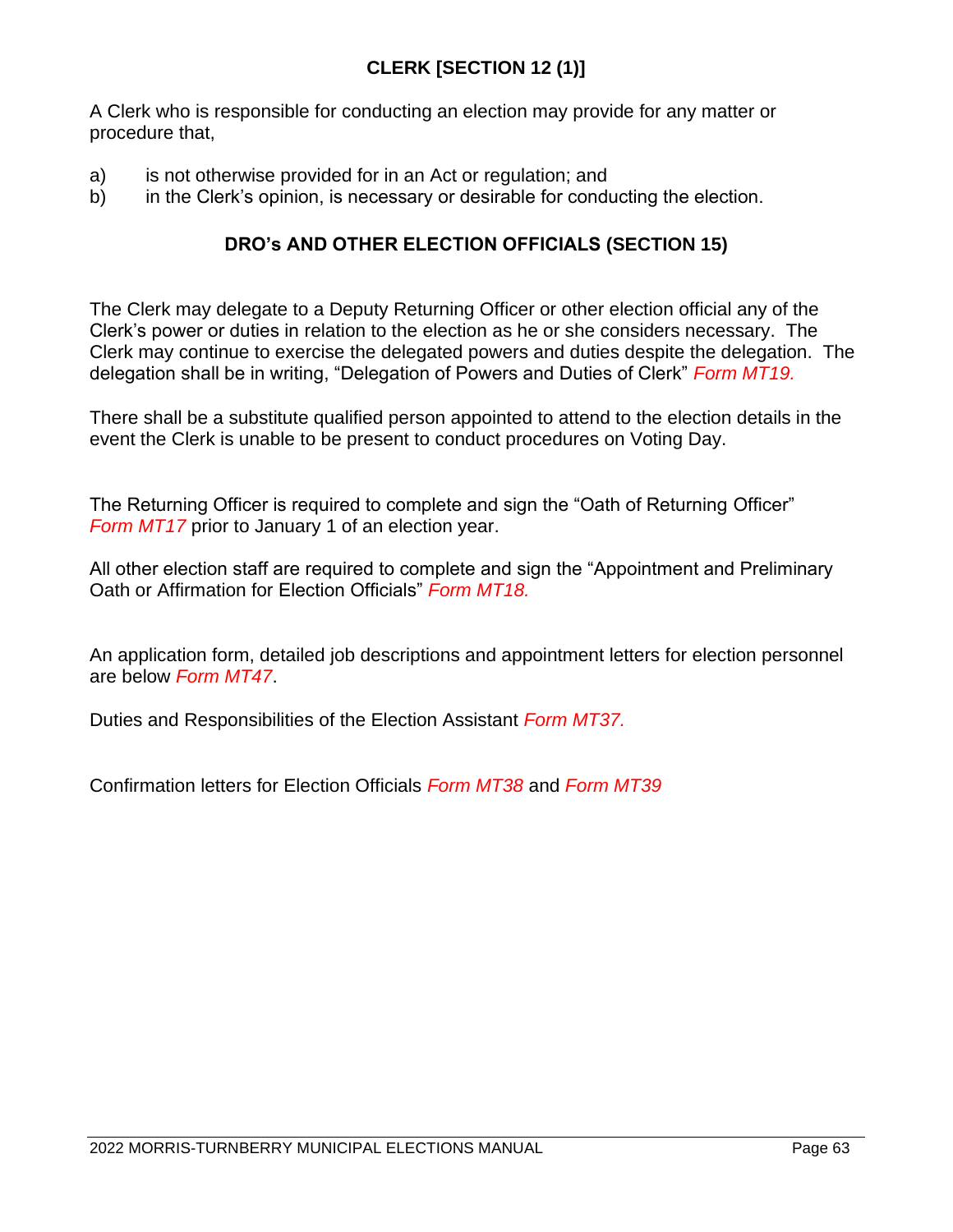## **PROXY VOTING**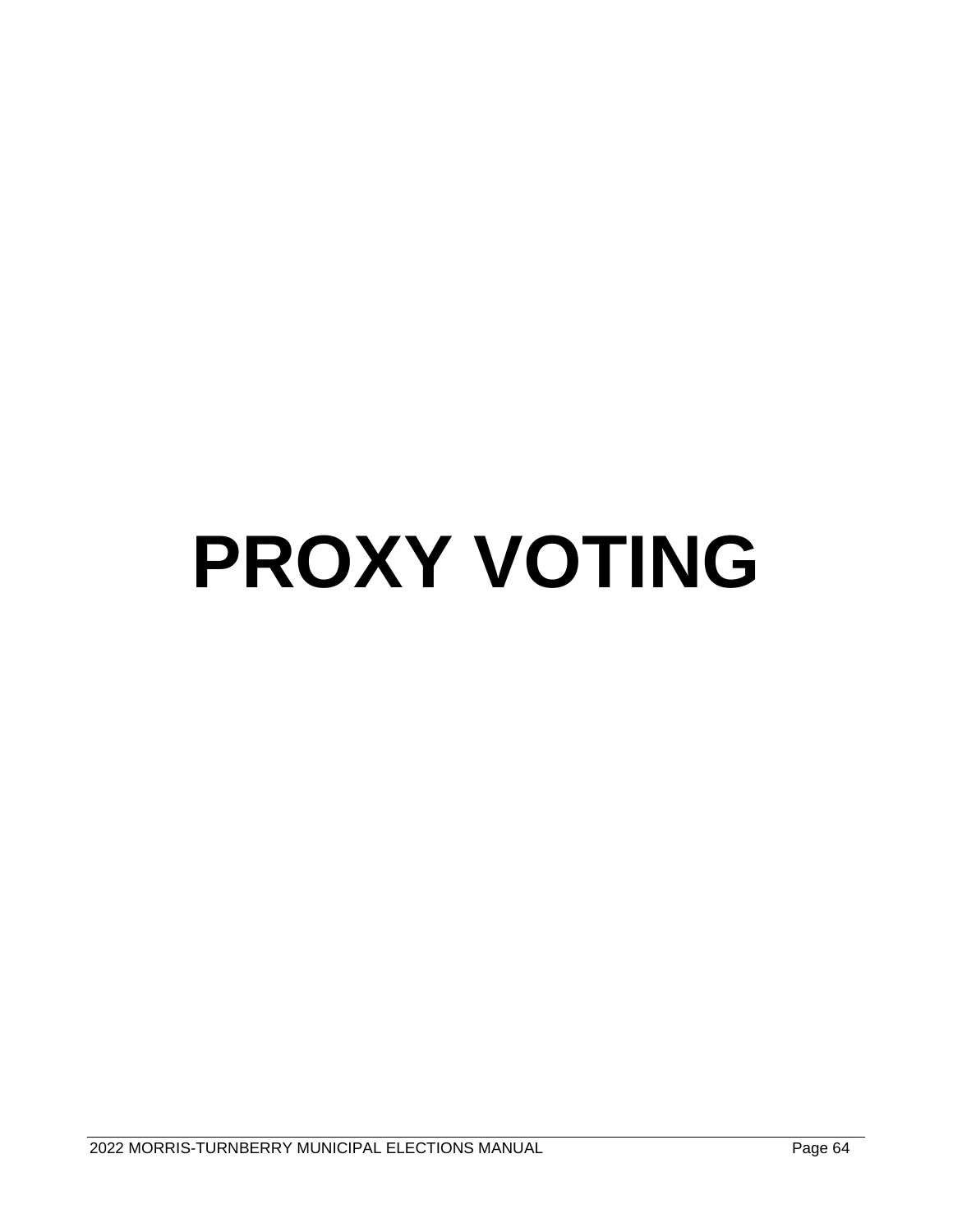## **PROXY VOTING (SECTION 44**)

## **Internet/Telephone:**

The municipality has chosen to use an alternative voting method and proxy voting will not be utilized.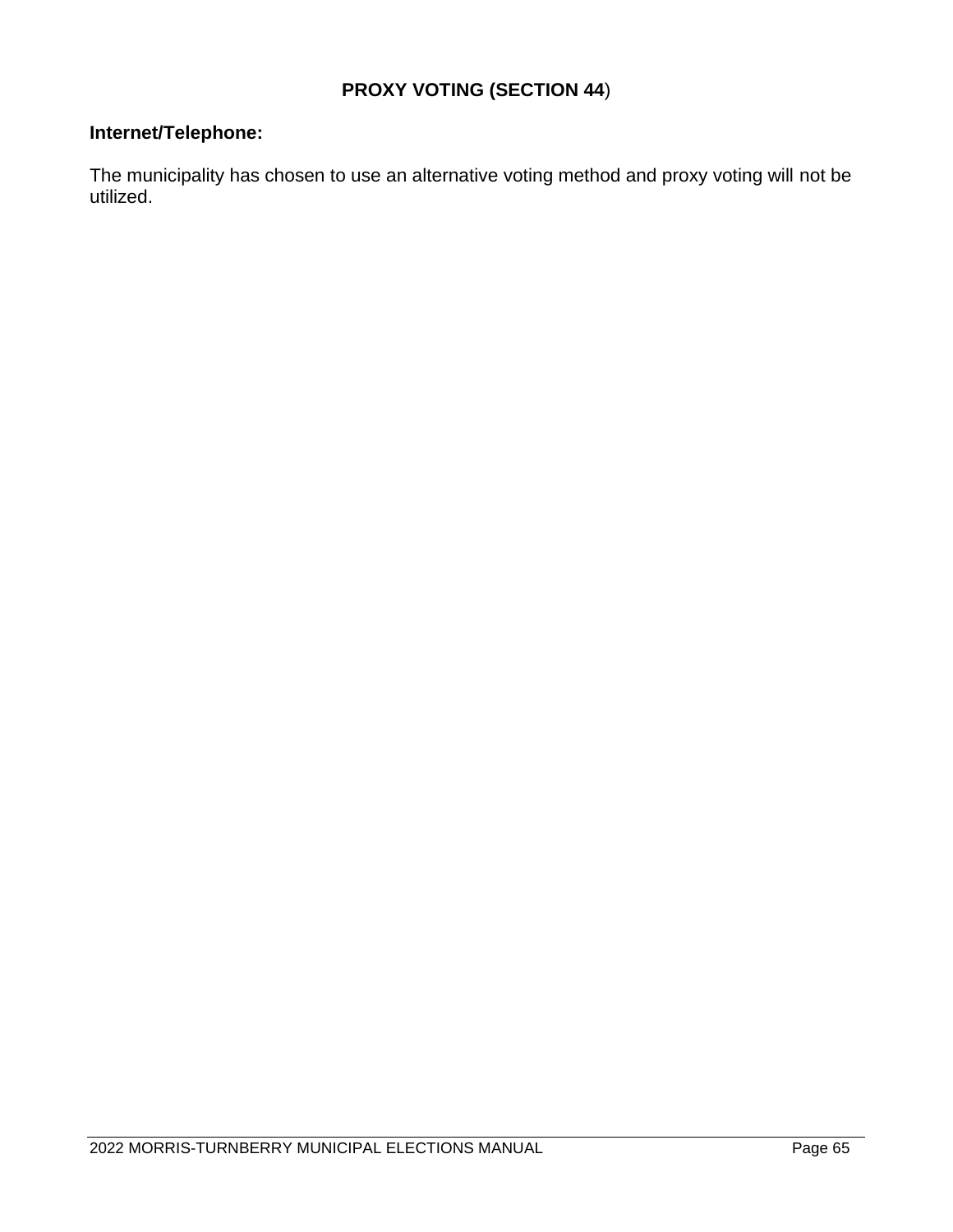## **VOTING PROCEDURE TELEPHONE / INTERNET**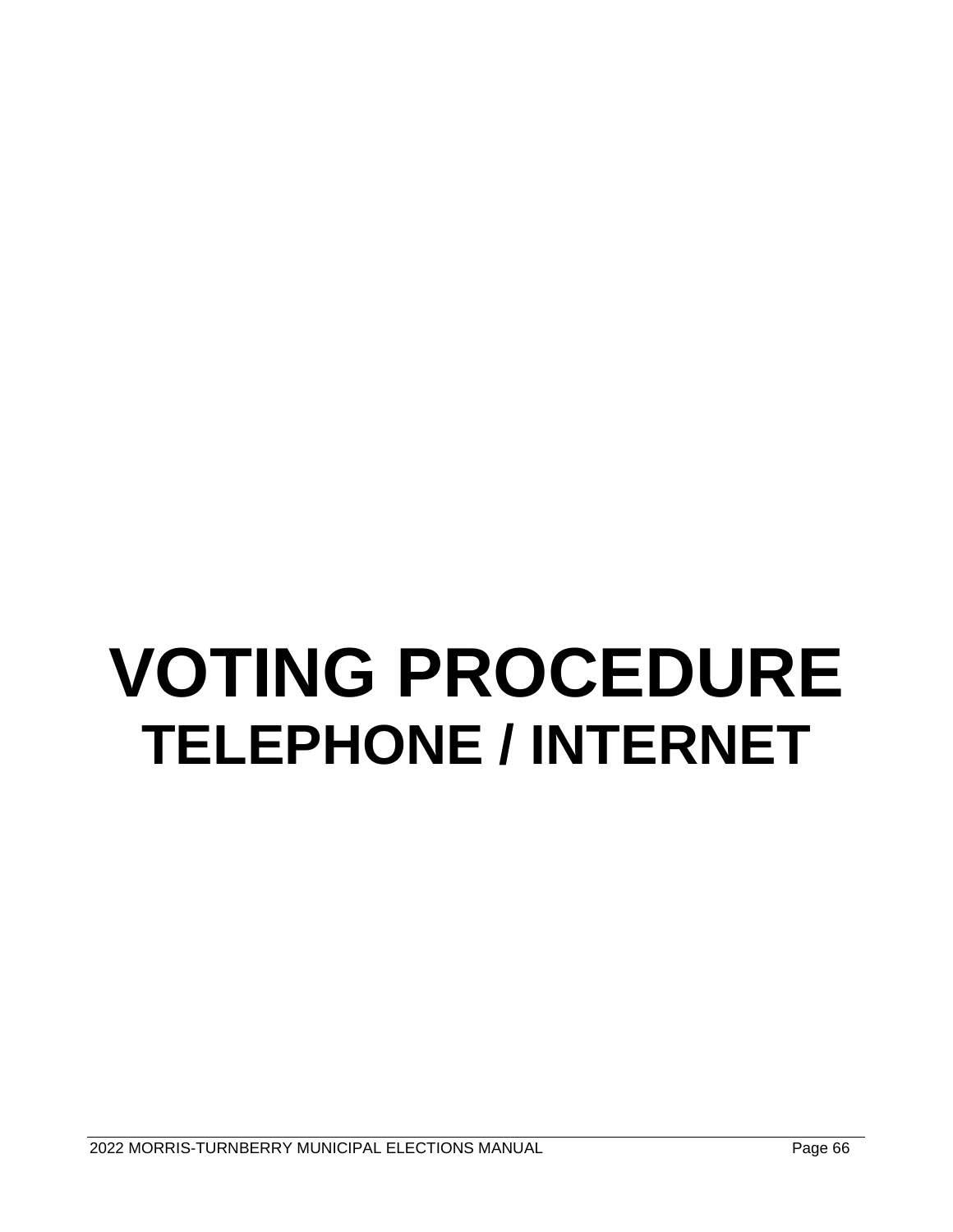## **AUTHORITY (SECTION 42)**

A by-law authorizing internet/telephone voting must be passed on or before May 1 in the year prior to the election.

On April 6, 2021, By-law No. 17-2021 was passed authorizing internet/telephone voting.

The Municipal Elections Act, 1996 more specifically subsections 42(2) and (3) states as follows:

(a) Applies to a regular election of the by-law is passed on or before May 1 in the year of the election;

(b) Applies to a by-election if the by-law is passed more than 60 days before voting day;

The Clerk shall,

(a) Establish procedures and forms for the use of,

i. any voting and vote-counting equipment authorized by by-law; and,

ii. any alternative voting method authorized by by-law; and,

(b) Provide a copy of the procedures and forms to each candidate when their nomination is filed.

The service provider for such alternative voting procedures, after review and analysis of options, has been determined by the Clerk as Simply Voting. A copy of the contract with Simply Voting is available from the Clerk upon request.

Subsection 11(1) of the Municipal Elections Act, 1996, states that the Clerk of a local municipality is responsible for conducting elections within that municipality and subsection 11(2) for:

- i. preparing for the election;
- ii. preparing for and conducting a recount in the election; and
- iii. maintaining peace and order in connection with the election; and
- iv. in a regular election, preparing and submitting the report described in subsection 12.1(2).

Subsection 42(4) states that the procedures and forms established by the clerk, if they are consistent with the principles of this Act, prevail over anything in this Act and regulations made under it.

Any unforeseen cases not dealt with in these procedures will be recorded, action taken, and reflected in an addendum signed by the Clerk, to these procedures and circulated to all candidates.

Subsection 42(5) further states that when a by-law authorizing the use of an alternative voting method is in effect, Sections 43 (advance votes) and 44 (voting proxies) apply only if the bylaw so specifies.

A person cannot give his or her Voter Information Letter to another eligible elector for the purpose of voting. Acceptance of another person's Voter Information Letter including the actual voting thereof will be considered an illegal and corrupt practice and therefore subject to the penalty provision under the Municipal Elections Act, specifically sections 89 and 90.

## **SERVICE PROVIDER**

The service provider for internet/telephone voting, determined by the Clerk, is Simply Voting Inc. A copy of the contract with Simply Voting Inc. is available from the Clerk upon request.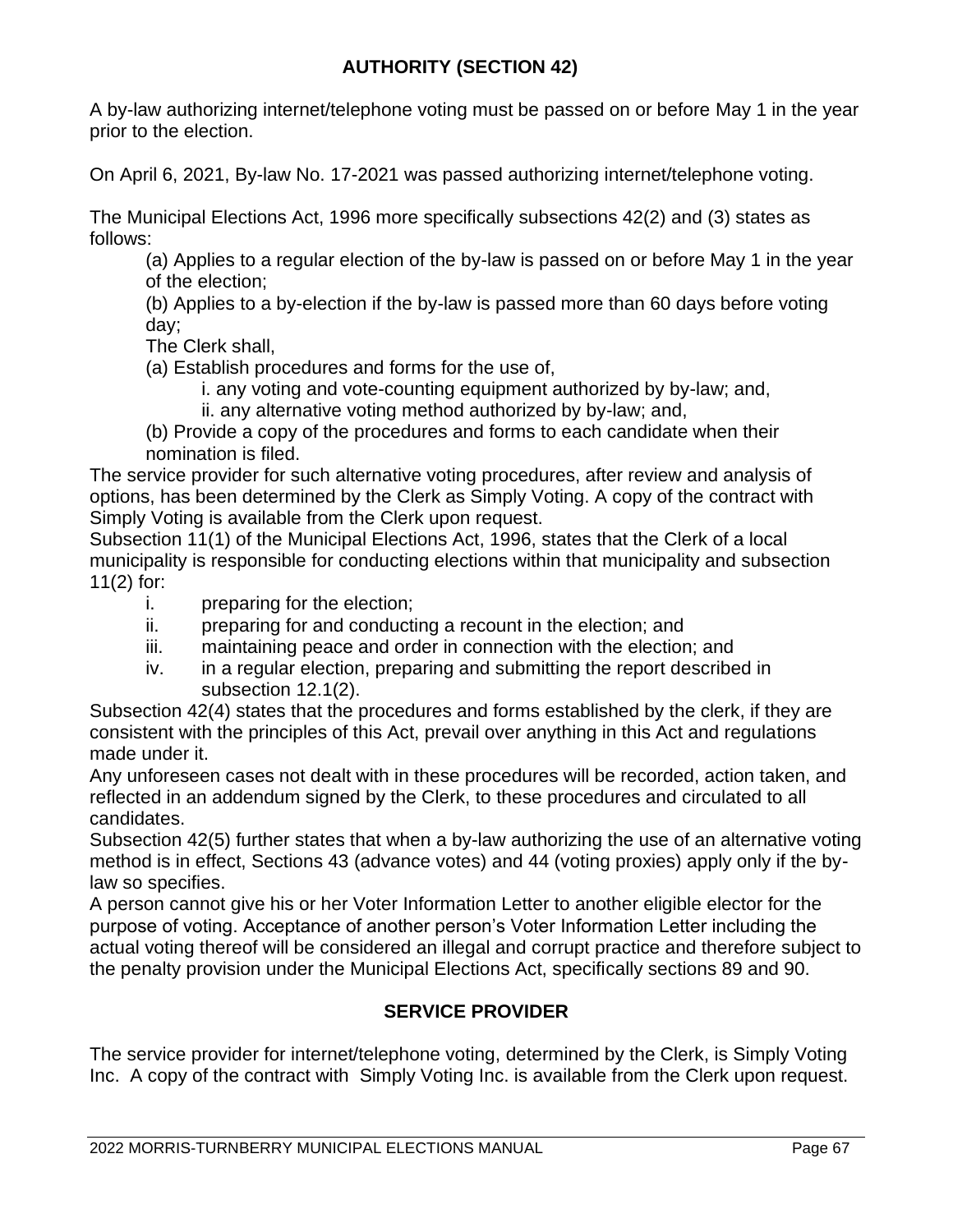The integrity of the voting process shall be the responsibility of the Clerk and shall be preserved by:

- a) ensuring that every eligible elector on the Voters' List, as amended, is sent a sealed Voter Information Letter containing the voter's unique PIN, by first class mail;
- b) ensuring that no one except authorized Simply Voting Inc. and Taylor Demers Mail Processing Inc. staff shall have access to a comprehensive list of PINs that matches each voter's name and address;
- c) establishing proper procedures to ensure that no person is added to the Voters' List unless an Election Official is completely satisfied of their identity and qualification as an elector in the Municipality;
- d) establishing proper procedures to ensure that no replacement PIN is issued unless an Election Official is completely satisfied of the eligible elector's identity;
- e) ensuring that no replacement PIN is issued by anyone other than an employee of The Municipality who has been appointed in writing by the Clerk to do so;
- f) appointing an Auditor to test the Voting System and providing same with read-only access to the Voting System; and
- g) providing an opportunity for eligible electors to be added to the Voters' List or to make amendments to the list, up to and including Election Day, October 24<sup>th</sup>, at 8:00 p.m

## **AUDITOR**

The Auditor, appointed by the Clerk, shall test the voting system on several occasions.

The Voting System shall be tested thoroughly through a comprehensive logic and accuracy audit prior to the Voting Period. The tests shall include but not be limited to the following:

- 1. Voting System refuses ballots before the start of the Voting Period
- 2. Voting System is 'zeroed out' at the start of the Voting Period
- 3. Voting System presents electors with the correct ballot based on their elector ` information
- 4. Voting System accepts ballots from un-used eligible PINs
- 5. Voting System refuses ballots from used PINs
- 6. Voting System does not allow over-votes on any ballot
- 7. Voting System acknowledges under-voted ballots and prompts elector if they wish to complete under-voted contests on their ballot
- 8. For telephone voting specifically, the wording and clarity of the recordings and the input timing is accurate
- 9. Voting System 'times out' after a period of voter inactivity
- 10. Voting System accepts ballots from PINs that previously 'timed out' or were abandoned before being submitted
- 11. Voting System refuses ballots after the end of the Voting Period, except from specifically authorized Voting Kiosks
- 12 Voting System accurately counts votes for all candidates in each contest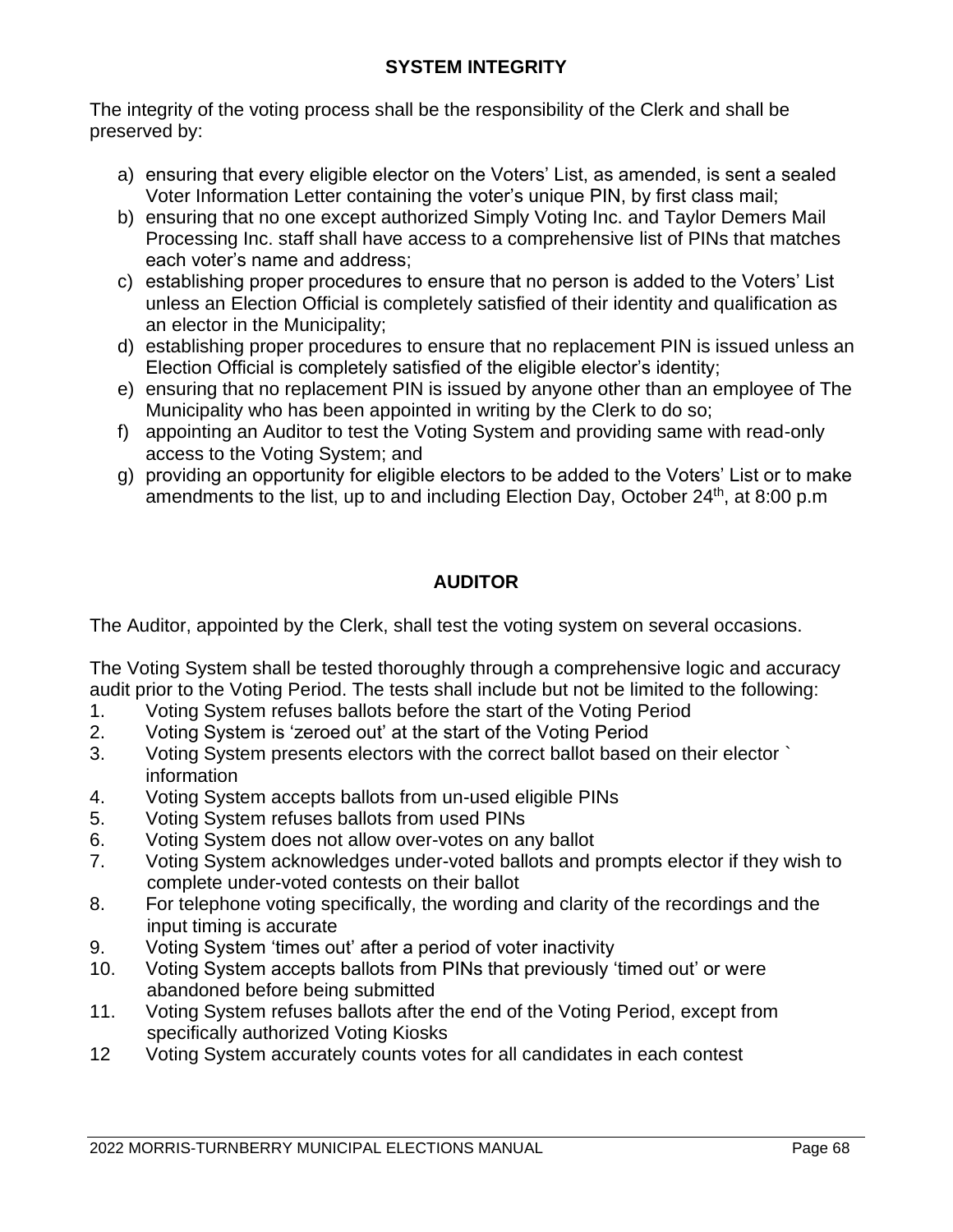The Voting System shall be further tested through an ongoing audit during the Voting Period.

The tests shall include but not be limited to the following:

- 1. Voting System refuses ballots before the start of the Voting Period
- 2. Voting System is 'zeroed out' at the start of the Voting Period
- 3. Voting System presents electors with the correct ballot based on their elector information
- 4. Voting System does not allow over-votes on any ballot
- 5. Voting System acknowledges under-voted ballots and prompts elector if they wish to complete all contests on their ballot
- 6. Voting System 'times out' after a period of voter inactivity
- 7. Voting System refuses ballots after the end of the Voting Period, except from specifically authorized Voting Kiosks

All Voting Kiosks and associated information technology infrastructure used the Voter Assistance Centres will be tested for internet access, network security, proper configuration, and device security.

All certified candidates are to provide to the Clerk the proper pronunciation of their name for programming into the telephone Voting System no later than August 26, 2022.

## **SECRECY**

The Clerk shall require all Election Officials and or other persons working in connection with the municipal elections to swear or affirm an "Oath of Secrecy" as per the "Appointment and Preliminary Oath or Affirmation for Election Officials" *Form MT18***.**

No person shall interfere or attempt to interfere with an elector while in the process of accessing the Telephone/Internet Voting service or interfere or attempt to interfere in the voting process while using the Telephone/Internet Voting service unless expressly requested and authorized by an elector.

Electors voting at the Voting Centre may vote with assistance of a Friend. The elector and those providing assistance shall take the appropriate oaths on "Oral Oaths at Voting Center" *Form MT18-1* and shall vote according to the instructions and wishes of the elector.

No person shall communicate any information that might have been inadvertently obtained about how an elector intends to vote or has voted.

No elector shall reveal how he or she intends to vote except when obtaining assistance in voting from either a Friend or an Election Official. Any other person present must withdraw until the voter finishes instructing the Friend or Election Official, as the case may be.

No person shall obtain or attempt to obtain information about how an elector intends to vote or has voted. Any individual requested by an elector to assist him or her in voting is required to maintain the secrecy of the vote(s) cast by the elector and, if marking the ballot on behalf of the elector, shall vote according to the instructions and wishes of the elector.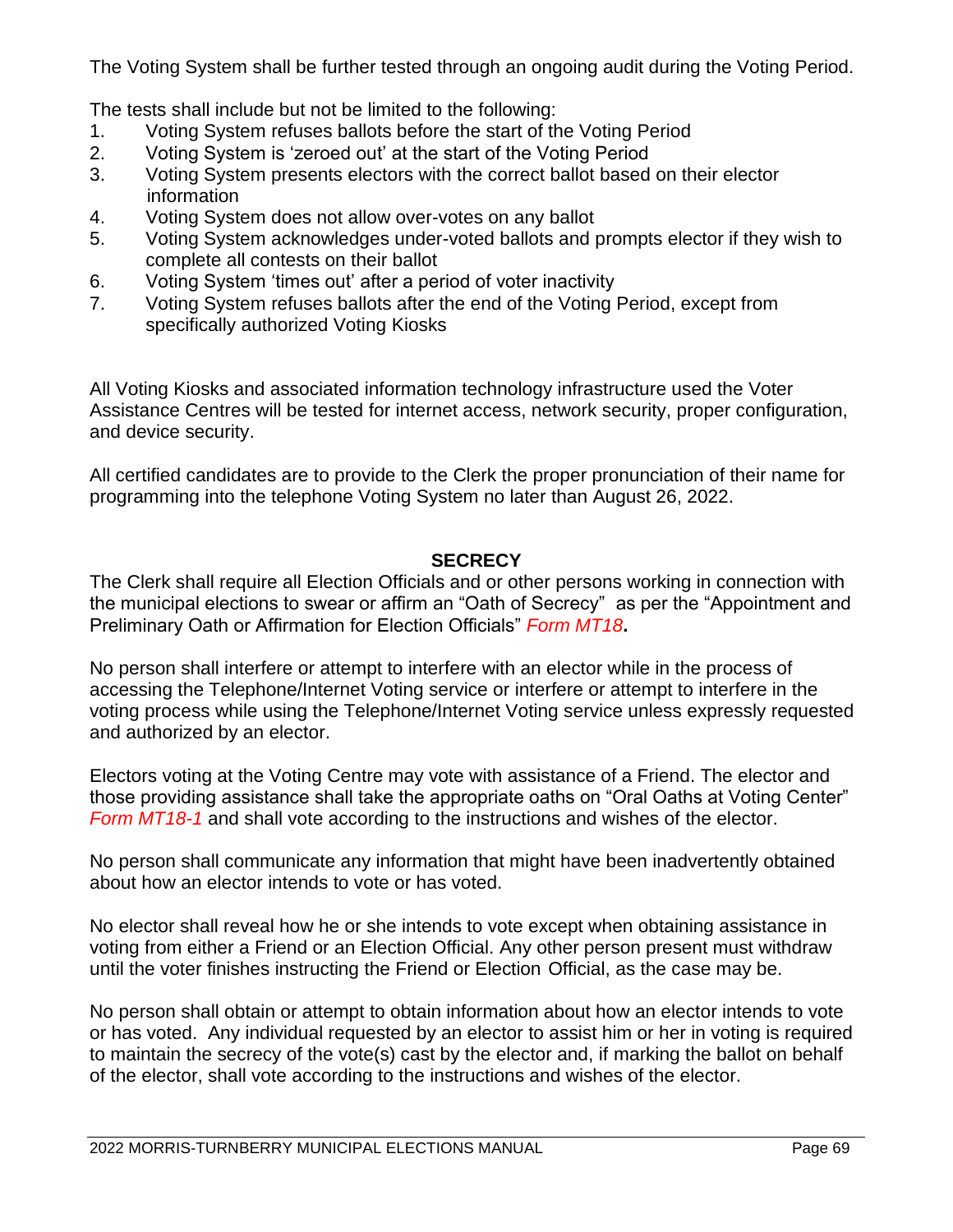All complaints regarding any and/or all breaches of secrecy shall be documented by the Election Official as well as questions and answers of the complainant and, if deemed appropriate, the Clerk shall submit same to the Police for further investigation and possible prosecution.

## **PUBLIC INFORMATION SESSION**

A public information session may be held for the purpose of explaining the method of voting and responding to questions from the electorate. The date and time will be advertised in a local newspaper and on the municipal website.

The Clerk may coordinate the public information session, notices and advertisements with other municipal clerks of local municipalities who have adopted a similar alternative voting method.

## **PREPARATION OF VOTER INFORMATION LETTERS**

## *Preparation of Voter Notification Letters*

Compilation of the Voter Information Letter will be completed and printed by the Municipality's service provider Gilmore Doculink in collaboration with Simply Voting and Datafix. The Voters' List being the compilation of the Preliminary List of Electors and the Interim List of Changes shall be provided to the service providers in September in electronic format in order to print the Voter Information Letter.

Voter Information Letters shall be delivered to Canada Post and distributed by first class mail to all eligible voters to enable them to use the Telephone/Internet Voting service. The candidates shall receive login ID(s) and password(s) allowing them to access a Candidates Module as of October 1, 2022 to view the List of Electors.

The Voters' List, being the compilation of the Preliminary List of Electors and Interim List of Changes, shall be provided to Simply Voting by September 26, 2022 in electronic format in order that Simply Voting /Data Fix may provide this information to Doculink to print the "Voter Information Letter" *Form MT41.*

Voter Information Letters shall be delivered by Simply Voting /Data Fix to Canada Post and distributed by first class mail to all eligible voters no later than October 4, 2022 to enable them to use the Telephone/Internet Voting service.

In the event of a postal strike by Canada Post, the Voter Information Letters will be circulated by email, courier and personal service.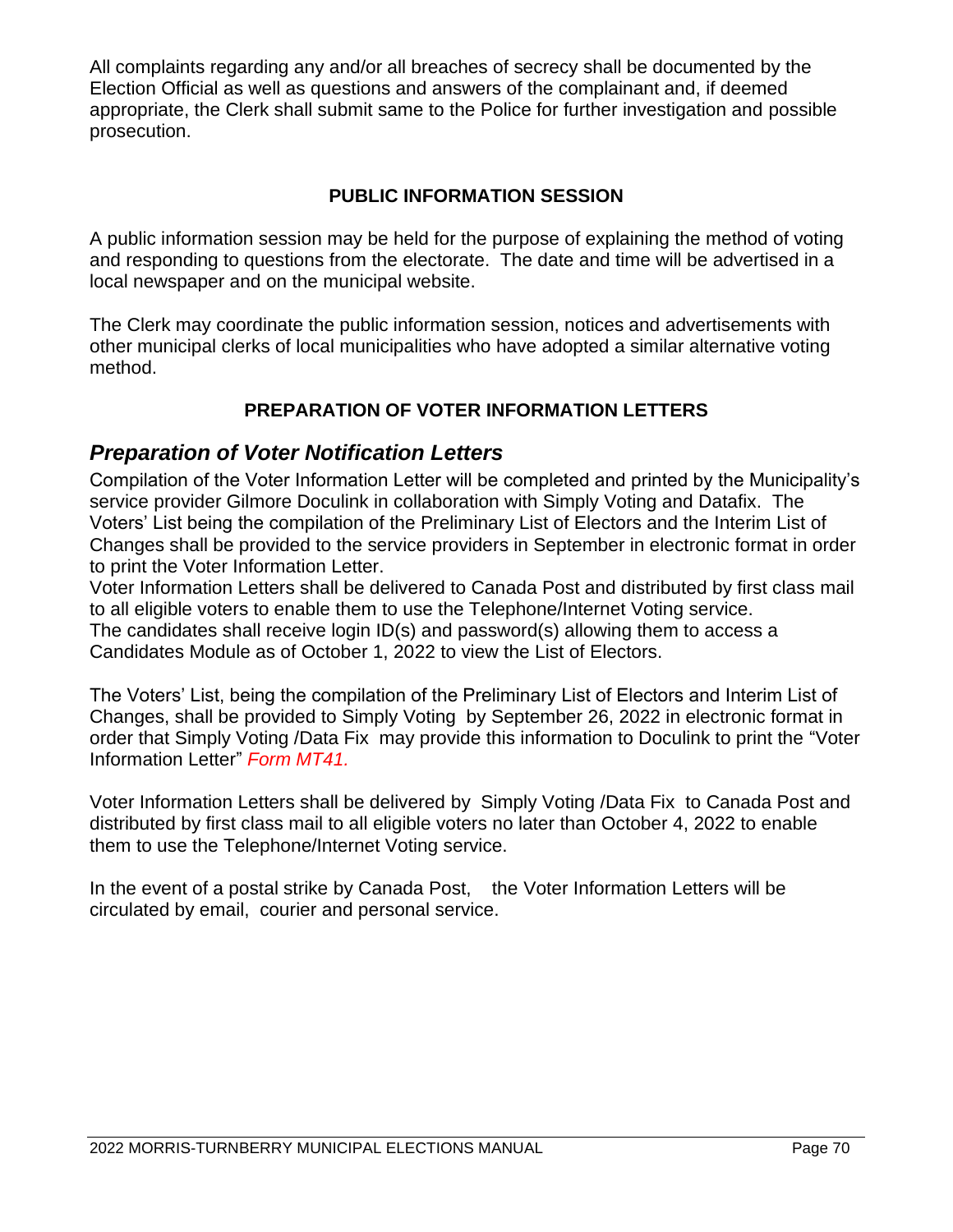## *The Municipal Office*

The list shall be available at the Municipal Office in electronic format to accommodate the voting process.

The Municipal Office is located at 41342 Morris Road, Brussels, ON

For election purposes, the Municipal Office shall be responsible for the following:

- 1. Eligible voters who attend at the Municipal Office and are not on the Voters' List will be able to be added to the list by filling out an "Application to Amend Voters' List" *Form EL15* and provide proof of identity and residence as prescribed in O. Reg. 304/13. Their names will be added to the Voters' List and they will be assigned and sent a Voter Information Letter containing a PIN along with the rest of the electorate.
- 2. For additions to the list made after the mailing of the Voter Information Letters, the Voter Information Letter containing a PIN will be provided to the individual immediately.
- 3. Where an eligible voter has received a notice on their Voter Information Letter that their date of birth is missing or incomplete, the voter can attend the Municipal Office and provide their date of birth. The elector will be required to fill out an "Application to Amend Voters' List" *Form EL15* and provide proof of identity and residence as prescribed in O. Reg. 304/13.
- 4. Where an eligible voter has received an incorrect Voter Information Letter in terms of ward, if applicable, and/or school support, and has not already voted, the voter can attend the Municipal Office and have the proper category applied. The elector will be required to fill out an "Application to Amend Voters' List" *Form EL15* and provide proof of identity and residence as prescribed in O. Reg. 304/13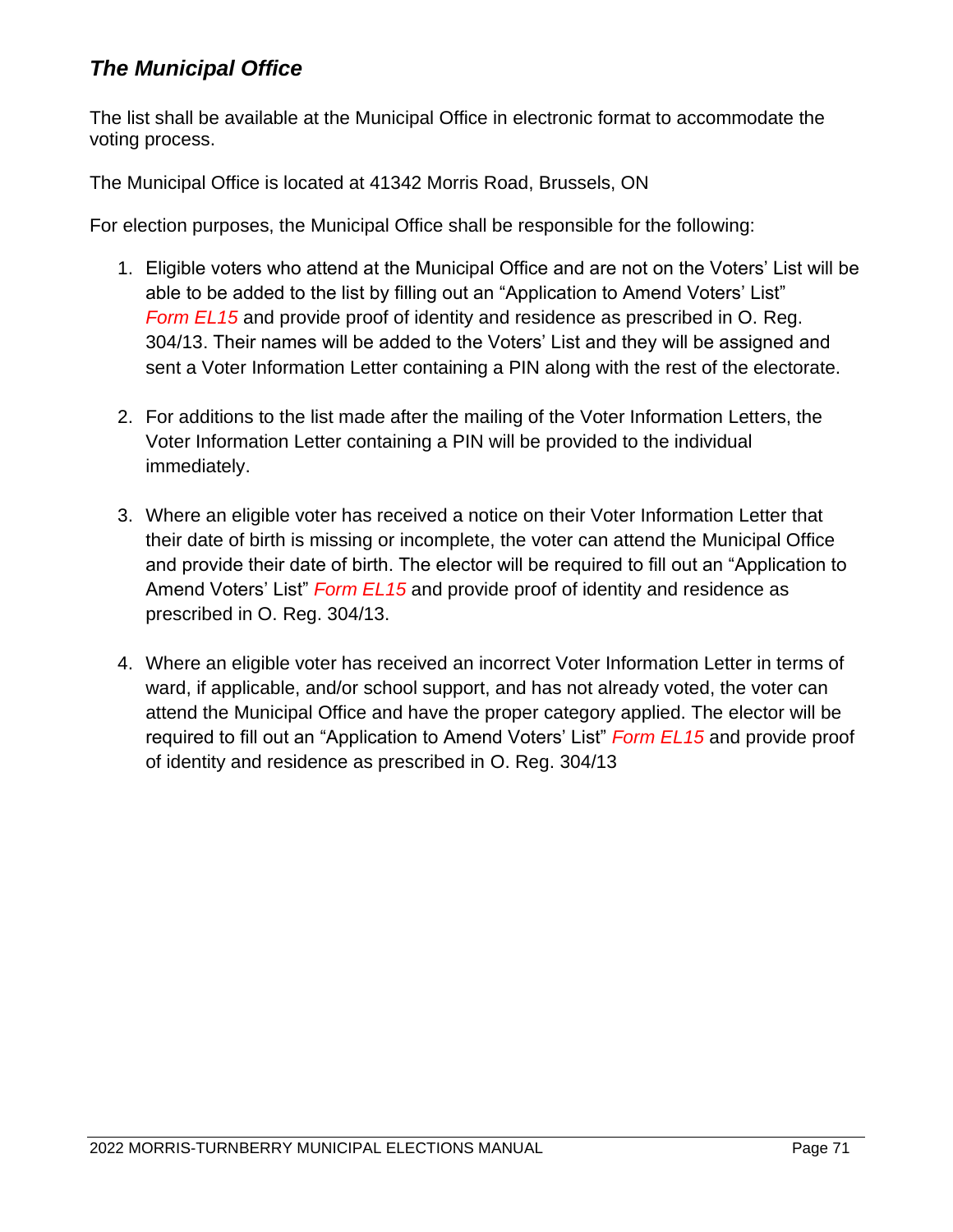- 5. Eligible voters who attend the Municipal Office will be able to request a replacement Voter Information Letter and PIN under certain circumstances:
	- Where a person on the Voters' List has lost his or her Voter Information Letter or did not receive it in the mail, he or she will prove to the satisfaction of the authorized Election Official that they require a new PIN. Upon providing proof of identity and residence as prescribed in O. Reg. 304/13 to an Election Official, an oath on "Application for Re-Issue of a Voter Information Letter (Lost and Unused)" *Form MT42* shall be taken by the elector and a new Voter Information Letter containing a new PIN shall be issued. The new PIN shall replace the old PIN in the voting system.
	- Where a person on the Voters' List has attempted to vote and their PIN has already been used, he or she can provide to the satisfaction of the Election Official that they did not vote the PIN and require a new PIN. Upon providing proof of identity and residence as prescribed in O. Reg. 304/13 to an Election Official, an oath on "Application for Re-Issue of a Voter Information Letter (Used by an Impersonator)" *Form MT43* shall be taken by the elector and the elector's status shall be reset to allow a second vote. Furthermore, a new Voter Information Letter containing a new PIN shall be issued. The new PIN shall replace the old PIN in the voting system.
- 6. Answer general election questions and refer detailed questions to the Returning Officer or Deputy Returning Officer.

## *Notices / Advertisements*

When a municipal election is to be held, the Clerk shall notify voters of the following through the use of newspaper advertisements and the municipal website:

- 1. That a municipal election is being held and that the Municipality has adopted an alternative voting method, being Telephone/Internet Voting;
- 2. The time and date for the holding of the vote, including voting period and the method of voting including the municipal and/or school board office(s);
- 3. Who is eligible to vote in the municipal election;
- 4. The location and hours of the Help Center, where eligible voters can check to see if their name is on the Voters' List and follow the procedures by which their name can be added, deleted or information corrected on the Voters' List as well as the procedure by which another person's name may be deleted from the list.
- 5. The offices for which persons may be nominated and the nomination procedure; and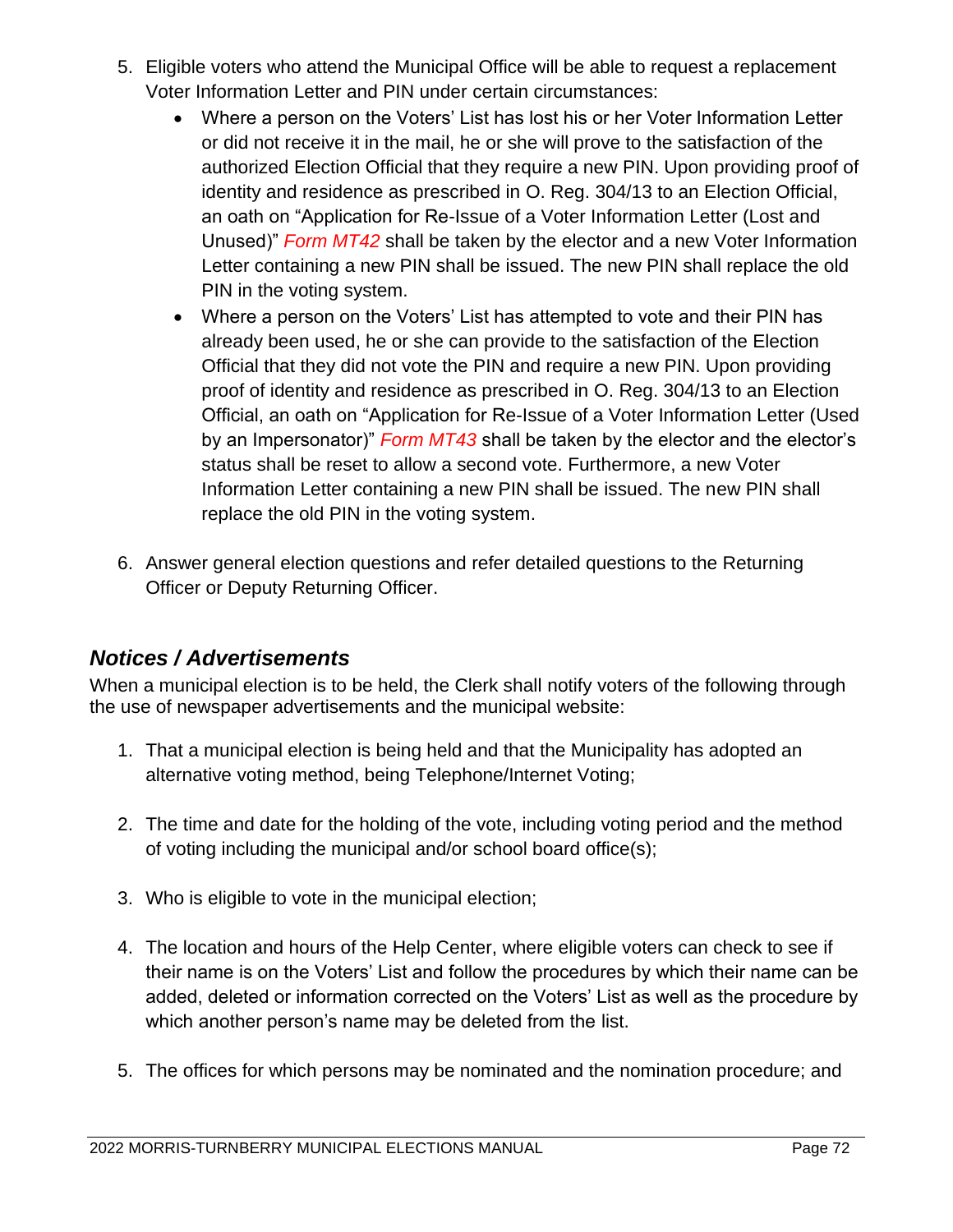6. The opportunity to become a registered third party advertiser and the registration procedure.

The Clerk shall determine the date(s) of all advertisements including the newspaper(s) and the notices that are to appear in order to comply with the requirements and principles of the Municipal Elections Act, 1996.

On or about October 11, 2022, each person on the Voters' List shall be mailed, by first class mail, a sealed Voter Information Letter containing:

- 1. His or her PIN and the telephone number to call to cast his or her vote and the designated internet address (URL) to access to cast his or her vote using the Internet;
- 2. Instructions on how to vote;
- 3. Dates and hours of voting;
- 4. Locations, dates and hours of Voter Assistance Centres;
- 5. The location, telephone number and email address of the Municipal Office/Help Centre;
- 6. Illegal and corrupt practices;
- 7. Voter eligibility criteria; and
- 8. Race and candidate information.

## *Voting*

A Telephone/Internet Voting method shall be used for the 2022 municipal election.

- 1. Telephone/Internet Voting:
	- a. Eligible electors shall be required to telephone a designated 1-800 number or access a designated internet address and cast their vote(s).
	- b. Every eligible elector shall be limited to only one vote through the use of a PIN distributed by first class mail in a sealed and personalized Voter Information Letter.
	- c. The supplier's system will allow the eligible voter to vote using a telephone and/or the internet.
	- d. Following the voter's selection, the voting system shall identify the voter's choice on a confirmation page.
	- e. The confirmation page offers the option to the voter to confirm their selection or return to the ballot to change their selection.
	- f. Once the Voter PIN has been used with the Telephone/Internet Voting service to cast a vote, it cannot be used for voting again.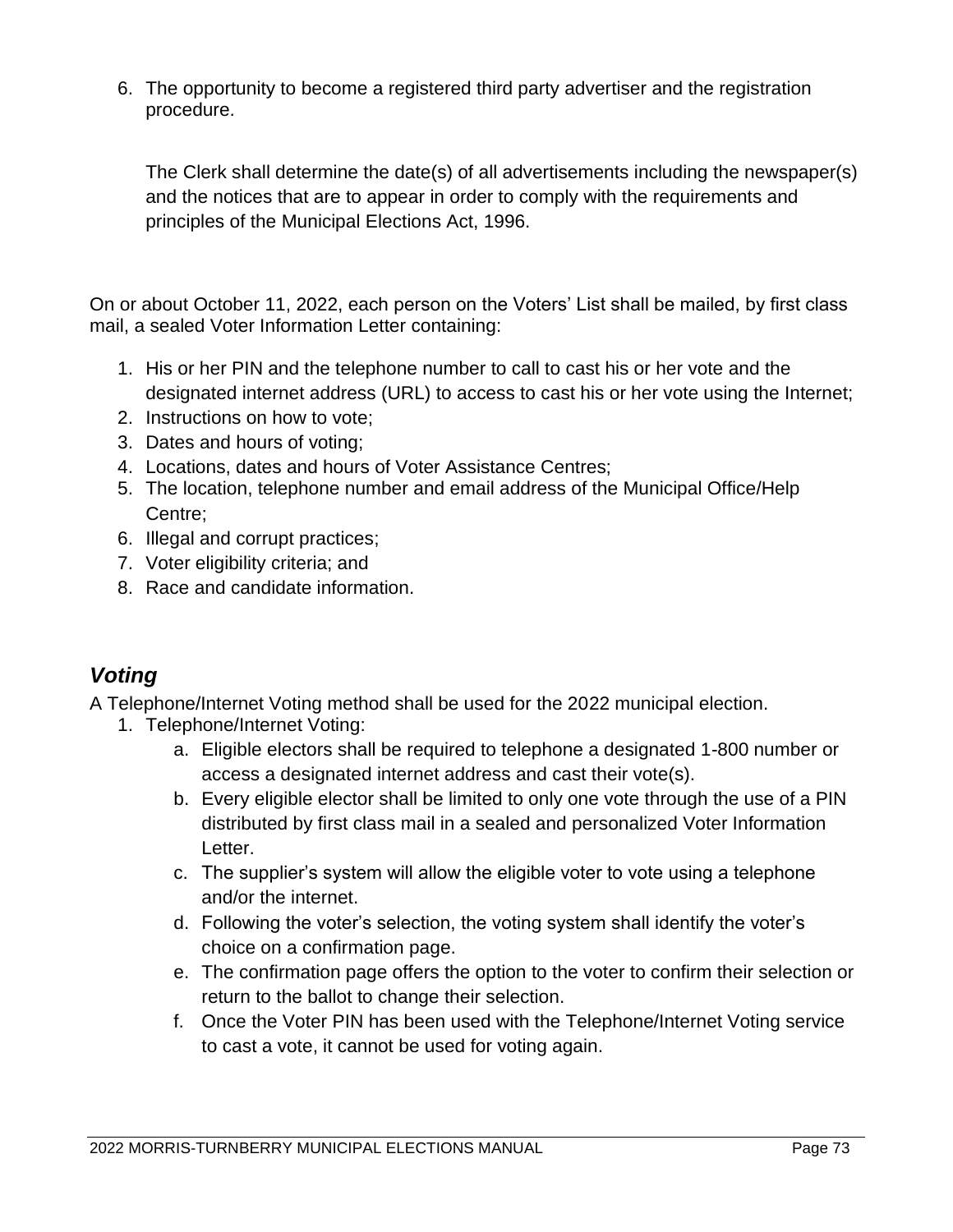Voting will commence on October 11, 2022 at 9:00 am through to October 24, 2022 at 8:00 pm.

During the Voting Period, the Help Centre will be open Monday to Friday, during office hours, and on Voting Day between the hours of 8:30 a.m. and 8:00 p.m. At 8:00 p.m. the doors of the Help Centre shall be locked and those in the Help Centre will be permitted to cast their ballot. Touch-tone telephones and internet access is provided. Any telephone provided at the Help Centre shall delete any display options on the telephone.

Prior to the activation of the system by Simply Voting, on October 11, 2018 (9:00 a.m.), Simply Voting shall allow access by the Clerk, or other authorized Election Official, to the voting system at the Voting Centre between 8:30 and 8:59 a.m. by secure ID and password, for the purposes of ensuring that all candidate's names are listed and that no votes have been cast. count

Candidates or their scrutineer may be present to verify and ensure that all totals of votes cast are at "0" and shall be required to sign the "Activation of Simply Voting System" *Form MT44* that attests to this fact.

Simply Voting will make available during the course of the election, ID and password for each candidate, who when using this authorization can connect into the voting system and review elector list information to discern which electors have participated in the election. This capacity does not provide the candidate information on how an elector has voted, only if they have participated in the election.

Candidates may view this information any time after the start of the voting period using the Candidates Module.

Simply Voting shall keep a record of all electors who have voted.

The names of electors who have voted during the voting period will be provided to the Clerk electronically through the voting system using the Clerk's assigned password and a report generation feature incorporated with the system. The information will be created in an electronic file format suitable for electronic distribution and will only be done so under the control and direction of the Clerk.

If requested in writing by a candidate, the Clerk will create the report which will provide an up-to-date list of the names of electors who have voted. This list will also include other information such as qualifying address, and category information that will allow the Clerk and/or candidates to sort the voter information. This information shall be made available to candidates through the Clerk's office.

Use of online, electronic and paper versions of the Voters' List, Interim and Final List of Changes to the List, Voter Participation Status reports and all other information containing personal voter information shall be protected by the Candidate and shall not be used for any purpose other than the 2022 Municipal Election. All Voter information obtained by the Candidate during the 2022 Municipal Election shall be destroyed by the Candidate after the election, either by returning the same to the Clerk for destruction with other election material or by deleting it completely from Candidate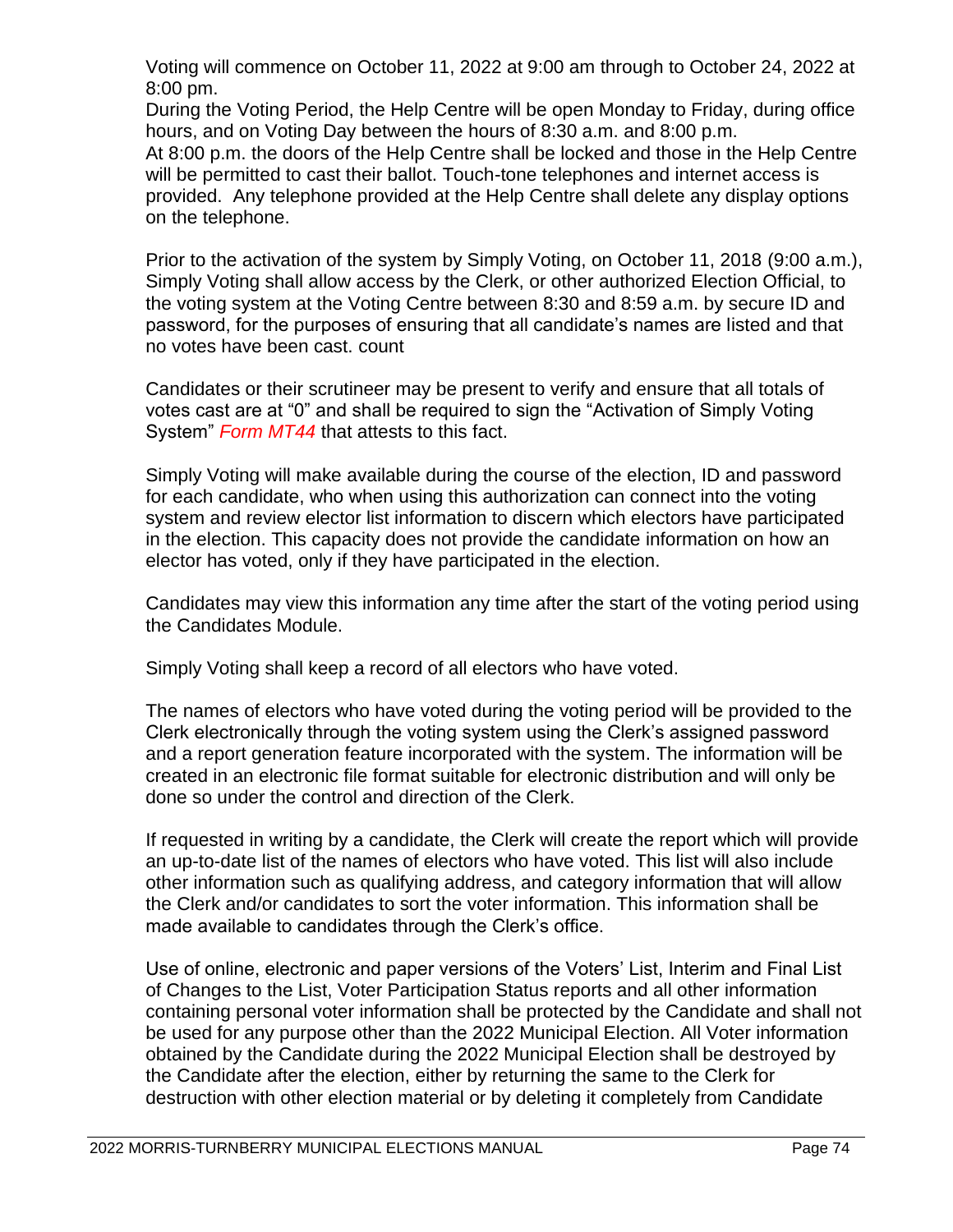computer hardware. If records are shared by the Candidates with others (campaign workers) an oath administered by the Candidate, similar to the one taken by the Candidate shall be administered and all shared records shall also be protected and destroyed.

## *Voter Qualifications*

A person is entitled to be an elector at an election held in a local municipality if, on Voting Day (October 24, 2022) he or she is: (s.17(2))

- 1. Is a Canadian Citizen;
- 2. Is at least 18 years old;
- 3. Resides in the local municipality, or is the owner or tenant of land in the local municipality, or the spouse, or same-sex partner of such a person; and
- 4. Is not prohibited from voting under subsection 17(3) of the Municipal Elections Act, 1996 or otherwise, by law.

Where a voter qualifies at more than one location in the municipality, the voter may only vote only once for each office and the qualifying address to determine eligibility for voting shall be the elector's place of residence. Duplication of names on the preliminary list of electors shall be investigated by the Clerk and/or Election Official(s) and all obvious duplicate names of individuals shall be deleted prior to the final preparation of the Voters' List as certified by the Clerk. However, should an eligible voter receive more than one Voter Information Letter, the eligible elector may only vote once and must return the other Voter Information Letter to the Municipal Office and complete an application to correct the Voters' List by removing the duplicate name. All voters that vote more than once, or who improperly use the Voter Information Letter shall be reported to the police for further investigation as to possible corrupt practices under the Municipal Elections Act, 1996. Oath of Qualification *Form EL26.*

## *Unopened Voter Information Letters*

Unopened Voter Information Letters returned to the Municipal Office will be kept in a secure location. Individuals who contact the Municipal Office claiming not to have received a VIL may be the owner of the unclaimed mail. At the closing of the election, the unclaimed letters will be destroyed at the same time as all other municipal election material as provided for under Section 88 of the Municipal Elections Act, 1996.

Should a Voter Information Letter be returned to the Municipal Office that has been opened but has not been used for voting purposes, the PIN shall be disabled so that it cannot participate in the voting process. In this circumstance, the Voter Information Letter shall be marked "disabled" and be secured and destroyed as in the paragraph above.

The Clerk and the Election Official(s) shall ensure a complete audit trail is maintained of all Voter Information Letters:

- 1. That were sent to eligible voters by Gilmore Doculink;
- 2. That were returned from the Post Office;
- 3. That were returned by an elector or other individual(s) either opened or unopened but unused for voting purposes;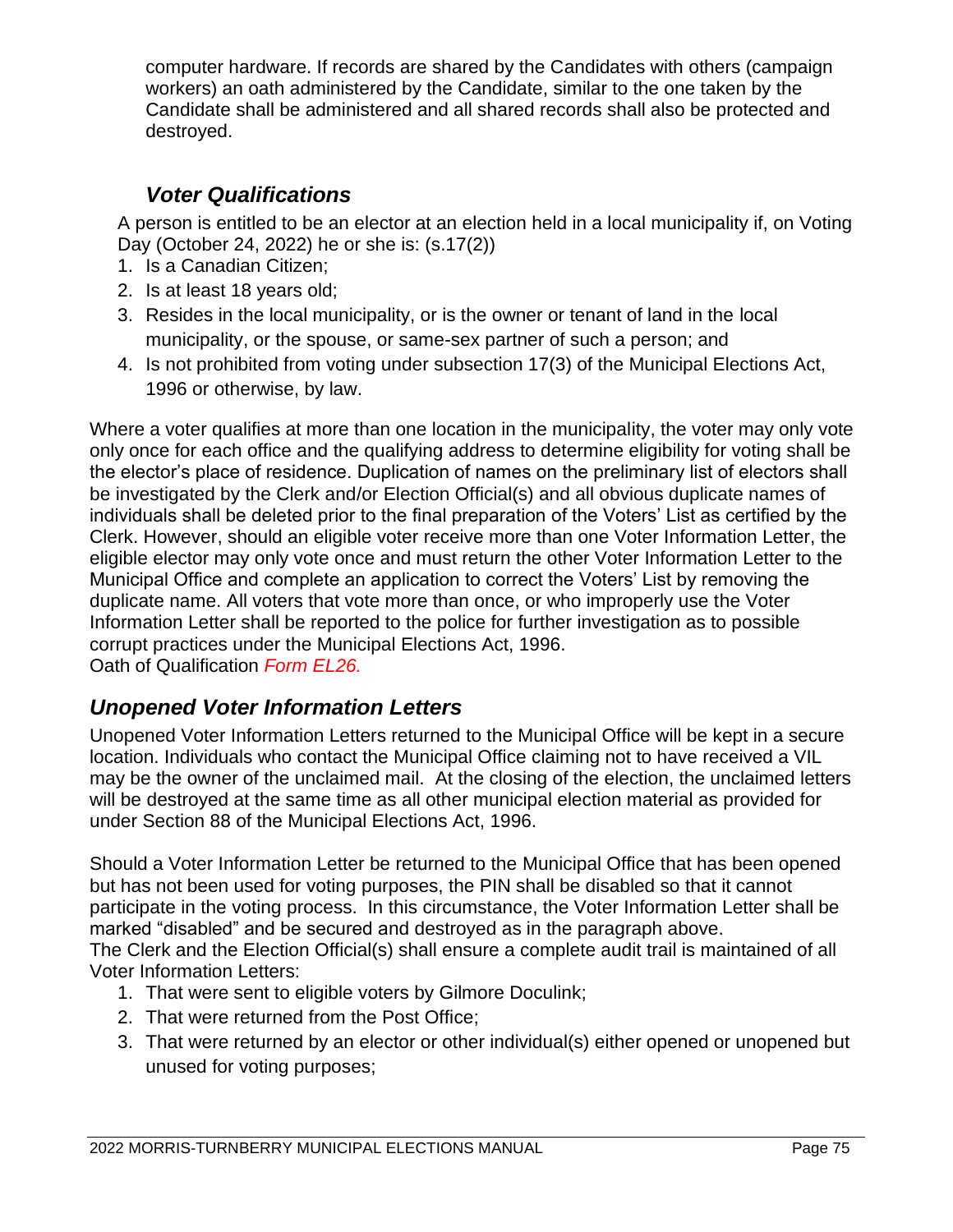- 4. That were generated by Election Officials for eligible electors added to the Voters' List after completing an "Application to Amend Voters' List" *Form EL15;*
- 5. That were set to a status that prevented them from being voted; and
- 6. That were re-issued to an eligible elector.

Notwithstanding the foregoing, at the Clerk's discretion a Voter Information Letter containing a new PIN may be distributed by mail or email, provided the voter submits proof of identity and residence as prescribed ion O. Reg. 304/13 and the appropriate completed form by mail or email.

## *Voting Process*

Eligible voters may vote by:

- 1. Accessing the telephone number provided by using a cellular or land line, touch tone telephone will be able to access the system using their PIN providing the over-ride button on their telephone to a "touch-tone" mode is completed; or
- 2. Accessing the internet address provided; or
- 3. Attending the following locations during the following hours:

*Municipality of Morris-Turnberry Office, 41342 Morris Road, Brussels, ON, during the Voting Period starting October 11th commencing at 9:00 am and October 11th to October 21st during regular business hours and up to 8 pm on Monday October 24, 2022. Internet access will be provided at this location.*

4. Attending the location identified in (3) with a Friend, the elector may use a Friend to assist with voting. The "Oral Oaths at Voting Location" *Form MT18-1* will be administered. In the absence of a Friend, the voter may request the assistance of the Election Official, who may provide assistance only after the appropriate Oath has been taken.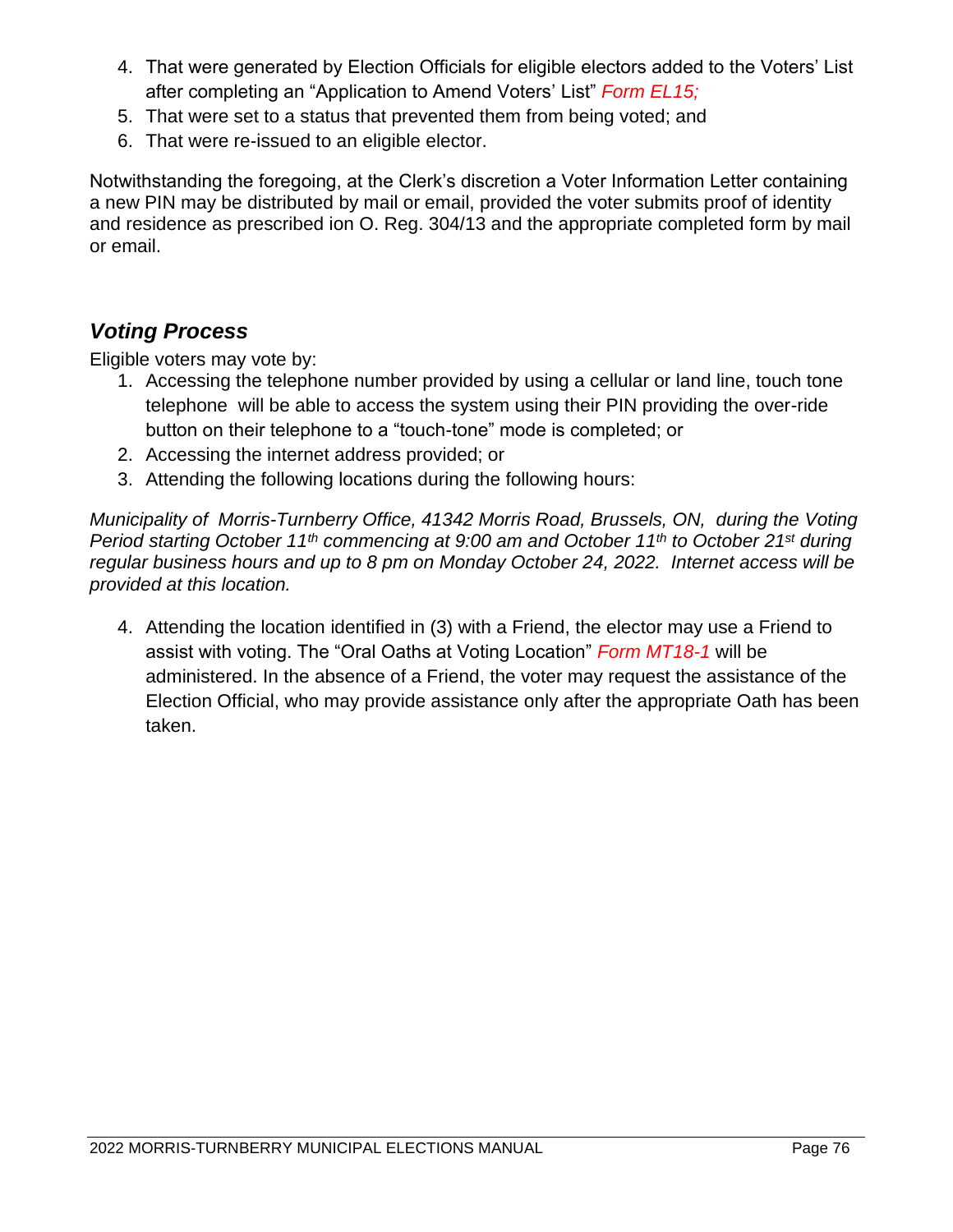## **CANDIDATES MODULE**

The candidates shall receive login ID(s) and password(s) allowing them to access the Candidates Module as of October 1, 2022 to view the List of Electors.

When using this authorization, candidates can connect into the voting system and review elector list information to discern which electors have participated in the election. This capability **does not** provide the candidate information on how an elector has voted, it only provides information on whether or not they have participated in the election.

Candidates may view this information at any time after the start of the voting period using the Candidates Module.

## **ELECTORS REQUIRING ASSISTANCE (SECTION 52 (1) 4)**

The Election Official may permit an elector who needs assistance in voting to have such assistance as the Election Official considers necessary.

### **Oral Oath to Vote With Assistance**

A voter who requires such assistance to vote may ask the Election Official for assistance. The Election Official shall require the voter making the request to take the Oral Oath to Vote With Assistance on the "Oral Oaths At Help Centre" *Form MT18-1* and then assist and/or vote as directed by the voter. Any other person present must remove themselves until the voter finishes instructing the Election Official.

### **Oral Oath of Friend of Elector**

In lieu of the Election Official assisting a voter, the voter may request that a friend accompany them to vote. Any friend who is permitted to vote shall be required to take the Oral Oath of Friend of Elector on the "Oral Oaths At Help Centre" *Form MT18-1*. No person shall be allowed to act as a friend of more than one voter at a Help Centre.

#### **Oral Oath of Interpreter**

Where the Election Official does not understand the language of a voter, an interpreter, provided by the voter, shall take the Oral Oath of Interpreter on the "Oral Oath At Help Centre" *Form MT18-1*, and shall translate the oaths as well as any lawful questions put to the voter.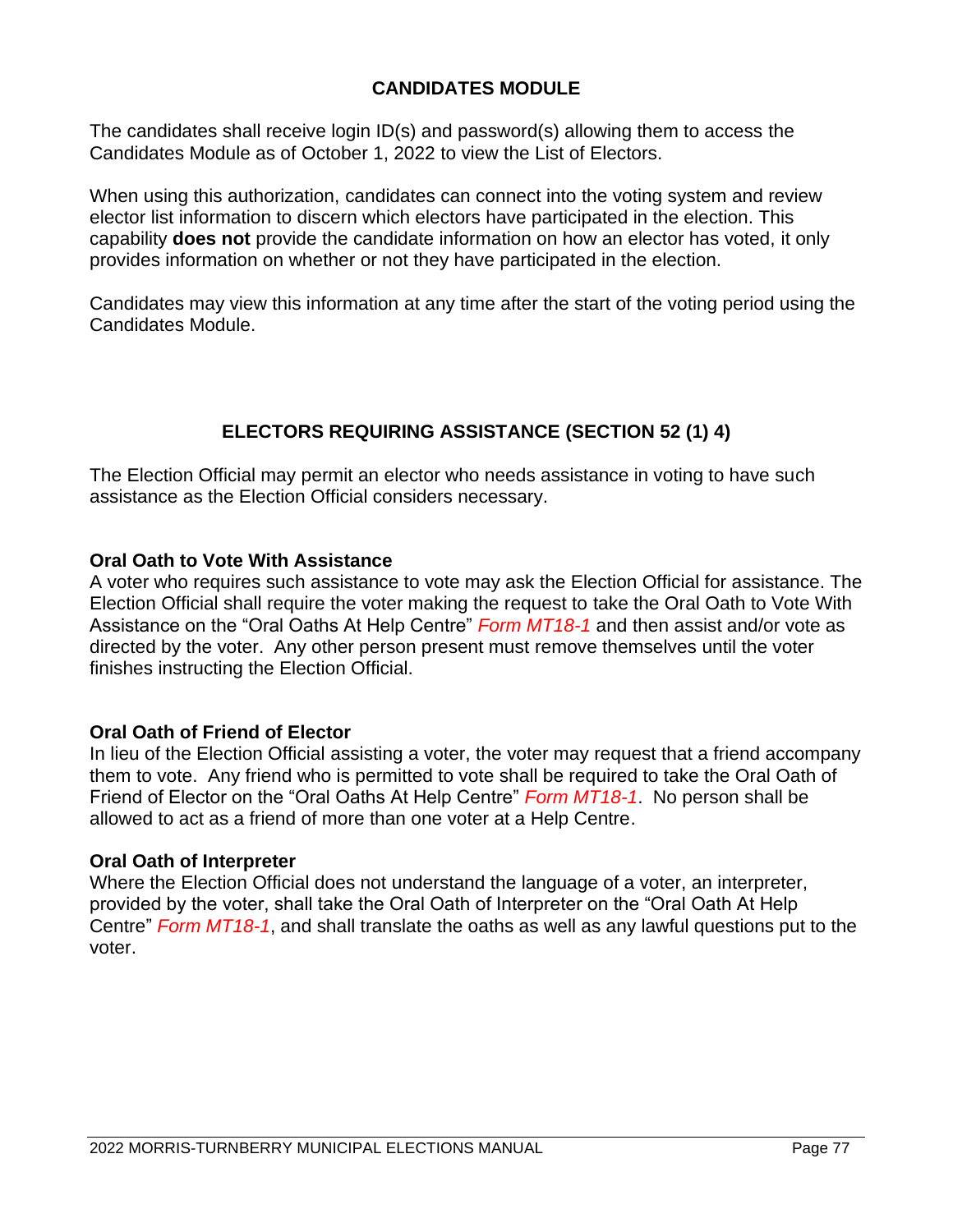## **RETIREMENT HOME OR INSTITUTION (SECTION 45(7))**

A Help Centre will be provided to the following institutions and retirement homes on the specified date(s) and hours<u>, as determined</u>:

| <b>NAME OF RETIREMENT HOME</b><br><b>OR INSTITUTION</b> | <b>DATE</b> | <b>HOURS FOR</b><br><b>ASSISTANCE</b> |
|---------------------------------------------------------|-------------|---------------------------------------|
| <b>Braemar Retirement Centre</b>                        |             |                                       |
| <b>Braemar Nursing Home</b>                             |             |                                       |
|                                                         |             |                                       |
| Huronlea Home for the Aged                              |             |                                       |
| Huronlea/ Highland Apartments                           |             |                                       |
|                                                         |             |                                       |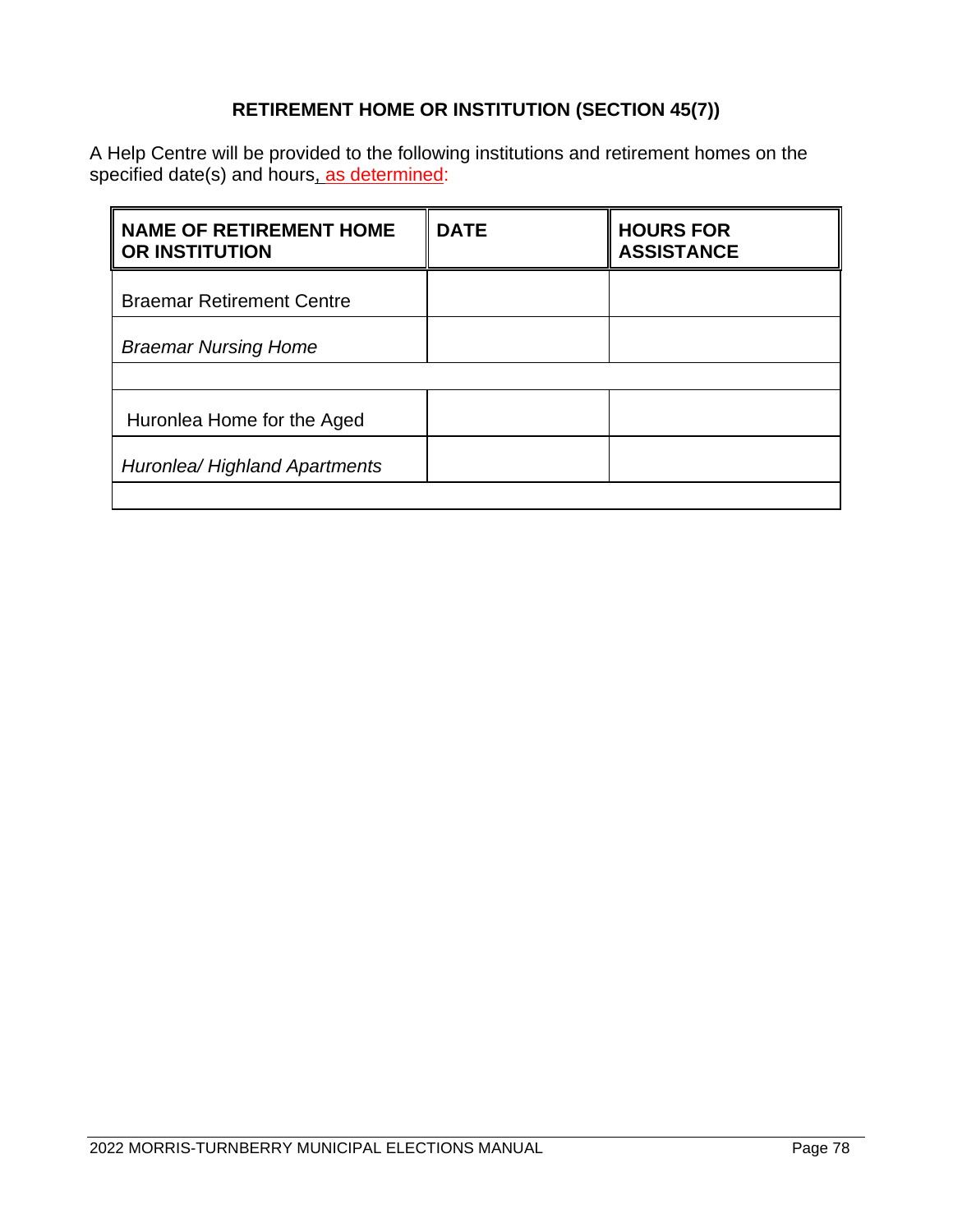# **COUNT PROCEDURES**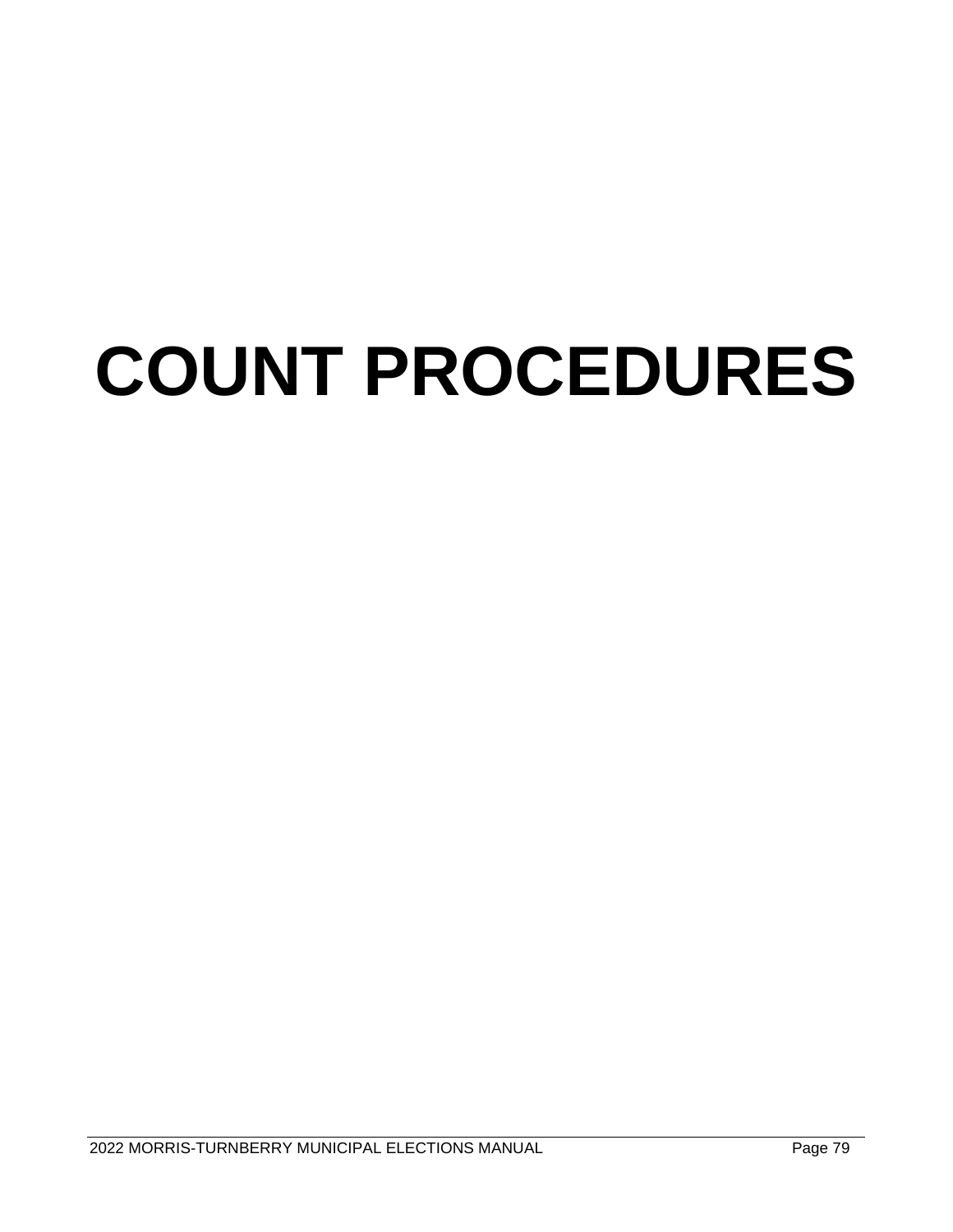### **Internet/Telephone**

## **COUNT PROCEDURES**

The Clerk, at 8:00 p.m. on Voting Day, shall arrange for the close and deactivation of the Telephone/Internet Voting service at the Help Centre.

Notwithstanding the above, the Clerk shall keep the Help Centre access open until the Clerk of the municipality confirms that all eligible voters in the Help Centre at 8:00 p.m. have completed voting.

The Clerk or designate will then conduct a test to confirm that no votes can be cast.

The Clerk shall then request the tabulation of the results for each candidate to be sent by email or fax to the following Receiving Location in the Help Centre: *[kjohnston@morristurnberry.ca](mailto:kjohnston@morristurnberry.ca) or Fax 519-887-6424* .

The Clerk, Auditor and any others present (Candidates, or their scrutineer) shall sign the Vote Count Summary Report indicating the results and votes cast.

- i) Only the Clerk, Deputy Returning Officers, Assistant Returning Officers, appointed Election Officials, certified Candidates (an acclaimed candidate or their scrutineer is NOT permitted) and authorized Scrutineers will be permitted to remain in the Help Centre.
- ii) Before being admitted to the Help Centre, upon request by the Clerk or DRO, Candidates, Scrutineers and Election Officials shall be required to show proof of identity as prescribed in *O. Reg. 304/13*.
- iii) Before being admitted to the Help Centre, a person appointed as a scrutineer shall also produce and show his/her *Form MT22* to the Clerk for the receiving of the voting results at the Help Centre and take the "Oral Oath of Secrecy" *Form MT25* from the Clerk before being permitted to remain at the Help Centre.
- iv) Entrance to the Help Centre will not be permitted after 8:00 p.m. on Voting Day and only Election Officials will be allowed to enter thereafter. Candidate's and scrutineers are to arrive between 7:45 p.m. and 8:00 p.m. Once admitted to the Help Centre, no one shall be permitted to leave until the results are received and the Vote Count Summary Report has been signed by all in attendance.
- v) The candidate or scrutineer shall not communicate the results to anyone until the Clerk has released the unofficial results to the general public.
- vi) ANYONE who is creating a disturbance at the Help Centre will be removed as directed by the Clerk.
- vii) **Cell phones and other equipment SHALL be turned off** upon entering the Help Centre and their use is prohibited while at the Help Centre, except by Election Officials.
- viii) No campaign material will be allowed within the Help Centre.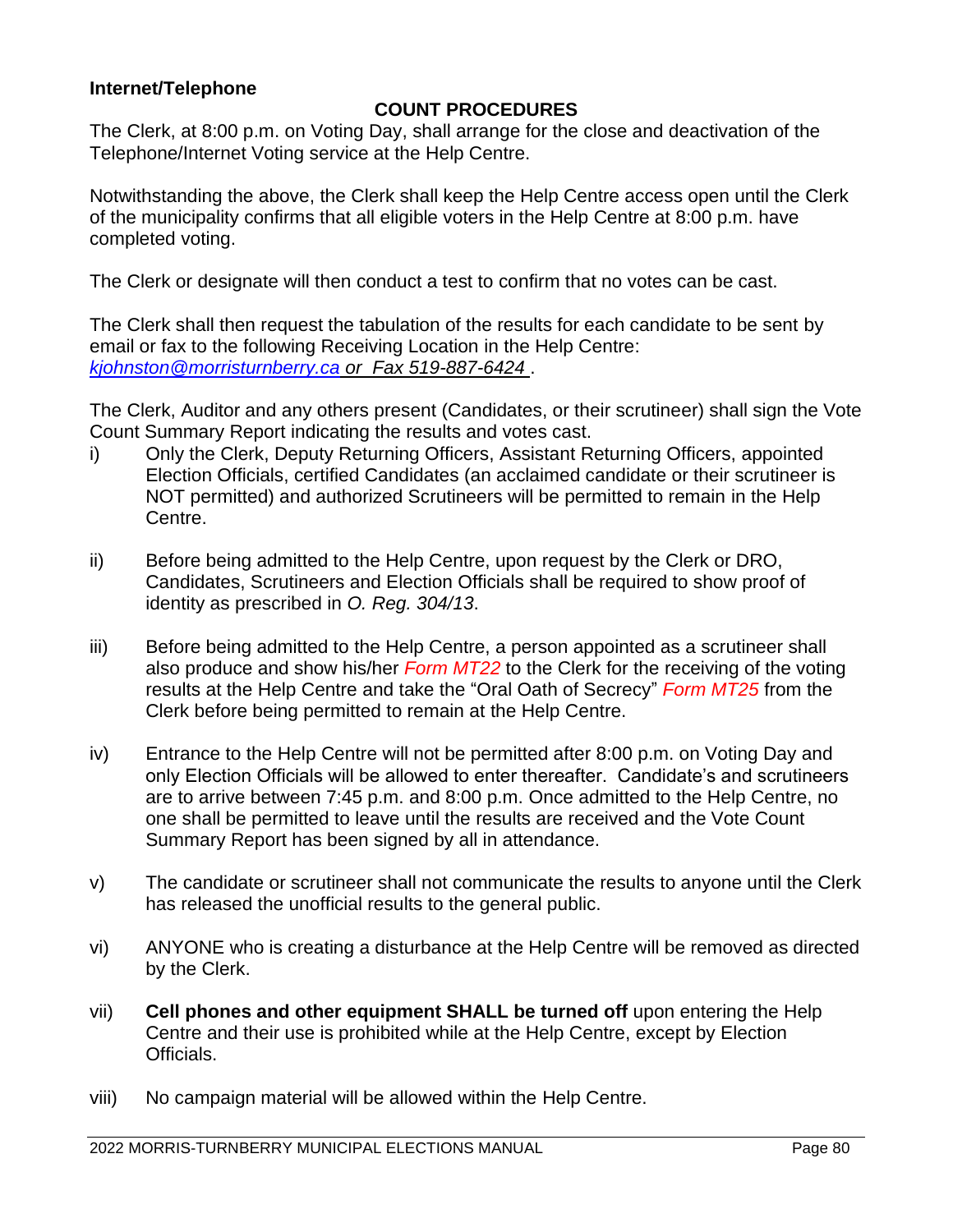## **NOTICE OF RESULTS**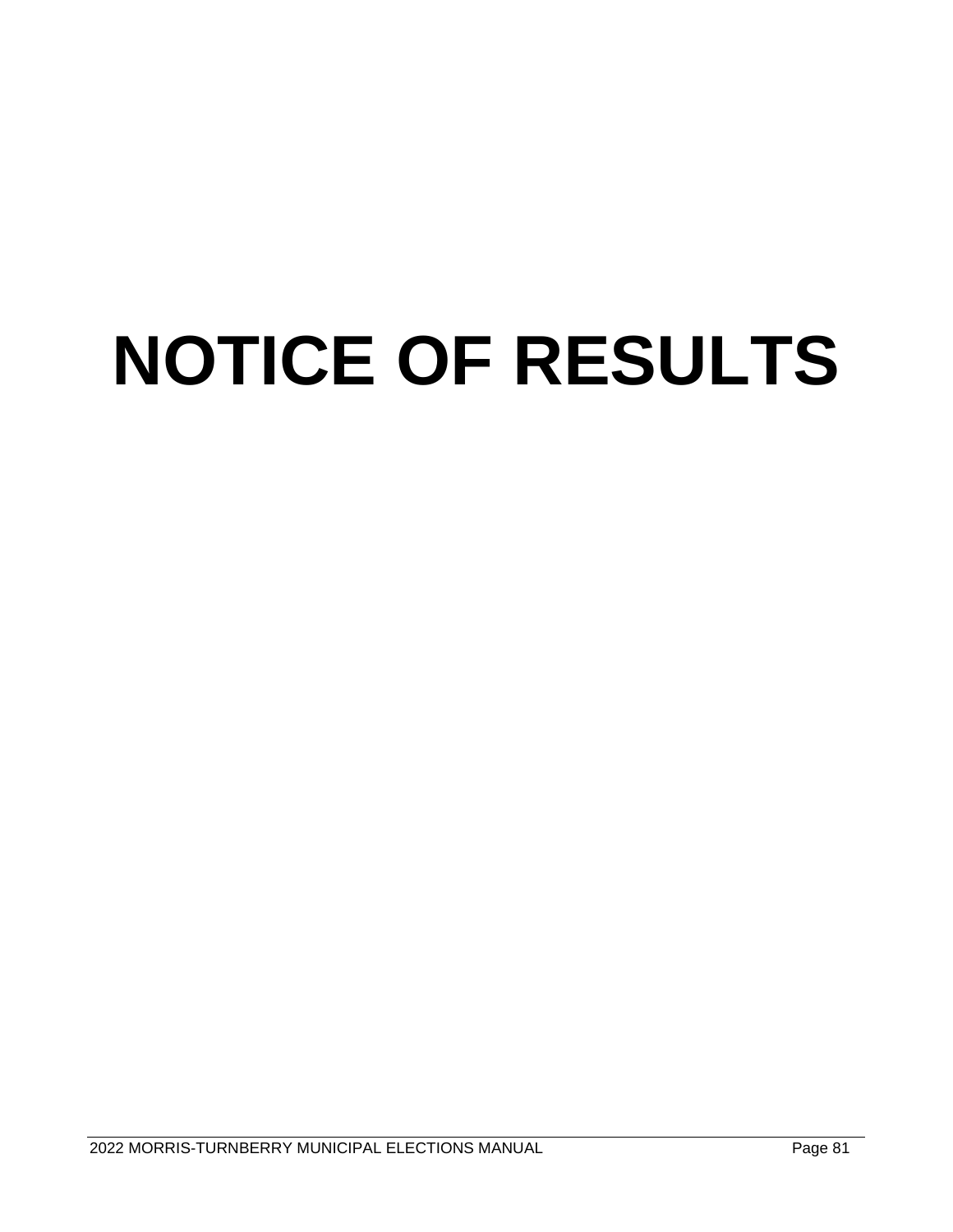## **NOTICE OF RESULTS [SECTION 55 (3)]**

The unofficial results of each candidate , as applicable, shall be made available by the Clerk as soon as practical after 8:00 p.m. on Monday, October 24, 2022, Voting Day, at the Municipal Office located at 41342 Morris Road, Brussels, and the Clerk shall post the same **Unofficial Results** on the municipality's website.

The Clerk shall send each school board's election results to the respective Clerk handling the school board election as soon as possible after the close of voting on Voting Day.

## **DECLARATION [SECTION 55 (4)]**

As soon as possible after Voting Day, the Clerk shall declare the **Official Results** using the "Declaration of Election Results" *Form MT26* and post the results at the Municipal Office and on the municipal website.

Separately, the Clerk responsible for school board elections shall provide the respective school board results to each Clerk using the "Declaration of Election Results" *Form MT26*. Note – only include the school board results and not your municipality's municipal election results.

## **INFORMATION TO BE MADE AVAILABLE [SECTION 55 (4.1)]**

As soon as possible after Voting Day, the clerk shall make the following information available at no charge for viewing by the public on a website or in another electronic format:

- 1. The number of votes for each candidate.
- 2. The number of declined and rejected ballots.
- 3. The number of votes for the affirmative or negative on a by-law or question.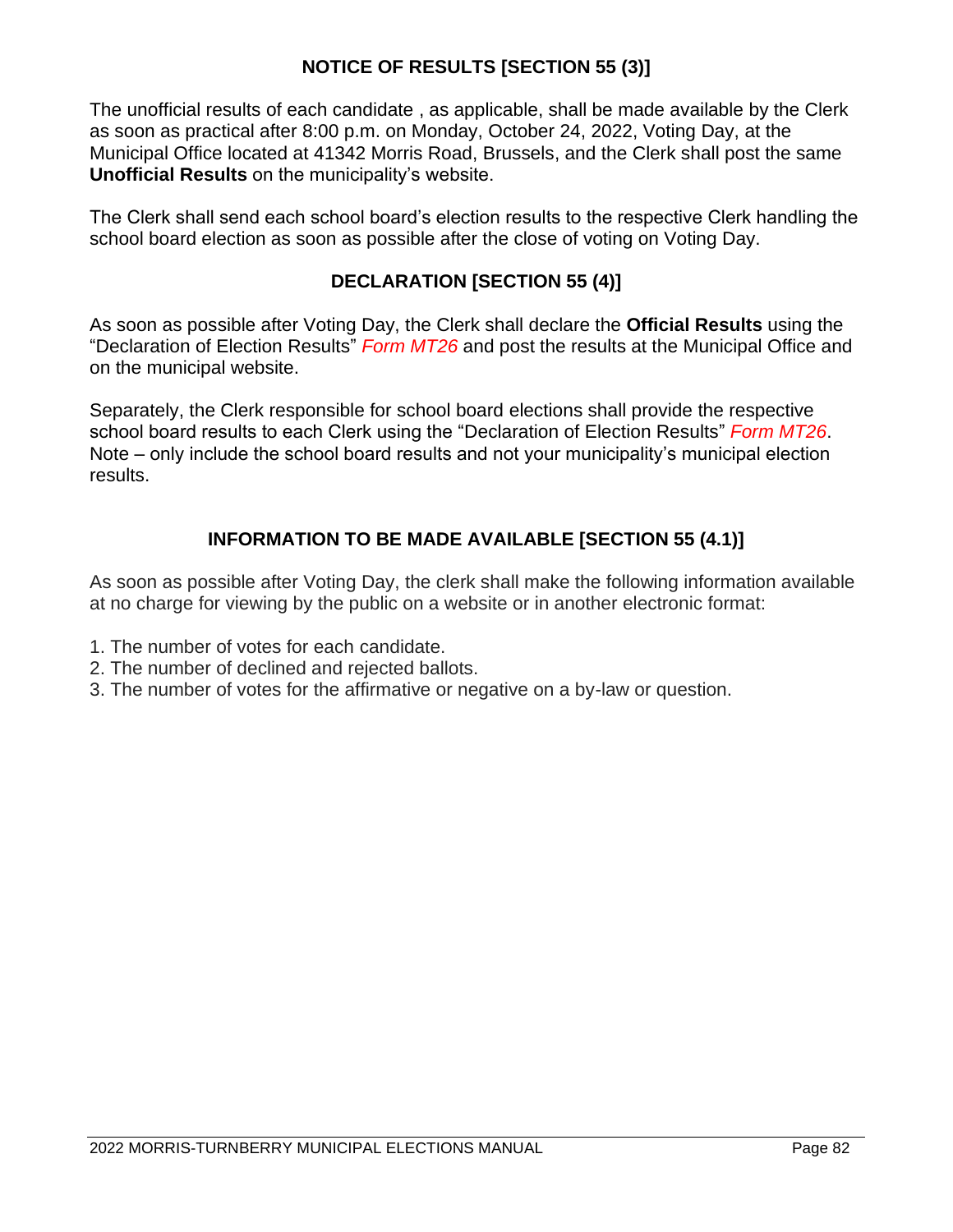## **RECOUNT**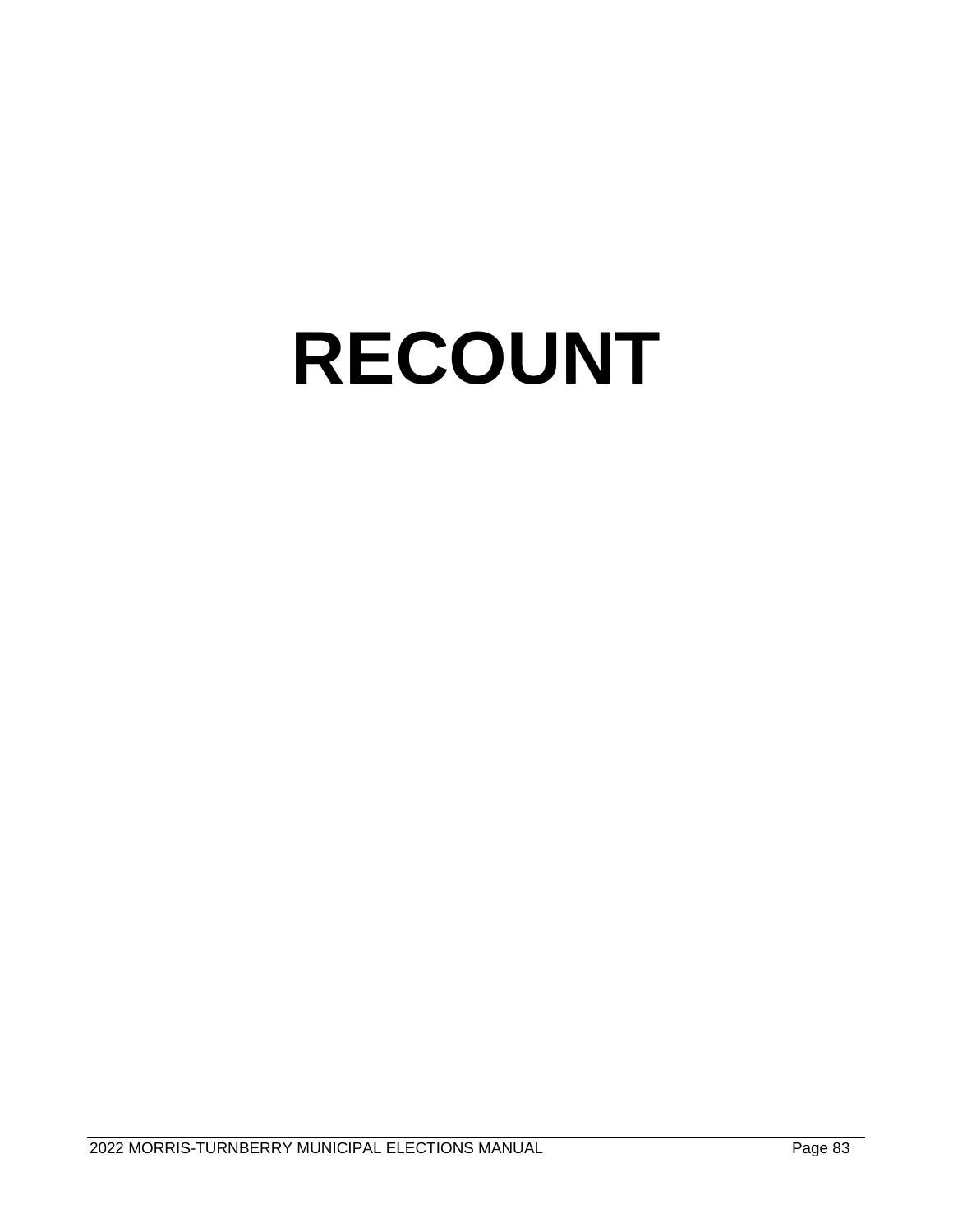## **RECOUNT (SECTIONS 56-58)**

### **Manner in Which a Recount is Conducted**

A recount shall be conducted in the same manner as the original count, whether manually or by vote counting equipment [Section 60 (1)], unless ordered otherwise by a judge as per Section 60 (3)*.*

#### **Internet/Telephone:**

This shall be done by requesting from Simply Voting Inc a re-tabulation of the votes cast to be conducted in the same manner as the original vote tabulation.

Simply Voting Inc. shall send the results of the recount by fax and/or by e-mail, along with any documentation, if required, to support the integrity, security and accuracy of the electronic voting system, and these results will be compared to the results tabulated by the Auditor assigned to the election.

### **Common to All:**

A recount is required when:

- there is a tie vote where both or all candidates cannot be declared elected (Automatic)
- the votes for the affirmative and negative on a by-law are equal (Automatic)
- the votes for two or more answers to a question are equal (Automatic)

Within 30 days after the declaration of the results:

- by resolution of Council (for Council offices or questions, or by-laws submitted by Council)
- by resolution of local board (for offices on a local board or questions or by-laws submitted by a local board)
- by order of the Minister (for questions submitted by the Minister)
- by order of the Superior Court of Justice

### **Recount in accordance with Policies**

The Clerk shall hold a recount in accordance with the above with respect to the circumstances in which the municipality or local board requires the Clerk to hold a recount of the votes cast in an election if the by-law or resolution is passed on or before May 1 in the year of an election.

#### **Time for Recount**

The recount shall be held within 15 days after the Clerk's declaration of the results of the election or resolution or order to hold a recount is passed or made.

## **WHO CONDUCTS RECOUNT (SECTION 56, 63)**

The Clerk shall conduct all recounts for elections for which he or she is responsible except recounts conducted by the Superior Court of Justice upon appeal.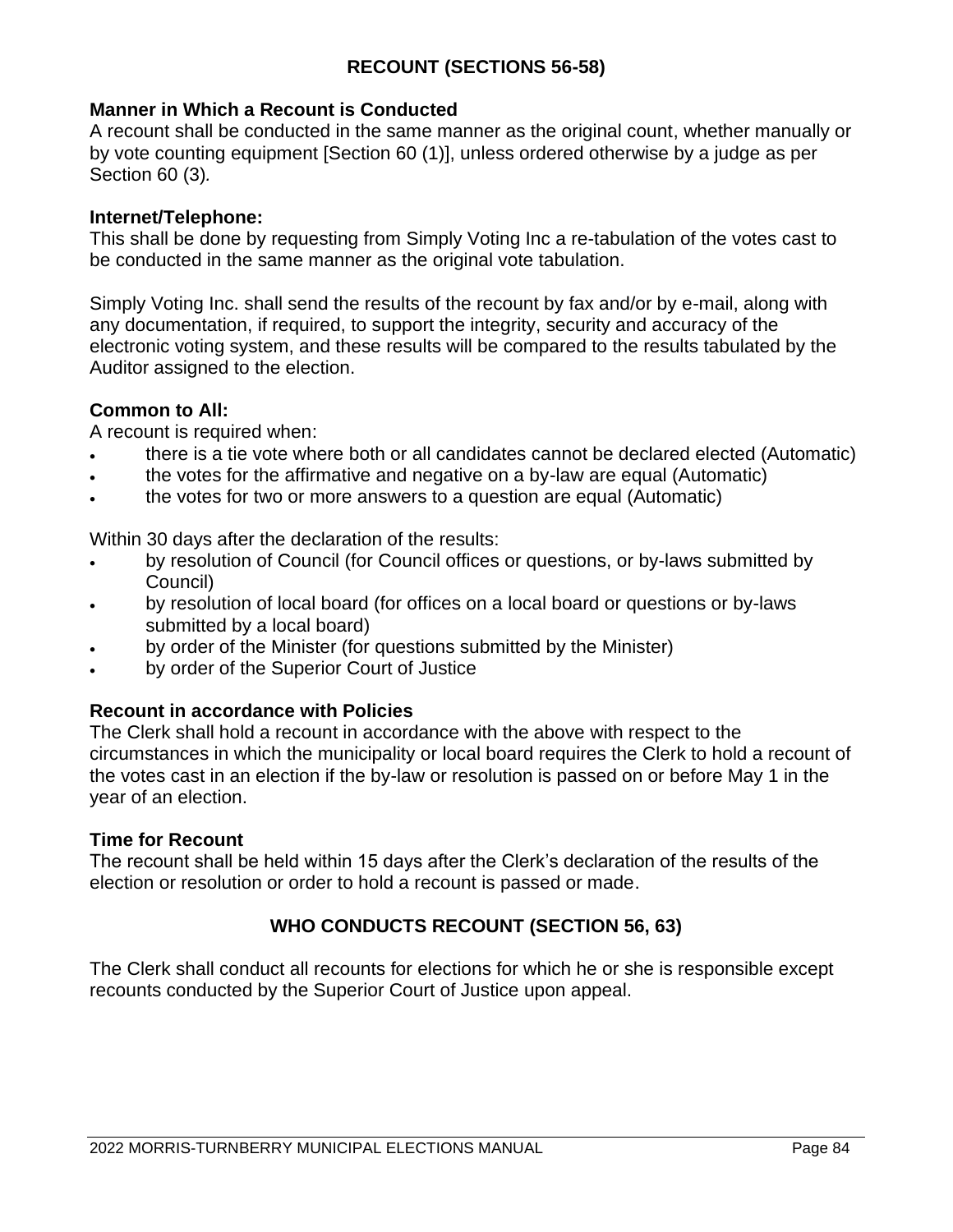Internet/Telephone:

All votes for all candidates in the contested race, or answers to a question or by-law will be counted.

## **PERSONS ENTITLED TO BE PRESENT AT RECOUNT (SECTION 61)**

- the Clerk and any other election official appointed to assist with the recount;
- every certified candidate for the office involved;
- the applicant, if any, who applied for the recount;
- legal counsel for any of the above:
- one scrutineer for each recount station established by the Clerk for every certified candidate for the office involved and the applicant, who applied for the recount;
- where the recount applies to a by-law or question, the scrutineers as appointed by Council, a local/school board or the Minister;
- where scrutineers are appointed under Sections 61 (3) or (4), an equal number must be appointed to represent supporters and opponents of the by-law and for each possible answer to the question;
- any other person may be present with the Clerk's permission.

### **NOTIFICATION OF RECOUNT DATE, TIME, PLACE (SECTIONS 56, 57, 58 and** *O. Reg. 101/97***)**

The Clerk shall give notice of the recount date, time and place on "Notice of Recount" *Form MT27* to the following:

- all certified candidates for the office which is the subject of the recount;
- where a resolution is involved, the Council or local/school board which passed the resolution;
- the Minister when an order has been made;
- the applicant in the case of a court order;
- in the case of a recount concerning an office, by-law or question in respect of which electors of another municipality are entitled to vote, the Clerk who was responsible for the conduct of the vote in the other municipality;
- notice of recount will be given by registered mail or personal service.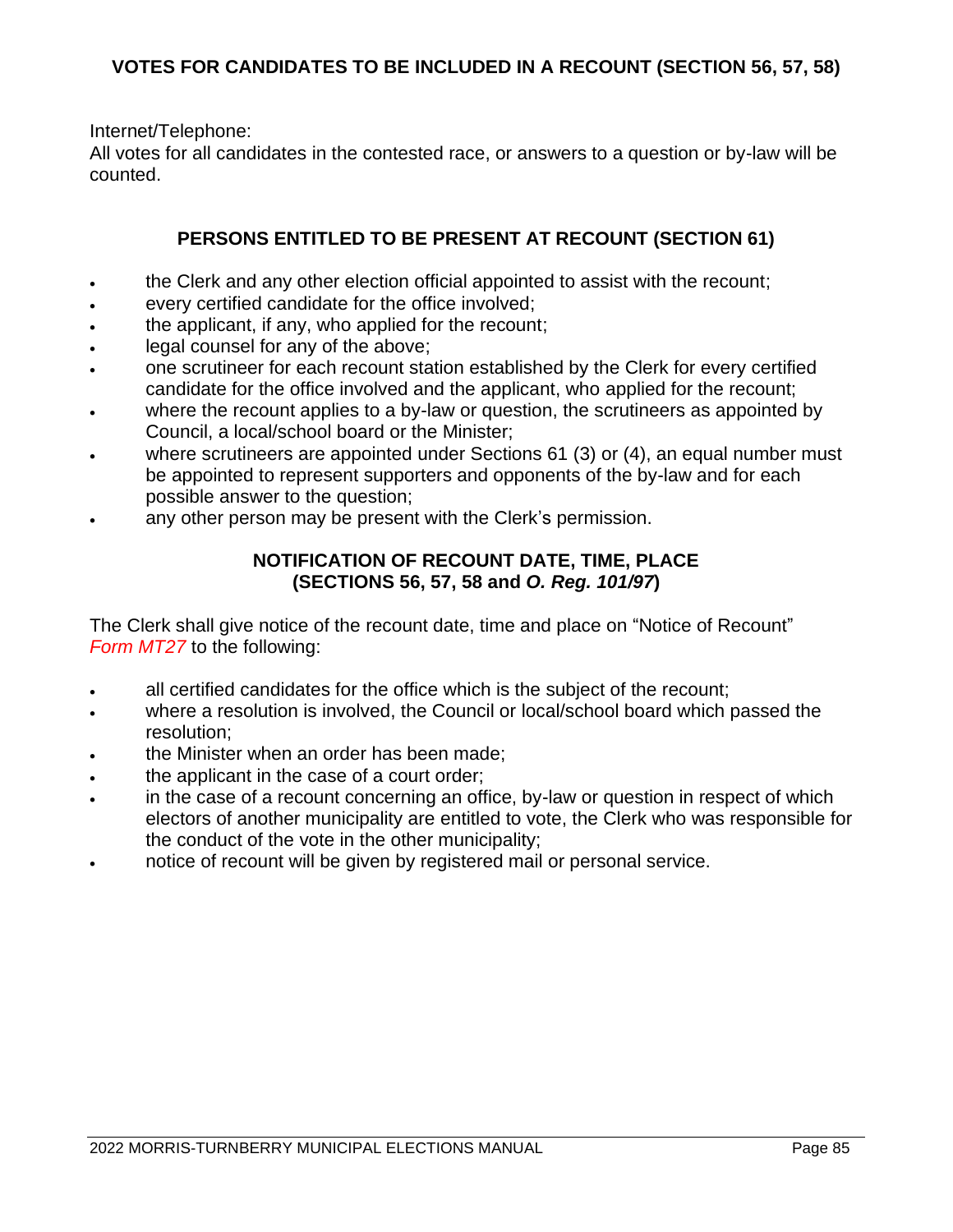## **PROCESS AT RECOUNT (SECTIONS 61, 62 and** *O. Reg. 101/97***)**

At the time set for the recount to commence, the Clerk should outline the procedures as follows:

• the rules prescribed by the Minister or established by the Clerk are to be followed and should be explained to everyone present for the recount;

#### **Internet /Telephone:**

Upon completion of the recount, the Clerk shall announce the results of the recount.

#### **Declaration:**

*Clerk:* The clerk shall not *declare the results officially. Verbally announce the unofficial results. See Notice of Final Certified Results for official declaration process, according to Section 62 (4)*

Persons authorized to be in attendance at the recount may also be at the announcement of the results of the recount.

### **CONTINUING TIE VOTE – AFTER RECOUNT PROCEDURES [SECTION 62 (3) AND 63 (10)]**

Pursuant to Section 62 (3) in a case of a tied vote following the recount the Clerk shall determine the result by conducting a lot as follows:

The Clerk shall write the name of each candidate on equal-sized pieces of paper. They are then put in a "hat". The Clerk shall announce, prior to the draw, that "the candidate to be elected shall be the candidate whose name is written on the first piece of paper I draw out of the hat." The paper is pulled from the hat and the candidate elected is announced.

### **DECLARATION BY CLERK [SECTION 62 (4)]**

Unless an application has been made for a judicial recount, the Clerk, on the 16<sup>th</sup> day after the recount is completed, shall declare the successful candidate or candidates elected or will declare the result of the vote with respect to a by-law or a question.

The results of the recount shall be posted, at a minimum, in the Municipal Office and on the municipal website by noon, the day following the recount being completed using the "Declaration of Recount Results" *Form MT28*. The Clerk will notify everyone notified of the recount, of the results of the recount in writing.

Such Declaration shall be **sent** to everyone previously given notice of the recount.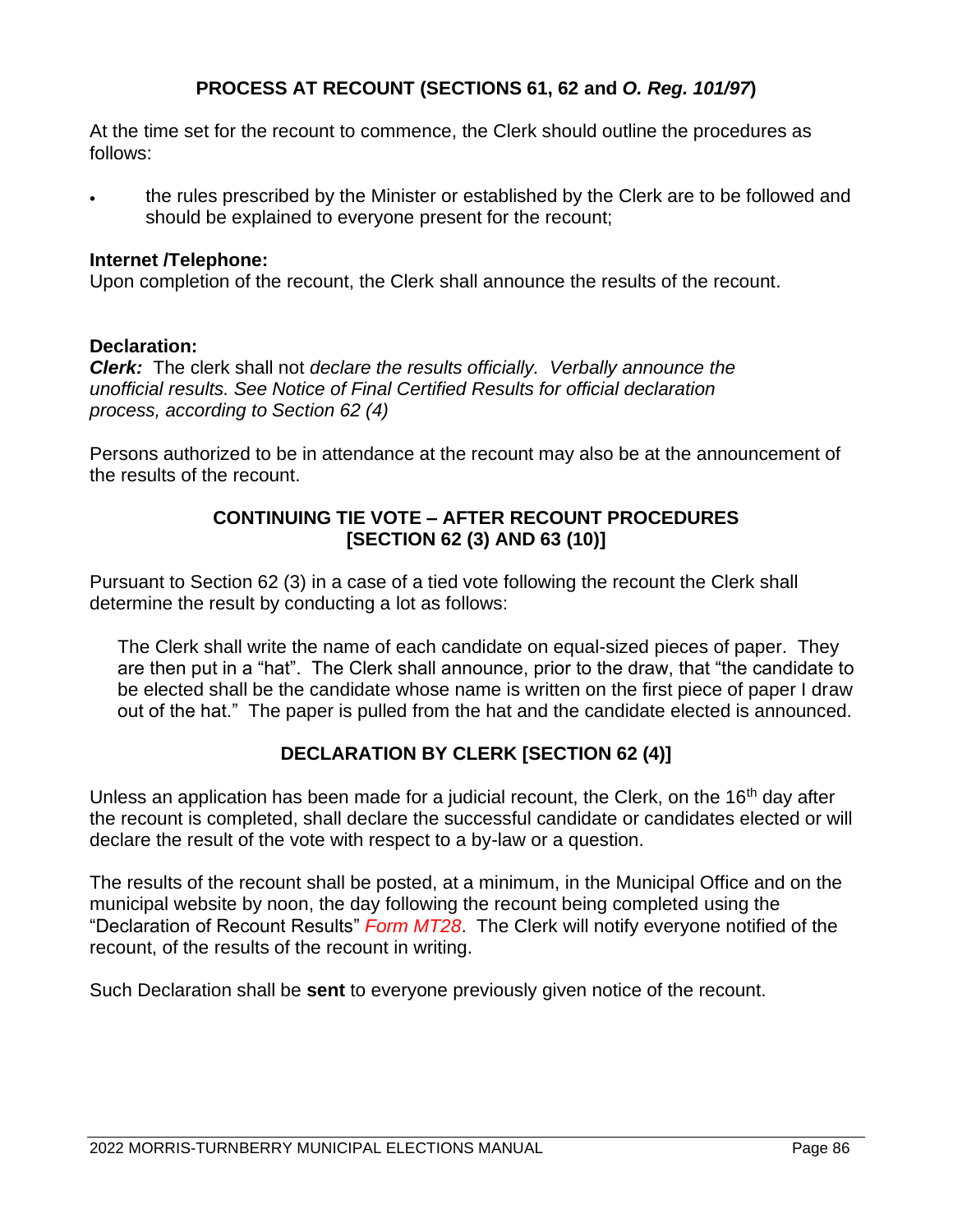## **COSTS OF RECOUNT [SECTION 7 (3), (4)]**

The costs incurred by the Clerk to conduct a recount are to be paid by the municipality, local board, upper-tier municipality or the Minister as soon as possible after the Clerk has signed a certificate verifying the amount. The municipality is to be reimbursed for its reasonable costs in the following situations:

- a regular election when the recount is for:
	- an office on a local board or an upper tier municipality
	- a by-law or question submitted by an upper-tier municipality; or
	- a question submitted by a local board or by the Minister
- a by-election for a local board or for an upper tier municipality; or for the Minister, or a recount in such a by-election

Any expenses incurred by a candidate will be the responsibility of the candidate (ie: legal counsel in attendance on behalf of the candidate).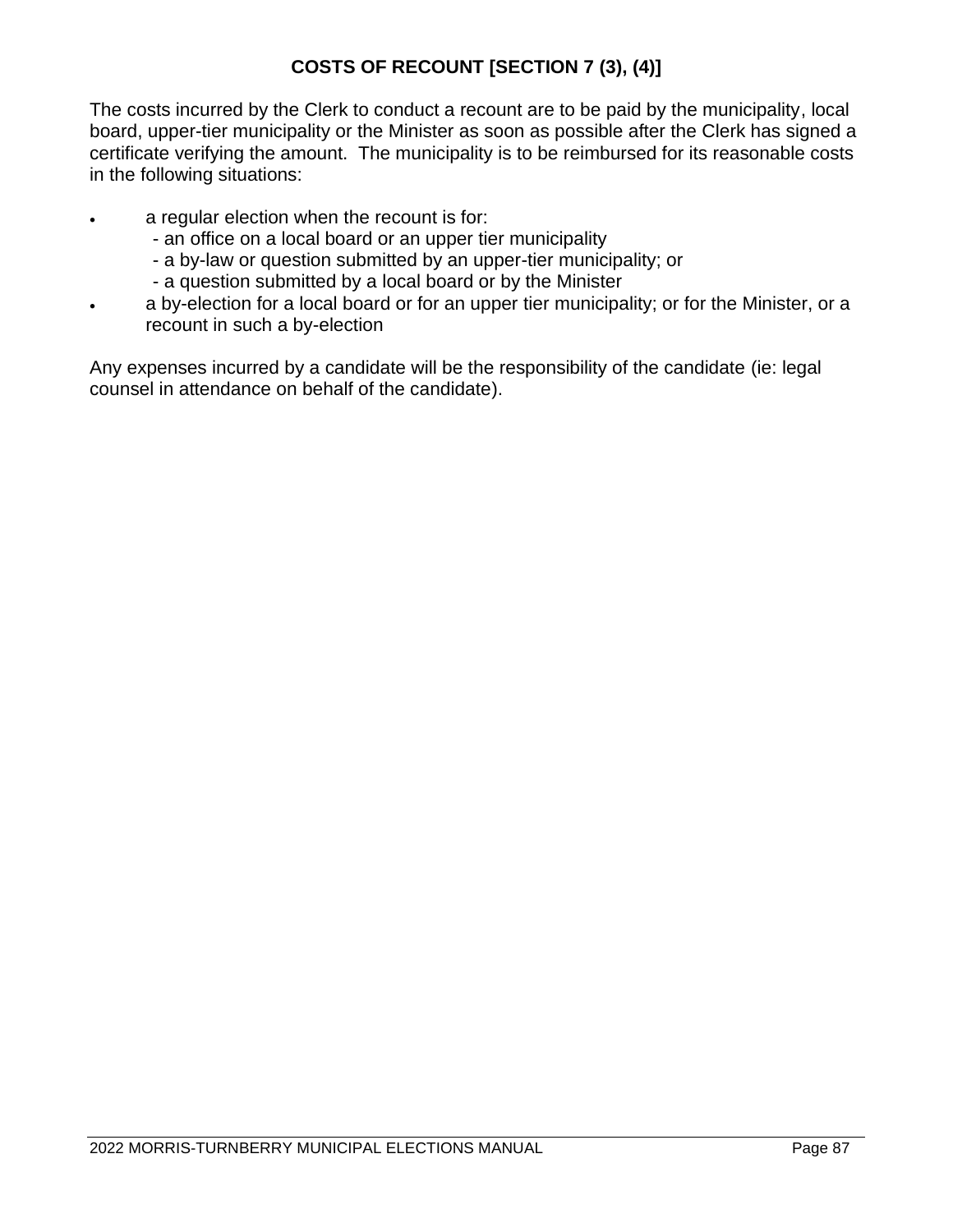## **CANDIDATES FINANCIAL STATEMENTS**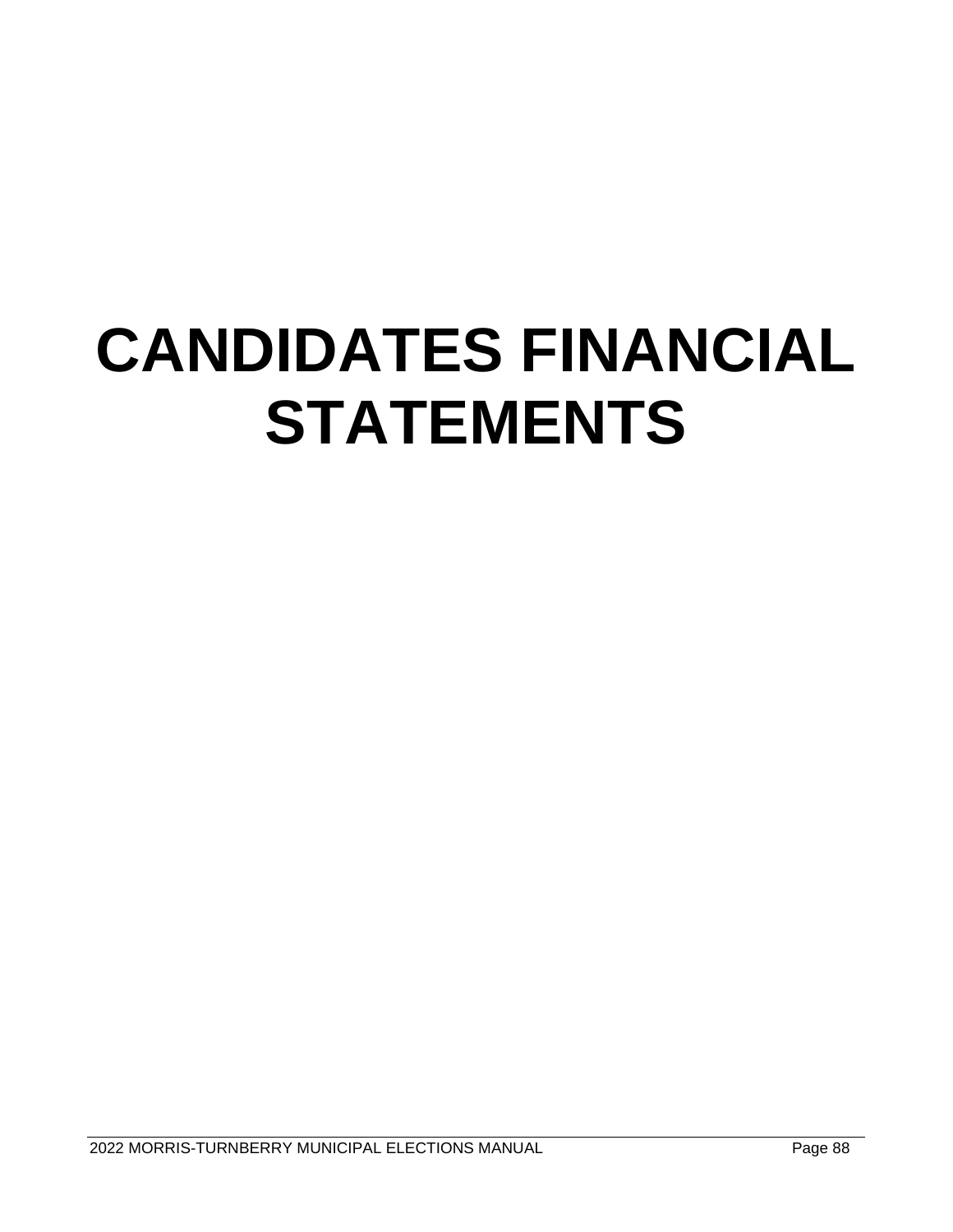#### **CANDIDATES FINANCIAL STATEMENTS [SECTION 88.25 (1) and (9)]**

All Candidates shall file with the Clerk, the "Financial Statement – Auditor's Report" *PR Form 4* on or before 2:00 p.m. on March 31, 2023, reflecting the Candidate's election campaign finances as of December 31 in the year of the election.

The earliest the "Financial Statement – Auditor's Report" *PR Form 4* can be filed is the first day the Municipal Office is open in January, 2023

At least 30 days before the filing date, but no later than November 30, 2022, the Clerk shall give every candidate whose nomination was filed, **by registered mail**, notice of:

- all the filing requirements of this section; and
- the candidate's entitlement to receive a refund of the nomination filing fee if her or she meets the requirements of section 34 (Refund);
- the penalties set out in subsections 88.23 (2) and 92 (1).

The notice shall be given on "Notice to Candidate of Filing Requirements" *Form EL42*.

#### **NOTICE OF DEFAULT [SECTION 88.23 (1) - (3), 88.25]**

A "Notice of Default" *Form EL43* shall be given to the candidate by registered mail, and if the candidate was elected, to the relevant council or local board, in the event that a candidate has not submitted the "Financial Statement – Auditor's Report" *PR Form 4* on or before 2:00 pm on March 31, 2023.

The Clerk shall make available to the public the name of the candidate and a description of the nature of the default.

As soon as possible after April 30<sup>th</sup> in the year following a regular election, and 90 days after Voting Day in a by-election, the Clerk shall make available to the public on a website or in another electronic format a report setting out all candidates in an election and indicating whether each candidate complied with section 88.25 (Candidates' Financial Statements, etc.).

For questions regarding campaign finances, the Clerk should direct the candidate to Sections 88.22 – 88.25, 88.30 – 88.32.

#### **EXTENSION OF CAMPAIGN PERIOD [SECTION 88.23 (6) to (8)]**

For further information, refer to the *Municipal Elections Act, 1996*.

#### **REFUND OF NOMINATION FILING FEE (SECTION 34)**

A candidate is entitled to receive a refund of the nomination filing fee if he or she,

• files the Financial Statement and Auditor's Report, each in the prescribed form, on or before 2:00 p.m. as of March 31, 2023.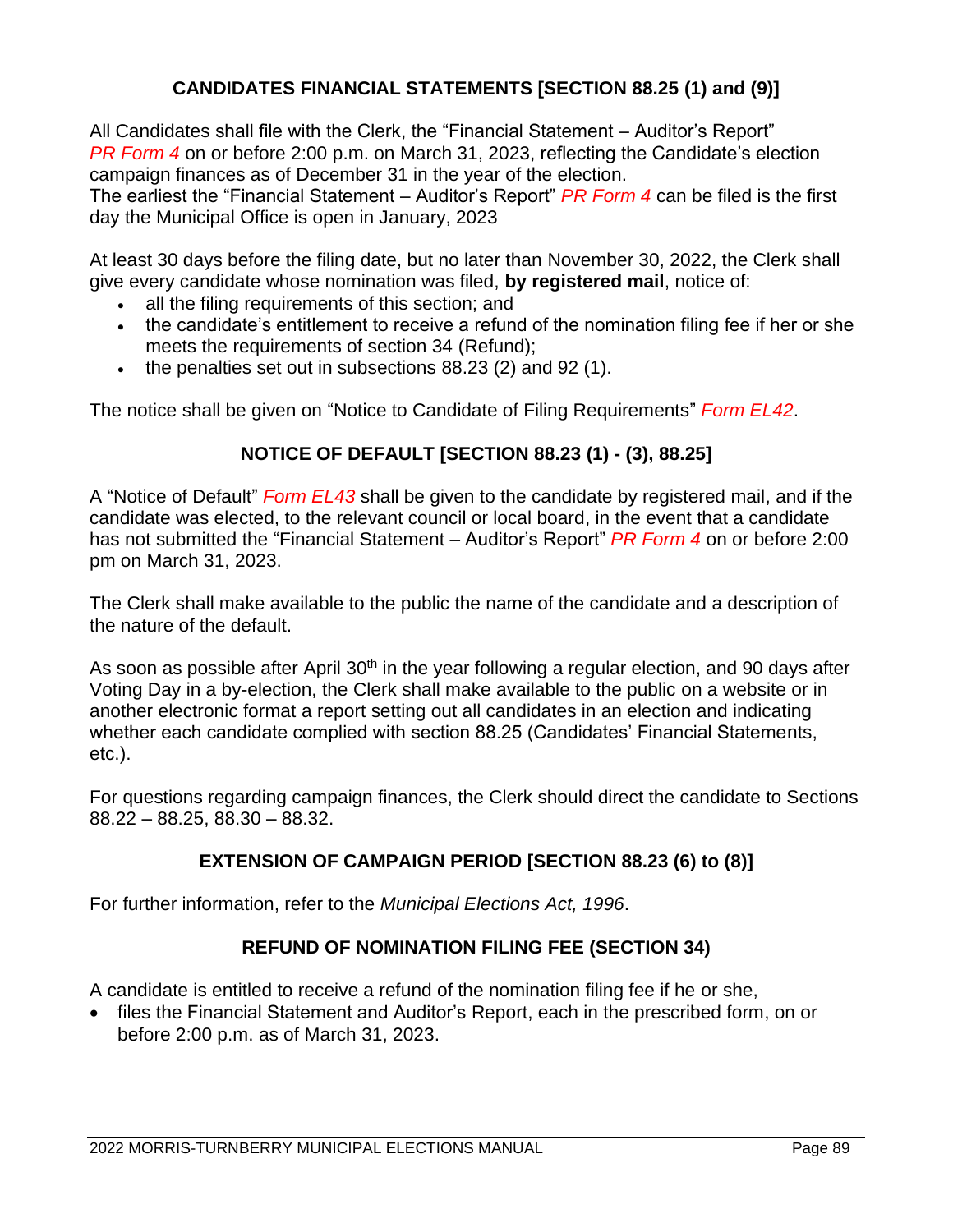# **THIRD PARTY FINANCIAL STATEMENTS**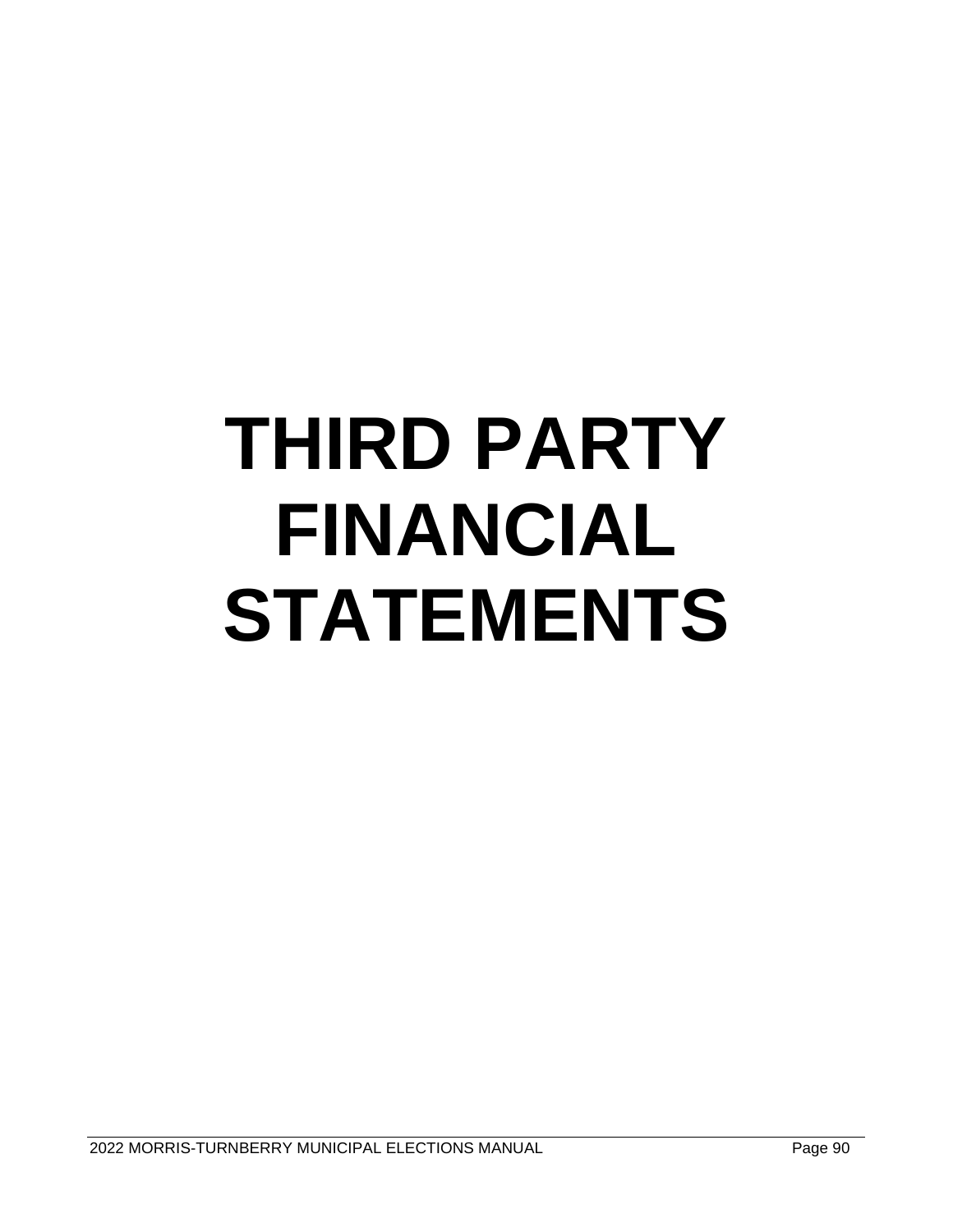#### **THIRD PARTY FINANCIAL STATEMENTS [SECTION 88.29 (1) and (7)]**

All Registered Third Parties shall file with the Clerk, the "Financial Statement – Auditor's Report" *PR Form 4* on or before 2:00 p.m. on March 31, 2023, reflecting the Registered Third Party's campaign finances in relation to third party advertisements as of December 31 in the year of the election. The earliest the "Financial Statement – Auditor's Report" PR Form 4 can be filed is the first day the Municipal Office is open in January, 2023.

March 1, 2023 is the last day to provide candidates and registered third parties that registered in the municipality, **by registered mail**, notice of:

- all the filing requirements of this section; and
- the penalties set out in subsections  $88.27(1)$  and  $92(4)$  of the MES, S.88.29(7).

The notice shall be given on "Notice to Registered Third Party of Filing Requirements" *Form MT62.*

#### **NOTICE OF DEFAULT [SECTION 88.27 (1) and (2), 88.29]**

A "Notice of Default – Registered Third Party" *Form MT63* shall be given to the registered third party by registered mail, has not submitted the "Financial Statement – Auditor's Report" *PR Form 8* on or before 2:00 pm on March 31, 2022.

The Clerk shall make available to the public the name of the registered third party and a description of the nature of the default.

As soon as possible after April 30<sup>th</sup> in the year following a regular election, or 75 days after Voting Day in a by-election, the Clerk shall make available to the public on a website or in another electronic format, a list of all registered third parties for the election, along with an indication of whether each has filed a financial statement and auditor's report under section 88.29 (1) (Financial Statements, etc. of Registered Third Parties).

For questions regarding third party finances, the Clerk should direct the registered third party to Sections 88.26 – 88.29, 88.30 – 88.32.

#### **EXTENSION OF CAMPAIGN PERIOD [SECTION 88.27 (3) to (5)]**

For further information, refer to the *Municipal Elections Act, 1996*.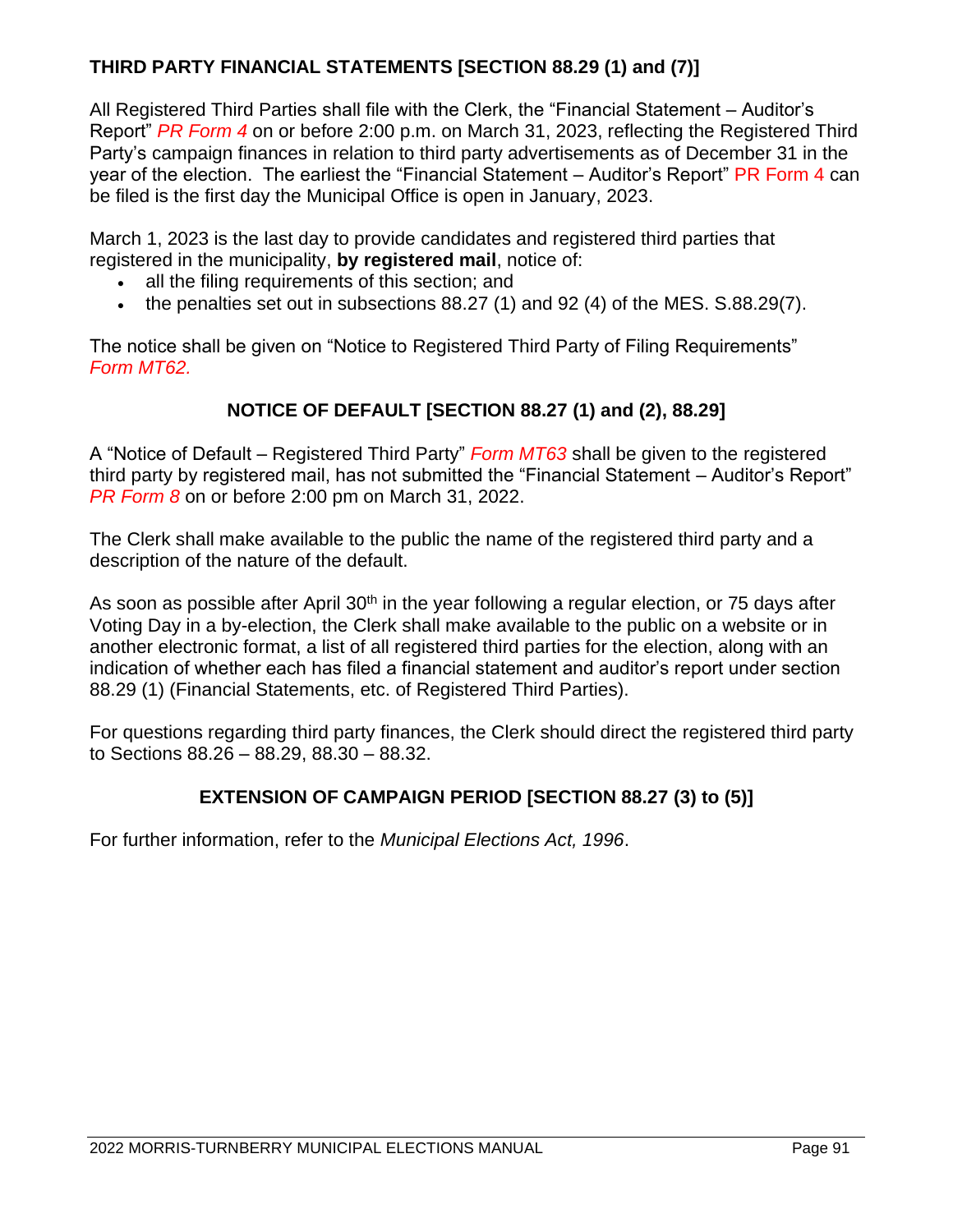# **COMPLIANCE AUDIT COMMITTEE**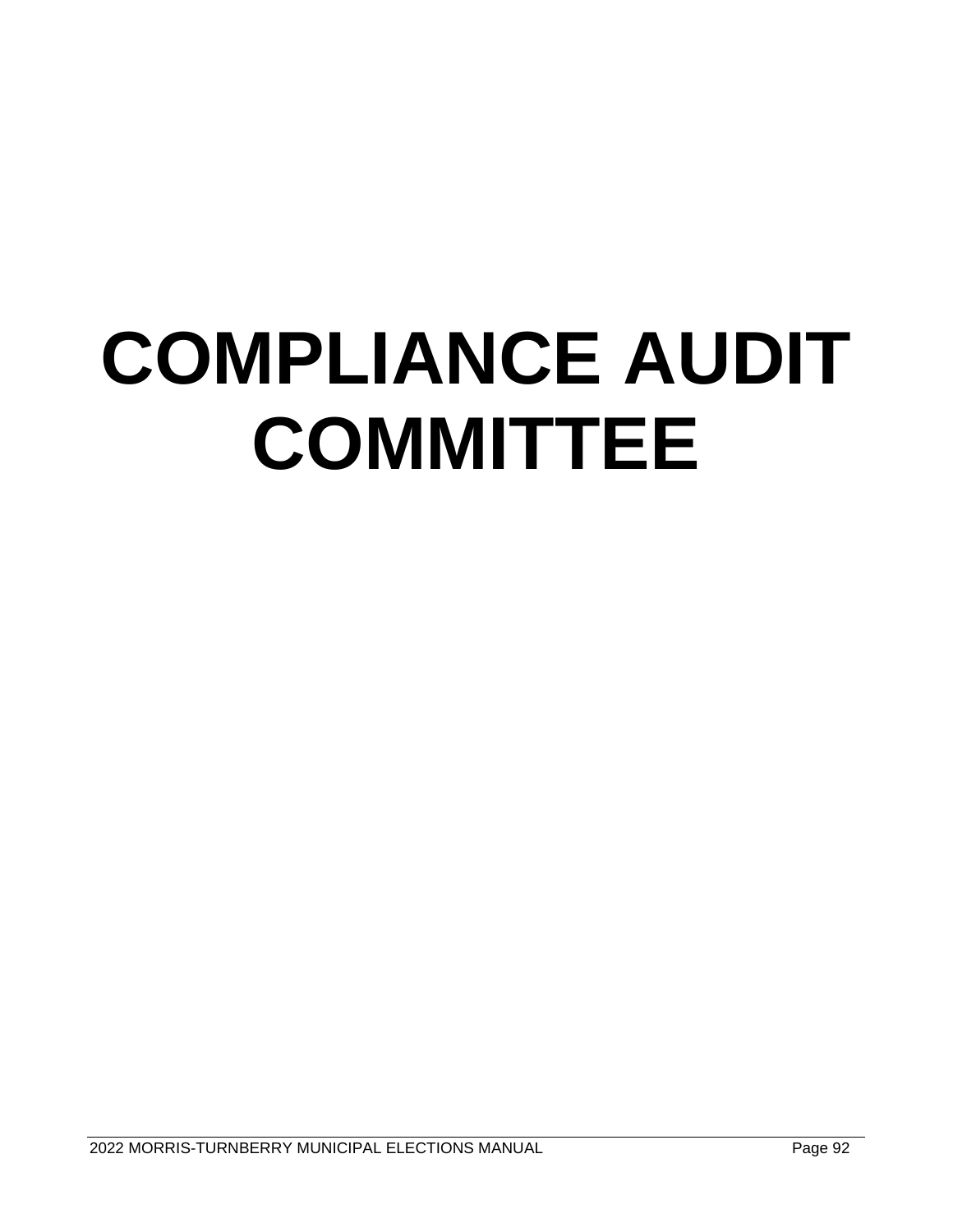#### **COMPLIANCE AUDIT COMMITTEE (SECTION 88.37)**

#### **Establish Compliance Audit Committee**

A council shall before October 1<sup>st</sup> of an election year establish a committee for the purposes of the *Municipal Elections Act, 1996*.

In Huron County a joint compliance audit committee is established.

Develop a "Terms of Reference" to be adopted by by-law by all participating municipalities. Once adopted, initiate recruitment process using the "Joint Huron County Compliance Audit Committee Ad" and using the "Joint Huron County Compliance Audit Committee Application", pursuant to the decision of the Huron County working group..

Post the ad, application, and Terms of Reference, at a minimum, on the municipal website.

Council shall approve the appointment of members by resolution or by-law.

#### **REVIEW OF CONTRIBUTIONS TO CANDIDATES [SECTION 88.34 (1) to (4)]**

The Clerk shall review the contributions reported on the financial statements submitted by a candidate to determine whether any contributor appears to have exceeded any of the contribution limits under section 88.9 (Maximum Contributions to Candidates).

#### **Report, Contributions to Candidates for Council**

As soon as possible after April 30<sup>th</sup> in the year following a regular election, the Clerk shall prepare a report identifying each contributor to a candidate for office on a council who appears to have contravened any of the contribution limits under section 88.9 and,

- (a) if the contributor's total contributions to a candidate for office on a council appear to exceed the limit under section 88.9, the report shall set out the contributions made by that contributor to the candidate; and
- (b) if the contributor's total contributions to two or more candidates for office on the same council appear to exceed the limit under section 88.9, the report shall set out the contributions made by that contributor to all candidates for office on the same council.

The Clerk shall prepare a separate report in respect of each contributor who appears to have contravened any of the contribution limits under section 88.9.

The Clerk shall forward each report prepared to the Compliance Audit Committee.

See Section 88.30 (2) for supplementary filing date provisions.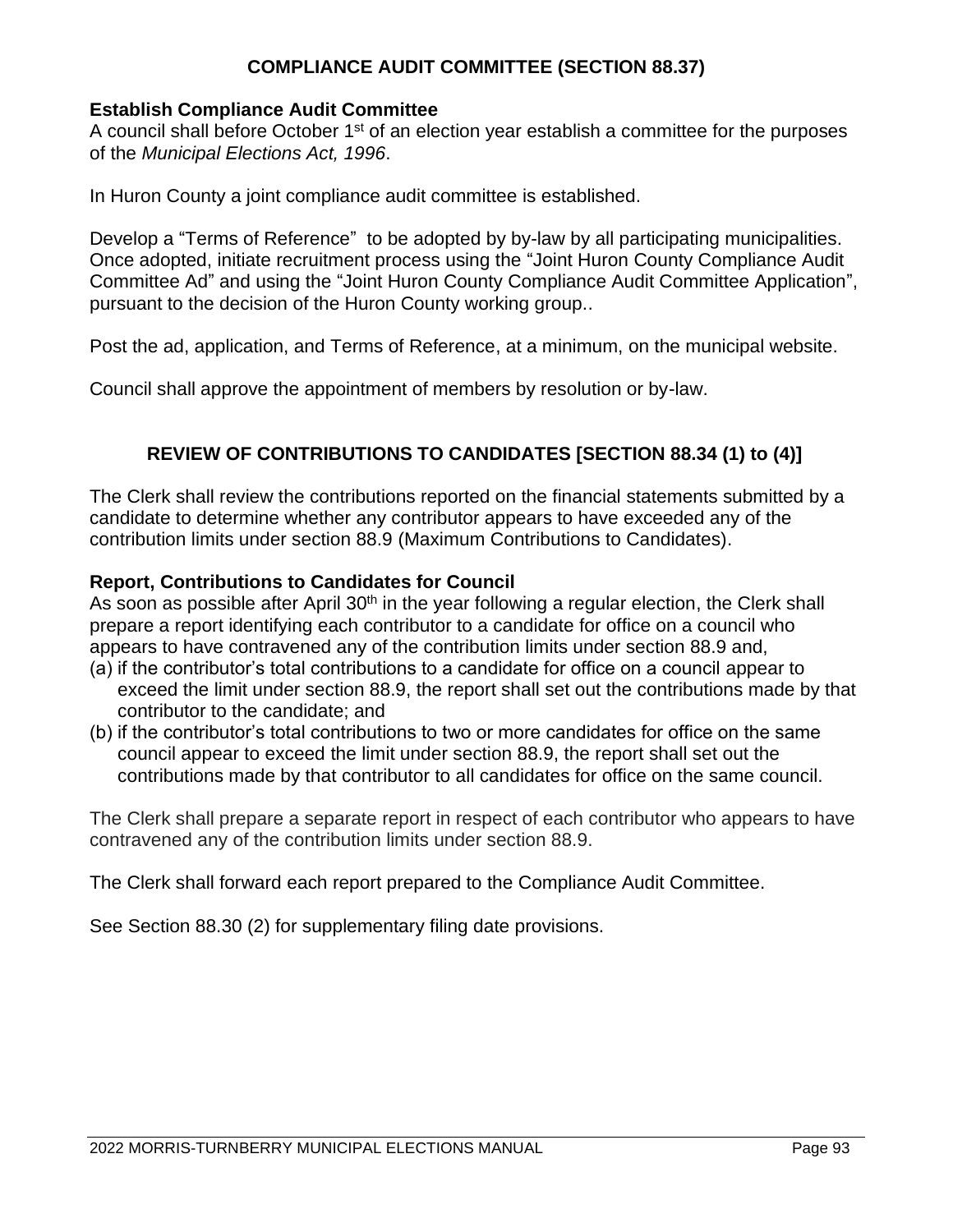#### **COMPLIANCE AUDIT APPLICATION [88.33 (1) AND 88.35 (1)]**

An elector who is entitled to vote in an election and believes on reasonable grounds that a candidate or a Registered Third Party who is registered in relation to the election in the municipality has contravened a provision of the Act relating to election campaign finances may apply for a compliance audit of the Candidate's or Registered Third Party's election campaign finances, even if the Candidate or Registered Third Party has not filed a financial statement using "Compliance Audit Application" .

#### **COMPLIANCE AUDIT COMMITTEE [88.33 (4), (14)]**

Within 10 days after receiving the Compliance Audit Application, the Clerk shall forward the application to the Compliance Audit Committee.

Within 10 days after receiving the Auditor's Report, if applicable, the Clerk shall forward the application to the Compliance Audit Committee.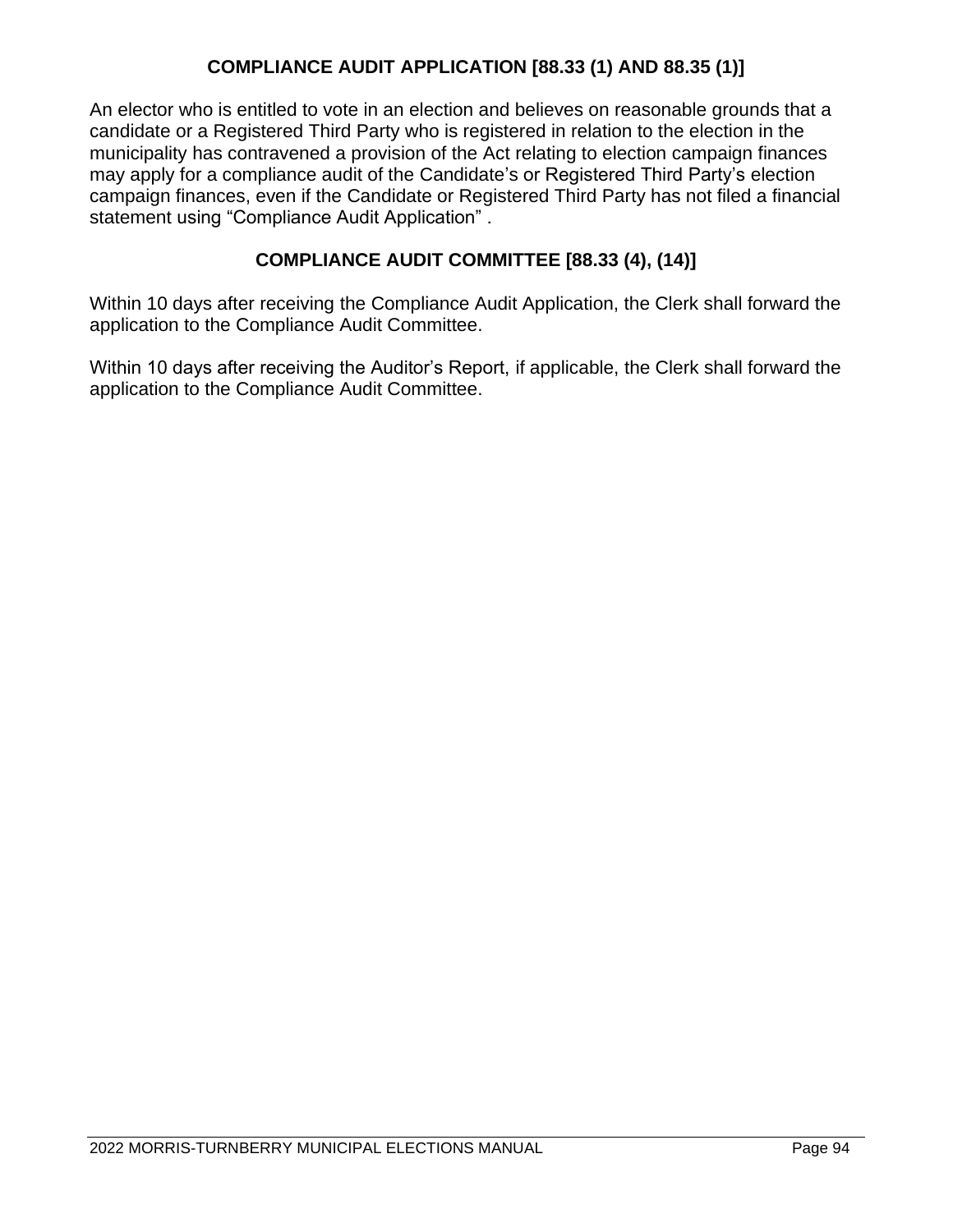# **ELECTION RECORDS**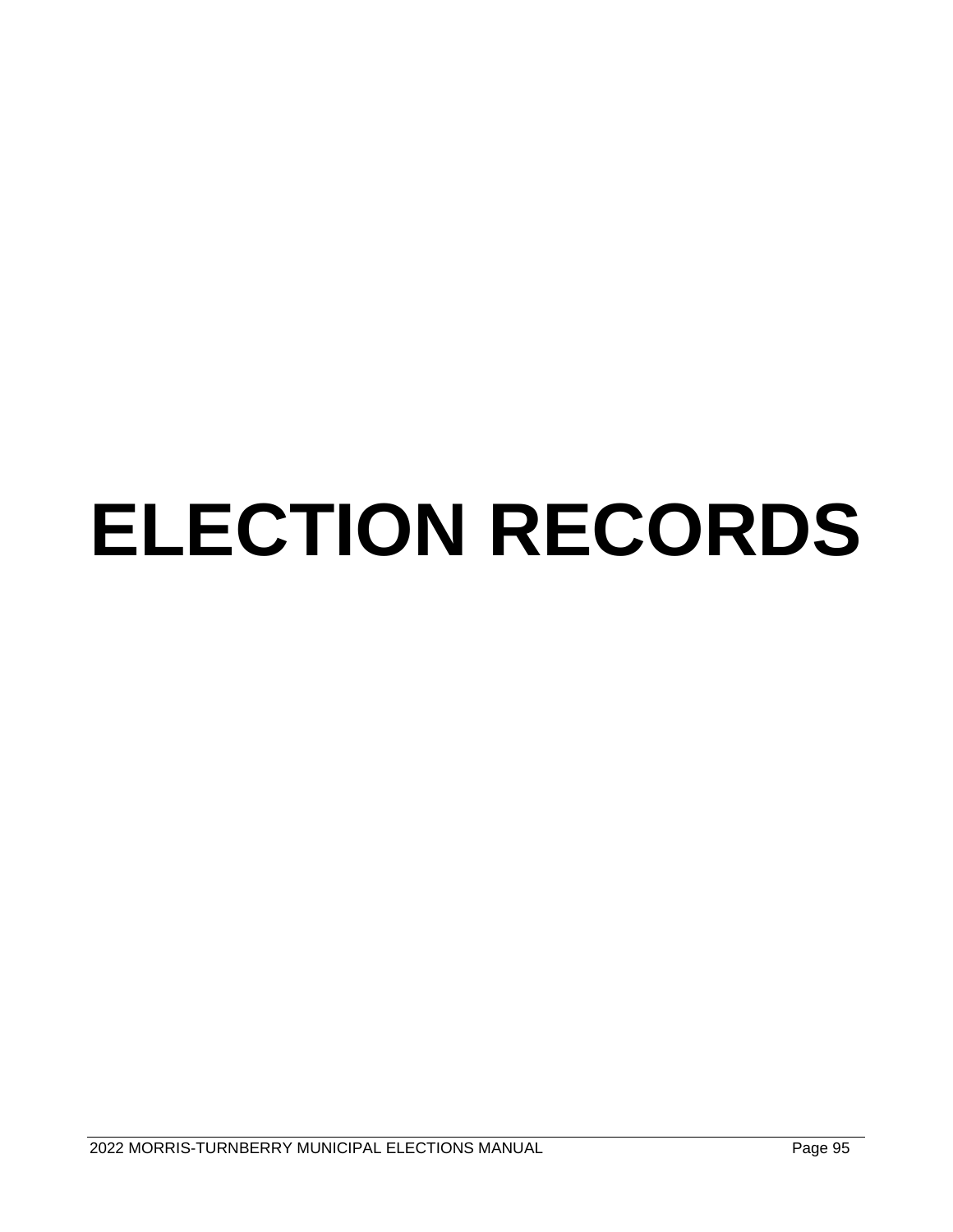#### **PUBLIC RECORDS [SECTION 88 (5), (10), (11)]**

Despite anything in the *Municipal Freedom of Information and Protection of Privacy Act (MFIPPA)*, documents and materials filed with or prepared by the Clerk or any other election official under the *Municipal Elections Act, 1996* are public records, and until their destruction, may be inspected by any person at the Clerk's Office at a time when the office is open.

#### **Restrictions**

No person shall use information obtained from public records described above, except for election purposes.

#### **Access to the Voters' List**

The Voters' List shall not be posted in a public place and can be used only for election purposes.

Due to MFIPPA, details about another person, other than the person an Election Official is speaking with, should not be provided, including whether or not the individual is on the Voters' List.

#### **CANDIDATE'S ELECTION RECORDS**

Use of online, electronic and paper versions of the Voters' List, Interim List of Changes to the Voters' List, Voter Participation Status reports and all other information containing personal voter information shall be protected by the Candidate and shall not be used for any purpose other than the 2022 Municipal Election. All Voter information obtained by the Candidate during the 2022 Municipal Election shall be destroyed by the Candidate after the election, either by returning same to the Clerk for destruction with other election material or by deleting it completely from the candidate's computer hardware. If records are shared by the candidates with others (campaign workers) an oath administered by the Candidate, similar to the one taken by the Candidate shall be administered and all shared records shall also be protected and destroyed.

#### **MUNICIPAL ELECTION RECORDS (SECTION 88)**

#### **Destruction of Records**

After 120 days from declaring the results of the election under Section 55, the Clerk may destroy any other documents and materials related to the election except those listed below under the Retention of Records section of the manual. Witness Statement *Form MT30*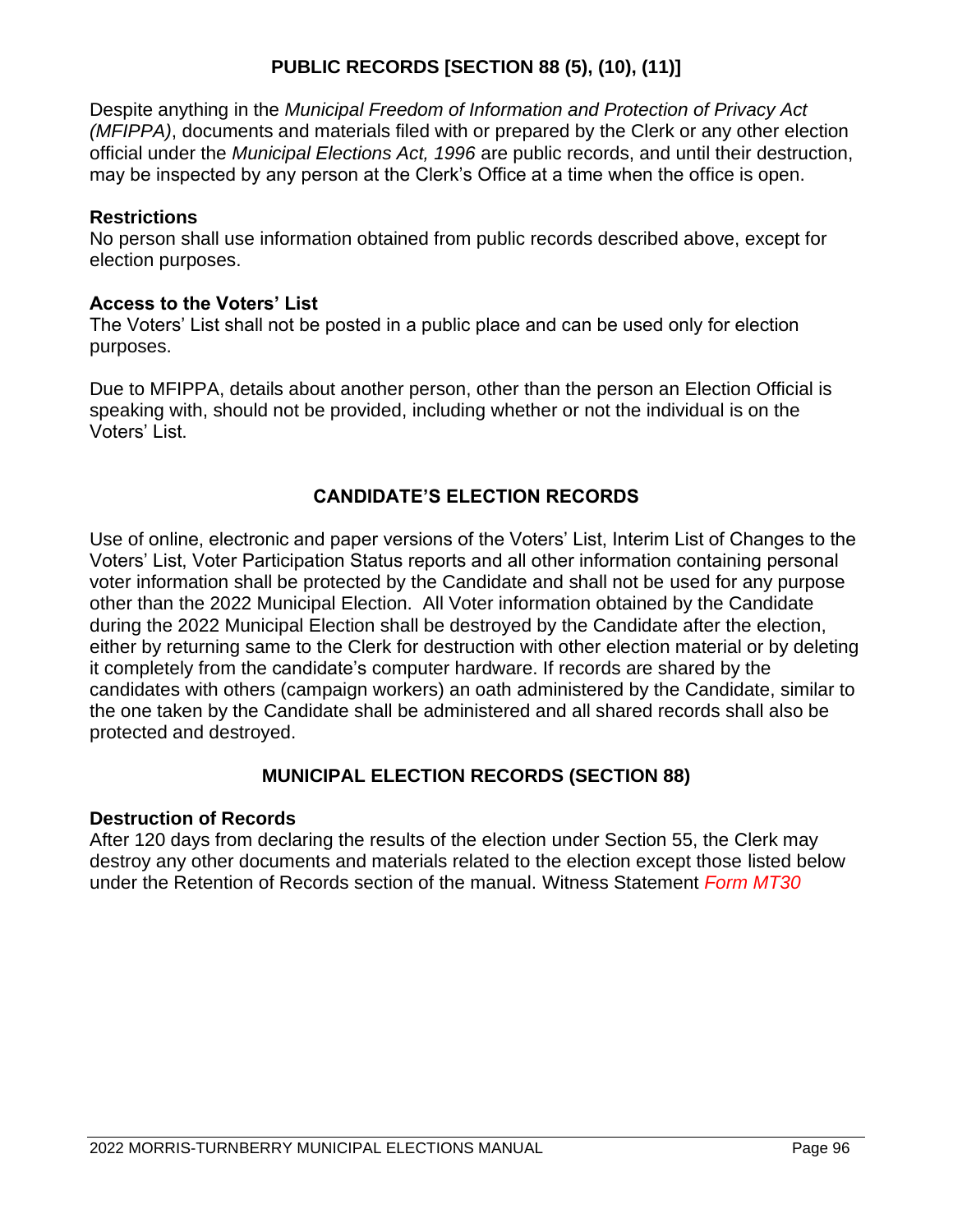#### **Retention of Records**

The election documents or materials shall not be destroyed if:

- a court orders that they be retained; or
- a recount has been commenced and not finally disposed of.

In addition, documents filed under Sections 88.25 (candidates' financial statements, etc.), 88.29 (financial statements, etc. of registered third parties) and 88.32 (return of surplus for subsequent expenses) until the members of the council or local board elected at the next regular election have taken office.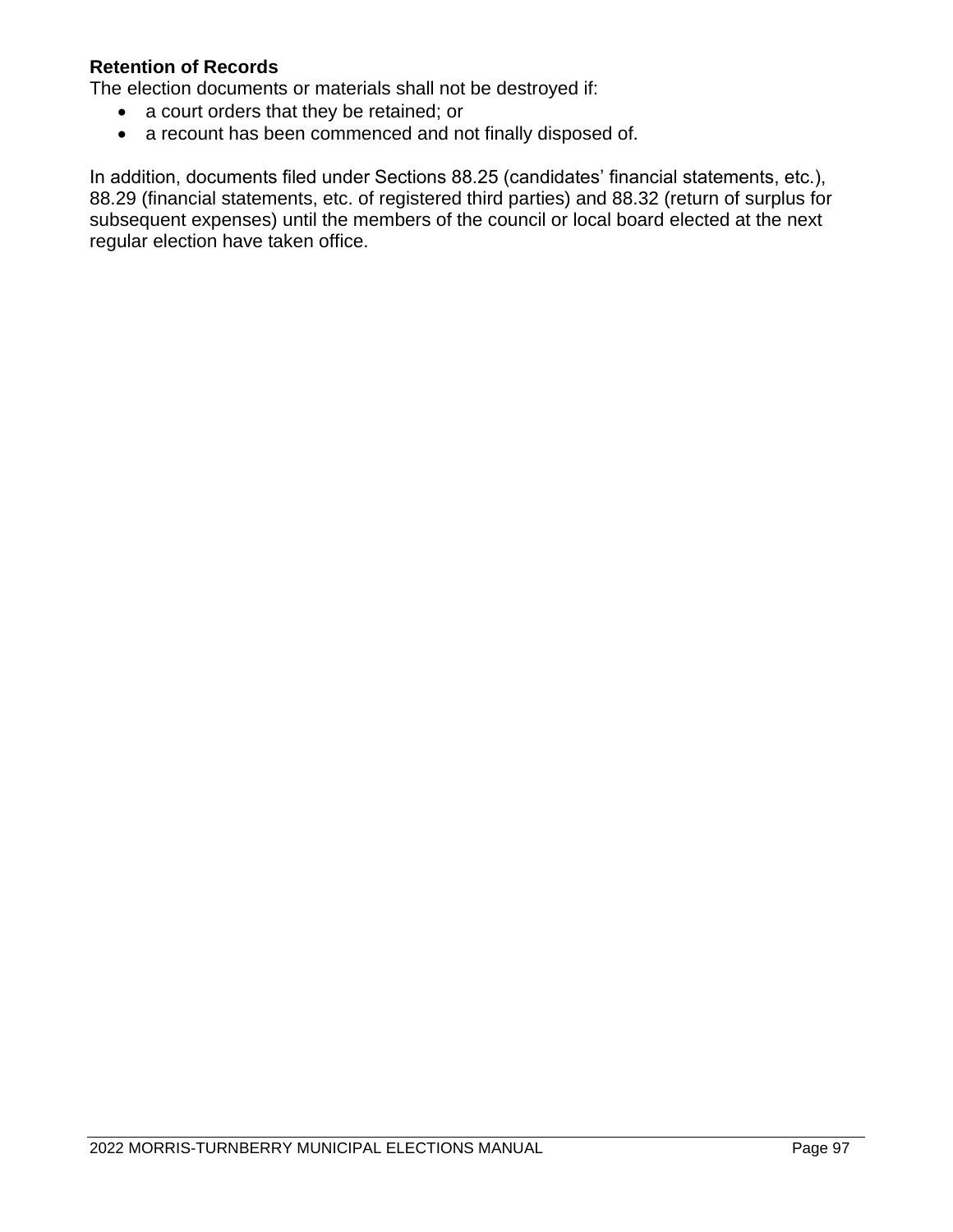### **ACCESSIBILITY**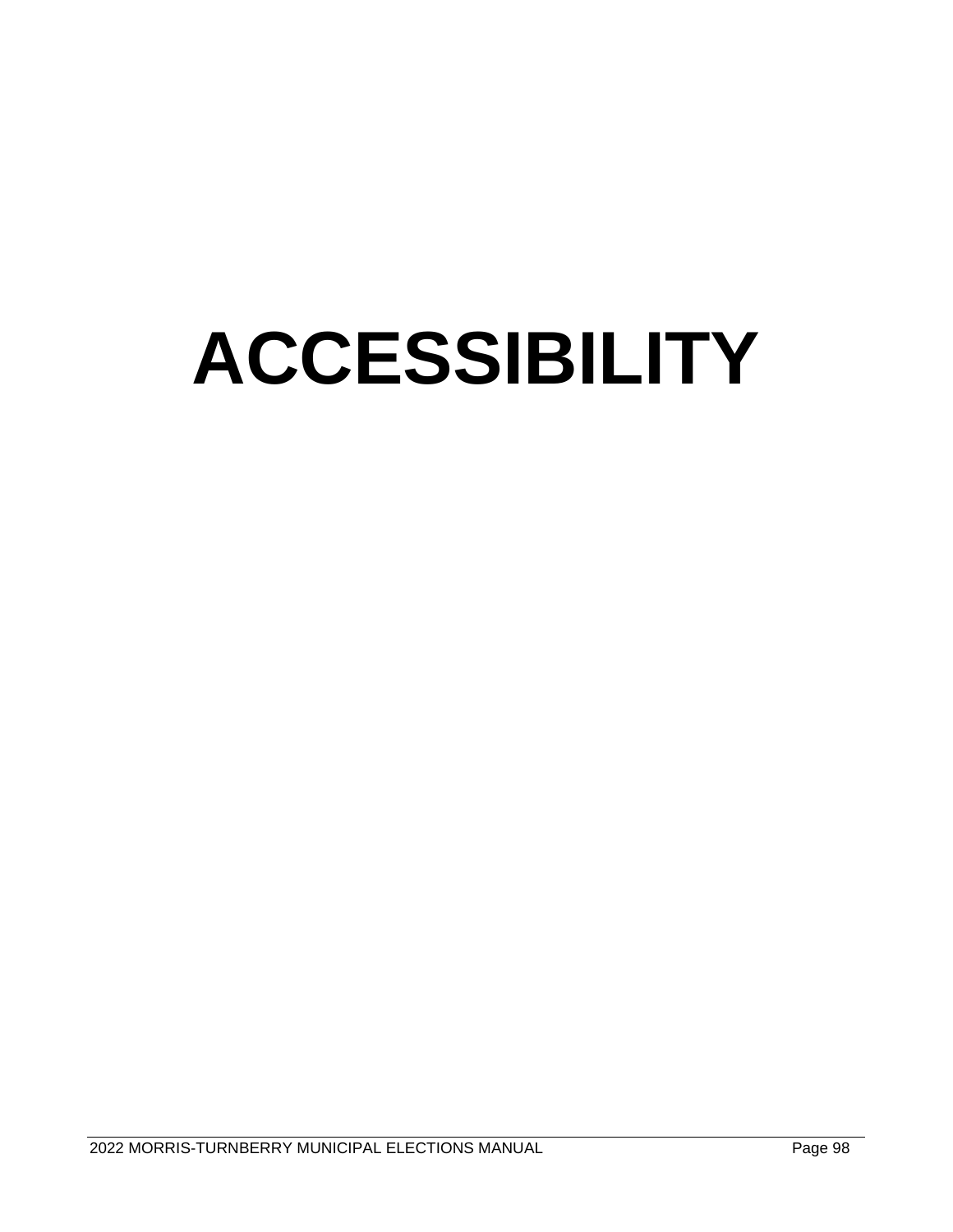#### **ACCESSIBILITY**

#### **Electors and Candidates with Disabilities [Section 12.1 (1)]**

The Clerk shall have regard to the needs of electors and candidates with disabilities.

#### **Plan re Barriers [Section 12.1 (2)]**

The Clerk shall prepare a plan regarding the identification, removal and prevention of barriers that affect electors and candidates with disabilities and shall make the plan available to the public before Voting Day in a regular election.

#### **Location – Accessibility [Section 45 (2)]**

In establishing the locations of Help Centres or Ballot Return Stations, the Clerk shall ensure that each Help Centre or Ballot Return Station is accessible to electors with disabilities.

#### **Attendance on Electors with Disabilities [Section 45 (9)]**

To allow an elector with a disability to vote, an Election Official shall attend on the elector anywhere within the area designated for voting.

#### **Electors Needing Assistance [Section 52 (1) 4]**

The Election Official may permit an elector who needs assistance in voting to have such assistance as the Election Official considers necessary.

#### **Report [Section 12.1 (3)]**

Within 90 days after Voting Day in a regular election, the Clerk shall submit a report to council about the identification, removal and prevention of barriers that effect electors and candidates with disabilities and shall make the report available to the public.

#### **Other Resources**

AMCTO Municipal Election Manual 2022 Ontario Candidate's Guide to Accessible Elections Integrated Accessibility Standards Regulation, Ontario Regulation 191/11 Municipally approved Accessibility Policies and Procedures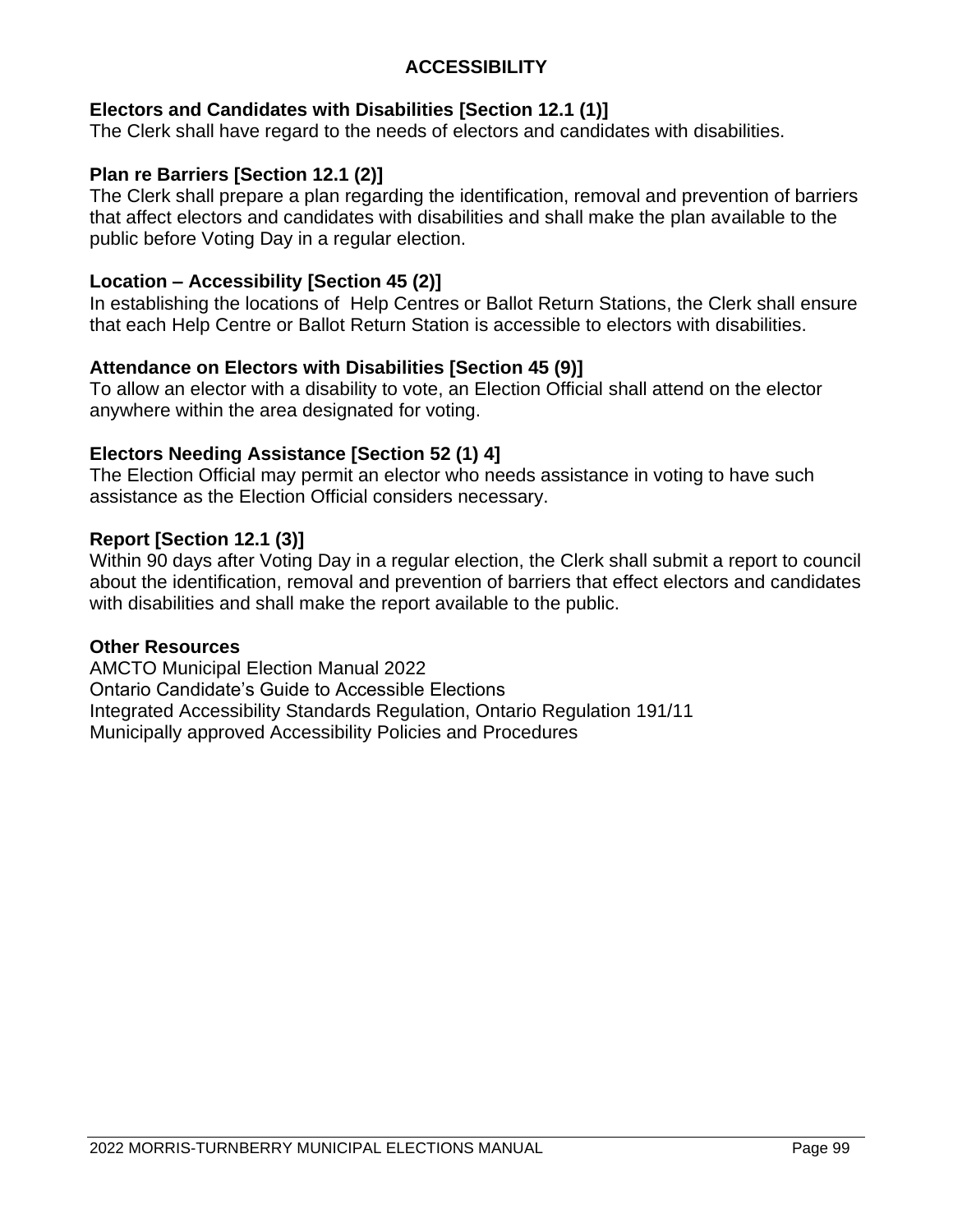## **EMERGENCIES**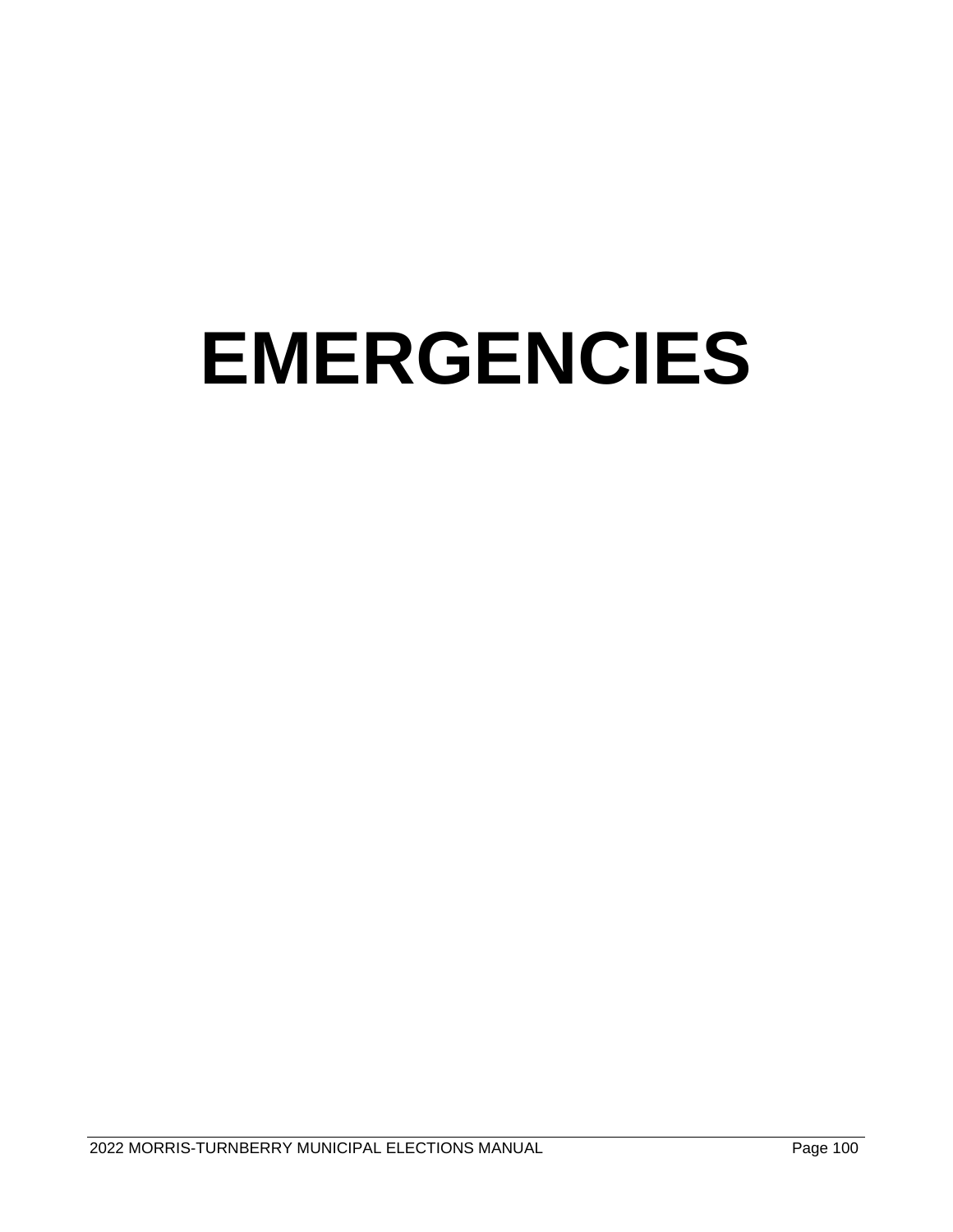#### **EMERGENCIES (SECTION 53)**

The Clerk may declare an emergency if he or she is of the opinion that circumstances have arisen that are likely to prevent the election being conducted in accordance with this Act.

On declaring an emergency, the Clerk shall make such arrangements as he or she considers advisable for the conduct of the election.

The arrangements made by the Clerk, if they are consistent with the principles of this Act, prevail over anything in the Act and the regulations made under it.

The emergency continues until the Clerk declares it has ended.

If made in good faith, the Clerk's declaration of emergency and arrangements shall not be reviewed or set aside on account of unreasonableness or supposed unreasonableness.

It shall be the policy that in the event of an emergency, as determined by the Clerk, that the Clerk shall to the best of their ability advertise such emergency by means of a Notice of Disruption to the public. The Notice should include, where possible, information about what service is being disrupted, the reason, its anticipated duration and a description of the alternate facilities or services available. This information will be made available on a "Notice of Election Service Disruption" *Form MT65*, and will be posted at the affected voting location, if available and the municipal election website, social media platforms and radio, if possible.

If required, the Clerk may consider alternate options for reporting results, notification of electors, alternate facilities, voting period and or election officials.

In the event of an emergency, third party vendors will take direction from the Clerk as to what actions will be taken.

In the event the Clerk is unable to be present to conduct procedures on Voting Day, there shall be a substitute qualified person appointed or available to attend the election details

If any part of the voting for an office is not completed, the results will not be released until the voting for that office is complete.

Given the options available to electors to vote from any touch-tone telephone or device with an internet connection, any event that results in one or more voting locations becoming unavailable for use on Election Day (e.g. flooding, power failure) shall not be sufficient to cause the Clerk to declare an emergency, delay the vote, open a new voting place, or extend the voting hours.

Pursuant to Section 53 of the Municipal Elections Act, 1996, an emergency shall be declared in the event of any circumstance that in the opinion of the Clerk compromises the integrity and/or execution of the election.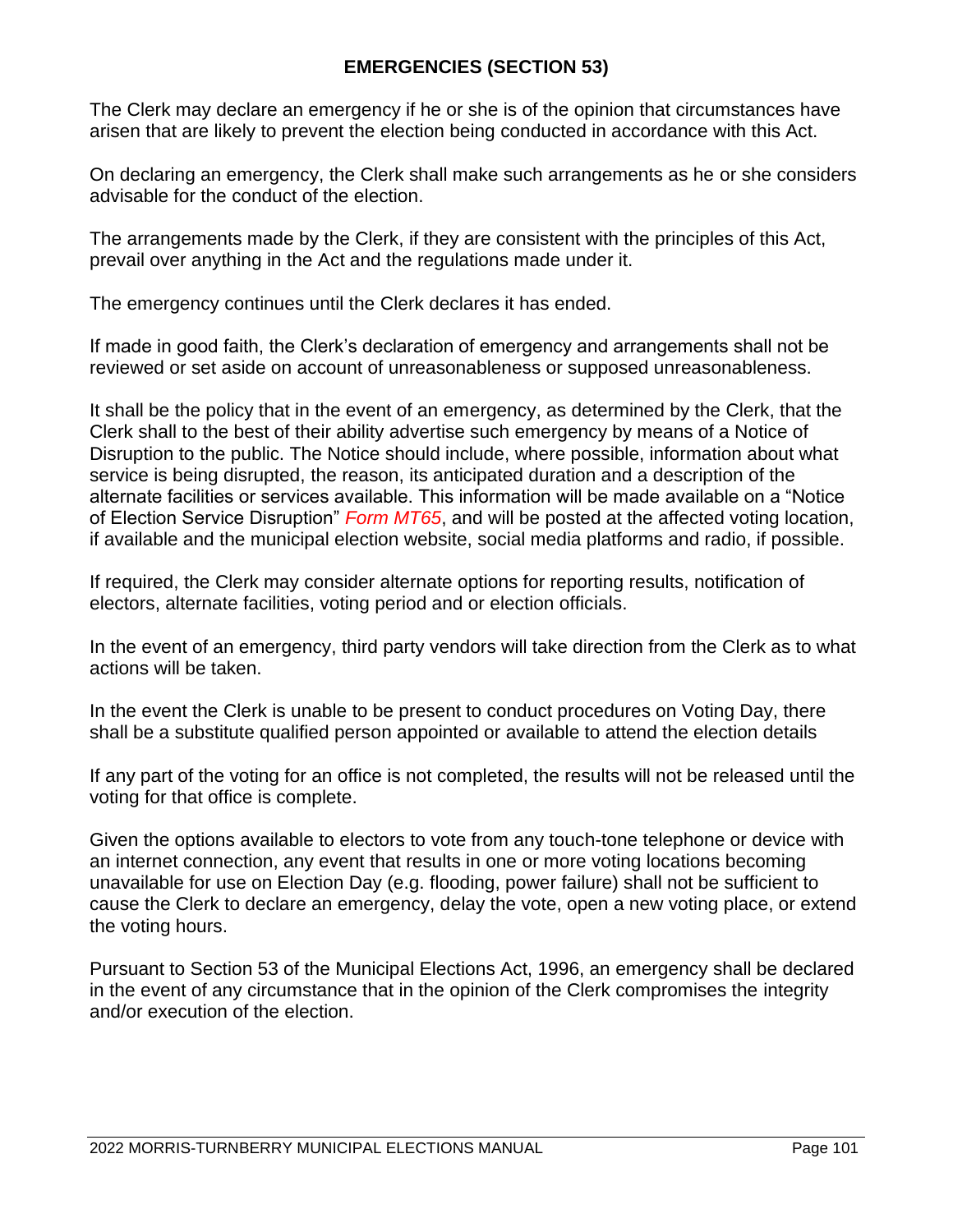## **CORRUPT PRACTICES**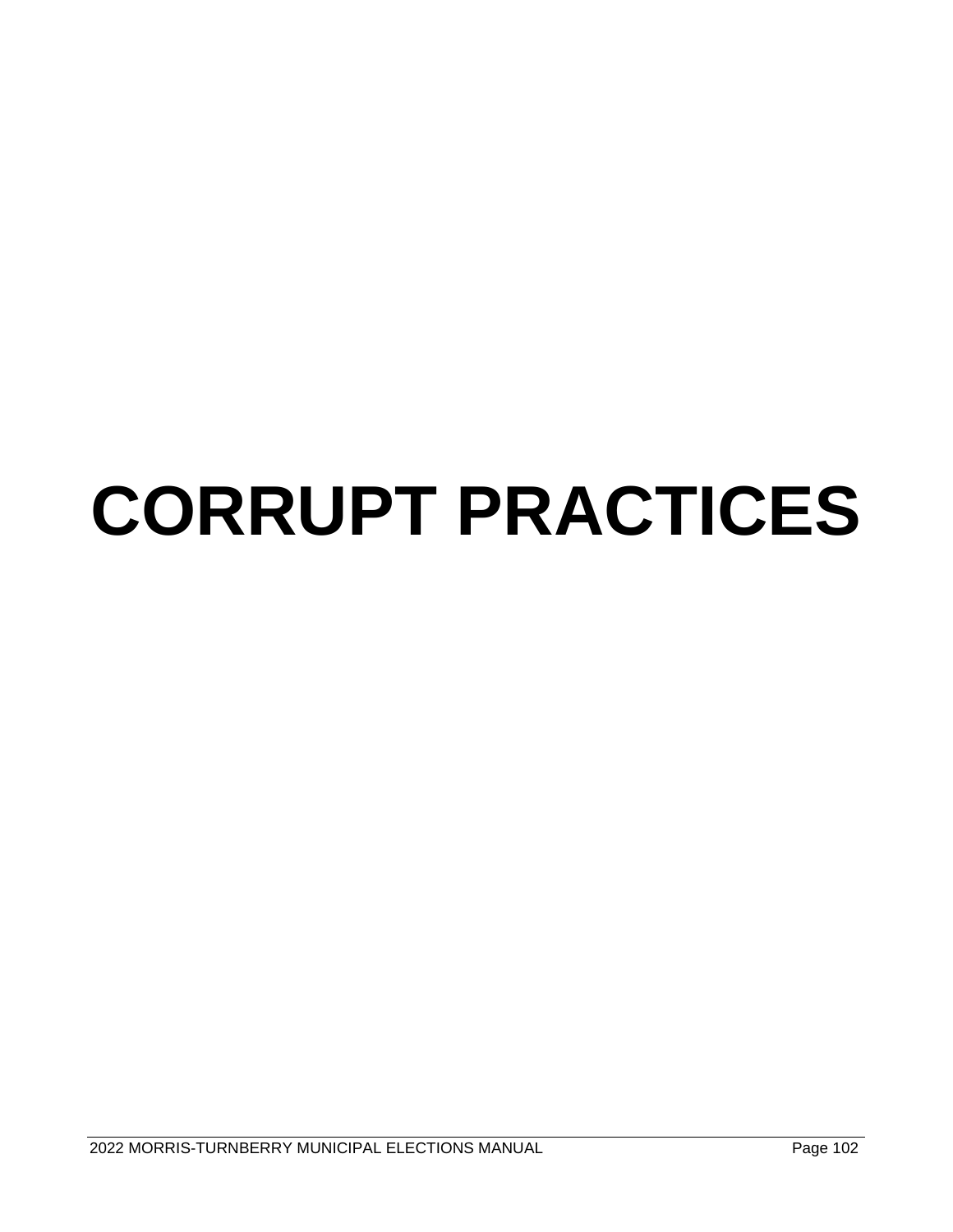#### **CORRUPT PRACTICES**

The Municipal Elections Act, 1996 provides for penalties and enforcement of corrupt practices and other offences during an election process. Penalties can include a fine up to \$25,000, forfeiture of office, ineligibility to run for office in the following election, and/or imprisonment up to 6 months.

Although The Municipality will be using an alternative voting method, being Telephone/Internet Voting, the principles and the integrity of the election process will remain and are enforceable.

No person(s) shall solicit a Voter Information Letter from an eligible elector. All valid complaints or knowledge of solicitation shall be reported immediately to the appropriate authorities for investigation of corrupt practices.

In addition, under the provisions of Section 90 of the Municipal Elections Act, 1996, if a person is convicted of an offence and the offence was committed knowingly, the offence also constitutes a corrupt practice and the person is liable, in addition to any other penalty, for a term of imprisonment not more than six (6) months.

#### **REPORTING CORRUPT PRACTICES**

All valid complaints or knowledge of an offence shall be reported immediately to the appropriate authorities for investigation of corrupt practices.

In addition, although many provisions of the *Municipal Elections Act* also deal with voting places, ballots and ballot boxes, etc. the same must be used interchangeably with the alternative forms of voting since the principles of the *Act* must be maintained and is therefore enforceable and subject to penalties.

As such, the Clerk has agreed to the following:

- That all complaints about actions which may contravene the provisions of the *Municipal Elections Act*, either verbally or written, will be reviewed by the Clerk and, if viewed by the Clerk to be valid and not frivolous, will be reported to the appropriate authorities.
- THAT all such valid complaints submitting in writing, once deemed by the Clerk to be substantiated, will be submitted to the appropriate authorities;
- THAT the Clerk or any Election Official will not attempt to intervene in the prosecution and may be called to give evidence during prosecution.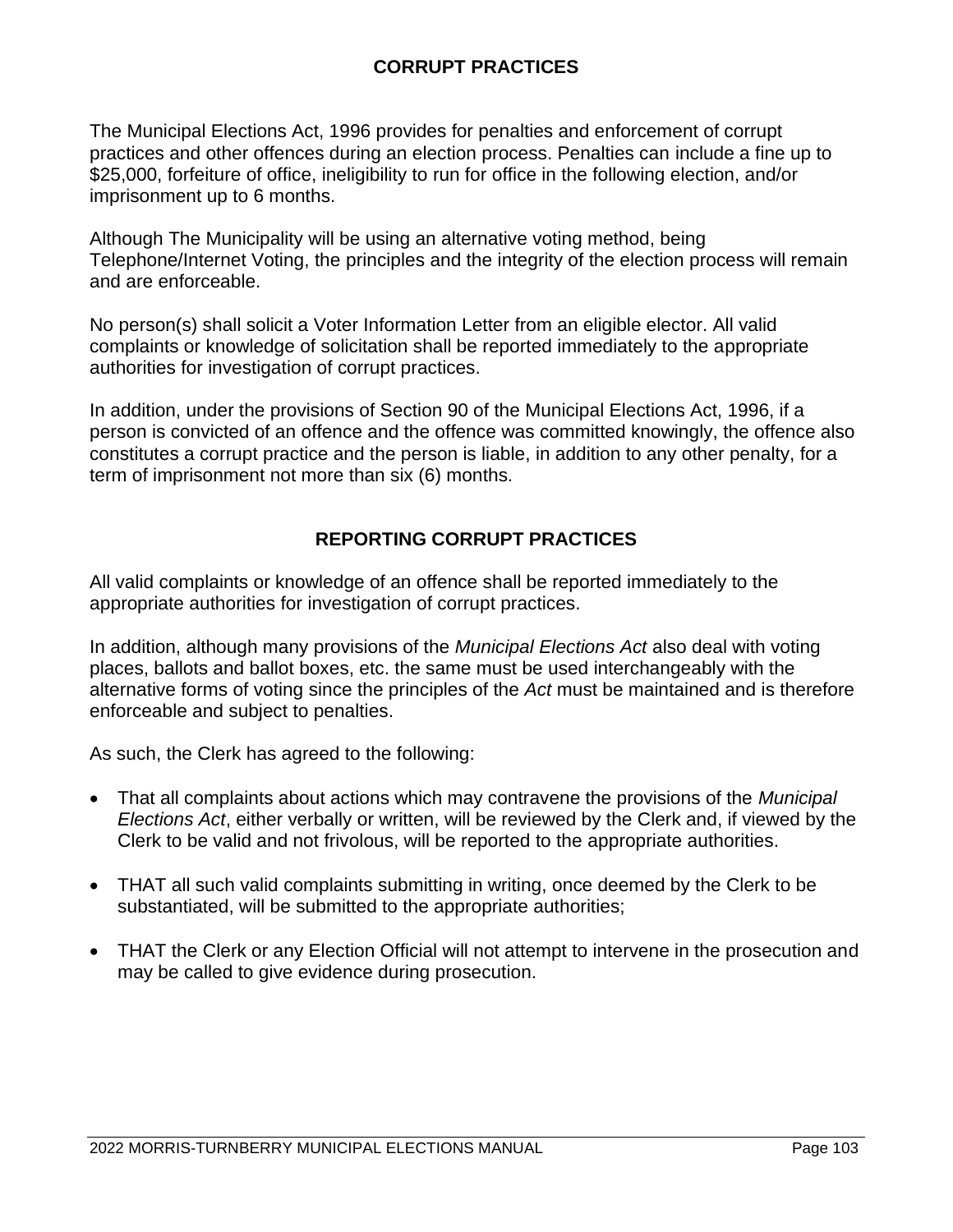A person is guilty of an offence if he or she:

- votes without being entitled to do so;
- votes more times than this *Act* allows;
- induces or procures a person to vote when that person is not entitled to do so;
- before or during an election, publishes a false statement of a candidate's withdrawal;
- furnishes false or misleading information to a person whom this *Act* authorizes to obtain information;
- without authority, supplies a PIN to anyone;
- deals with a PIN, without having authority to do so;
- no person(s) shall solicit a Voter Information Letter, containing a PIN, from an eligible elector;
- a person who contravenes any provision of the *Act* or a regulation under the *Act* or a bylaw passed by a municipality under the *Act*;
- attempts to do something described above.

The following are guilty of an office that constitutes a corrupt practice:

• A Clerk or other Election Official who willfully fails to perform a duty imposed by the Act.

#### **PENALTIES**

#### **Elector [Section 90 (2)]**

An offence described above under Corrupt Practices [Section 90 (3)] constitutes a corrupt practice and a person who commits it is, on conviction, disqualified from voting at an election until the next regular election has taken place after the election to which the offence relates, in addition to being liable to any other penalty provided for in the *Act*.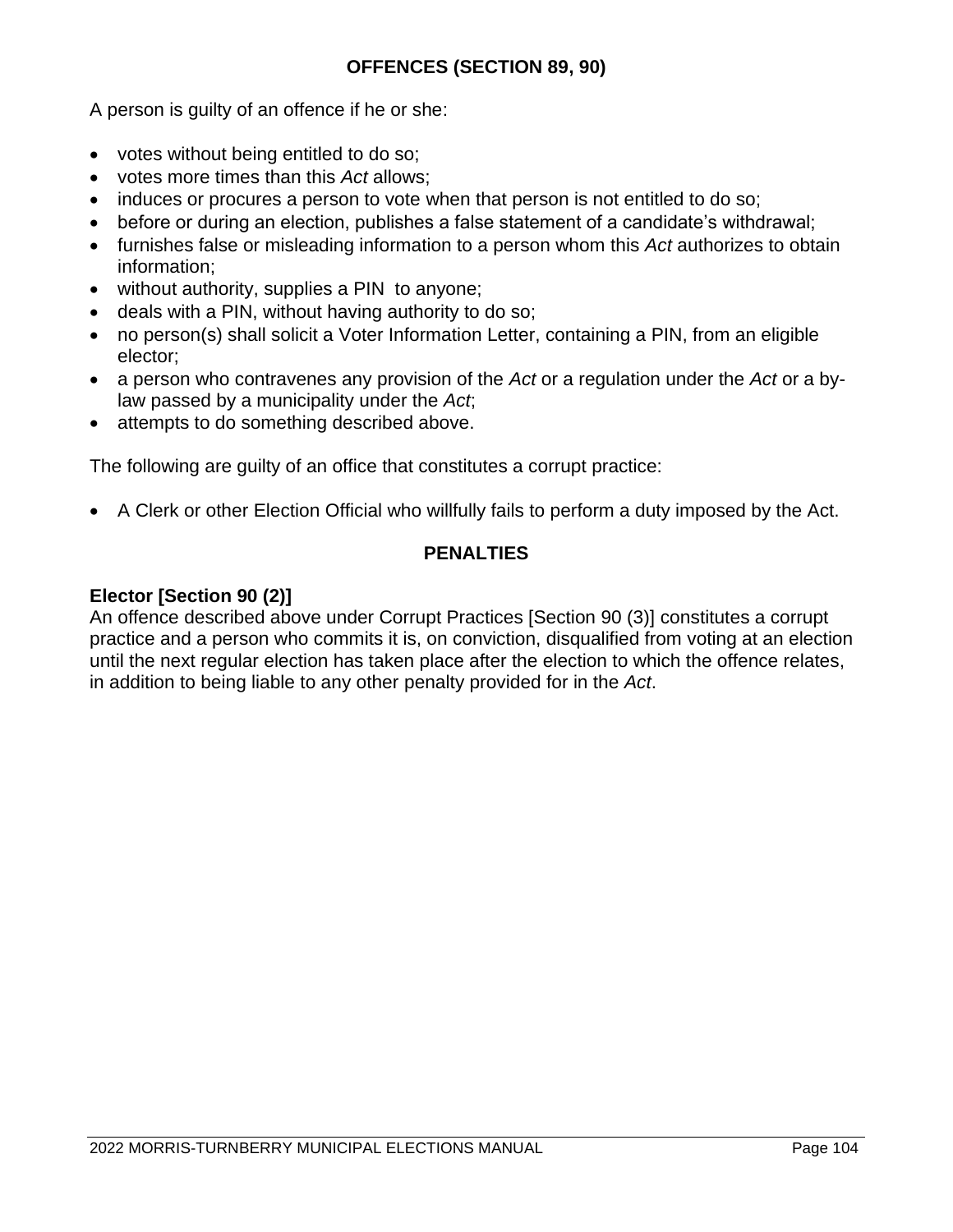#### **Candidate [Section 91 (1)]**

If a person is convicted of a corrupt practice under the *Act,* or of an offence under the *Criminal Code* (Canada) in connection with an act or omission that relates to an election to which the Act applies, then, in addition to any other penalty provided for in the Act:

- a) any office to which the person was elected is forfeited and becomes vacant; and
- b) the person is ineligible to be nominated for or elected or appoint to, any office until the next two regular elections have taken place after the election to which the offence relates.

However, if the presiding judge finds that the person committed the corrupt practice or offence under the *Criminal Code* (Canada) without any intent of causing or contributing to a false outcome of the election, clause b) does not apply.

#### **Individual [Section 94.1(1)]**

An individual who is convicted of an offence is liable to the following penalties in addition to any other penalty provided for:

- for any offence, a fine not more than \$25,000;
- for any offence other than a corrupt practice, the penalties described in Subsection 88.23 (2) – Effect of Default by Candidate and 88.27 (1) – Effect of Default by Registered Third Party.
- for an offence under Section 90 (Corrupt Practices: Certain Offences Committed Knowingly), imprisonment for a term of not more than 6 (six) months;
- for any offence that the presiding judge finds that the individual committed knowingly, imprisonment for a term of not more than 6 (six) months.

#### **Trade Unions [Section 94.1(2)]**

A corporation or trade union that is convicted of an offence is liable to a fine of not more than \$50,000 in addition to any other penalty provided for.

#### **MAIL TAMPERING - CRIMINAL OFFENCE AND PROSECUTION**

Notification of the voting process and how electors can vote will be provided in the Voter Information Letter, to electors by first class mail.

The Criminal Code of Canada states that tampering with the mail of an individual is a criminal offence and a person found guilty is liable to a term of imprisonment not exceeding ten (10) years. Since The Municipality's election methods rely on delivery of the VIL to eligible electors in order to allow those electors to exercise their right to vote, any instance or substantiated account of mail tampering will be taken very seriously and reported to the authorities.

In order to ensure the integrity and confidence of the voting process for all electors and candidates, the Clerk agrees to the following rules and regulations:

- THAT all complaints about actions which may contravene the provisions of the Criminal Code of Canada with respect to mail tampering, submitted in writing, will be considered by the Clerk;
- THAT all such valid complaints, once deemed by the Clerk to be substantiated, will be submitted to the appropriate authorities;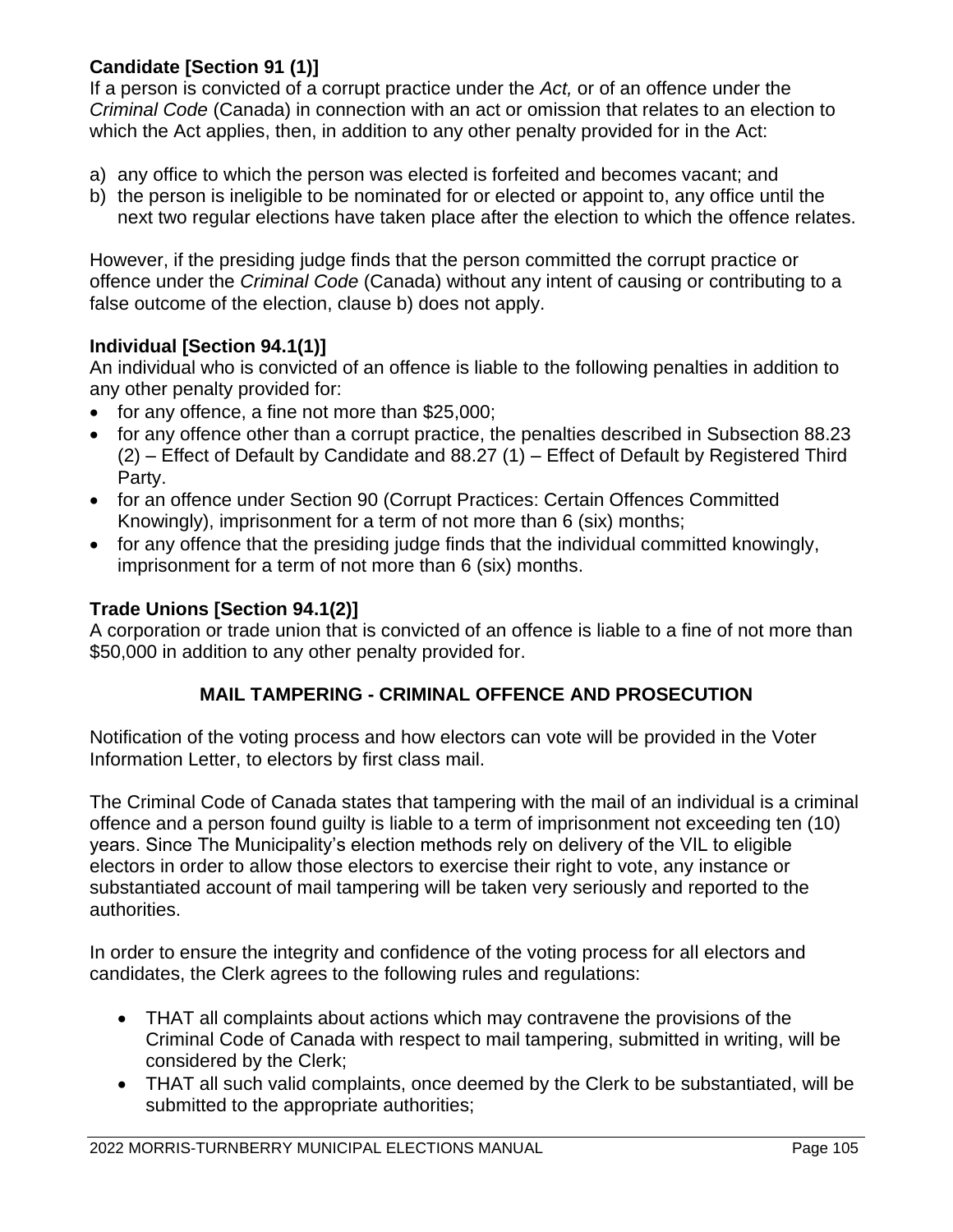• THAT the Clerk or any Election Official will not attempt to intervene in the prosecution and may be called to give evidence during prosecution.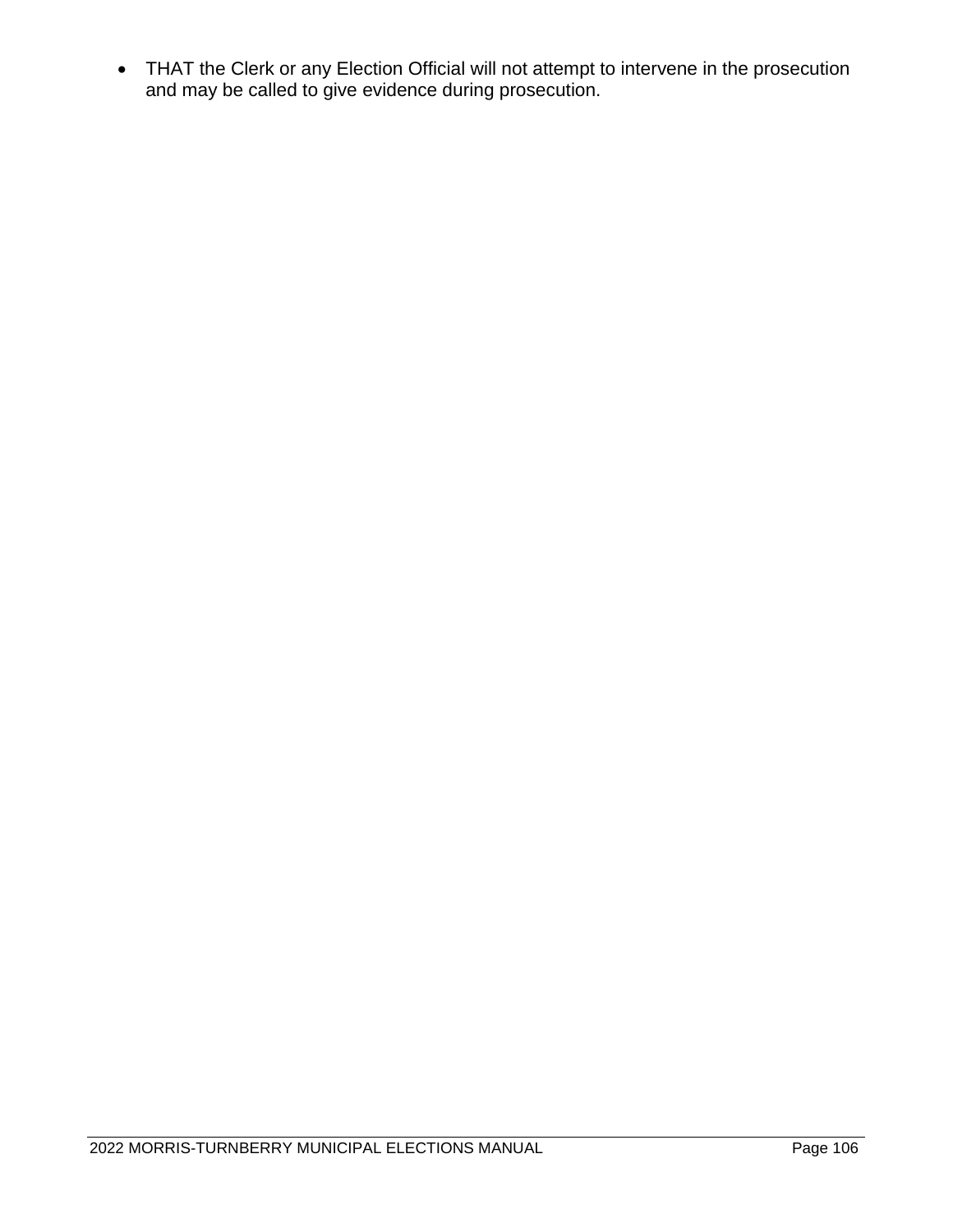### **DISCRETIONARY POWERS OF THE CLERK**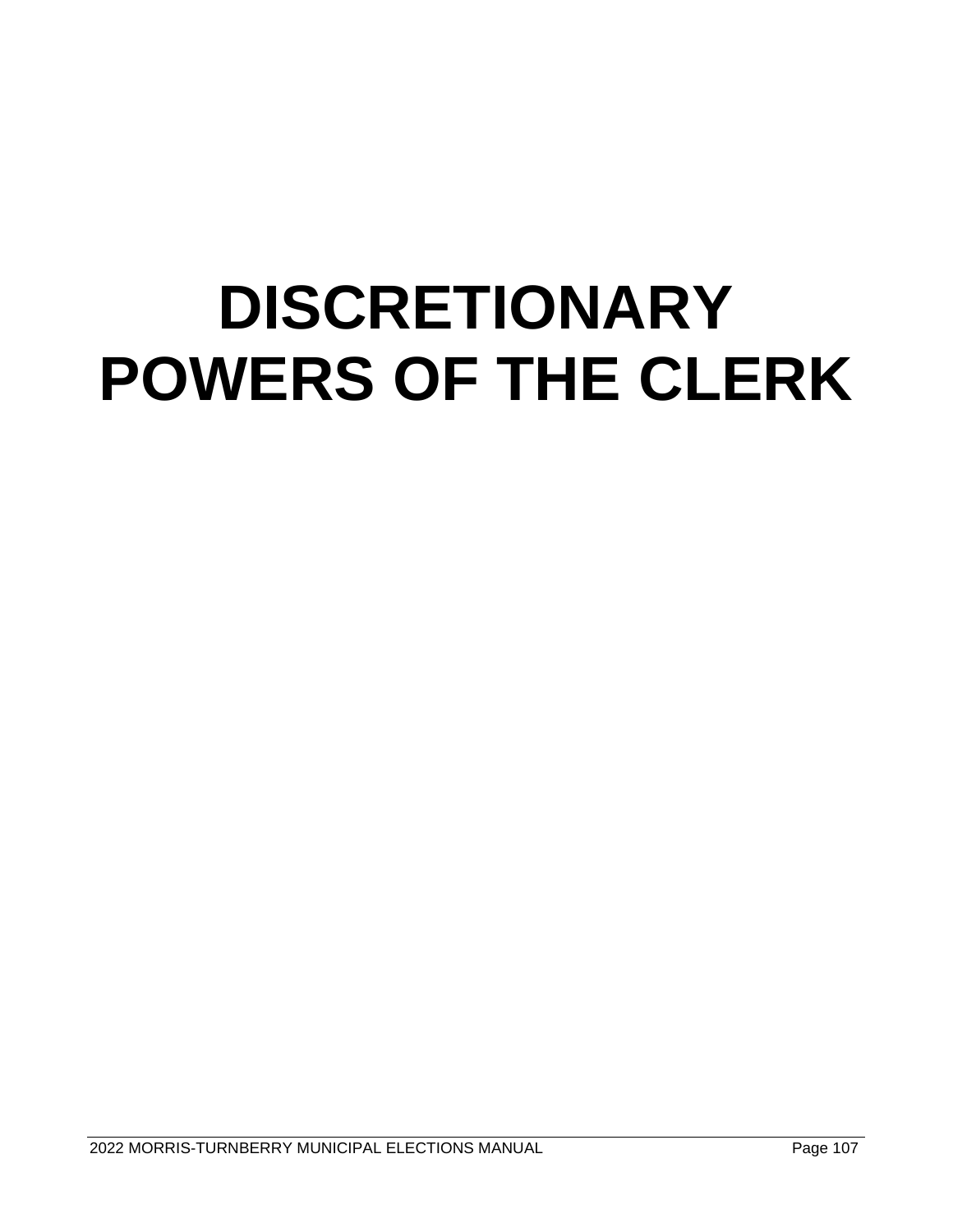#### **THE MUNICIPAL ELECTIONS ACT, 1996 Implied And Direct Discretionary Authority of the Clerk**

| <b>SECTION</b> | <b>SHORT DESCRIPTION</b>                                                                                                                                                                                                                                                                                                |  |
|----------------|-------------------------------------------------------------------------------------------------------------------------------------------------------------------------------------------------------------------------------------------------------------------------------------------------------------------------|--|
|                | <b>Summary of Broad Discretionary Authority</b>                                                                                                                                                                                                                                                                         |  |
| 7; 8(7); 45    | The Clerk has authority and control over the costs incurred for an election.                                                                                                                                                                                                                                            |  |
| 7(3)1          | The Clerk shall bill a local board or upper tier municipality for the costs for a<br>recount in a regular election for a local board or municipality, a by-law or<br>question submitted by an upper tier or local board or the Minister.                                                                                |  |
| 7(3)4          | The Clerk shall bill for costs when the Clerk counts the votes or conducts a<br>recount of a ranked ballot election for an upper-tier municipality, if the<br>member of council of the upper-tier municipality is not also elected to the<br>council of the lower-tier municipality within the upper-tier municipality. |  |
| 7(12)          | The Clerk of a municipality can incur expenses in respect to a question<br>which are required or authorized by this Act to be incurred.                                                                                                                                                                                 |  |
| 8(6)           | The Clerk is responsible for giving notice to the public for any question on<br>the ballot, regardless of whether it was initiated by a municipality, an upper<br>tier or a Minister.                                                                                                                                   |  |
| 11(1)          | The Clerk is responsible for conducting municipal elections. Unless<br>otherwise provided, the Clerk has broad discretionary authority to determine<br>the form and method of communication for notices, forms and other<br>information provided under the Act.                                                         |  |
| 12(1)          | The Clerk may provide for any matter or procedure that is not specifically<br>provided for in the Act or Regulations.                                                                                                                                                                                                   |  |
| 12(2)          | The Clerk may establish forms such as oaths, statutory declarations and<br>has the power to require their use.                                                                                                                                                                                                          |  |
| 12(3)          | The Clerk may require a person to furnish proof of identity, qualification or<br>any other matter.                                                                                                                                                                                                                      |  |
| 12(4)          | The power given to the Clerk does not include the power to require a<br>person for the purposes s 52(1) (Voting Procedure) to furnish proof of<br>identity in addition to what is prescribed.                                                                                                                           |  |
| 12.1           | The Clerk shall have regard to the needs of electors and candidates with<br>disabilities                                                                                                                                                                                                                                |  |
| 12.1(2)        | The Clerk shall prepare a plan regarding the identification, removal and<br>prevention of barriers that affect electors and candidates with disabilities<br>and shall make the plan available to the public before Voting Day in a<br>regular election.                                                                 |  |
| 12.1(3)        | Within 90 days after Voting Day in a regular election, the Clerk shall<br>prepare a report about the identification, removal and prevention of barriers<br>that affect electors and candidates with disabilities.                                                                                                       |  |
| 13(1)          | The Clerk shall determine the form, manner and timing of any notice or<br>other information required by the Act.                                                                                                                                                                                                        |  |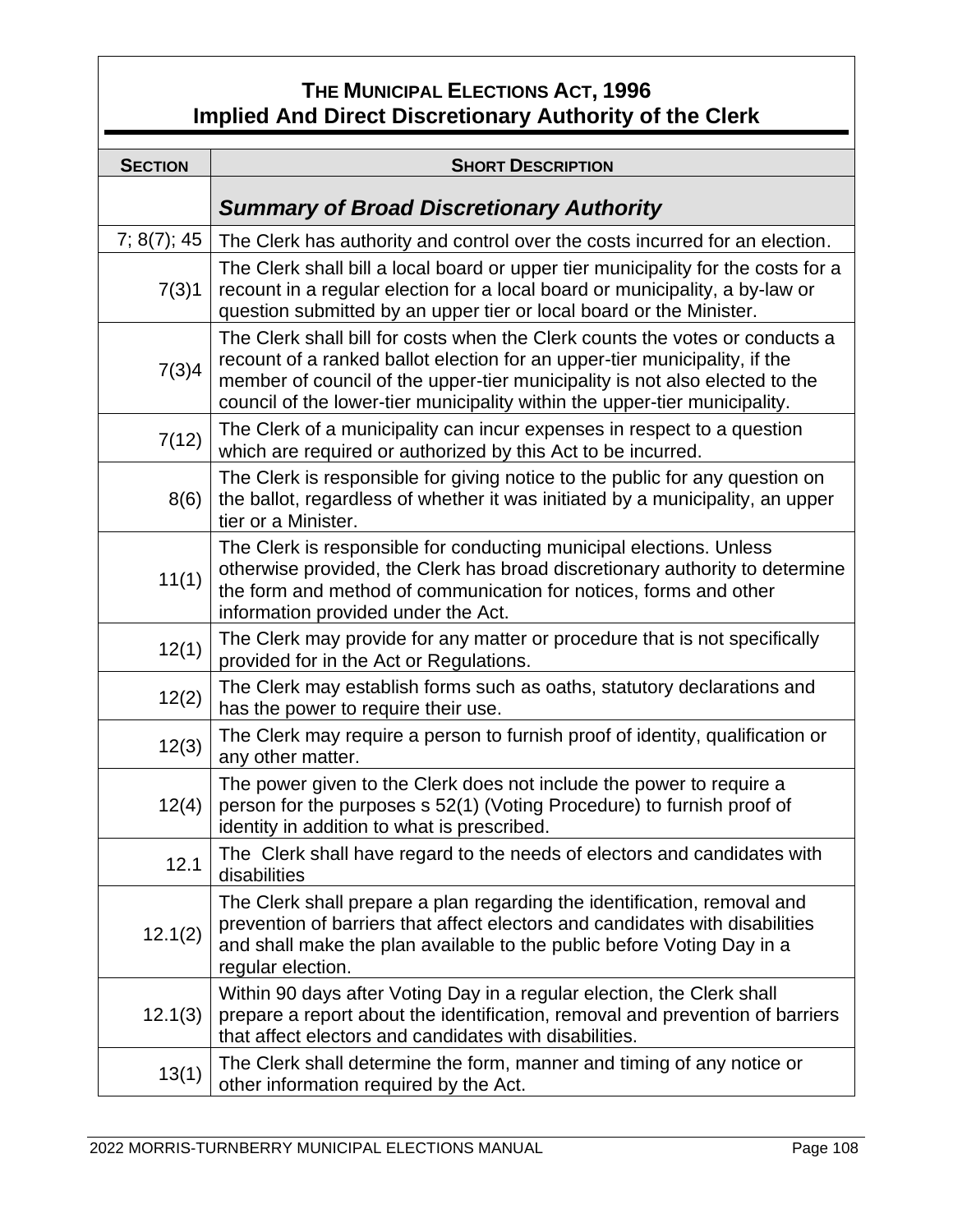| 22(2)              | For the purposes of subsection $(1)$ – correction of errors in the preliminary<br>list, the Clerk may use any information that is in the local municipality's<br>custody or control                                                                                                        |  |
|--------------------|--------------------------------------------------------------------------------------------------------------------------------------------------------------------------------------------------------------------------------------------------------------------------------------------|--|
| 53(1)              | The Clerk has discretion in determining what constitutes an emergency or<br>circumstances that will undermine the integrity of the election.                                                                                                                                               |  |
| 53(2)              | The Clerk has discretion in a declared emergency to make any<br>arrangements deemed necessary for the conduct of the election.                                                                                                                                                             |  |
| 53(4)              | The Clerk determines when the emergency has passed.                                                                                                                                                                                                                                        |  |
| 55(4.1)            | The Clerk shall, as soon as possible after Voting Day, make information<br>available on the number of votes for each Candidate, the number of<br>declined and rejected ballots and the number of votes (yes or no) on a by-<br>law or question and determine website or electronic format. |  |
|                    | <b>Cost of Elections</b>                                                                                                                                                                                                                                                                   |  |
| 7(2), (4);<br>8(7) | The Clerk has authority and control over the finances of an election.                                                                                                                                                                                                                      |  |
|                    | <b>Notice of By-laws and Questions</b>                                                                                                                                                                                                                                                     |  |
| 8(6)               | The Clerk shall determine the form and method of notice to the electors of<br>by-laws and questions to be placed on the ballot.                                                                                                                                                            |  |
|                    | <b>Certification of Vote Results</b>                                                                                                                                                                                                                                                       |  |
| 8(9)               | The Clerk shall determine the form of certification when giving the result of<br>the vote on a question or by-law.                                                                                                                                                                         |  |
|                    | <b>Information to Electors</b>                                                                                                                                                                                                                                                             |  |
| 45(8)              | The Clerk may issue instructions to Deputy Returning Officers (DRO)<br>regarding attending on an elector in an institution or retirement home.                                                                                                                                             |  |
| 13(2)              | The Clerk may determine what information is necessary to inform electors<br>how to exercise their rights under the Act.                                                                                                                                                                    |  |
| 12.1(1)            | The Clerk shall identify strategies to provide for the needs of electors and<br>candidates with disabilities.                                                                                                                                                                              |  |
| 12.1(2)            | The Clerk shall prepare a plan regarding the identification, removal and<br>prevention of barriers that affect electors and candidates with disabilities<br>before Voting Day in a regular election.                                                                                       |  |
| 12.1(30            | Within 90 days after Voting Day in a regular election, the Clerk shall submit<br>a report about the identification, removal and prevention of barriers that<br>affect electors and candidates with disabilities.                                                                           |  |
|                    | <b>Appointment of Election Officials</b>                                                                                                                                                                                                                                                   |  |
| 15(1)              | The Clerk shall appoint a Deputy Returning Officer (DRO) for each Voting<br>Place.                                                                                                                                                                                                         |  |
| 15(1)              | The Clerk may appoint other election officials in addition to DROs. The<br>Clerk determines what instruction and training is provided to election<br>officials.                                                                                                                            |  |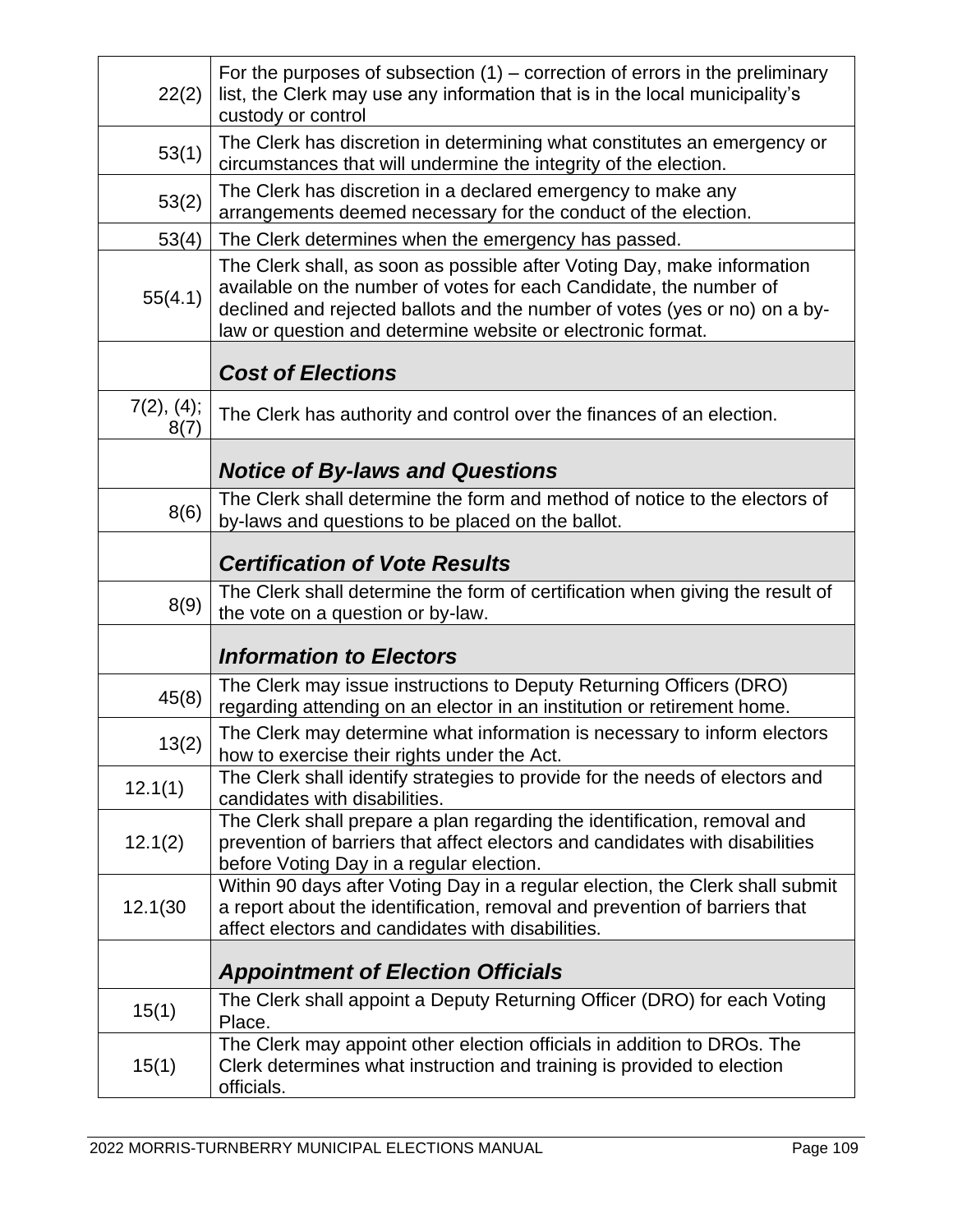|                    | <b>Delegation of Authority</b>                                                                                                                                                                                                                                                                            |  |
|--------------------|-----------------------------------------------------------------------------------------------------------------------------------------------------------------------------------------------------------------------------------------------------------------------------------------------------------|--|
| 15(2), (3),<br>(4) | The Clerk may delegate to election officials in writing, any of the Clerk's<br>powers and duties, however the Clerk may continue to exercise the<br>delegated powers and duties, despite delegation.                                                                                                      |  |
|                    | <b>Creation of Voting Subdivisions</b>                                                                                                                                                                                                                                                                    |  |
| 18(1)              | The Clerk may divide the municipality into voting subdivisions.                                                                                                                                                                                                                                           |  |
| 18(2)              | If the Clerk creates voting subdivisions, he or she shall inform MPAC.                                                                                                                                                                                                                                    |  |
|                    | <b>Correction of Preliminary List Of Electors</b>                                                                                                                                                                                                                                                         |  |
| 19(1)(1.1)         | The Clerk and the Municipal Property Assessment Corporation, may agree<br>on a date for the delivery of the Preliminary List of Electors (which must be<br>a date earlier than September 1).                                                                                                              |  |
| 22(1)              | The Clerk may correct any obvious errors on the Preliminary List of<br>Electors, and shall notify MPAC of the corrections.                                                                                                                                                                                |  |
| 22(2)              | For the purposes of subsection (1), the Clerk may use any information that<br>is in the local municipality's custody or control.                                                                                                                                                                          |  |
| 25(4)              | The Clerk shall determine the format and manner of the written application<br>to remove a deceased person's name.                                                                                                                                                                                         |  |
|                    | <b>Reproduction of Voters' List</b>                                                                                                                                                                                                                                                                       |  |
| 23(2)(a)(b)        | The Clerk shall have the Voters' List reproduced on or before September 1st<br>and determine where and at what time applications for revisions to the<br>Voters' List may be made.                                                                                                                        |  |
|                    | <b>Revision of Voters' List</b>                                                                                                                                                                                                                                                                           |  |
| 24(1)(2)           | From September 1 <sup>st</sup> to the close of Voting on Voting Date, a person may<br>make an application to be added or removed from the Voters' List or have<br>the information on the Voters' List relating to that person amended.                                                                    |  |
| 24(3)              | The Clerk may approve or deny applications for revision to the Voters' List.                                                                                                                                                                                                                              |  |
| 27(1)(a)(b)        | During the period beginning September 15 and ending September 25, the<br>Clerk shall prepare an interim list of changes to the Voters' List approved on<br>or before September 15, and give a copy to each certified candidate and to<br>each person who received a copy of the Voters' List under s. 23. |  |
| 27(2)(a)(b)        | The Clerk shall within 30 days after Voting Day prepare a final list of the<br>changes to the Voters' List and give a copy to MPAC.                                                                                                                                                                       |  |
|                    | <b>Certification of Voters' Lists, As Revised</b>                                                                                                                                                                                                                                                         |  |
| 28(1)              | The Clerk shall prepare and certify the Voters' List for use in each Voting<br>Place.                                                                                                                                                                                                                     |  |
|                    | <b>Nominations</b>                                                                                                                                                                                                                                                                                        |  |
| 32                 | The Clerk shall give notice of the offices for which persons may be<br>nominated and the nomination procedures under the Act.                                                                                                                                                                             |  |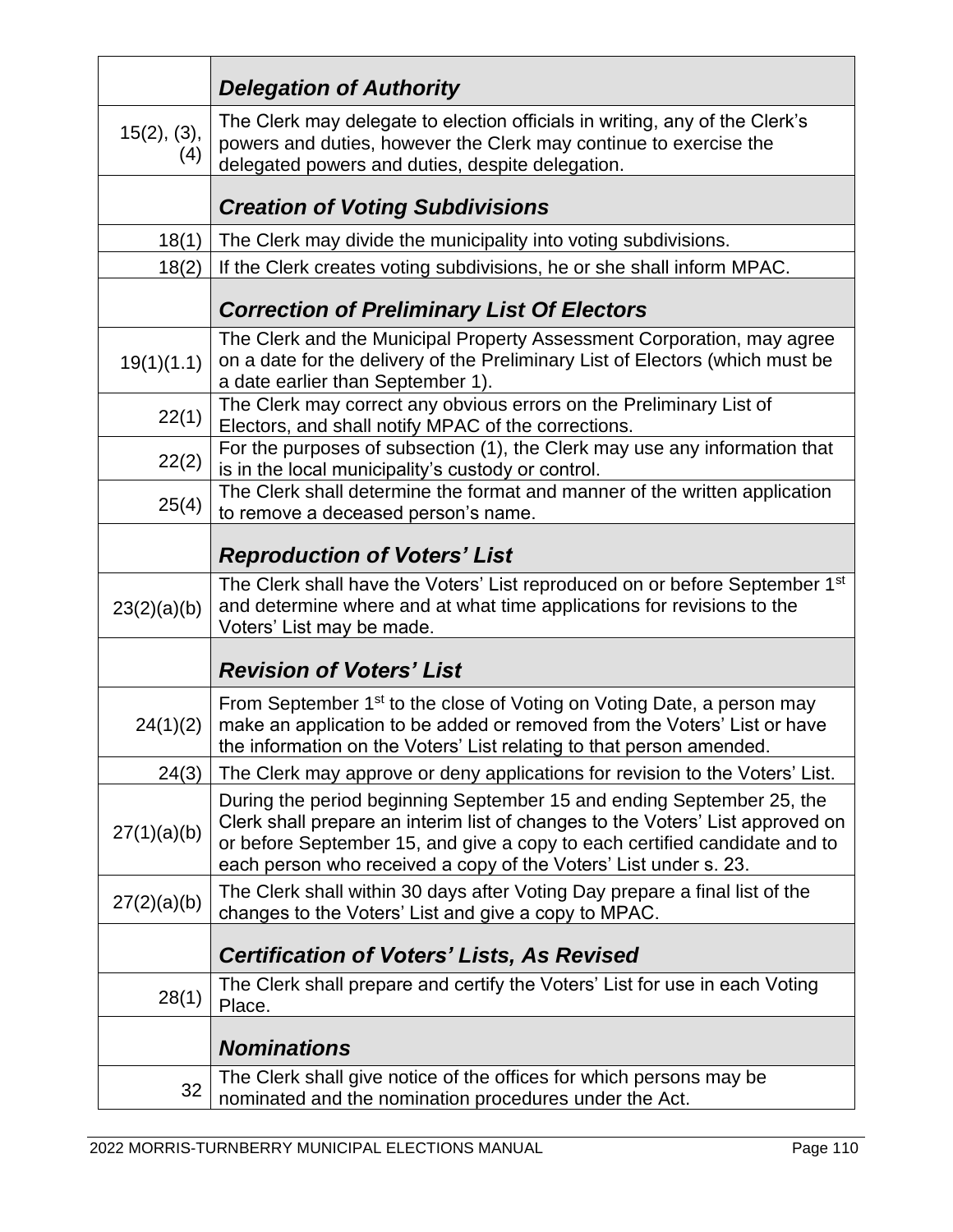| 33(1.3)                    | The Clerk is entitled to reply upon the information filed by the candidates<br>(endorsements).                                                                                                                                                                                                                                                           |  |
|----------------------------|----------------------------------------------------------------------------------------------------------------------------------------------------------------------------------------------------------------------------------------------------------------------------------------------------------------------------------------------------------|--|
| 35(2), (3)                 | The Clerk shall certify the nomination of qualified persons, and reject the<br>nomination if not satisfied the person is qualified.                                                                                                                                                                                                                      |  |
| 35(4)                      | The Clerk can determine the form and method of giving notice when a<br>nomination is rejected and shall give notice to the person who sought to be<br>nominated and to all candidates for the office, as soon as possible.                                                                                                                               |  |
| 35(5)                      | The Clerk's decision to certify or reject a nomination is final.                                                                                                                                                                                                                                                                                         |  |
|                            | <b>Acclamations</b>                                                                                                                                                                                                                                                                                                                                      |  |
| 37(1), (2)                 | The Clerk can determine the method of declaring acclamations.                                                                                                                                                                                                                                                                                            |  |
|                            | <b>Notice of Election</b>                                                                                                                                                                                                                                                                                                                                |  |
| $40(a)$ , (b),<br>(c), (d) | The Clerk shall give notice to the electors and determine the form and<br>method of giving such notice about the location of voting places, dates and<br>times open, and the manner in which electors may use voting proxies if<br>applicable and if alternative voting methods, the manner in which electors<br>may use the alternative voting methods. |  |
|                            | <b>Ballot Form</b>                                                                                                                                                                                                                                                                                                                                       |  |
| 41(1)                      | The Clerk shall provide ballots in the prescribed form.                                                                                                                                                                                                                                                                                                  |  |
| 41(2)3                     | The Clerk can agree to permit another name that a candidate uses to<br>appear on the ballot.                                                                                                                                                                                                                                                             |  |
| 41(2)5                     | If the surnames of two or more Candidates for an office are identical or in<br>the Clerk opinion so similar as to cause possible confusion, the Clerk shall<br>differentiate the Candidates on the ballots as the Clerk considers<br>appropriate.                                                                                                        |  |
| 41(3)                      | The Clerk shall change some or all of the ballots to facilitate voting by the<br>visually impaired without assistance.                                                                                                                                                                                                                                   |  |
| 41(4)                      | The Clerk can decide to use separate or composite ballots.                                                                                                                                                                                                                                                                                               |  |
|                            | <b>Voting or Vote Counting Equipment or Alternate Voting</b><br><b>Method</b>                                                                                                                                                                                                                                                                            |  |
| $42(3)(a)$ (i),<br>(ii)    | Where there is a by-law providing for voting or vote counting equipment or<br>an alternative voting method, the Clerk has discretion in establishing forms<br>and procedures for carrying out the intent of the by-law.                                                                                                                                  |  |
| 42(3)(b)                   | The Clerk can determine the method for providing a copy of the procedures<br>and forms to Candidates and shall provide a copy of the procedures and<br>forms to each Candidate when his or her nomination is filed.                                                                                                                                      |  |
|                            | <b>Advance Vote</b>                                                                                                                                                                                                                                                                                                                                      |  |
| 42(2)                      | The Clerk shall establish the date or dates, number, location and hours of<br>Advance Voting.                                                                                                                                                                                                                                                            |  |
| 43(5)(b)                   | The Clerk determines how to keep safe any Advance Vote ballot boxes and                                                                                                                                                                                                                                                                                  |  |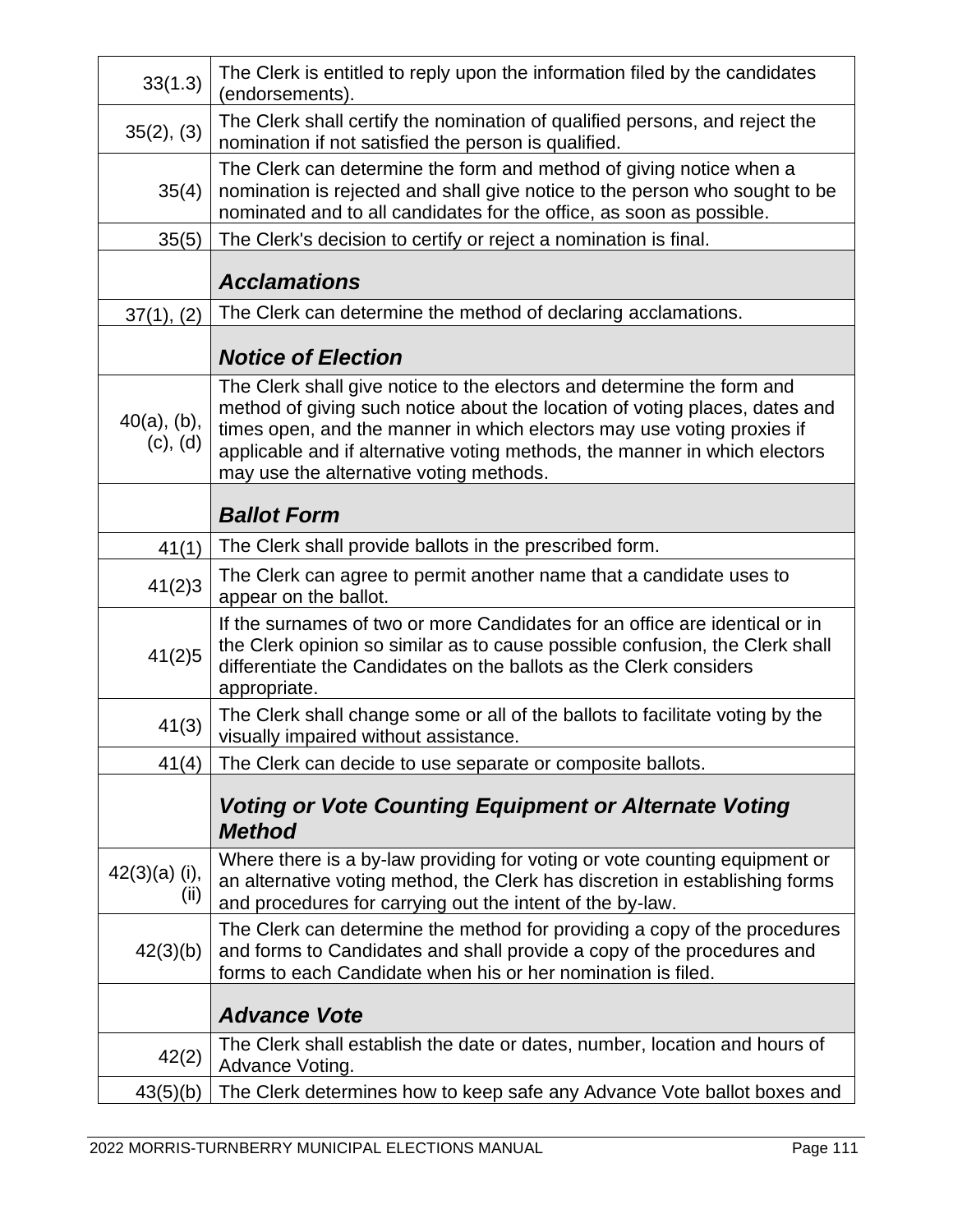| (ii)               | all other material and documents relating to the Advance Vote.                                                                                                                                                                                                                                                                                                                                              |  |
|--------------------|-------------------------------------------------------------------------------------------------------------------------------------------------------------------------------------------------------------------------------------------------------------------------------------------------------------------------------------------------------------------------------------------------------------|--|
| 43(7)              | The Clerk determines the method of updating Voters' Lists to reflect<br>Advance Voting and ensures that the Voters' Lists for all Voting Places are<br>updated to reflect voting that took place at an advance vote.                                                                                                                                                                                        |  |
|                    | <b>Proxies</b>                                                                                                                                                                                                                                                                                                                                                                                              |  |
| 44(7)              | The Clerk may determine what is required to verify that persons are<br>qualified to appoint and be appointed as a voting proxy and if satisfied that<br>the person who appointed the voting proxy is entitled to do so, and that the<br>person appopionted is entitled to act as the voting proxy, shall apply a<br>certificate in the prescribed form to the appointing document.                          |  |
|                    | <b>Voting Places and Procedures</b>                                                                                                                                                                                                                                                                                                                                                                         |  |
| 45(1), (3),<br>(5) | The Clerk has discretion in identifying the number and location of voting<br>places and designating the area.                                                                                                                                                                                                                                                                                               |  |
| 45(2)              | In establishing the locations of Voting Places, the Clerk shall identify<br>strategies that ensure that each voting place is accessible to electors with<br>disabilities.                                                                                                                                                                                                                                   |  |
| 45(7)1,<br>2, 3    | A voting place shall be located in an institution for the reception, treatment<br>or vocational training of members or former members of the Canadian<br>Forces; an institution on September 1 <sup>st</sup> where 20 beds or more are<br>occupied by persons who are disabled, chronically ill or infirm; and in a<br>retirement home in which 50 beds or more are occupied on September 1 <sup>st</sup> . |  |
| 45(8)              | The Clerk may issue instructions to DROs regarding attending on an elector<br>in an institution or retirement home.                                                                                                                                                                                                                                                                                         |  |
| 45(9)              | The Clerk shall issue instructions to DROs regarding attending on electors<br>with a disability, including mobility impaired, anywhere within the defined<br>voting place.                                                                                                                                                                                                                                  |  |
| 46(2)              | The Clerk may establish specific Voting places to open on Voting Day<br>before 10:00 a.m.                                                                                                                                                                                                                                                                                                                   |  |
| 46(3)              | The Clerk may establish reduced voting hours for a Voting Place that is only<br>for the use of residents of the institution or retirement home.                                                                                                                                                                                                                                                             |  |
| 47(1)(a)           | The Clerk has discretion to go to or remain in voting places during voting or<br>when votes are being counted.                                                                                                                                                                                                                                                                                              |  |
|                    | <b>Emergency</b>                                                                                                                                                                                                                                                                                                                                                                                            |  |
| 53(1)              | The Clerk has discretion in determining what constitutes an emergency or<br>circumstances that will undermine the integrity of the election.                                                                                                                                                                                                                                                                |  |
| 53(2)              | The Clerk has discretion in a declared emergency to make any<br>arrangements deemed necessary for the conduct of the election.                                                                                                                                                                                                                                                                              |  |
| 53(4)              | The Clerk determines when the emergency has passed.                                                                                                                                                                                                                                                                                                                                                         |  |
|                    | <b>Declaration of Results</b>                                                                                                                                                                                                                                                                                                                                                                               |  |
| 55(3)<br>55(4)     | The Clerk shall declare the results of the election as soon as possible.                                                                                                                                                                                                                                                                                                                                    |  |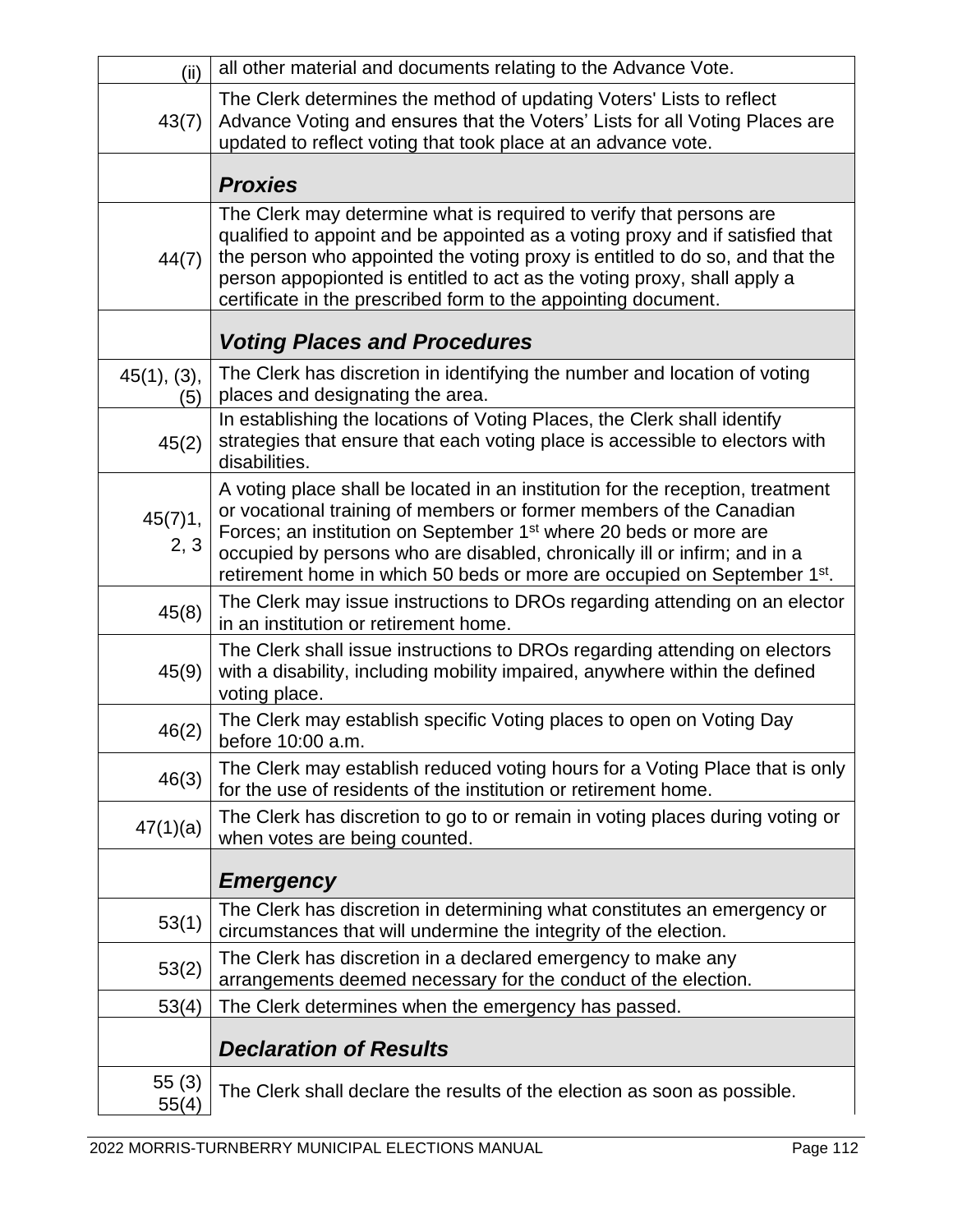|                      | <b>Recounts</b>                                                                                                                                                                                                                                                                                                                                                                                                                                                                                                                                              |  |
|----------------------|--------------------------------------------------------------------------------------------------------------------------------------------------------------------------------------------------------------------------------------------------------------------------------------------------------------------------------------------------------------------------------------------------------------------------------------------------------------------------------------------------------------------------------------------------------------|--|
| 56(1),<br>(1.1), (2) | The Clerk shall hold a recount in accordance with policy within 15 days after<br>the declaration of results.                                                                                                                                                                                                                                                                                                                                                                                                                                                 |  |
| 59                   | The Clerk may decide to include other candidates for an office in a recount.                                                                                                                                                                                                                                                                                                                                                                                                                                                                                 |  |
| 61(1)1               | The Clerk may be present at a recount in the case of a tie vote, or any<br>policy passed, when the Council, Board or Minister requires a recount and<br>when the Ontario Superior Court of Justice orders a recount. Sections 56,<br>57, or 58 or 63.                                                                                                                                                                                                                                                                                                        |  |
| 61(2)1               | The Clerk may be present at a recount for a by-law or question.                                                                                                                                                                                                                                                                                                                                                                                                                                                                                              |  |
| 61(6)                | The Clerk determines disputes concerning the validity of a ballot or the<br>counting of votes in a ballot.                                                                                                                                                                                                                                                                                                                                                                                                                                                   |  |
| 61(7)                | The Clerk may permit others to be present at a recount.                                                                                                                                                                                                                                                                                                                                                                                                                                                                                                      |  |
| 62(3);<br>63(10)     | If the recount leaves two candidates tied, the Clerk shall choose the<br>successful candidate by lot.                                                                                                                                                                                                                                                                                                                                                                                                                                                        |  |
|                      | <b>By-Elections</b>                                                                                                                                                                                                                                                                                                                                                                                                                                                                                                                                          |  |
| 65(4)1               | The Clerk sets the date of Nomination Day, in the case of a by-election.                                                                                                                                                                                                                                                                                                                                                                                                                                                                                     |  |
| 65(5)1               | The Clerk sets the date of voting if the by-election relates to a question or<br>by-law.                                                                                                                                                                                                                                                                                                                                                                                                                                                                     |  |
|                      | <b>Financial Reporting</b>                                                                                                                                                                                                                                                                                                                                                                                                                                                                                                                                   |  |
| 33.0.1(1)            | The Clerk determines the form of the preliminary certificate of maximum<br>campaign expenses (upon the filing of a person's nomination) and shall<br>give the person, or their agent filing the nomination for the person, a<br>certificate of the applicable maximum amount as of the filing date.                                                                                                                                                                                                                                                          |  |
| 33.1                 | The Clerk shall, before Voting Day, give notice of the penalties under<br>s.88.23(2) and s.92(1) related to election campaign finances to each person<br>nominated for an office.                                                                                                                                                                                                                                                                                                                                                                            |  |
| 88.20(13)(<br>a)(b)  | The Clerk determines the form and method of delivery of the certificate of<br>maximum campaign expenses. The Clerk shall calculate the maximum<br>amounts permitted by subsections 6 (Candidate Expenses) and subsection<br>9 (Registered Third Party Expenses) for each office for which nominations<br>have been filed and shall give a certificate of the applicable amounts to<br>each candidate on or before September 25 in a regular election, and within<br>10 days after the Clerk makes the required corrections in the case of a by-<br>election. |  |
| 88.22(3)             | The Clerk determines the form and process of the notice of default.                                                                                                                                                                                                                                                                                                                                                                                                                                                                                          |  |
| 88.23(9)             | The Clerk determines the form and method of delivery of notice to<br>Candidates of the campaign expense filing requirements and shall give<br>notice at least 30 days before the filing date.                                                                                                                                                                                                                                                                                                                                                                |  |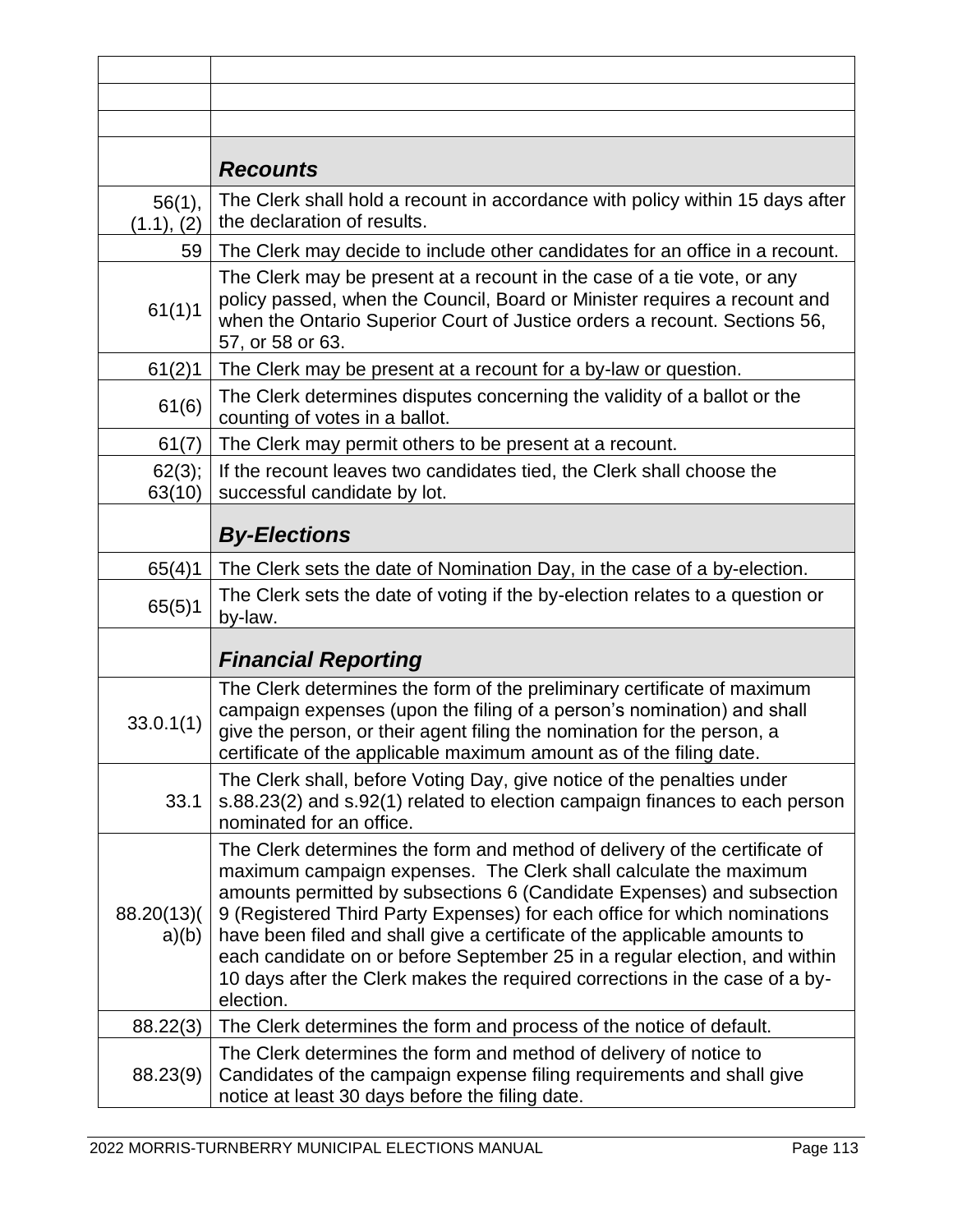|             | <b>Election Records</b>                                                                                                                                                                                                              |
|-------------|--------------------------------------------------------------------------------------------------------------------------------------------------------------------------------------------------------------------------------------|
| 88(2)(a)(b) | When the 120-day period has elapsed, the Clerk shall destroy the ballots<br>and may destroy other documents and materials related to the election.                                                                                   |
| 88(4)       | Financial statements must be retained until the next election.                                                                                                                                                                       |
| 88(9.1)     | The Clerk shall make the documents filed under sections 88.25, 88.29 and<br>88.32 available at no charge for viewing by the public on a website or in<br>another electronic format as soon as possible after the documents are filed |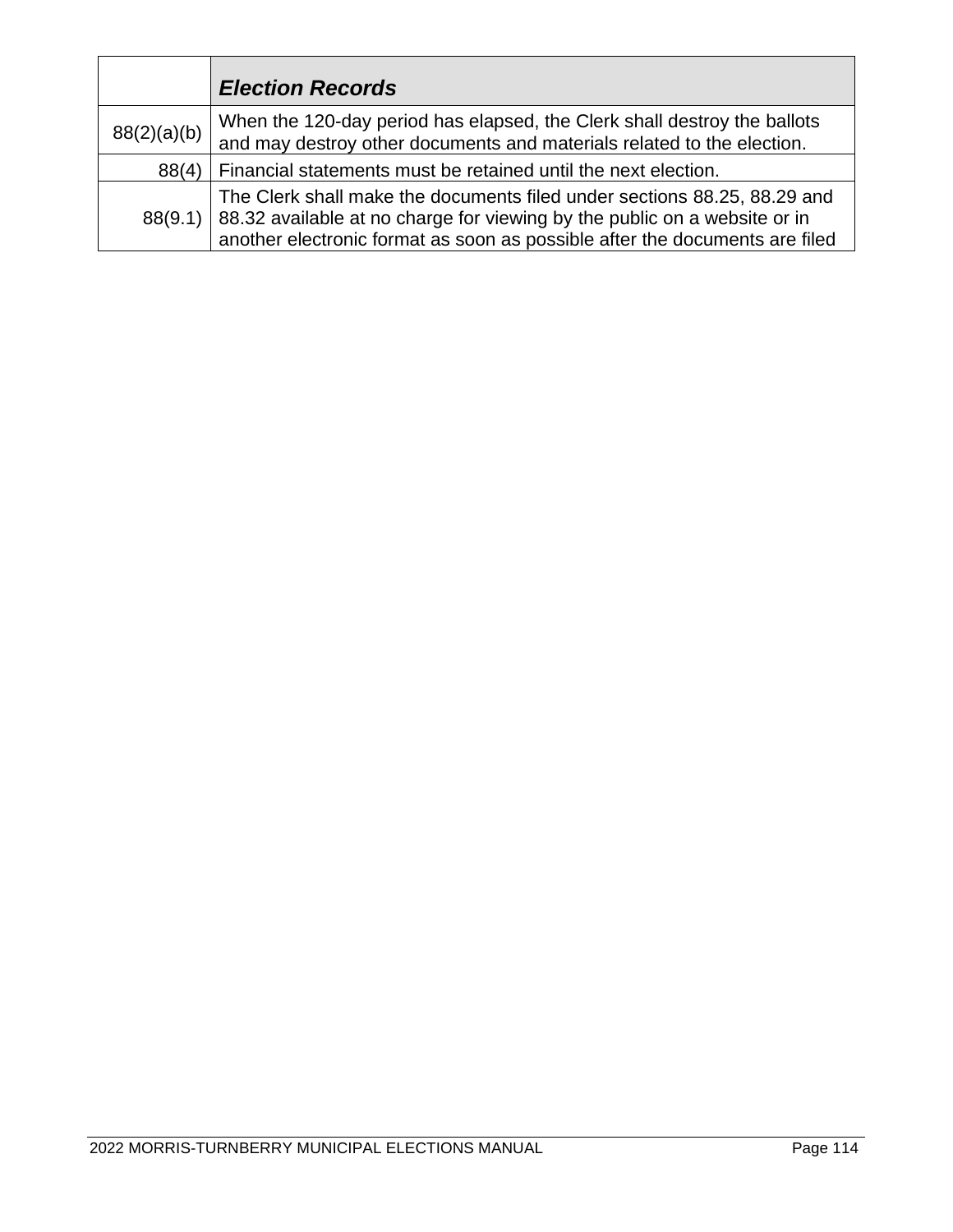#### Appendix 1 **INDEX OF FORMS BY FORM #**

| FORM#            | <b>DESCRIPTION</b>                                            | <b>PAGE</b>       |
|------------------|---------------------------------------------------------------|-------------------|
| PR FORM 1        | <b>Nomination Paper</b>                                       | <b>PRESCRIBED</b> |
| PR FORM 4        | Financial Statement - Auditor's Report FOR CANDIDATES         | <b>PRESCRIBED</b> |
| PR FORM 7        | Notice of Registration - Third Party Advertising              | <b>PRESCRIBED</b> |
| PR FORM 8        | Financial Statement - Auditor's Report - Third Party          | <b>PRESCRIBED</b> |
| PR FORM 9        | Declaration of Identity                                       | <b>PRESCRIBED</b> |
|                  |                                                               |                   |
| MT <sub>01</sub> | Notice of Nomination for Office                               |                   |
| MT <sub>02</sub> | <b>Consent to Release Personal Information</b>                |                   |
| MT <sub>03</sub> | <b>Unofficial List of Candidates</b>                          |                   |
| MT <sub>04</sub> | Notice of Rejection of Nomination                             |                   |
| MT <sub>05</sub> | <b>Official List of Certified Candidates</b>                  |                   |
| MT <sub>06</sub> | <b>Notice of Additional Nominations</b>                       |                   |
| MT07             | Declaration of Acclamation to Office - Additional Nominations |                   |
| MT <sub>08</sub> | <b>Voters' List Cover Sheet</b>                               |                   |
| MT09A            | Notice of the Voters' List (Municipality)                     |                   |
| MT09B            | Notice of the Voters' List - Key information for Electors     |                   |
| <b>MT10</b>      | Declaration of Proper Use of the Voters' List                 |                   |
| <b>MT11</b>      | Policy for Use of the Voters' List                            |                   |
| <b>MT12</b>      | Interim List of Changes                                       |                   |
| <b>MT13</b>      | Notice of Election Information (Internet/Telephone)           |                   |
| <b>MT14</b>      | <b>Final List of Changes</b>                                  |                   |
| <b>MT16</b>      | Certification of the Voter's List                             |                   |
| <b>MT17</b>      | Oath of Returning Officer                                     |                   |
|                  | Appointment and Preliminary Oath or Affirmation for Election  |                   |
| <b>MT18</b>      | <b>Officials</b>                                              |                   |
| MT18-1           | Oral Oaths at Voting Center                                   |                   |
| <b>MT19</b>      | Delegation of Powers and Duties of Clerk                      |                   |
| MT22             | Appointment of Scrutineer By Candidate                        |                   |
| MT23             | <b>Estimated Maximum Campaign Expenses</b>                    |                   |
| MT25             | <b>Oral Oath of Secrecy</b>                                   |                   |
| <b>MT26</b>      | Declaration of an Election Results                            |                   |
| MT27             | Notice of Recount                                             |                   |
| <b>MT28</b>      | <b>Declaration of Recount Results</b>                         |                   |
| <b>MT30</b>      | Witness Statements as to Destruction of Ballots               |                   |
| <b>MT31</b>      | <b>Notice of Penalties</b>                                    |                   |
| MT37             | Duties & Responsibilities of the Election Assistant           |                   |
| <b>MT38</b>      | DRO Appointment - Confirmation Letter                         |                   |
|                  | Polling Clerk and/or Election Assistant Appointment -         |                   |
| MT39             | <b>Confirmation Letter</b>                                    |                   |
| <b>MT40</b>      | Voter - ID Requirements                                       |                   |
| <b>MT41</b>      | Sample Voter Information Letter - add when available          |                   |
|                  |                                                               |                   |
|                  | Application for Re-Issue of a Voter Information Letter (Lost  |                   |
| MT42             | and Unused)                                                   |                   |